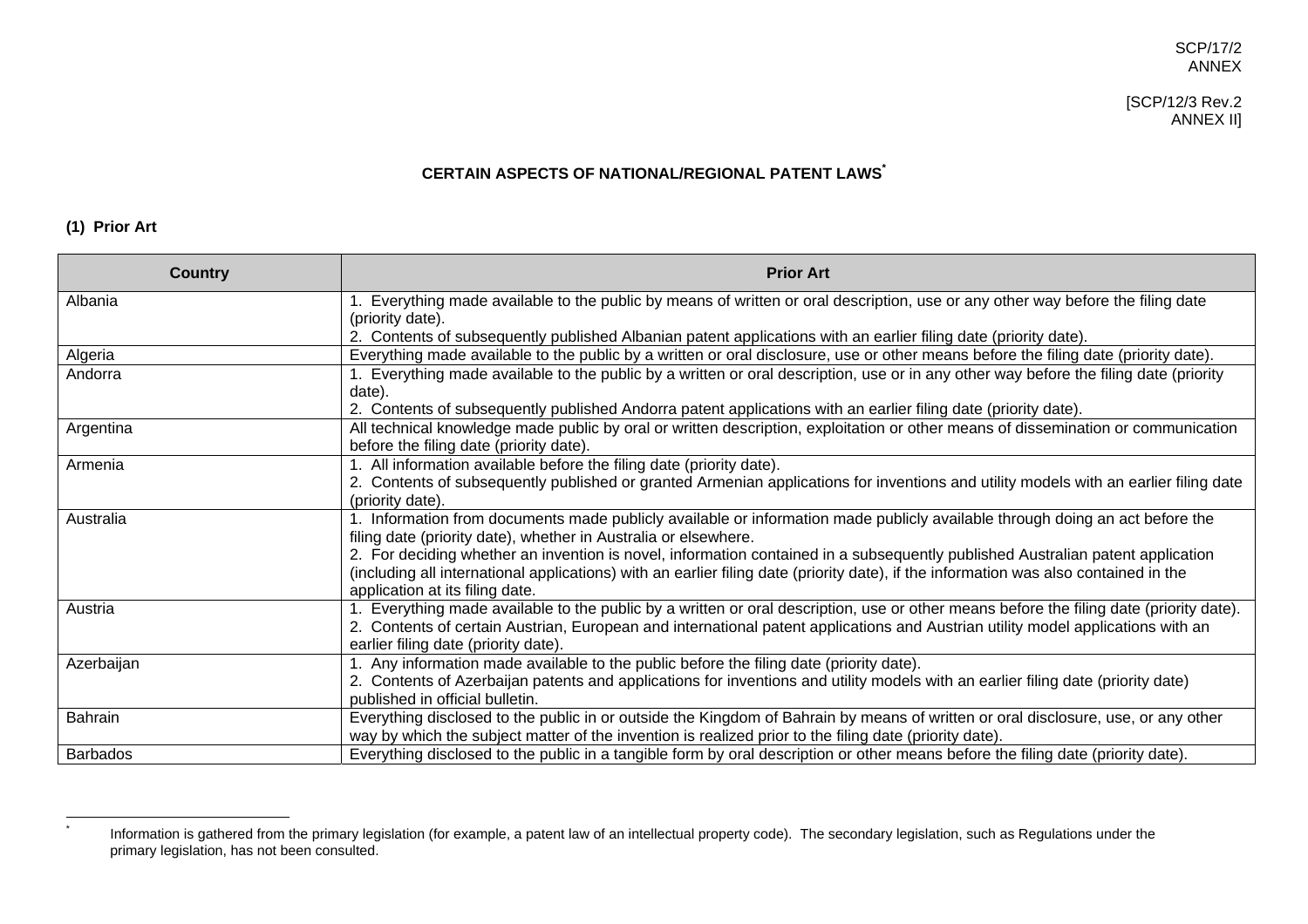# [SCP/12/3 Rev.2 Annex II, page 2]

| <b>Country</b>                   | <b>Prior Art</b>                                                                                                                                                                                                                                                                                                                                         |
|----------------------------------|----------------------------------------------------------------------------------------------------------------------------------------------------------------------------------------------------------------------------------------------------------------------------------------------------------------------------------------------------------|
| <b>Belarus</b>                   | 1. Information made available to the public before the filing date (priority date).<br>2. Contents of Belarus patents and applications for inventions and utility models with an earlier filing date (priority date).                                                                                                                                    |
| Belgium                          | 1. Everything made available to the public by a written or oral description, use or in any other way before the filing date (priority<br>date).<br>2. Contents of certain subsequently published Belgian, European and international patent applications and Belgian utility model<br>applications with an earlier filing date (priority date).          |
| <b>Belize</b>                    | Anything disclosed to the public by a written or oral description, use or other means before the filing date (priority date).                                                                                                                                                                                                                            |
| Bolivia (Plurinational State of) | 1. Everything made available to the public by written or oral description, use, commercialization or any other means before the<br>filing date (priority date).<br>2. Contents of Bolivian patent applications with an earlier filing date (priority date) which are subsequently published or made<br>available for public inspection.                  |
| Bosnia and Herzegovina           | 1. Everything made available to the public by a written or oral description, use or other means before the filing date (priority date).<br>2. Contents of certain Bosnia and Herzegovina, European and international patent applications with an earlier filing date (priority<br>date) made available to the public on or after that date.              |
| <b>Brazil</b>                    | 1. Everything made accessible to the public by a written or oral description, use or by any other means before the filing date<br>(priority date).<br>2. Contents of subsequently published Brazilian and certain international patent applications with an earlier filing date (priority<br>date).                                                      |
| <b>Bulgaria</b>                  | 1. Everything made available to the public by a written or oral description, use or in any other way before the filing date (priority<br>date).<br>2. Contents of subsequently published Bulgarian, European and international patent applications designating Bulgaria with an<br>earlier filing date (priority date).                                  |
| Canada                           | 1. Everything available to the public before the filing date (priority date).<br>2. Contents of Canadian patent applications with an earlier filing date (priority date).                                                                                                                                                                                |
| Chile                            | 1. Everything disclosed or made available to the public by publication in tangible form, sale or marketing or use, or in any other<br>manner, before the filing date (priority date).<br>2. Contents of Chilean patent and utility model applications with an earlier filing date (priority date) made available to the public on<br>or after that date. |
| China                            | Technology known to the public before the filing date (priority date) in China or abroad.                                                                                                                                                                                                                                                                |
| Colombia                         | 1. Everything made available to the public by a written or oral description, use, marketing or other means before the filing date<br>(priority date).<br>2. Contents of Colombian patent applications with an earlier filing date (priority date) which are subsequently published or made<br>available for public inspection.                           |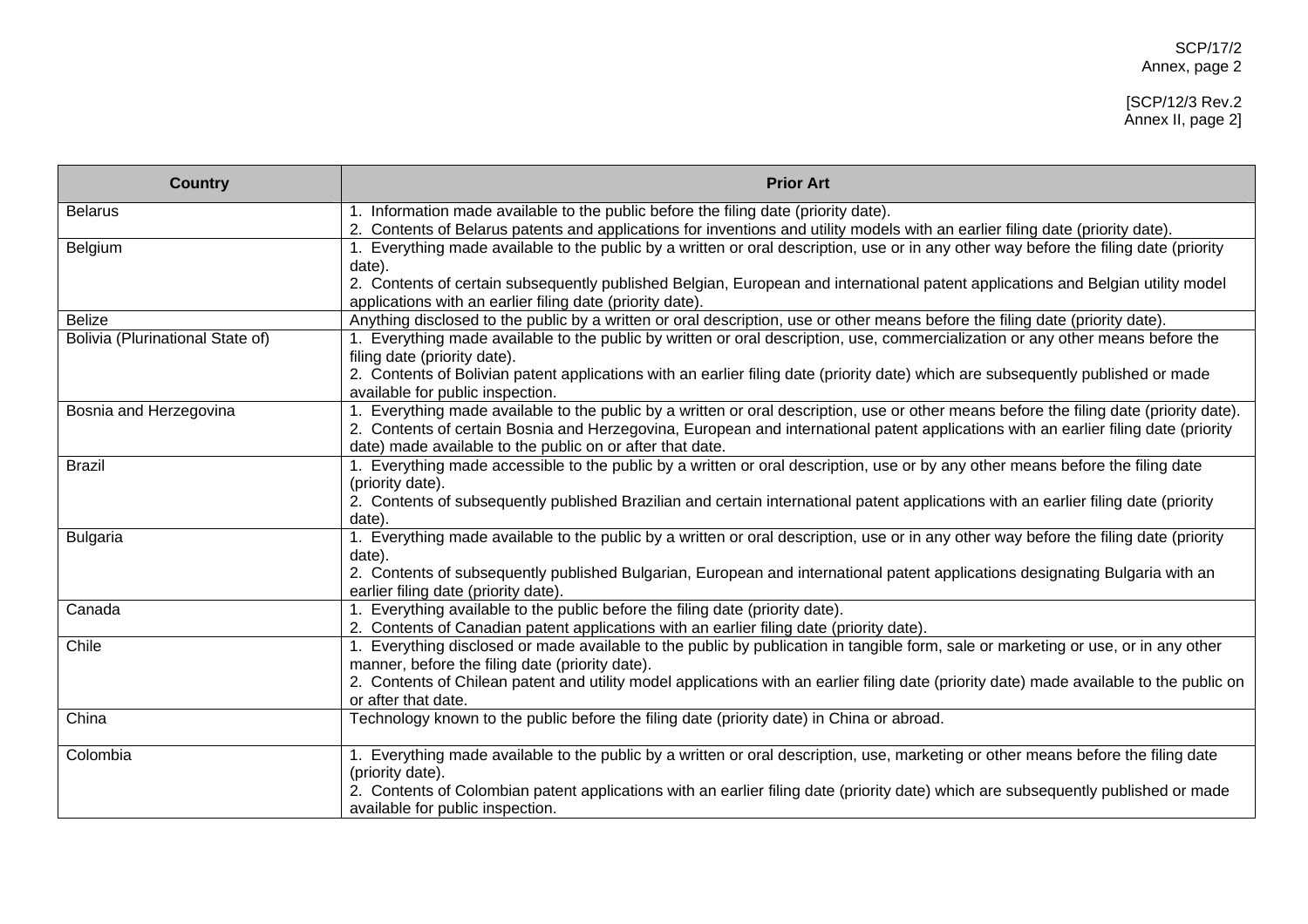# [SCP/12/3 Rev.2 Annex II, page 3]

| <b>Country</b>        | <b>Prior Art</b>                                                                                                                                                                                                                                             |
|-----------------------|--------------------------------------------------------------------------------------------------------------------------------------------------------------------------------------------------------------------------------------------------------------|
| Costa Rica            | 1. Everything disclosed or made available to the public anywhere in the world and by any means before the filing date (priority                                                                                                                              |
|                       | date).                                                                                                                                                                                                                                                       |
|                       | 2. Contents of non-published patent applications with an earlier filing date (priority date) but only if said contents remain included                                                                                                                       |
|                       | in the previous patent application upon publishing.                                                                                                                                                                                                          |
| Croatia               | 1. Everything made available to the public by a written or oral description, use or in any other way before the filing date (priority                                                                                                                        |
|                       | date).                                                                                                                                                                                                                                                       |
|                       | 2. Contents of Croatian patent applications with an earlier filing date (priority date) made available to the public on or after that                                                                                                                        |
|                       | date.<br>1. Everything made available to the public in a written or other graphic form, or by oral description, use or in any other way before                                                                                                               |
| Cyprus                | the filing date (priority date).                                                                                                                                                                                                                             |
|                       | 2. Contents of subsequently published Cyprus applications with an earlier filing date (priority date).                                                                                                                                                       |
| <b>Czech Republic</b> | 1. Everything made available to the public by a written or oral description, use or in any other way before the filing date (priority                                                                                                                        |
|                       | date).                                                                                                                                                                                                                                                       |
|                       | 2. Contents of certain Czech, European and international patent applications with an earlier filing date (priority date) made                                                                                                                                |
|                       | available to the public on or after that date.                                                                                                                                                                                                               |
| Denmark               | 1. Everything made available to the public by a written description, use or in any other way before the filing date (priority date).                                                                                                                         |
|                       | 2. Contents of certain Danish, European and international patent applications and Danish utility model applications with an earlier                                                                                                                          |
|                       | filing date (priority date) published on or after that date.                                                                                                                                                                                                 |
| Dominica              | Everything disclosed to the public by oral or written description, use or in any other way before the filing date (priority date).                                                                                                                           |
| Dominican Republic    | 1. Everything disclosed or made accessible to the public by means of publication in tangible form, oral disclosure, marketing, use                                                                                                                           |
|                       | or any other means before the filing date (priority date).                                                                                                                                                                                                   |
|                       | 2. Contents of published ONAPI applications with an earlier filing date (priority date).                                                                                                                                                                     |
| Ecuador               | 1. Everything made available to the public by a written or oral description, use, marketing or other means before the filing date                                                                                                                            |
|                       | (priority date).                                                                                                                                                                                                                                             |
|                       | 2. Contents of Ecuador patent applications with an earlier filing date (priority date) which are subsequently published or made                                                                                                                              |
|                       | available for public inspection.                                                                                                                                                                                                                             |
| Egypt                 | 1. Anything publicly described or used before the filing date (priority date).                                                                                                                                                                               |
|                       | 2. Contents of Egyptian and foreign patents granted, and applications filed, before the filing date (priority date).                                                                                                                                         |
| El Salvador           | 1. Everything disclosed or made available to the public by publication in tangible form, oral disclosure, sale or marketing, use or                                                                                                                          |
|                       | any other means before the filing date (priority date).                                                                                                                                                                                                      |
|                       | 2. Contents of subsequently published El Salvador patent applications with an earlier filing date (priority date).<br>1. Everything made available to the public by a written or oral description, use, or in any other way before the filing date (priority |
| Estonia               |                                                                                                                                                                                                                                                              |
|                       | date).<br>2. Contents of Estonian patent and utility model applications with an earlier filing date (priority date).                                                                                                                                         |
|                       |                                                                                                                                                                                                                                                              |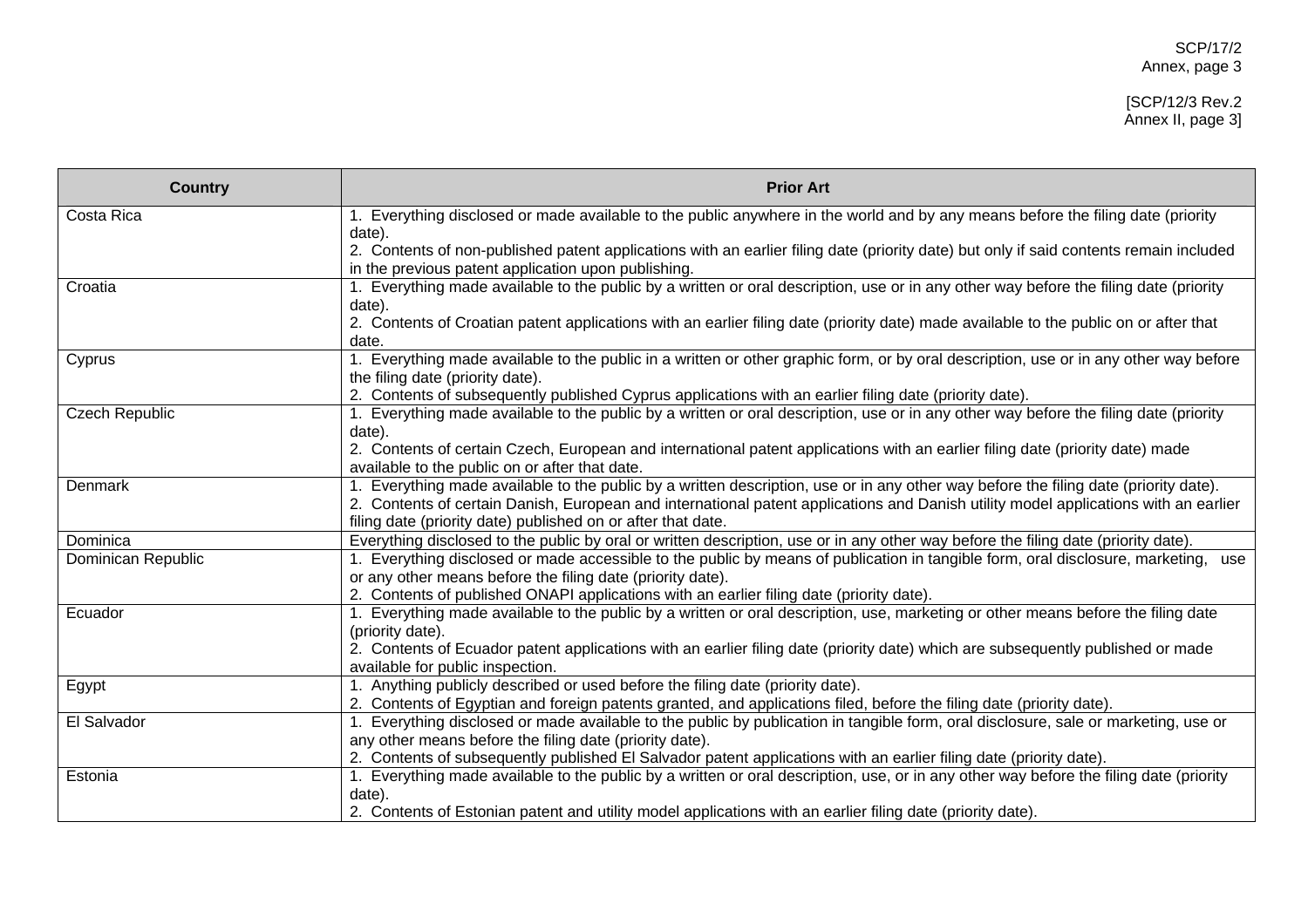# [SCP/12/3 Rev.2 Annex II, page 4]

| <b>Country</b> | <b>Prior Art</b>                                                                                                                                                                                                                                                                                                                                         |
|----------------|----------------------------------------------------------------------------------------------------------------------------------------------------------------------------------------------------------------------------------------------------------------------------------------------------------------------------------------------------------|
| Finland        | 1. Everything made available to the public in writing, in lectures, by public use or otherwise before the filing date (priority date).<br>2. Contents of certain Finnish, European and international patent applications, and Finnish utility model applications, with an<br>earlier filing date (priority date) which are made available to the public. |
| France         | 1. Everything made available to the public by a written or oral description, use, or in any other way before the filing date (priority<br>date).                                                                                                                                                                                                         |
|                | 2. Contents of French patent applications and European and international patent applications designating France with an earlier<br>filing date (priority date) published on or after that date.                                                                                                                                                          |
| Georgia        | 1. Data made available to the public from a written or verbal description, public use or other source before the filing date (priority<br>date).                                                                                                                                                                                                         |
|                | 2. Contents of Georgian patent and utility model applications with an earlier filing date (priority date).                                                                                                                                                                                                                                               |
| Germany        | 1. Anything made available to the public by a written or oral description, use, or in any other way before the filing date (priority<br>date).                                                                                                                                                                                                           |
|                | 2. Contents of certain German, European and international patent with an earlier filing date (priority date) published on or after<br>that date.                                                                                                                                                                                                         |
| Ghana          | 1. Everything made available to the public by a written or oral disclosure, use, exhibition or other non-written means before the<br>filing date (priority date).                                                                                                                                                                                        |
|                | 2. Contents of Ghana patent and utility model applications with an earlier filing date (priority date) which are made available to the<br>public.                                                                                                                                                                                                        |
| Greece         | Anything made available to the public by a written or oral disclosure or any other way before the filing date (priority date).                                                                                                                                                                                                                           |
| Guatemala      | 1. Anything disclosed or made available to the public anywhere in the world and by any means before the filing date (priority<br>date).                                                                                                                                                                                                                  |
|                | 2. Contents of previous patent applications filed with the Registry with an earlier filing date (priority date) provided that the patent<br>applications were published.                                                                                                                                                                                 |
| Honduras       | 1. Everything disclosed or made available to the public anywhere in the world, by means of publication in tangible form, oral<br>disclosure, sale or commercialization, use or any other means before the patent application filing date (priority date) in Honduras.                                                                                    |
|                | 2. The contents of a patent application pending before the Industrial Property Registry, the filing date of which is prior to the date                                                                                                                                                                                                                   |
|                | of the application being examined and that has been published.                                                                                                                                                                                                                                                                                           |
| Hungary        | 1. Everything made available to the public by a written description, oral communication, use or in any other way before the filing<br>date (priority date).                                                                                                                                                                                              |
|                | 2. Contents of Hungarian patent and utility model applications, and certain European and international applications, with an earlier<br>filing date (priority date) published on or after that date.                                                                                                                                                     |
| Iceland        | 1. Everything made available to the public in writing, in lectures, by public use or otherwise before the filing date (priority date).                                                                                                                                                                                                                   |
|                | 2. Contents of certain Icelandic, European and international patent applications with an earlier filing date (priority date) which are<br>made available to the public.                                                                                                                                                                                  |
| India          | Publication in any document or used in India or elsewhere in the world before the filing date (priority date).                                                                                                                                                                                                                                           |
|                |                                                                                                                                                                                                                                                                                                                                                          |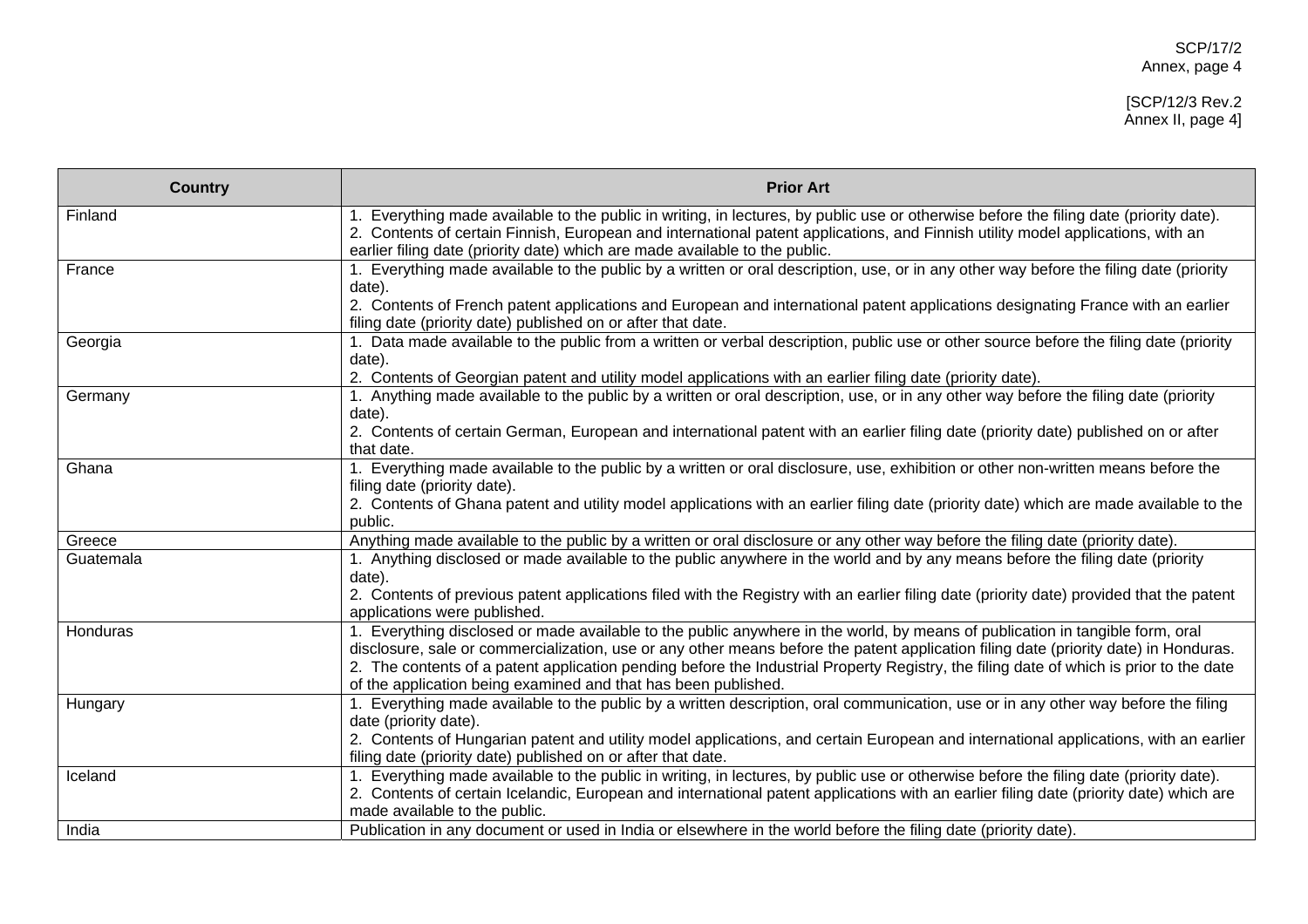# [SCP/12/3 Rev.2 Annex II, page 5]

| <b>Country</b>  | <b>Prior Art</b>                                                                                                                                                                                                               |
|-----------------|--------------------------------------------------------------------------------------------------------------------------------------------------------------------------------------------------------------------------------|
| Indonesia       | 1. Everything made available to the public by a written or oral description, use, or in any other way before the filing date (priority<br>date).                                                                               |
|                 | 2. Contents of earlier Indonesian patent applications published on or after filing date (priority date).                                                                                                                       |
| Ireland         | 1. Everything made available to the public by a written or oral description, use, or in any other way before the filing date (priority<br>date).                                                                               |
|                 | 2. Contents of earlier Irish patent applications published on or after filing date (priority date).                                                                                                                            |
| Israel          | Anything made available to the public before the filing date (priority date) by a written, visual, audible or any other description, use,<br>exploitation or exhibition.                                                       |
| Italy           | 1. Everything made available to the public by a written or oral description, use, or in any other way before the filing date (priority<br>date).                                                                               |
|                 | 2. Contents of certain Italian, European and international patent applications with an earlier filing date (priority date) made<br>available to the public on or after that date.                                              |
| Japan           | 1. Anything which, before the filing date (priority date), was publicly known or worked, published, or made available to the public<br>through electric telecommunication lines.                                               |
|                 | 2. Contents of certain Japanese patent and utility model applications with an earlier filing date (priority date).                                                                                                             |
| Jordan          | Everything disclosed to the public by a written or oral description, use, or in any other way before the filing date (priority date).                                                                                          |
| Kenya           | 1. Everything made available to the public by a written or oral disclosure, use, exhibition or other non-written means before the<br>filing date (priority date).                                                              |
|                 | 2. Contents of Kenyan and international patent applications with an earlier filing date (priority date) made available to the public.                                                                                          |
| Kyrgyz Republic | 1. Any information generally available to the public before the filing date (priority date).                                                                                                                                   |
|                 | 2. Contents of Kyrgyz patent applications with an earlier filing date (priority date).                                                                                                                                         |
| Latvia          | 1. Everything made available to the public by a written or oral disclosure or use before the filing date (priority date).<br>2. Contents of published Latvian patent applications with an earlier filing date (priority date). |
| Liechtenstein   | 1. Everything made available to the public by a written or oral disclosure, use or any other means before the filing date (priority<br>date).                                                                                  |
|                 | 2. Contents of Swiss patent applications with an earlier filing date (priority date).                                                                                                                                          |
|                 | (in accordance with the agreements with Switzerland and the European Economic Area (EEA))                                                                                                                                      |
| Lithuania       | 1. Everything published or publicly used before the filing date (priority date).                                                                                                                                               |
|                 | 2. Contents of Lithuanian patent applications with an earlier filing date (priority date) published on or after that date.                                                                                                     |
| Luxembourg      | 1. Everything made available to the public by a written or oral disclosure, use or in any other way before the filing date (priority                                                                                           |
|                 | date).                                                                                                                                                                                                                         |
|                 | 2. Contents of certain Luxembourg, European and international patent applications with an earlier filing date (priority date)                                                                                                  |
|                 | published on or after that date.                                                                                                                                                                                               |
| Malaysia        | 1. Everything made available to the public by a written publication, oral disclosure, use or in any other way before the filing date<br>(priority date).                                                                       |
|                 | 2. Contents of subsequently granted Malaysian patent applications with an earlier filing date (priority date).                                                                                                                 |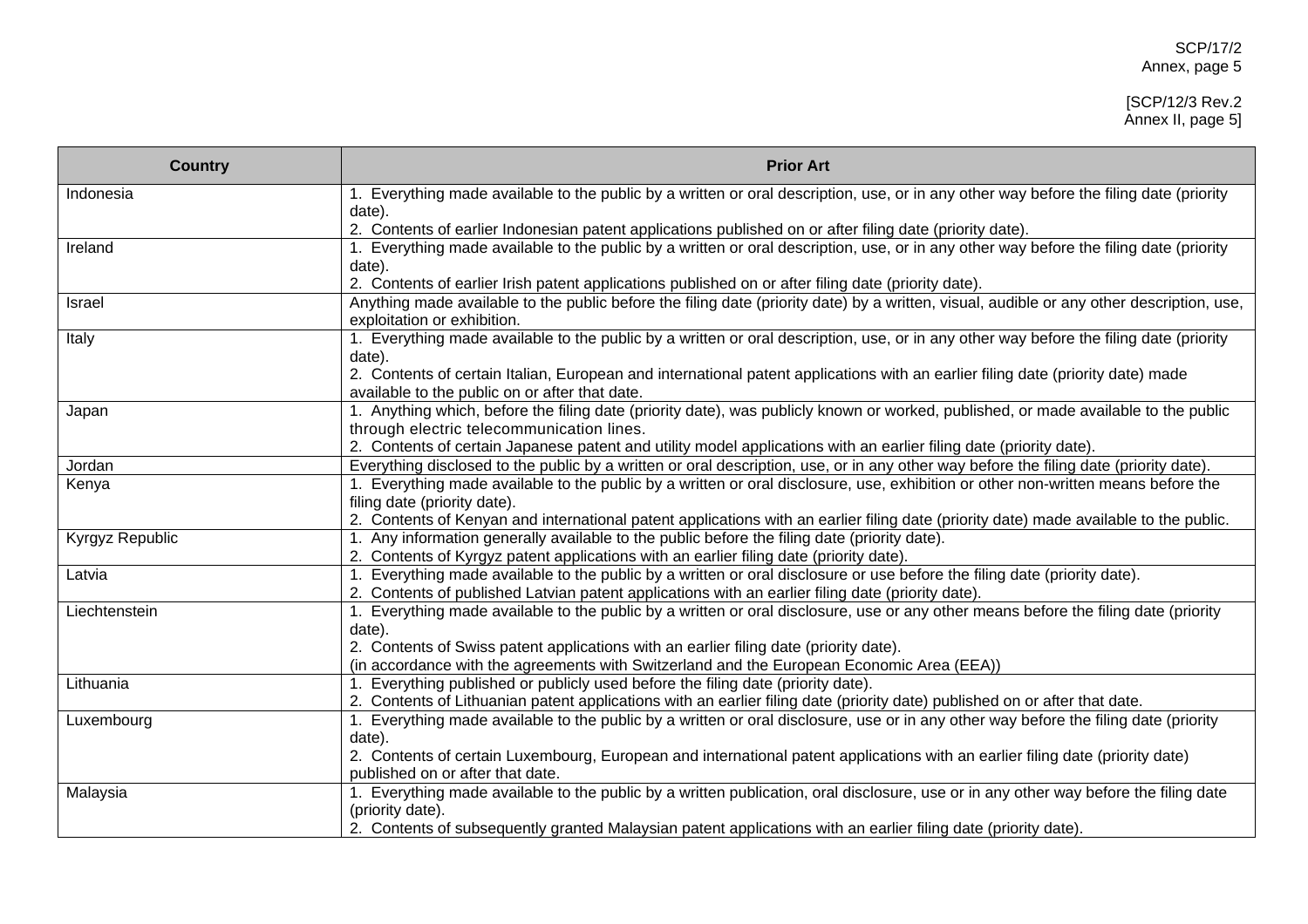# [SCP/12/3 Rev.2 Annex II, page 6]

| <b>Country</b>        | <b>Prior Art</b>                                                                                                                                          |
|-----------------------|-----------------------------------------------------------------------------------------------------------------------------------------------------------|
| Malta                 | 1. Everything made available to the public in a written or other graphic form, oral description, use or in any other way before the                       |
|                       | filing date (priority date).                                                                                                                              |
|                       | 2. Contents of certain subsequently published Malta, European and international patent applications with an earlier filing date                           |
| Mauritius             | (priority date).<br>Everything disclosed to the public by publication in tangible form, oral disclosure, use or in any other way before the filing date   |
|                       | (priority date).                                                                                                                                          |
| Mexico                | 1. The body of technical knowledge that has been made public by oral or written description, by use or by any other means or                              |
|                       | dissemination of information both within the country and abroad;                                                                                          |
|                       | 2. All patent applications filed in Mexico prior to the filing date (priority date) and still pending, even though the publication referred               |
|                       | to in article 52 occurs at a later date.                                                                                                                  |
| Moldova (Republic of) | Everything made available to the public by means of a written or oral description, by use, or in any other way before the filing date<br>(priority date). |
| Mongolia              | Any prior product or process.                                                                                                                             |
| Morocco               | Everything made accessible to the public by means of a written or oral description, use or any other means before the filing date of                      |
|                       | a patent application in Morocco or of a patent application filed abroad and with a valid priority claim.                                                  |
| Mozambique            | Everything made available to the public by verbal description, use or any other way before the filing date (priority date).                               |
| <b>Netherlands</b>    | 1. Everything made available to the public by written or oral description, use or in any other way before the filing date (priority<br>date).             |
|                       | 2. Contents of previously filed Netherlands patent applications entered on the patent register on or after the filing date (priority                      |
|                       | date), and of certain European and international patent applications with an earlier filing date (priority date) published on or after                    |
|                       | that date.                                                                                                                                                |
| New Zealand           | 1. Contents of granted patents published before the filing date (priority date) and dated within 50 years before the filing date.                         |
|                       | 2. Other documents published before the filing date (priority date), other than foreign patent applications filed more than 50 years                      |
|                       | before the filing date and abridgments and extracts of such applications.<br>3. Any use in New Zealand before the filing date (priority date).            |
| Nicaragua             | Everything disclosed or made accessible to the public in any form before the filing date (priority date).                                                 |
|                       | 2. Contents of subsequently published Nicaraguan patent applications with an earlier filing date (priority date).                                         |
| Nigeria               | Everything made available to the public by a written or oral description, use or in any other way before the filing date (priority date).                 |
| Norway                | 1. Everything made available to the public in writing, in lectures, by use or otherwise before the filing date (priority date).                           |
|                       | 2. Contents of certain Norwegian, European and international patent applications with an earlier filing date (priority date)                              |
|                       | published on or after that date.                                                                                                                          |
| Oman                  | Everything disclosed to the public anywhere in the world, by publication in tangible form or by oral disclosure, by use or in any                         |
|                       | other way, prior to the filing date (priority date).                                                                                                      |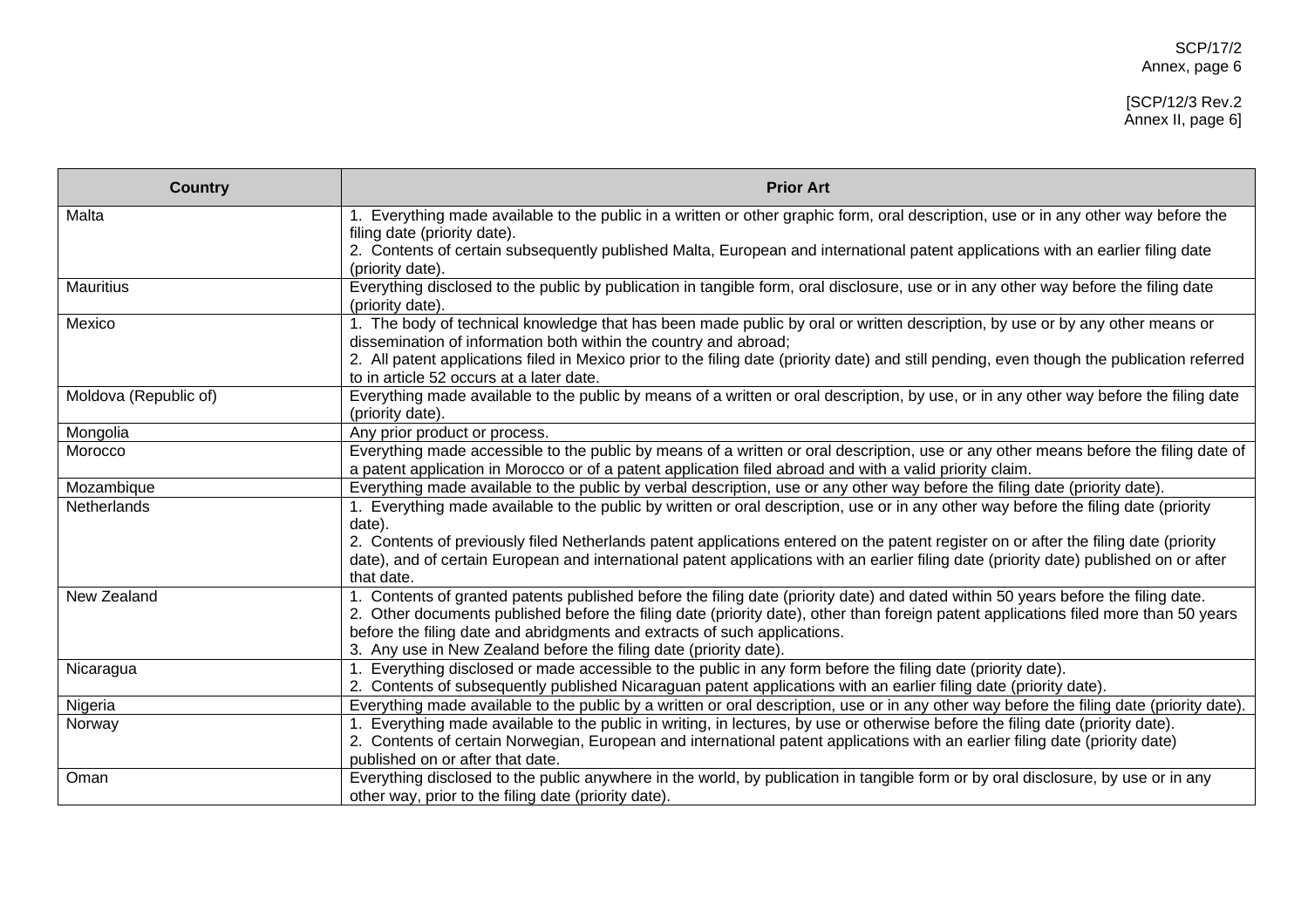# [SCP/12/3 Rev.2 Annex II, page 7]

| <b>Country</b>            | <b>Prior Art</b>                                                                                                                                                |
|---------------------------|-----------------------------------------------------------------------------------------------------------------------------------------------------------------|
| Pakistan                  | 1. Everything disclosed to the public anywhere in the world, by publication in tangible form or oral disclosure, by use or in any                               |
|                           | other way before the filing date (priority date).                                                                                                               |
|                           | 2. Contents of complete specifications and priority documents filed in Pakistan published in the official Gazette, on the acceptance<br>of patent applications. |
|                           | 3. Traditionally developed or existing knowledge available or in possession of a local or indigenous community.                                                 |
| Panama                    | 1. Everything disclosed or made accessible to the public by tangible publication, oral disclosure, sale or marketing, use or any                                |
|                           | other means before the filing date (priority date).                                                                                                             |
|                           | 2. Contents of subsequently published Panama patent applications with an earlier filing date (priority date).                                                   |
| Papua New Guinea          | Everything disclosed to the public by tangible publication, oral disclosure, use or any other way before the filing date (priority date).                       |
| Peru                      | 1. Everything made available to the public by a written or oral description, use, marketing or other means before the filing date                               |
|                           | (priority date).                                                                                                                                                |
|                           | 2. Contents of Peru patent applications with an earlier filing date (priority date) which are subsequently published or made                                    |
|                           | available for public inspection.                                                                                                                                |
| Philippines               | 1. Everything made available to the public before the filing date (priority date).                                                                              |
|                           | 2. Contents of Philippines patent, utility model and industrial design applications with an earlier filing date (priority date).                                |
| Poland                    | 1. Everything made available to the public by a written or oral description, use, displaying or disclosure in any other way before                              |
|                           | the filing date (priority date).                                                                                                                                |
|                           | 2. Contents of subsequently published Polish patent and utility model applications with an earlier filing date (priority date).                                 |
| Portugal                  | 1. Everything made available, inside or outside the country, to the public by description, use or other means before the filing date                            |
|                           | (priority date).<br>2. Contents of non published patent and utility model requests of a previous date than that of the patent application with effect in        |
|                           | Portugal.                                                                                                                                                       |
| Republic of Korea         | 1. Inventions publicly known, worked, described in a publication or made available to the public through electric                                               |
|                           | telecommunication lines before the filing date (priority date).                                                                                                 |
|                           |                                                                                                                                                                 |
| Romania                   | 1. All knowledge that has been made available to the public by means of a written or oral description, by use or in any other way                               |
|                           | before the filing date (priority date).                                                                                                                         |
|                           | 2. Contents of patent applications filed with OSIM and international applications that have been entered in the national phase in                               |
|                           | Romania or certain European patent application designating Romania, as filed, with an earlier filing date (priority date) made                                  |
|                           | available to the public on or after that date.                                                                                                                  |
| <b>Russian Federation</b> | 1. Any information made available to the public before the filing date (priority date).                                                                         |
|                           | 2. Contents of published Russian Federation patent and utility model applications and grants, international and of Eurasian                                     |
|                           | applications with an earlier filing date (priority date), and published information thereon.                                                                    |
| Saint Lucia               | 1. Everything made accessible to the public by a written or oral description, use or in any other way before the filing date (priority                          |
|                           | date).                                                                                                                                                          |
|                           | 2. Contents of patent applications with an earlier filing date (priority date) published on or after that date.                                                 |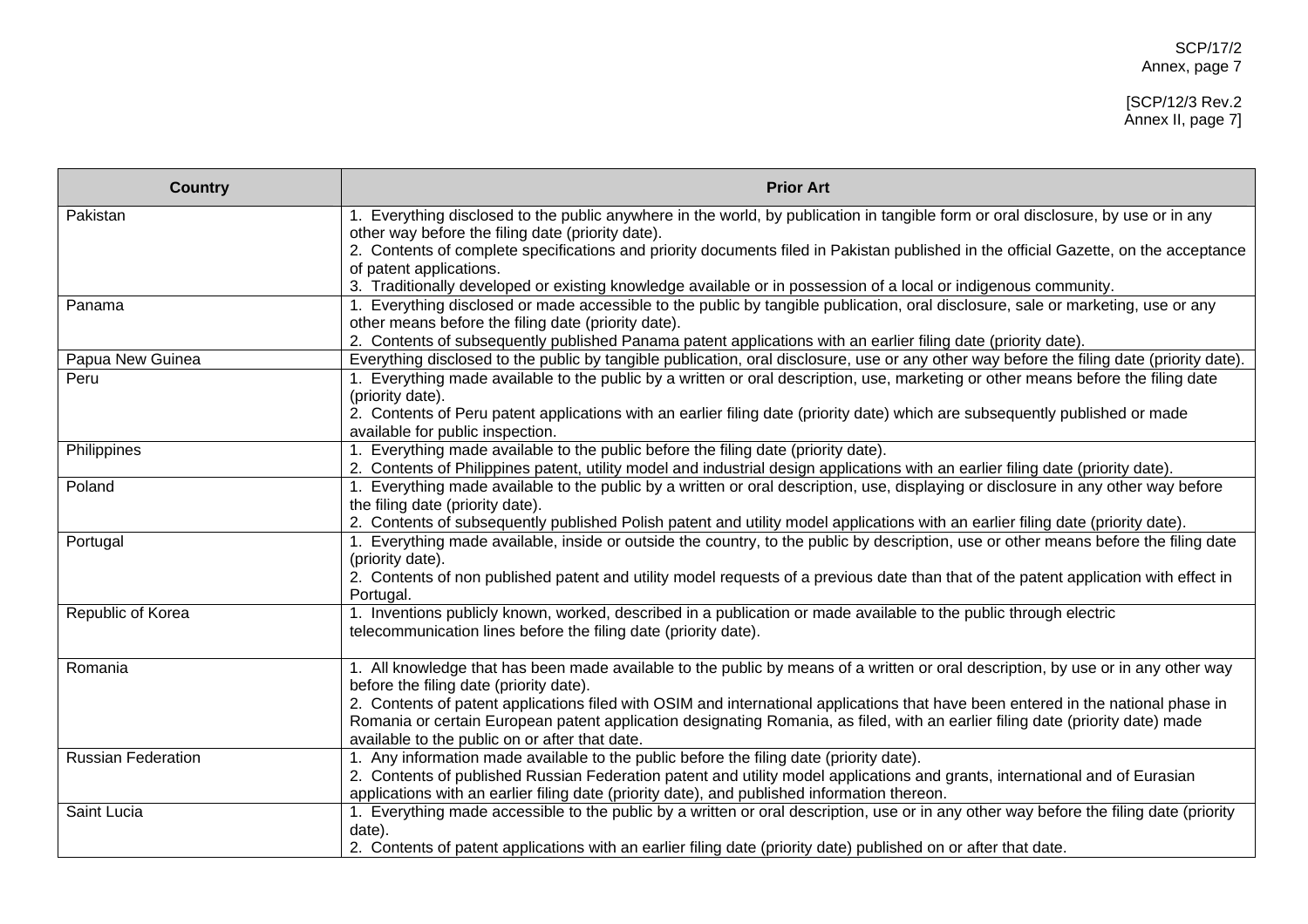# [SCP/12/3 Rev.2 Annex II, page 8]

| <b>Country</b>       | <b>Prior Art</b>                                                                                                                                                                 |
|----------------------|----------------------------------------------------------------------------------------------------------------------------------------------------------------------------------|
| Serbia               | 1. Everything made accessible to the public by a written or oral description, use or in any other way before the filing date (priority                                           |
|                      | date).                                                                                                                                                                           |
|                      | 2. Contents of Serbia and Montenegro patent applications with an earlier filing date (priority date) published on or after that date.                                            |
| Singapore            | 1. Everything made accessible to the public by a written or oral description, use or in any other way before the filing date (priority                                           |
|                      | date).                                                                                                                                                                           |
|                      | 2. Contents of patent applications with an earlier filing date (priority date) published on or after that date.                                                                  |
| Slovak Republic      | 1. Everything made available to the public by any means of disclosure before the filing date (priority date).                                                                    |
|                      | 2. Contents of certain Slovak, European and international patent applications and Slovak utility model applications with an earlier                                              |
|                      | filing date (priority date) published on or after that date.                                                                                                                     |
| Slovenia             | 1. Everything made available to the public by means of an oral or written description, use or in any other way before the filing date                                            |
|                      | (priority date).                                                                                                                                                                 |
|                      | 2. Contents of Slovenian, European and international patent applications with an earlier filing date (priority date) published on or                                             |
|                      | after that date.                                                                                                                                                                 |
| South Africa         | 1. Everything made accessible to the public by a written or oral description, use or in any other way before the filing date (priority                                           |
|                      | date).                                                                                                                                                                           |
|                      | 2. Contents of South African and international patent applications with an earlier filing date (priority date) which are or become                                               |
|                      | open to public inspection.                                                                                                                                                       |
|                      | 3. Inventions used secretly on a commercial scale in South Africa before the filing date (priority date).                                                                        |
| Spain                | 1. Everything made available to the public in Spain or abroad by means of a written or oral description, by use, or by any other<br>way, before the filing date (priority date). |
|                      | 2. Contents of Spanish patent or utility model applications or international (PCT) or European applications designating Spain with                                               |
|                      | an earlier filing date (priority date) which are subsequently published.                                                                                                         |
| Sri Lanka            | 1. Everything made accessible to the public by a written publication to the public anywhere in the world, or in Sri Lanka by oral                                                |
|                      | disclosure, use or in any other way, before the filing date (priority date).                                                                                                     |
|                      | 2. Contents of subsequently granted Sri Lankan patent applications with an earlier filing date (priority date).                                                                  |
| Sweden               | 1. Everything made accessible to the public before the filing date (priority date) in writing, in lectures, use or otherwise.                                                    |
|                      | 2. Contents of certain Swedish, European and international patent applications an earlier filing date (priority date) subsequently                                               |
|                      | made available to the public.                                                                                                                                                    |
| Switzerland          | 1. Everything made accessible to the public by a written or oral description, use or any other means before the filing date (priority                                            |
|                      | date).                                                                                                                                                                           |
|                      | 2. Contents of subsequently granted Swiss patent applications with an earlier filing date (priority date).                                                                       |
| Syrian Arab Republic | 1. Anything publicly described or used before the filing date (priority date).                                                                                                   |
|                      | 2. Contents of Syrian and foreign patents granted, and applications filed, before the filing date (priority date).                                                               |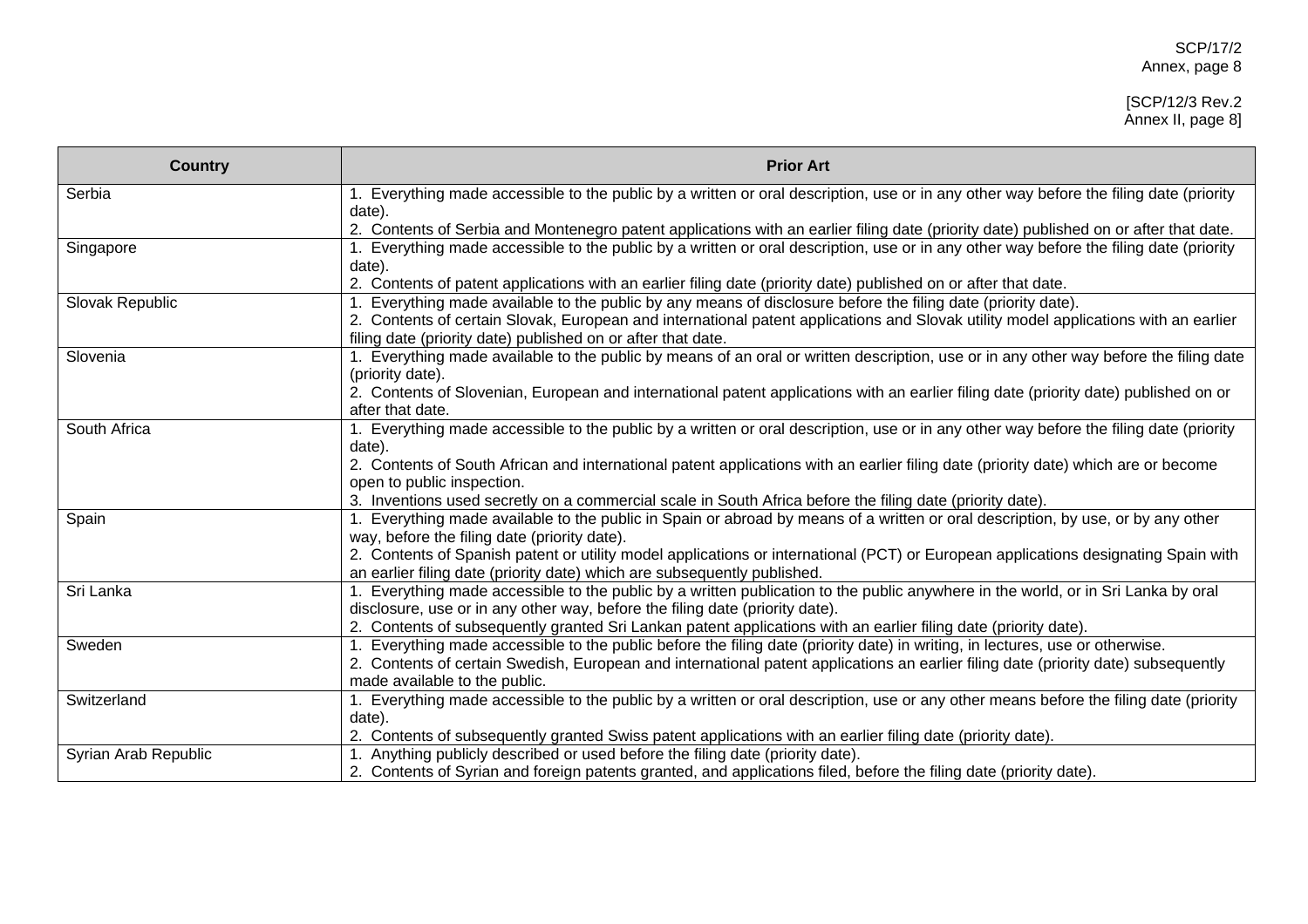# [SCP/12/3 Rev.2 Annex II, page 9]

| <b>Country</b>                               | <b>Prior Art</b>                                                                                                                                                                                                                                                                                                                                                                                                                                                                                                                                                                                                                                                                                                                                                                                                                                                                                                                |
|----------------------------------------------|---------------------------------------------------------------------------------------------------------------------------------------------------------------------------------------------------------------------------------------------------------------------------------------------------------------------------------------------------------------------------------------------------------------------------------------------------------------------------------------------------------------------------------------------------------------------------------------------------------------------------------------------------------------------------------------------------------------------------------------------------------------------------------------------------------------------------------------------------------------------------------------------------------------------------------|
| Thailand                                     | 1. Inventions widely known or used in Thailand before the filing date (priority date).<br>2. Printed publications and other documents publicly disclosed before the filing date (priority date).<br>3. Thai and foreign patents and petty patents granted before the filing date (priority date).<br>4. Contents of Thai and foreign patent and petty patent applications published before the filing date (priority date).<br>5. Contents of foreign patent applications and petty patent applications filed more than 18 months before the filing date but not<br>granted.                                                                                                                                                                                                                                                                                                                                                    |
| The Former Yugoslav Republic<br>of Macedonia | 1. Everything made accessible to the public by a written or oral description, use or in any other way before the filing date (priority<br>date).<br>2. Contents of certain Macedonian, European and international patent applications with an earlier filing date (priority date).                                                                                                                                                                                                                                                                                                                                                                                                                                                                                                                                                                                                                                              |
| <b>Trinidad and Tobago</b>                   | Everything made accessible to the public by a written or oral description, use or in any other way before the filing date (priority<br>date).                                                                                                                                                                                                                                                                                                                                                                                                                                                                                                                                                                                                                                                                                                                                                                                   |
| Tunisia                                      | 1. Everything made accessible to the public by a written or oral description, use or in any other way before the filing date (priority<br>date).<br>2. Contents of Tunisian patent applications with an earlier filing date (priority date) published on or after that date.                                                                                                                                                                                                                                                                                                                                                                                                                                                                                                                                                                                                                                                    |
| Turkey                                       | 1. Information/data pertaining to the subject matter of the invention made accessible to the public by written or oral disclosure, use<br>or in any other way before the filing date.<br>2. Contents of Turkish patent and utility model applications with an earlier filing date (priority date) published on or after that date.                                                                                                                                                                                                                                                                                                                                                                                                                                                                                                                                                                                              |
| Ukraine                                      | Everything made accessible to the public before the filing date (priority date).<br>2. Contents of certain Ukraine and international patent applications with an earlier filing date (priority date) published on or after<br>that date.                                                                                                                                                                                                                                                                                                                                                                                                                                                                                                                                                                                                                                                                                        |
| <b>United Kingdom</b>                        | 1. Everything made accessible to the public by a written or oral description, use or in any other way before the filing date (priority<br>date).<br>2. Contents of UK patent applications, including European patents (UK) and international applications designating the UK which<br>have entered the national or regional phase, with an earlier filing date (priority date) published on or after that date.                                                                                                                                                                                                                                                                                                                                                                                                                                                                                                                 |
| <b>United States of America</b>              | 1. An invention which was known or used by others in US, or patented or described in a printed publication in US or a<br>foreign country, before the invention by the applicant;<br>2. An invention which was patented or described in a printed publication in US or a foreign country or in public use or on sale<br>in US, more than one year before the filing date;<br>3. An invention abandoned by the applicant;<br>4. An invention which was patented, or was the subject of an inventor's certificate filed by applicant or his legal<br>representatives or assignees in a foreign country more than 12 months prior to the filing date;<br>5. An invention which was described in a published US patent application by another or in a patent filed by another before the<br>invention by the applicant (for the PCT international applications, only if they designate US and are published in English<br>language); |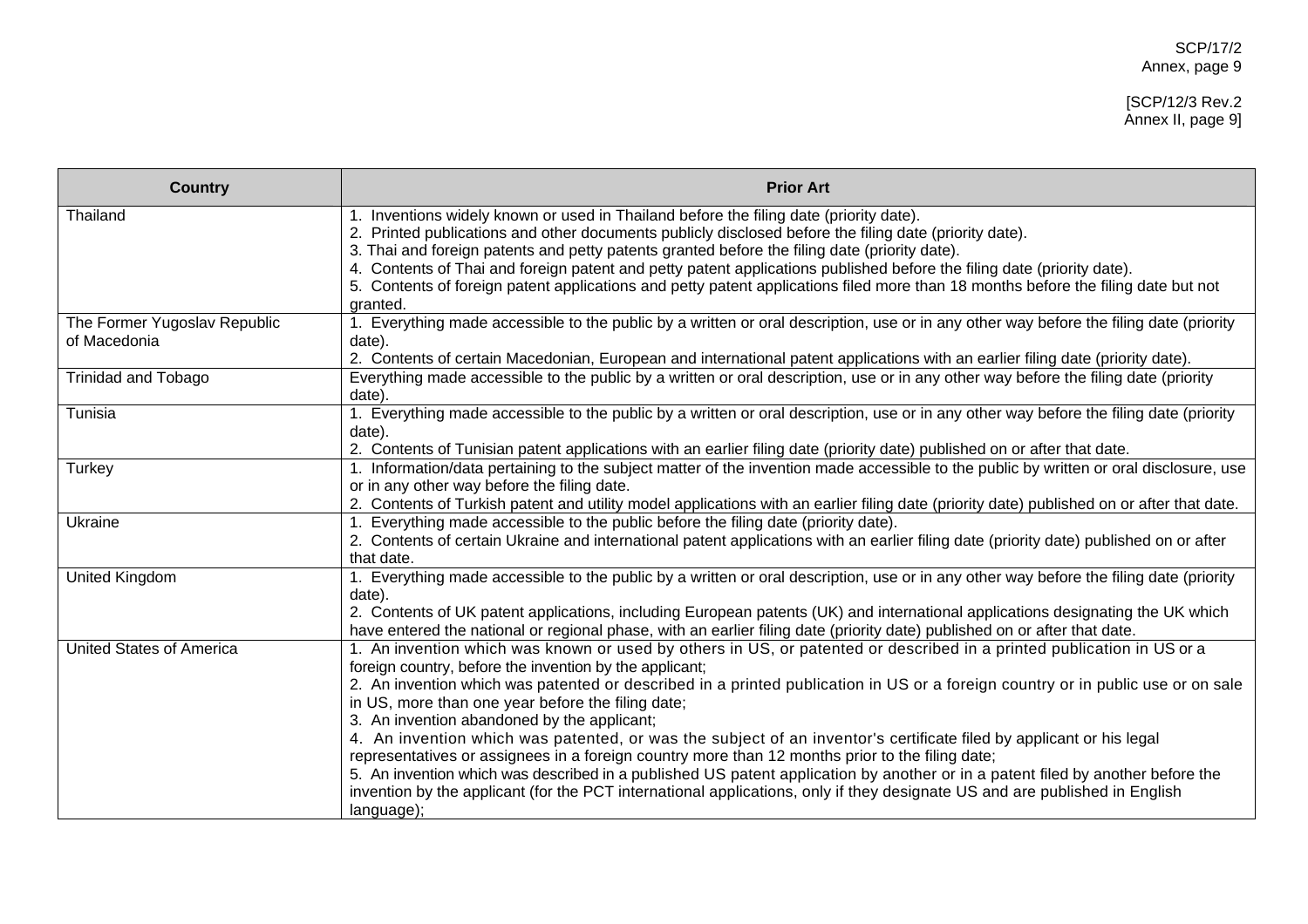# [SCP/12/3 Rev.2 Annex II, page 10]

| <b>Country</b>                                                                       | <b>Prior Art</b>                                                                                                                                                                                                                                                                                                                              |
|--------------------------------------------------------------------------------------|-----------------------------------------------------------------------------------------------------------------------------------------------------------------------------------------------------------------------------------------------------------------------------------------------------------------------------------------------|
| United States of America (cont'd)                                                    | 6. During the course of interference, another inventor establishes that, before the invention date, he/she invented the invention<br>and not abandoned, suppressed or concealed the invention; or another inventor made the invention in US before the invention<br>date and he/she had not abandoned, suppressed or concealed the invention. |
| Uruguay                                                                              | . Anything made available to the public by a written or oral description, use or any other method of dissemination or information<br>before the filing date (priority date).<br>2. Contents of subsequently published Uruguay patent applications with an earlier filing date (priority date).                                                |
| Uzbekistan                                                                           | 1. Any information generally accessible before the filing date (priority date).<br>2. Contents of withdrawn Uzbekistan patent applications with an earlier filing date (priority date).                                                                                                                                                       |
| <b>Regional Offices</b>                                                              | <b>Prior Art</b>                                                                                                                                                                                                                                                                                                                              |
| African Intellectual Property<br>Organization (OAPI)                                 | Anything made available to the public before the filing date (priority date).                                                                                                                                                                                                                                                                 |
| African Regional Intellectual Property<br>Organization (ARIPO)                       | Everything made available to the public by means of written disclosure, use or exhibition before the filing date (priority date).                                                                                                                                                                                                             |
| Eurasian Patent Organization (EAPO)                                                  | . Any information made available in the world before the filing date (priority date).<br>2. Contents of Eurasian patent applications and international applications entered into the regional phase with an earlier filing date<br>(priority date) published on or after that date.                                                           |
| European Patent Organisation (EPO)                                                   | . Anything made available to the public by a written or oral description, use or in any other way before the filing date (priority<br>date)                                                                                                                                                                                                   |
|                                                                                      | 2. Contents of European patent applications (and of PCT applications designating EP subject to the payment of the filing fee, and,<br>where required, the filing of the translation of the international application as originally filed) with an earlier filing date (priority date)<br>published on or after that date.                     |
| Patent Office of the Cooperation<br>Council for the Arab States of the Gulf<br>(GCC) | Everything disclosed to the public anywhere by means of written or oral disclosure, by use, or by any other way by which the<br>invention is realized before the filing date (priority date).                                                                                                                                                 |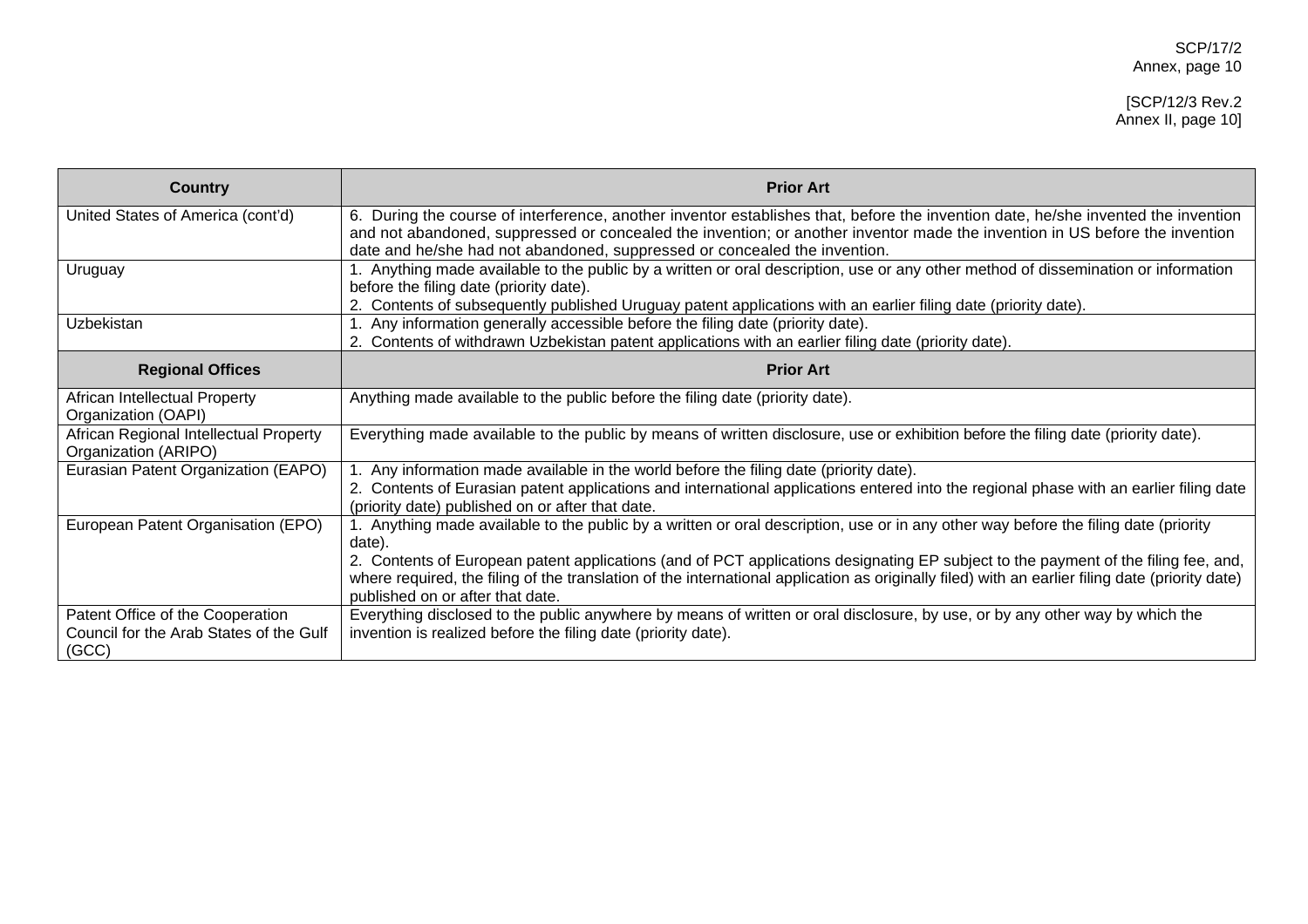#### [SCP/12/3 Rev.2 Annex II, page 11]

# **(2) Novelty**

| <b>Country</b>  | <b>Novelty</b>                                                                                                                                                                                                                                                                                                                                                                                                                                                                       |
|-----------------|--------------------------------------------------------------------------------------------------------------------------------------------------------------------------------------------------------------------------------------------------------------------------------------------------------------------------------------------------------------------------------------------------------------------------------------------------------------------------------------|
| Albania         | The invention does not form part of the state of the art. The state of the art consists of everything made available to the public by<br>means of written or oral description, use or any other way before filing date (priority date), and contents of subsequently published<br>Albanian patent applications with an earlier filing date (priority date).                                                                                                                          |
| Algeria         | The invention does not form part of the state of the art. The state of the art consists of everything made available to the public by<br>a written or oral disclosure, use or other means before the filing date (priority date).                                                                                                                                                                                                                                                    |
| Andorra         | The invention does not form part of the prior art. The prior art consists of everything made available to the public by a written or<br>oral description, use or in any other way before the filing date (priority date), and the contents of subsequently published Andorran<br>patent applications with an earlier filing date (priority date).                                                                                                                                    |
| Argentina       | The invention is not included in the state of the art. The state of the art consists of all technical knowledge made public by oral or<br>written description, exploitation or other means of dissemination or communication before the filing date (priority date).                                                                                                                                                                                                                 |
| Armenia         | The invention does not form part of the prior art. The prior art consists of all information available before the filing date (priority<br>date), and contents of subsequently published or granted Armenian applications for inventions and utility models with an earlier<br>filing date (priority date).                                                                                                                                                                          |
| Australia       | The invention is novel when compared with the prior art. The prior art consists of information from documents or acts publicly<br>available before the filing date (priority date), whether in Australia or elsewhere and information contained in a subsequently<br>published Australian patent application (including all international applications) with an earlier filing date (priority date), if the<br>information was also contained in the application at its filing date. |
| Austria         | The invention does not form part of the prior art. The prior art consists of everything made available to the public by a written or<br>oral description, use or other means before the filing date (priority date), and contents of certain Austrian, European and<br>international patent applications and Austrian utility model applications with an earlier filing date (priority date).                                                                                        |
| Azerbaijan      | The invention does not form part of the state of the art. The state of the art comprises any information made available to the public<br>before the filing date (priority date), and contents of Azerbaijan patents and applications for inventions and utility models with an<br>earlier filing date (priority date) published in official bulletin.                                                                                                                                |
| <b>Bahrain</b>  | The invention does not form part of the state of the prior art. The prior art consists of everything disclosed to the public in or<br>outside the Kingdom of Bahrain by means of written or oral disclosure, use, or any other way by which the subject<br>matter of the invention is realized prior to the filing date (priority date).                                                                                                                                             |
| <b>Barbados</b> | The invention is not anticipated by prior art. The prior art consists of everything disclosed to the public in a tangible form, by oral<br>description or other means before the filing date (priority date).                                                                                                                                                                                                                                                                        |
| <b>Belarus</b>  | The invention does not form part of the prior art. The prior art consists of information made available to the public before the filing<br>date (priority date), and contents of Belarus patents and applications for inventions and utility models with an earlier filing date<br>(priority date).                                                                                                                                                                                  |
| Belgium         | The invention does not form part of the prior art. The prior art consists of everything made available to the public by a written or<br>oral description, use or in any other way before the filing date (priority date), and contents of certain subsequently published<br>Belgian, European and international patent applications and Belgian utility model applications with an earlier filing date (priority<br>date).                                                           |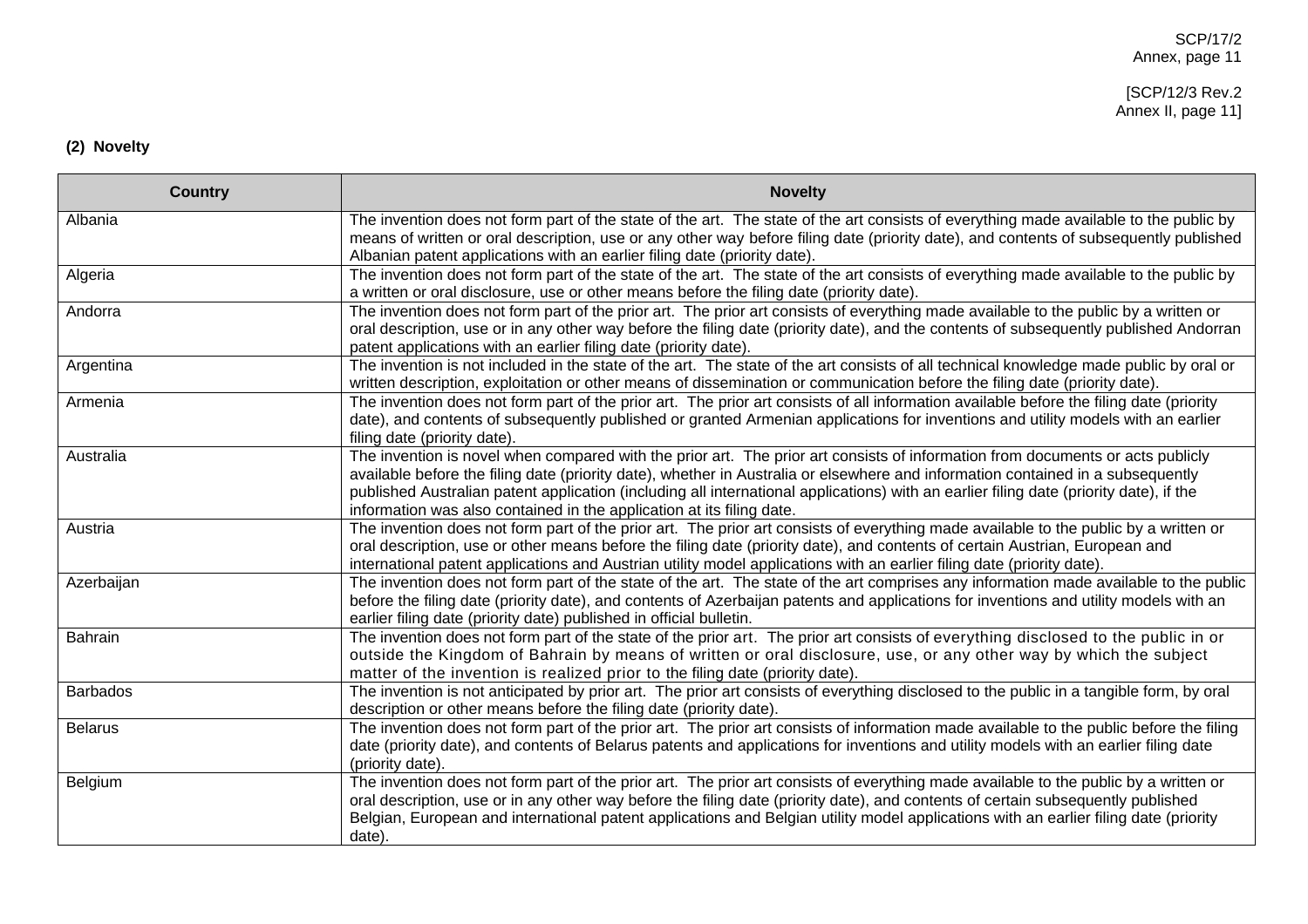| <b>Country</b>                   | <b>Novelty</b>                                                                                                                                                                                                                                                                                                                                                                                                                                        |
|----------------------------------|-------------------------------------------------------------------------------------------------------------------------------------------------------------------------------------------------------------------------------------------------------------------------------------------------------------------------------------------------------------------------------------------------------------------------------------------------------|
| <b>Belize</b>                    | The invention does not form part of the prior art. The prior art consists of anything disclosed to the public by a written or oral<br>description, use or other means before the filing date (priority date).                                                                                                                                                                                                                                         |
| Bolivia (Plurinational State of) | The invention is not included in the prior art. The prior art consists of everything made available to the public by a written or oral<br>description, use, commercialization or any other means before the filing date (priority date) and the contents of Bolivian patent<br>applications with an earlier filing date (priority date) which are subsequently published or made available for public inspection.                                     |
| Bosnia and Herzegovina           | The invention is not anticipated by prior art. The prior art consists of everything made available to the public by a written or oral<br>description, use or other means before the filing date (priority date), and the contents of certain Bosnia and Herzegovina,<br>European and international patent applications with an earlier filing date (priority date) made available to the public on or after that<br>date.                             |
| <b>Brazil</b>                    | The invention is not part of the state of the art. The state of the art consists of everything made accessible to the public by a<br>written or oral description, use or by any other means before the filing date (priority date), and the contents of certain subsequently<br>published Brazilian and international patent applications with an earlier filing date (priority date).                                                                |
| <b>Bulgaria</b>                  | The invention does not form part of the state of the art. The state of the art consists of everything made available to the public by<br>a written or oral description, use or in any other way before the filing date (priority date), and the contents of subsequently<br>published Bulgarian, European and international patent applications designating Bulgaria with an earlier filing date (priority date).                                     |
| Canada                           | The subject matter of the invention had not been disclosed:<br>(a) to the public, more than one year before the filing date by the applicant or by a person who obtained knowledge from the<br>applicant;<br>(b) to the public, before the filing date (priority date) by a person not mentioned in (a);<br>in a Canadian patent application with an earlier filing date (priority date) filed by a person other than the applicant.                  |
| Chile                            | The invention does not form part of the state of the art. The state of the art consists of everything disclosed or made available to<br>the public by publication in tangible form, sale or marketing or use, or in any other manner, before the filing date (priority date), and<br>the contents of Chilean patent and utility model applications with an earlier filing date (priority date) made available to the public on<br>or after that date. |
| China                            | The invention does not form part of the prior art. The prior art is defined as technology known to the public before the filing date<br>(priority date) in China or abroad. The contents of subsequently published Chinese patent application documents or patent<br>documents with an earlier filing date (priority date) shall be also taken into consideration for the determination of novelty.                                                   |
| Colombia                         | The invention is not included in the state of the art. The state of the art consists of everything made available to the public by a<br>written or oral description, use, marketing or other means before the filing date (priority date) and the contents of Colombian patent<br>applications with an earlier filing date (priority date) which are subsequently published or made available for public inspection.                                  |
| Costa Rica                       | The invention does not form part of the state of the art. The state of the art consists of everything disclosed or made available to<br>the public anywhere in the world and by any means before the filing date (priority date) and contents of previous non-published<br>patent applications with an earlier filing date (priority date) in so far as said contents remain included in the previous patent<br>application upon publishing.          |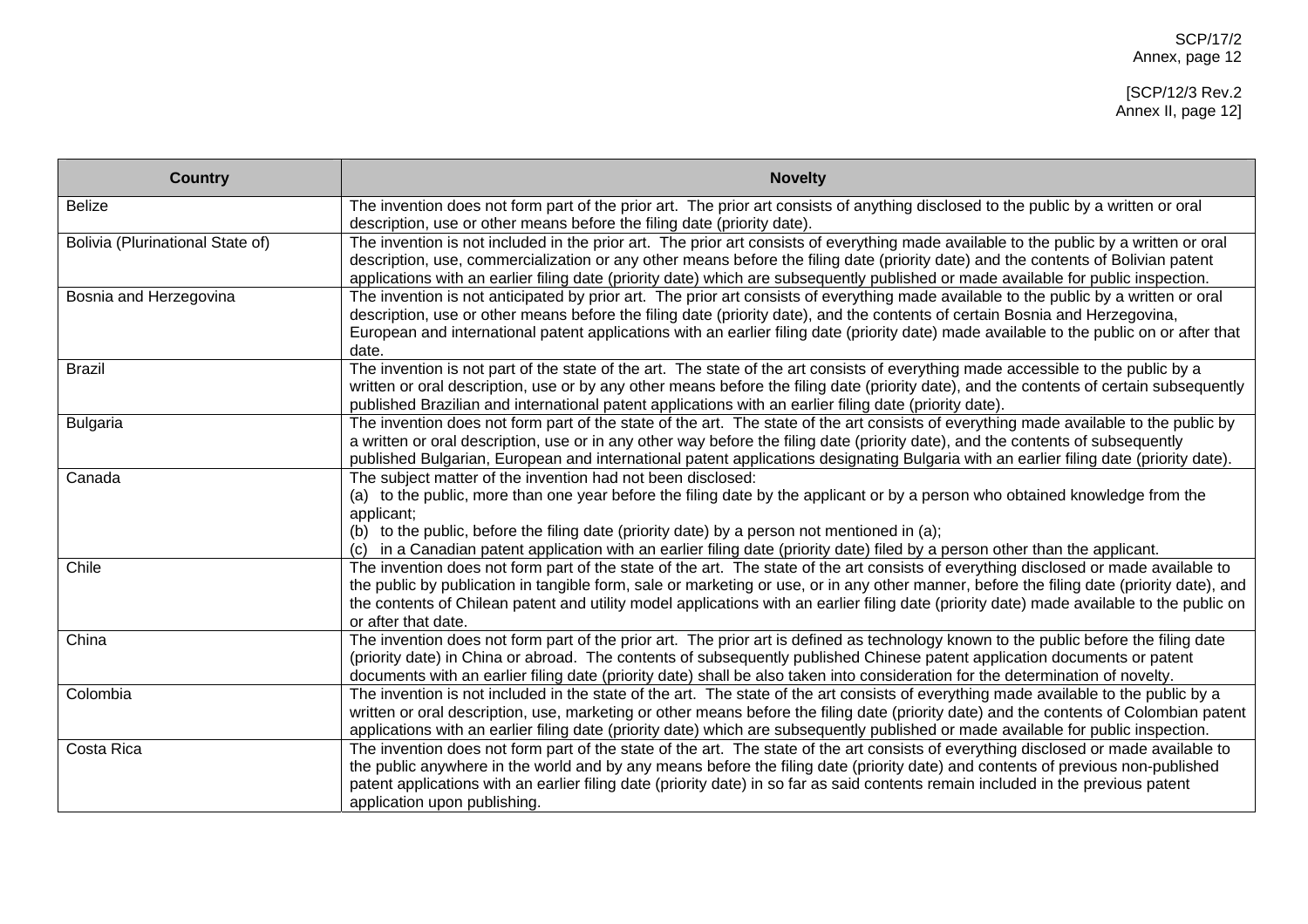| <b>Country</b>        | <b>Novelty</b>                                                                                                                                                                                                                                                                                                                                                                                                                                                                                                                     |
|-----------------------|------------------------------------------------------------------------------------------------------------------------------------------------------------------------------------------------------------------------------------------------------------------------------------------------------------------------------------------------------------------------------------------------------------------------------------------------------------------------------------------------------------------------------------|
| Croatia               | The invention does not form part of the state of the art. The state of the art consists of everything made available to the public by<br>a written or oral description, use or in any other way before the filing date (priority date), and the contents of Croatian patent<br>applications with an earlier filing date (priority date) made available to the public on or after that date.                                                                                                                                        |
| Cyprus                | The invention does not form part of the prior art. The prior art consists of everything made available to the public in a written or<br>other graphic form, or by oral description, use or in any other way before the filing date (priority date), and the contents of<br>subsequently published Cyprus patent applications with an earlier filing date (priority date).                                                                                                                                                          |
| <b>Czech Republic</b> | The invention does not form part of the state of the art. The state of the art consists of everything made available to the public by<br>a written or oral description, use or in any other way before the filing date (priority date), and the contents of certain Czech,<br>European and international patent applications with an earlier filing date (priority date) made available to the public on or after that<br>date.                                                                                                    |
| Denmark               | The invention is new in relation to the state of the art. The state of the art consists of everything made available to the public by a<br>written description, use or in any other way before the filing date (priority date), and the contents of certain Danish, European and<br>international patent applications and Danish utility model applications with an earlier filing date (priority date) published on or after<br>that date.                                                                                        |
| Dominica              | The invention does not form part of the state of the art. The prior art consists of everything disclosed to the public by oral or<br>written description, use or in any other way before the filing date (priority date).                                                                                                                                                                                                                                                                                                          |
| Dominican Republic    | The invention does not previously exist in the prior art. The prior art consists of everything disclosed or made accessible to the<br>public by means of publication in tangible form, oral disclosure, marketing, use or any other means before the filing date (priority<br>date), and the contents of published ONAPI applications with an earlier filing date (priority date).                                                                                                                                                 |
| Ecuador               | The invention is not included in the state of the art. The state of the art consists of everything made available to the public by a<br>written or oral description, use, marketing or other means before the filing date (priority date) and the contents of Ecuador patent<br>applications with an earlier filing date (priority date) which are subsequently published or made available for public inspection.                                                                                                                 |
| Egypt                 | The invention has not previously been disclosed, used or claimed in prior art. The prior art consists of anything publicly described<br>or used before the filing date (priority date)., and the contents of Egyptian and foreign patents granted, and applications filed,<br>before the filing date (priority date).                                                                                                                                                                                                              |
| El Salvador           | The invention is not anticipated by prior art. The prior art consists of everything disclosed or made available to the public by<br>publication in tangible form, oral disclosure, sale or marketing, use or any other means before the filing date (priority date), and the<br>contents of subsequently published El Salvador patent applications with an earlier filing date (priority date).                                                                                                                                    |
| Estonia               | The invention is not anticipated by the prior art. The prior art consists of everything made available to the public by a written or<br>oral description, use, or in any other way before the filing date (priority date), and the contents of Estonian patent and utility model<br>applications with an earlier filing date (priority date).                                                                                                                                                                                      |
| Finland               | The invention is new in relation to what was known before the filing date (priority date), i.e., everything made available to the public<br>in writing, in lectures, by public use or otherwise before the filing date (priority date). The contents of certain Finnish, European<br>and international patent applications, and Finnish utility model applications, with an earlier filing date (priority date) which are made<br>available to the public shall be also taken into consideration for the determination of novelty. |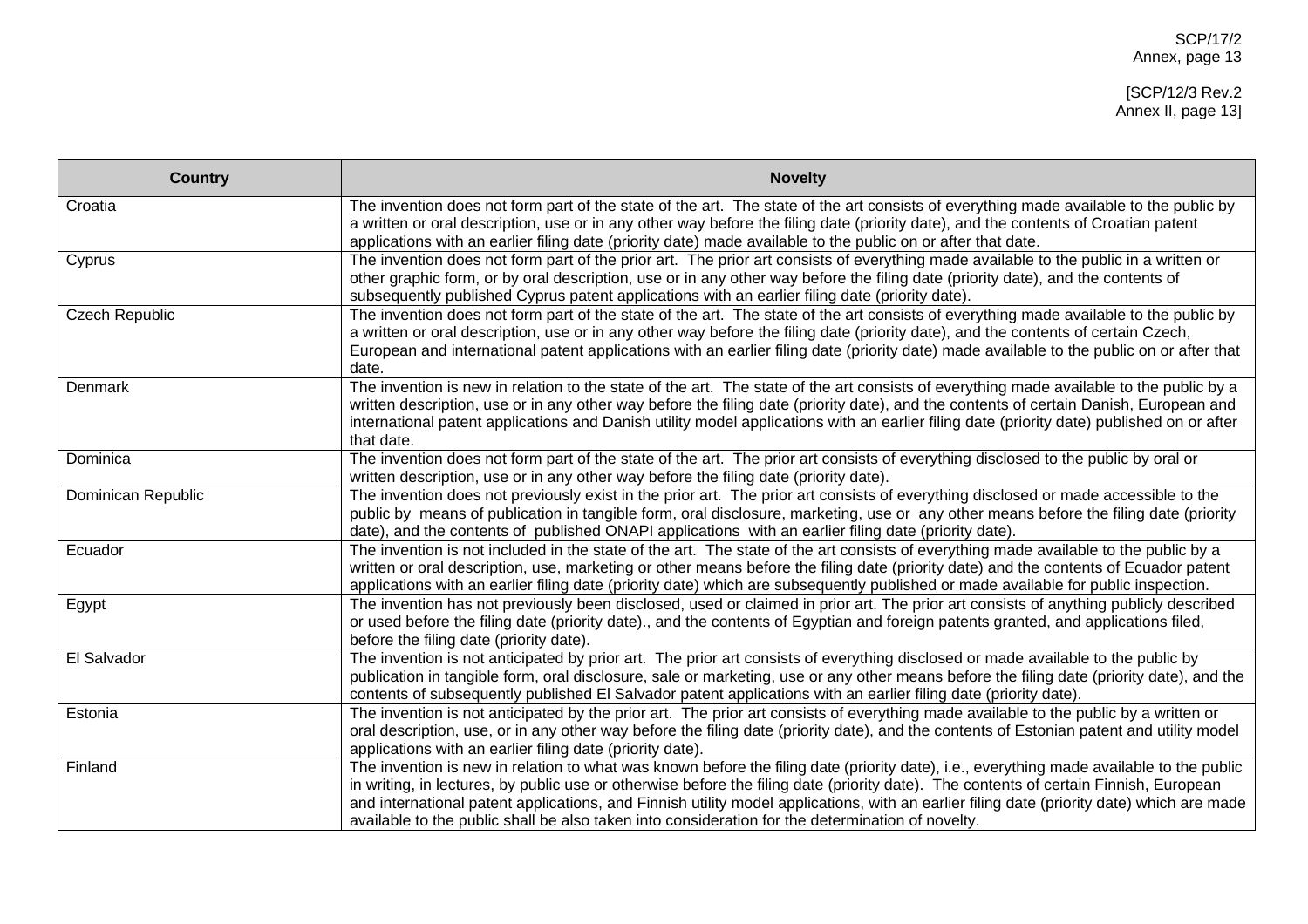| <b>Country</b> | <b>Novelty</b>                                                                                                                                                                                                                                                                                                                                                                                                                                                                                                              |
|----------------|-----------------------------------------------------------------------------------------------------------------------------------------------------------------------------------------------------------------------------------------------------------------------------------------------------------------------------------------------------------------------------------------------------------------------------------------------------------------------------------------------------------------------------|
| France         | The invention does not form part of the prior art. The prior art consists of everything made available to the public by a written or<br>oral description, use, or in any other way before the filing date (priority date), and the contents of French patent applications and<br>European and international patent applications designating France with an earlier filing date (priority date) published on or after<br>that date.                                                                                          |
| Georgia        | The invention does not relate to the existing state of the art. The state of the art consists of data made available to the public from<br>a written or verbal description, public use or other source before the filing date (priority date), and the contents of Georgian patent<br>and utility model applications with an earlier filing date (priority date).                                                                                                                                                           |
| Germany        | The invention does not form part of the state of the art. The state of the art consists of anything made available to the public by a<br>written or oral description, use, or in any other way before the filing date (priority date), and the contents of certain German,<br>European and international patent with an earlier filing date published on or after that date.                                                                                                                                                |
| Ghana          | The invention is not anticipated by prior art. The prior art consists of everything made available to the public by a written or oral<br>disclosure, use, exhibition or other non-written means before the filing date (priority date), and the contents of Ghana patent and<br>utility model applications with an earlier filing date (priority date) which are made available to the public.                                                                                                                              |
| Greece         | The invention does not form part of the state of the art. The state of the art consists of anything made available to the public by a<br>written or oral disclosure or any other way before the filing date (priority date).                                                                                                                                                                                                                                                                                                |
| Guatemala      | The invention does not exist in the prior art. The prior art consists of anything disclosed or made available to the public anywhere<br>in the world and by any means before the filing date (priority date) and contents of previous patent applications filed with the<br>Registry with an earlier filing date (priority date) provided that the patent applications were published.                                                                                                                                      |
| Honduras       | The invention is not anticipated by prior art. The prior art consists of everything disclosed or made available to the public<br>anywhere in the world by publication in tangible form, oral disclosure, sale or commercialization, use or any other means before<br>the filing date (priority date) in Honduras, and the contents of a patent application pending before the Industrial Property Registry,<br>the filing date of which is prior to the date of the application being examined and that has been published. |
| Hungary        | The invention does not form part of the state of the art. The state of the art consists of everything made available to the public by<br>a written description, oral communication, use or in any other way before the filing date (priority date), and the contents of<br>Hungarian patent and utility model applications, and certain European and international applications, with an earlier filing date<br>(priority date) published on or after that date.                                                            |
| Iceland        | The invention is new in relation to what was known before the filing date (priority date), i.e., everything made available to the public<br>in writing, in lectures, by public use or otherwise before the filing date (priority date). The contents of certain Icelandic, European<br>and international patent applications with an earlier filing date (priority date) which are made available to the public shall be also<br>taken into consideration for the determination of novelty.                                 |
| India          | The invention is not anticipated by the publication in any document or used or known in India or elsewhere in the world before the<br>filing date (priority date), i.e., the subject matter has not fallen in public domain or that it does not form part of the state of the art,<br>and the invention has not been claimed in any claim of any other complete specification claiming earlier priority date and published<br>on or after priority date of the application.                                                 |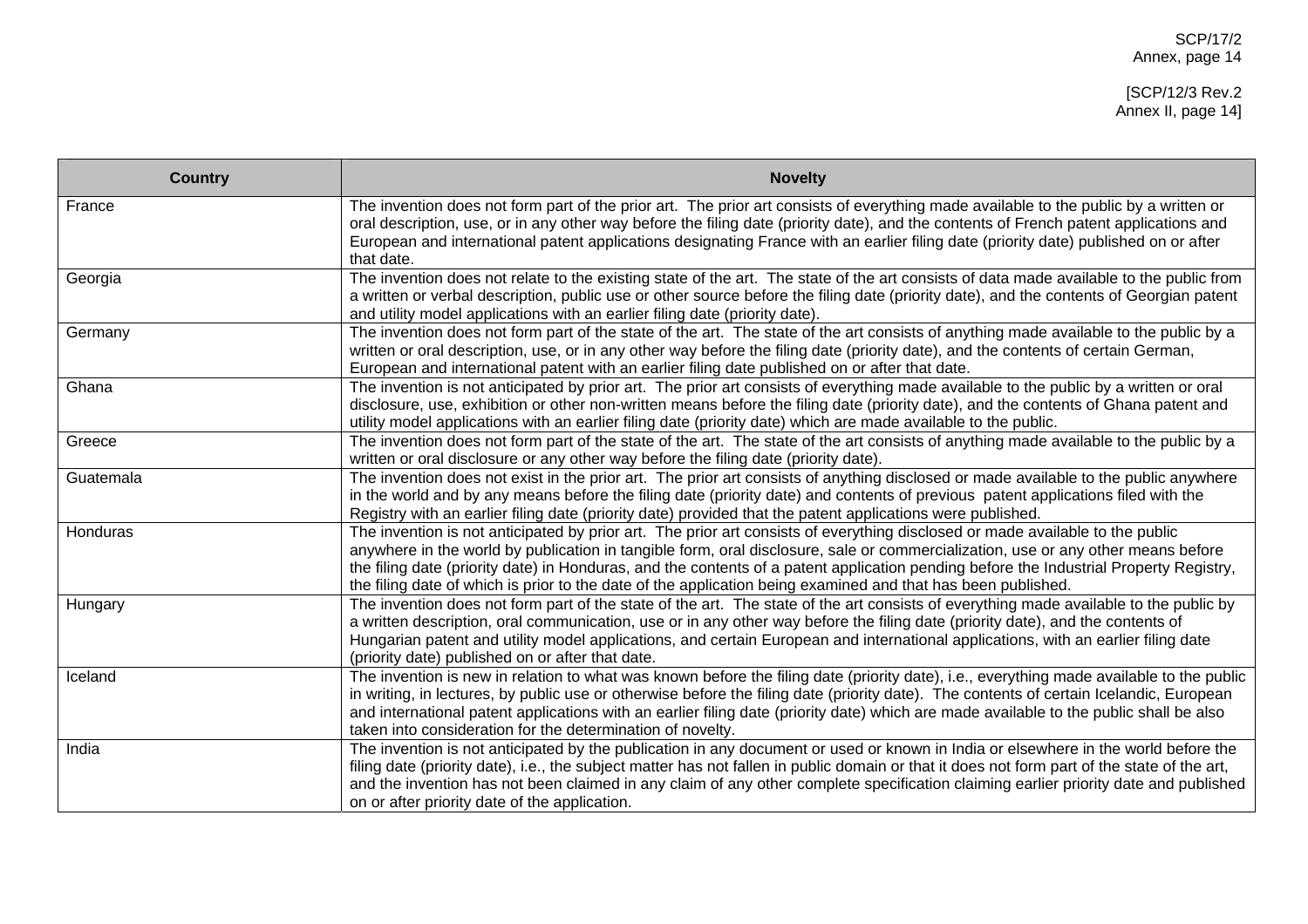| <b>Country</b>  | <b>Novelty</b>                                                                                                                                                                                                                                                                                                                                                                                                                   |
|-----------------|----------------------------------------------------------------------------------------------------------------------------------------------------------------------------------------------------------------------------------------------------------------------------------------------------------------------------------------------------------------------------------------------------------------------------------|
| Indonesia       | The invention is not the same as any previous technological disclosure. The previous technological disclosure consists of<br>everything made available to the public by a written or oral description, use, or in any other way before the filing date (priority<br>date), and the contents of earlier Indonesian patent applications published on or after that date.                                                           |
| Ireland         | The invention does not form part of the state of the art. The state of the art consists of everything made available to the public by<br>a written or oral description, use, or in any other way before the filing date (priority date), and the contents of earlier Irish patent<br>applications published on or after that date.                                                                                               |
| Israel          | The invention was not published in the prior art. The prior art consists of anything made available to the public before the filing<br>date (priority date) by a written, visual, audible or any other description, use, exploitation or exhibition.                                                                                                                                                                             |
| Italy           | The invention does not form part of the state of the art. The state of the art consists of everything made filing date (priority date),<br>and the contents of certain Italian, European and international patent applications with an earlier filing date (priority date) made<br>available to the public on or after that date.                                                                                                |
| Japan           | The invention was not publicly known or has not been publicly worked, published, or made available to the public through electric<br>telecommunication lines before the filing date (priority date). The contents of certain Japanese patent and utility model<br>applications with an earlier filing date (priority date) shall be also taken into consideration for the determination of novelty.                              |
| Jordan          | The invention is novel with regard to the prior art. The prior art consists of everything disclosed to the public by a written or oral<br>description, use, or in any other way before the filing date (priority date).                                                                                                                                                                                                          |
| Kenya           | The invention is not anticipated by prior art. The prior art consists of everything made available to the public by a written or oral<br>disclosure, use, exhibition or other non-written means before the filing date (priority date), and the contents of Kenyan and<br>international patent applications with an earlier filing date (priority date) made available to the public.                                            |
| Kyrgyz Republic | The invention does not form part of the state of the art. The state of the art consists of any information generally available to the<br>public before the filing date (priority date), and the contents of Kyrgyz patent applications with an earlier filing date (priority date).                                                                                                                                              |
| Latvia          | The invention is not comprised in the state of the art. The state of the art consists of everything made available to the public by a<br>written or oral disclosure or use before the filing date (priority date), and the contents of published Latvian patent applications with<br>an earlier filing date (priority date).                                                                                                     |
| Liechtenstein   | The invention does not form part of the state of the art. The state of the art consists of everything made available to the public by<br>a written or oral disclosure, use or any other means before the filing date (priority date), and the contents of Swiss patent<br>applications with an earlier filing date (priority date).<br>(in accordance with the agreements with Switzerland and the European Economic Area (EEA)) |
| Lithuania       | The invention does not form part of the state of the art. The state of the art consists of everything published or publicly used<br>before the filing date (priority date), and the contents of Lithuanian patent applications with an earlier filing date (priority date)<br>published on or after that date.                                                                                                                   |
| Luxembourg      | The invention does not form part of the state of the art. The state of the art consists of everything made available to the public by<br>a written or oral disclosure, use or in any other way before the filing date (priority date), and the contents of certain Luxembourg,<br>European and international patent applications with an earlier filing date (priority date) published on or after that date.                    |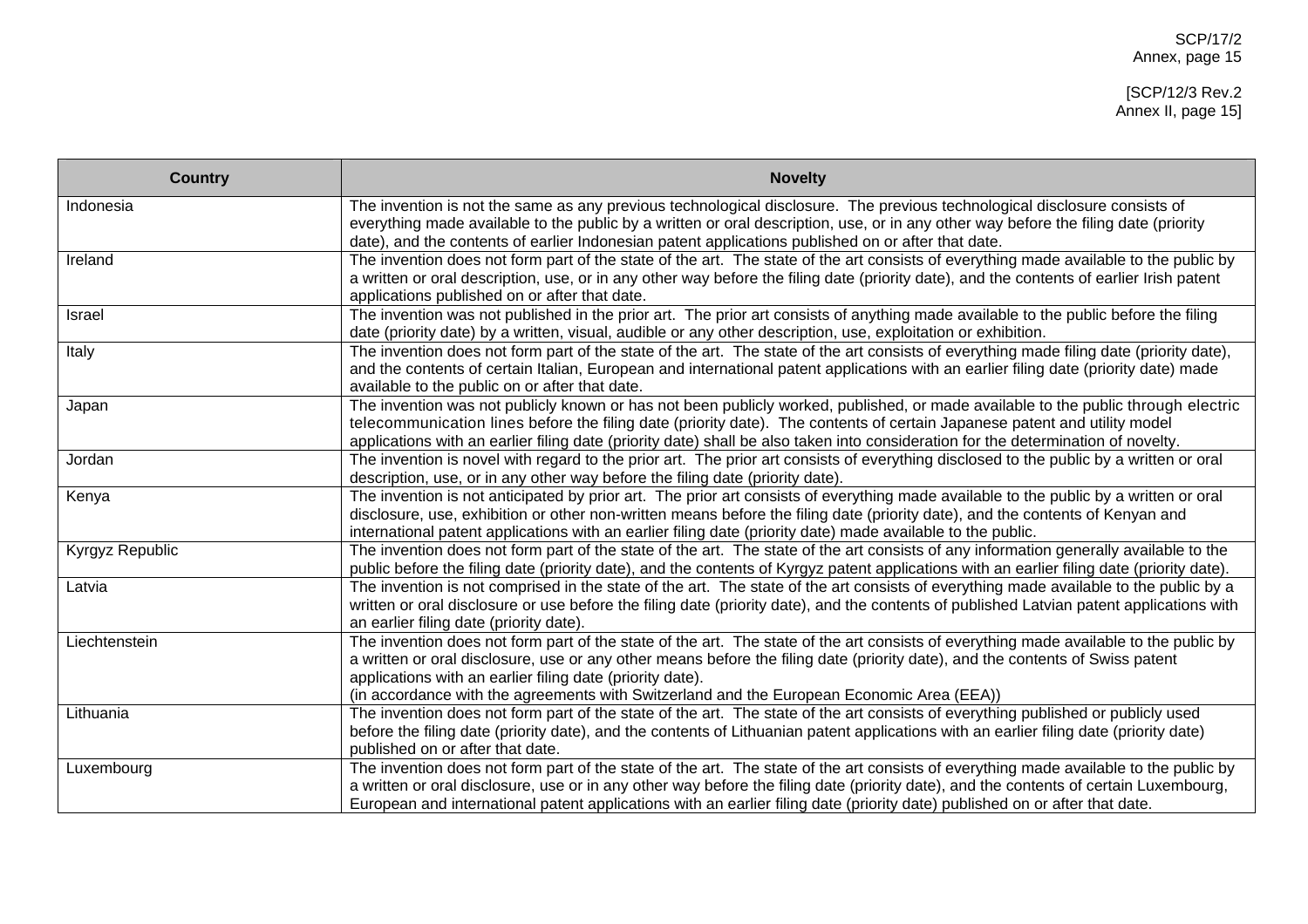| <b>Country</b>        | <b>Novelty</b>                                                                                                                                                                                                                                            |
|-----------------------|-----------------------------------------------------------------------------------------------------------------------------------------------------------------------------------------------------------------------------------------------------------|
| Malaysia              | The invention is not anticipated by prior art. The prior art consists of everything made available to the public by a written                                                                                                                             |
|                       | publication, oral disclosure, use or in any other way before the filing date (priority date), and the contents of subsequently granted<br>Malaysian patent applications with an earlier filing date (priority date).                                      |
| Malta                 | The invention does not form part of the state of the art. The state of the art consists of everything made available to the public in a                                                                                                                   |
|                       | written or other graphic form, oral description, use or in any other way before the filing date (priority date), and the contents of                                                                                                                      |
|                       | certain subsequently published Malta, European and international patent applications with an earlier filing date (priority date).                                                                                                                         |
| <b>Mauritius</b>      | The invention is not anticipated by prior art. The prior art consists of everything disclosed to the public by publication in tangible                                                                                                                    |
|                       | form, oral disclosure, use or in any other way before the filing date (priority date).                                                                                                                                                                    |
| Mexico                | The invention is new of it is not in the state of the art.                                                                                                                                                                                                |
| Moldova (Republic of) | The invention does not form part of the state of the art. The state of the art consists of everything made available to the public by                                                                                                                     |
|                       | means of a written or oral description, by use, or in any other way before the filing date (priority date).                                                                                                                                               |
| Mongolia              | The invention is not anticipated by a product or process of the same design. The prior art consists of any prior product or process.                                                                                                                      |
| Morocco               | The invention does not form part of the state of the art. The state of the art comprises everything accessible to the public by                                                                                                                           |
|                       | means of a written or oral description, use or any other means before the filing date of a patent application in Morocco or of a                                                                                                                          |
|                       | patent application filed abroad and with a valid priority claim.                                                                                                                                                                                          |
| Mozambique            | The invention has no precedent in the state of the art. The state of the art consists of everything made available to the public by                                                                                                                       |
|                       | verbal description, use or any other way before the filing date (priority date).                                                                                                                                                                          |
| Netherlands           | The invention does not form part of the state of the art. The state of the art consists of everything made available to the public by                                                                                                                     |
|                       | a written or oral description, use or in any other way before the filing date (priority date), and the contents of previously filed                                                                                                                       |
|                       | Netherlands patent applications entered on the patent register on or after the filing date (priority date), and of certain European<br>and international patent applications with an earlier filing date (priority date) published on or after that date. |
| New Zealand           | The invention has not been previously been published or used in the prior art. The prior art consists of the contents of granted                                                                                                                          |
|                       | patents published before the filing date (priority date) and dated within 50 years before the filing date, other documents published                                                                                                                      |
|                       | before the filing date (priority date) (other than foreign patent applications filed more than 50 years before the filing date and                                                                                                                        |
|                       | abridgments and extracts of such applications), and any use in New Zealand before the filing date (priority date).                                                                                                                                        |
| Nicaragua             | The invention is not anticipated by the current state of the art. The state of the art consists of everything disclosed or made                                                                                                                           |
|                       | accessible to the public in any form before the filing date (priority date), and the contents of subsequently published Nicaraguan                                                                                                                        |
|                       | patent applications with an earlier filing date (priority date).                                                                                                                                                                                          |
| Nigeria               | The invention does not form part of the state of the art. The state of the art comprises everything made available to the public by a                                                                                                                     |
|                       | written or oral description, use or in any other way before the filing date (priority date).                                                                                                                                                              |
| Norway                | The invention is new in relation to what was known before the filing date (priority date), i.e., everything made available to the public                                                                                                                  |
|                       | in writing, in lectures, by use or otherwise before the filing date (priority date). The contents of certain Norwegian, European and                                                                                                                      |
|                       | international patent applications with an earlier filing date (priority date) made available to the public shall be also taken into                                                                                                                       |
|                       | consideration for the determination of novelty.                                                                                                                                                                                                           |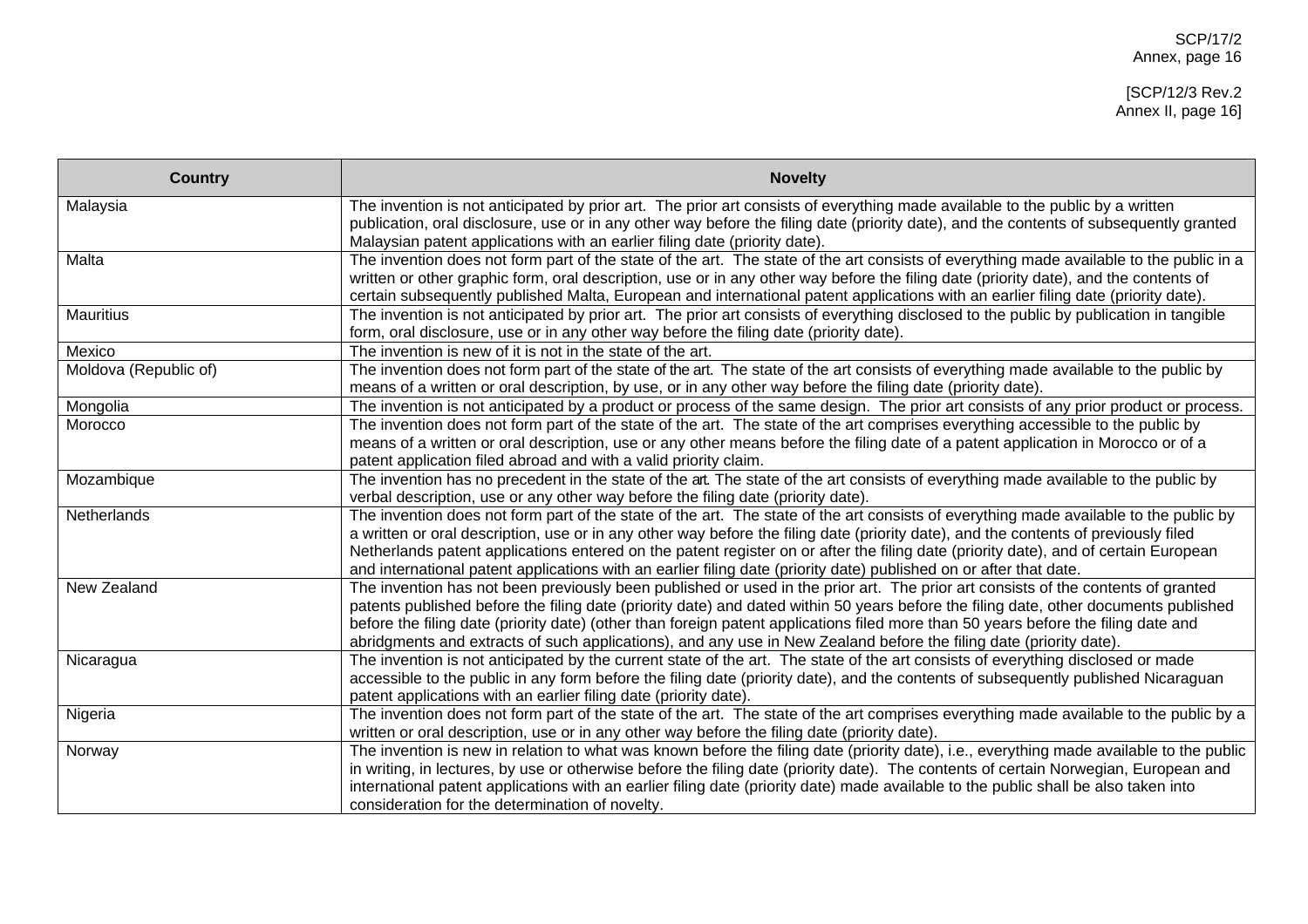[SCP/12/3 Rev.2 Annex II, page 17]

| <b>Country</b>            | <b>Novelty</b>                                                                                                                                                                                                                                                                                                                                                                                                                                                                                                                                                                                           |
|---------------------------|----------------------------------------------------------------------------------------------------------------------------------------------------------------------------------------------------------------------------------------------------------------------------------------------------------------------------------------------------------------------------------------------------------------------------------------------------------------------------------------------------------------------------------------------------------------------------------------------------------|
| Oman                      | The invention is not anticipated by prior art. The prior art consists of everything disclosed to the public, anywhere in the world, by<br>publication in tangible form or by oral disclosure, by use or in any other way, prior to the filing date (priority date).                                                                                                                                                                                                                                                                                                                                      |
| Pakistan                  | The invention does not form part of the state of the art. The state of the art comprises everything disclosed to the public anywhere<br>in the world, by publication in tangible form or oral disclosure, by use or in any other way before the filing date (priority date), and<br>the contents of complete specifications and priority documents filed in Pakistan published in the official Gazette, on the<br>acceptance of patent applications. The state of the art also comprises traditionally developed or existing knowledge available or in<br>possession of a local or indigenous community. |
| Panama                    | The invention is not anticipated by the prior art. The prior art consists of everything disclosed or made accessible to the public by<br>tangible publication, oral disclosure, sale or marketing, use or any other means before the filing date (priority date), and the<br>contents of subsequently published Panama patent applications with an earlier filing date (priority date).                                                                                                                                                                                                                  |
| Papua New Guinea          | The invention is not anticipated by prior art. The prior art consists of everything disclosed to the public by tangible publication, oral<br>disclosure, use or any other way before the filing date (priority date).                                                                                                                                                                                                                                                                                                                                                                                    |
| Peru                      | The invention is not included in the state of the art. The state of the art consists of everything made available to the public by a<br>written or oral description, use, marketing or other means before the filing date (priority date) and the contents of Peru patent<br>applications with an earlier filing date (priority date) which are subsequently published or made available for public inspection.                                                                                                                                                                                          |
| Philippines               | The invention does not form part of a prior art. The prior art consists of everything made available to the public before the filing<br>date (priority date), and the contents of Philippines patent, utility model and industrial design applications with an earlier filing date<br>(priority date).                                                                                                                                                                                                                                                                                                   |
| Poland                    | The invention does not form part of the state of the art. The state of the art consists of everything made available to the public by<br>a written or oral description, use, displaying or disclosure in any other way before the filing date (priority date), and the contents of<br>subsequently published Polish patent and utility model applications with an earlier filing date (priority date).                                                                                                                                                                                                   |
| Portugal                  | The invention does not form part of the state of the art. The state of the art consists of everything made available, inside or<br>outside the country, to the public by description, use or other means before the filing date (priority date) and the contents of non<br>published patent and utility model requests of a previous date than that of the patent application with effect in Portugal.                                                                                                                                                                                                   |
| Republic of Korea         | The invention was not publicly known or has not been publicly worked, described in a publication or made available to the public<br>through electric telecommunication lines before the filing date (priority date). The invention described in certain Korean patent and<br>utility model applications with an earlier filing date (priority date) shall be also taken into consideration for the determination of<br>novelty.                                                                                                                                                                          |
| Romania                   | The invention does not form part of the prior art. The prior art consists of all knowledge made available to the public by means of<br>a written or oral description, by use or any other means, before the filing date (priority date) and the contents of patent applications<br>filed with OSIM, international applications that have been entered in the national phase in Romania and certain European patent<br>application designating Romania, as filed, with an earlier filing date (priority date) made available to the public on or after that date.                                         |
| <b>Russian Federation</b> | The invention is not anticipated by prior art. The prior art consists of any information made available to the public before the filing<br>date (priority date), and the contents of published Russian Federation national patent and utility model applications and grants,<br>international and of Eurasian applications with an earlier filing date (priority date), and published information thereon.                                                                                                                                                                                               |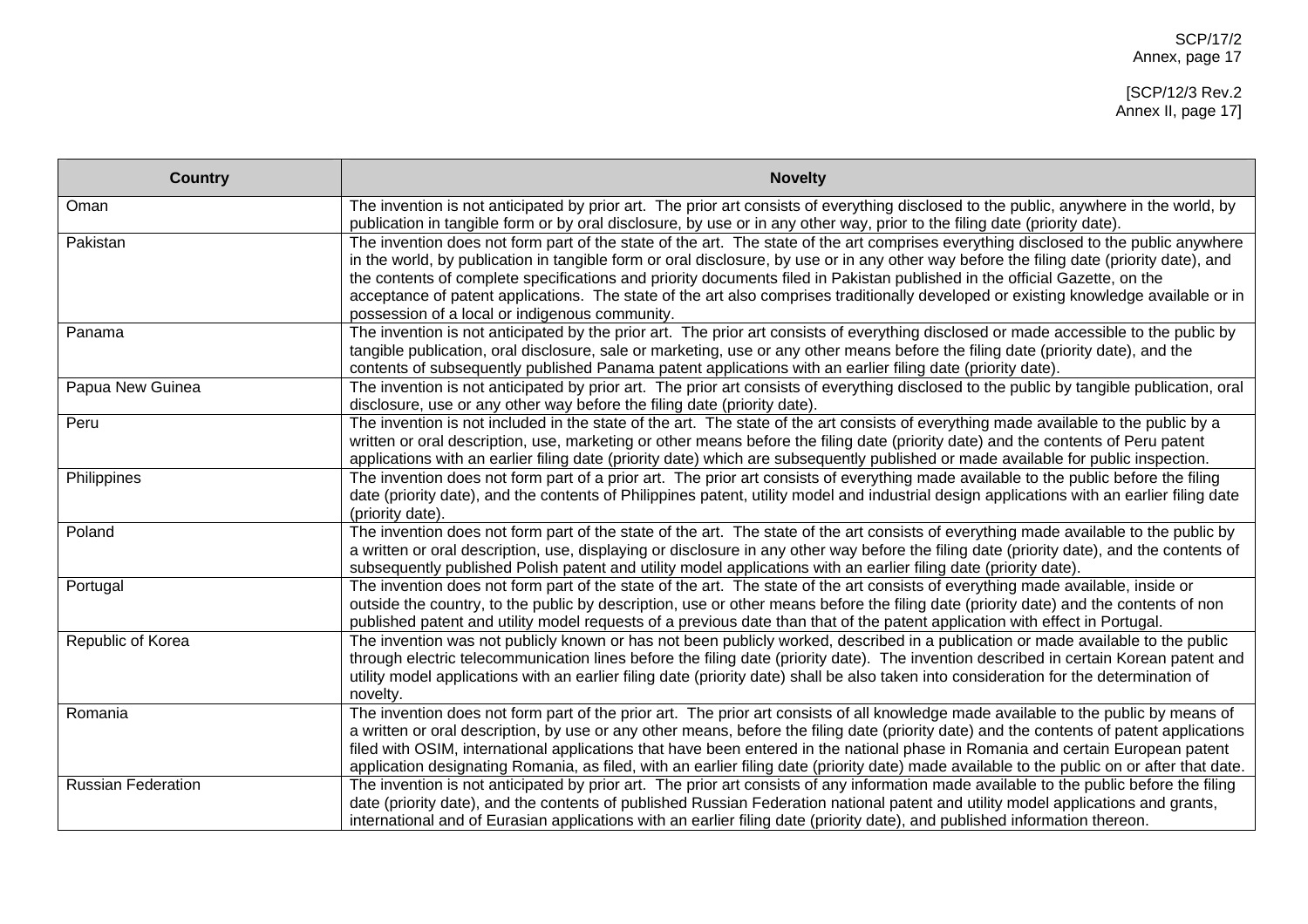| <b>Country</b>       | <b>Novelty</b>                                                                                                                                                                                                                                                                                                                                                                                                                                                                                                               |
|----------------------|------------------------------------------------------------------------------------------------------------------------------------------------------------------------------------------------------------------------------------------------------------------------------------------------------------------------------------------------------------------------------------------------------------------------------------------------------------------------------------------------------------------------------|
| Saint Lucia          | The invention does not form part of the state of the art. The state of the art consists of everything made accessible to the public by<br>a written or oral description, use or in any other way before the filing date (priority date), and the contents of patent applications<br>with an earlier filing date (priority date) published on or after that date.                                                                                                                                                             |
| Serbia               | The invention does not form part of the state of the art. The state of the art consists of everything made accessible to the public by<br>a written or oral description, use or in any other way before the filing date (priority date), and the contents of Serbia and<br>Montenegro patent applications with an earlier filing date (priority date) published on or after that date.                                                                                                                                       |
| Singapore            | The invention does not form part of the state of the art. The state of the art consists of everything made accessible to the public by<br>a written or oral description, use or in any other way before the filing date (priority date), and the contents of patent applications<br>with an earlier filing date (priority date) published on or after that date.                                                                                                                                                             |
| Slovak Republic      | The invention does not form part of the state of the art. The state of the art consists of everything made available to the public by<br>any means of disclosure before the filing date (priority date), and the contents of certain Slovak, European and international patent<br>applications and Slovak utility model applications with an earlier filing date (priority date) published on or after that date.                                                                                                            |
| Slovenia             | The invention does not form part of the state of the art. The state of the art consists of everything made available to the public by<br>means of an oral or written description, use or in any other way before the filing date (priority date), and the contents of Slovenian,<br>European and international patent applications with an earlier filing date (priority date) published on or after that date.                                                                                                              |
| South Africa         | The invention does not form part of the state of the art. The state of the art consists of everything made accessible to the public by<br>a written or oral description, use or in any other way before the filing date (priority date), and the contents of South African and<br>international patent applications with an earlier filing date (priority date) which are or become open to public inspection, and<br>inventions used secretly on a commercial scale in South Africa before the filing date (priority date). |
| Spain                | The invention does not form part of the state of the art. The state of the art consists of everything made available to the public in<br>Spain or abroad by means of a written or oral description, by use, or by any other way, before the filing date (priority date), and the<br>contents of Spanish patent or utility model applications or international (PCT) or European applications designating Spain with an<br>earlier filing date (priority date) which are subsequently published.                              |
| Sri Lanka            | The invention is not anticipated by prior art. The prior art consists of everything made accessible to the public by a written<br>publication to the public anywhere in the world, or in Sri Lanka by oral disclosure, use or in any other way, before the filing date<br>(priority date), and the contents of subsequently granted Sri Lankan patent applications with an earlier filing date (priority date).                                                                                                              |
| Sweden               | The invention is new in relation to what was known before the filing date (priority date). The prior art consists of everything made<br>accessible to the public before the filing date (priority date) in writing, in lectures, use or otherwise, and the contents of certain<br>Swedish, international and European patent applications an earlier filing date (priority date) subsequently made available to the<br>public.                                                                                               |
| Switzerland          | The invention is not included in the state of the art. The state of the art consists of everything made accessible to the public by a<br>written or oral description, use or any other means before the filing date (priority date), and the contents of subsequently granted<br>Swiss patent applications with an earlier filing date (priority date).                                                                                                                                                                      |
| Syrian Arab Republic | The invention has not previously been disclosed, used or claimed in prior art. The prior art consists of anything publicly described<br>or used before the filing date (priority date) and the contents of Syrian and foreign patents granted, and application filed, before the<br>filing date (priority date).                                                                                                                                                                                                             |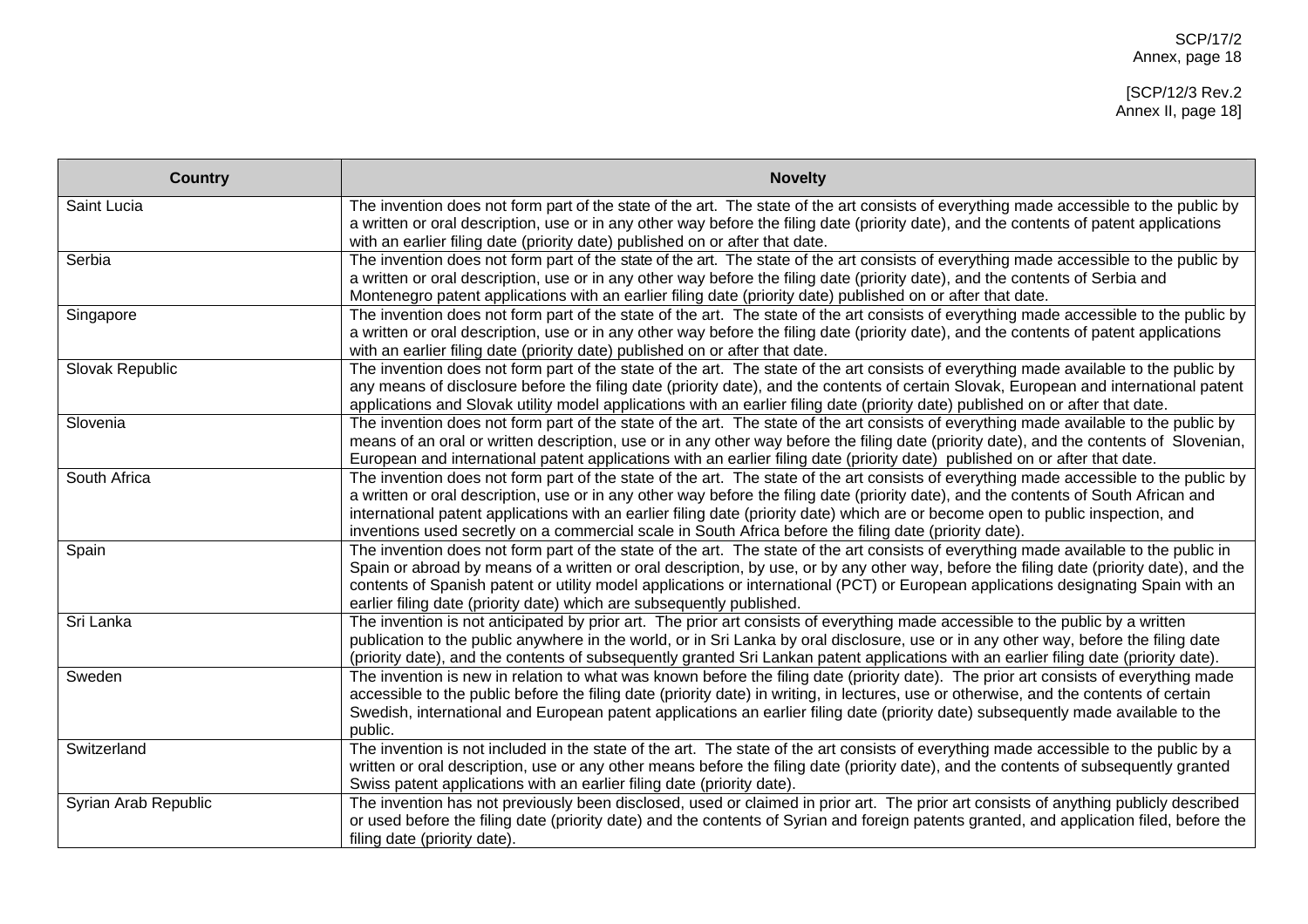| <b>Country</b>                               | <b>Novelty</b>                                                                                                                                                                                                                                                                                                                                                                                                                                                                                                                                                                                                                                                  |
|----------------------------------------------|-----------------------------------------------------------------------------------------------------------------------------------------------------------------------------------------------------------------------------------------------------------------------------------------------------------------------------------------------------------------------------------------------------------------------------------------------------------------------------------------------------------------------------------------------------------------------------------------------------------------------------------------------------------------|
| Thailand                                     | The invention does not form part of the state of the art. The state of the art consists of inventions widely known or used in<br>Thailand before the filing date (priority date); printed publications and other documents publicly disclosed before the filing date<br>(priority date); Thai and foreign patents and petty patents granted before the filing date (priority date); the contents of Thai and<br>foreign patent and petty patent applications published before the filing date (priority date); and the contents of foreign patent and<br>petty patent applications filed than 18 months before the filing date (priority date) but not granted. |
| The Former Yugoslav Republic<br>of Macedonia | The invention does not form part of the state of the art. The state of the art consists of everything made accessible to the public by<br>a written or oral description, use or in any other way before the filing date (priority date), and the contents of certain Macedonian,<br>European and international patent applications with an earlier filing date (priority date).                                                                                                                                                                                                                                                                                 |
| <b>Trinidad and Tobago</b>                   | The invention does not form part of the state of the art. The state of the art consists of everything made accessible to the public by<br>a written or oral description, use or in any other way before the filing date (priority date).                                                                                                                                                                                                                                                                                                                                                                                                                        |
| Tunisia                                      | The invention not included in the state of the art. The state of the art consists of everything made accessible to the public by a<br>written or oral description, use or in any other way before the filing date (priority date), and the contents of Tunisian patent<br>applications with an earlier filing date (priority date) published on or after that date.                                                                                                                                                                                                                                                                                             |
| Turkey                                       | The invention is not part of/comprised in the state of the art. The state of the art consists of information /data pertaining to the<br>subject matter of the invention accessible to the public by written or oral disclosure, use or in any other way before the filing date,<br>and the contents of Turkish patent and utility model applications with an earlier filing date published on or after that date.                                                                                                                                                                                                                                               |
| Ukraine                                      | Invention does not form part of the state of the art. The state of the art consists of everything made accessible to the public before<br>the filing date (priority date), and the contents of certain Ukraine and international patent applications with an earlier filing date<br>(priority date) published on or after that date.                                                                                                                                                                                                                                                                                                                            |
| <b>United Kingdom</b>                        | The invention does not form part of the state of the art. The state of the art consists of everything made accessible to the public by<br>a written or oral description, use or in any other way before the filing date (priority date), and the contents of UK patent<br>applications, including European patents (UK) and international applications designating the UK which have entered the national<br>or regional phase, with an earlier filing date (priority date) published on or after that date.                                                                                                                                                    |
| <b>United States of America</b>              | A person shall be entitled to a patent unless:<br>(a) the invention was known or used by others in US, or patented or described in a printed publication in US or a foreign<br>country, before the invention by the applicant;                                                                                                                                                                                                                                                                                                                                                                                                                                  |
|                                              | (b) the invention was patented or described in a printed publication in US or a foreign country or in public use or on sale in<br>US, more than one year before the filing date;<br>(c) he has abandoned the invention;                                                                                                                                                                                                                                                                                                                                                                                                                                         |
|                                              | (d) the invention was patented, or was the subject of an inventor's certificate filed by applicant or his legal representatives<br>or assignees in a foreign country more than 12 months prior to the filing date;                                                                                                                                                                                                                                                                                                                                                                                                                                              |
|                                              | (e) the invention was described in a published US patent application by another or in a patent filed by another before the<br>invention by the applicant (for the PCT international applications, only if they designate US and are published in English<br>language);                                                                                                                                                                                                                                                                                                                                                                                          |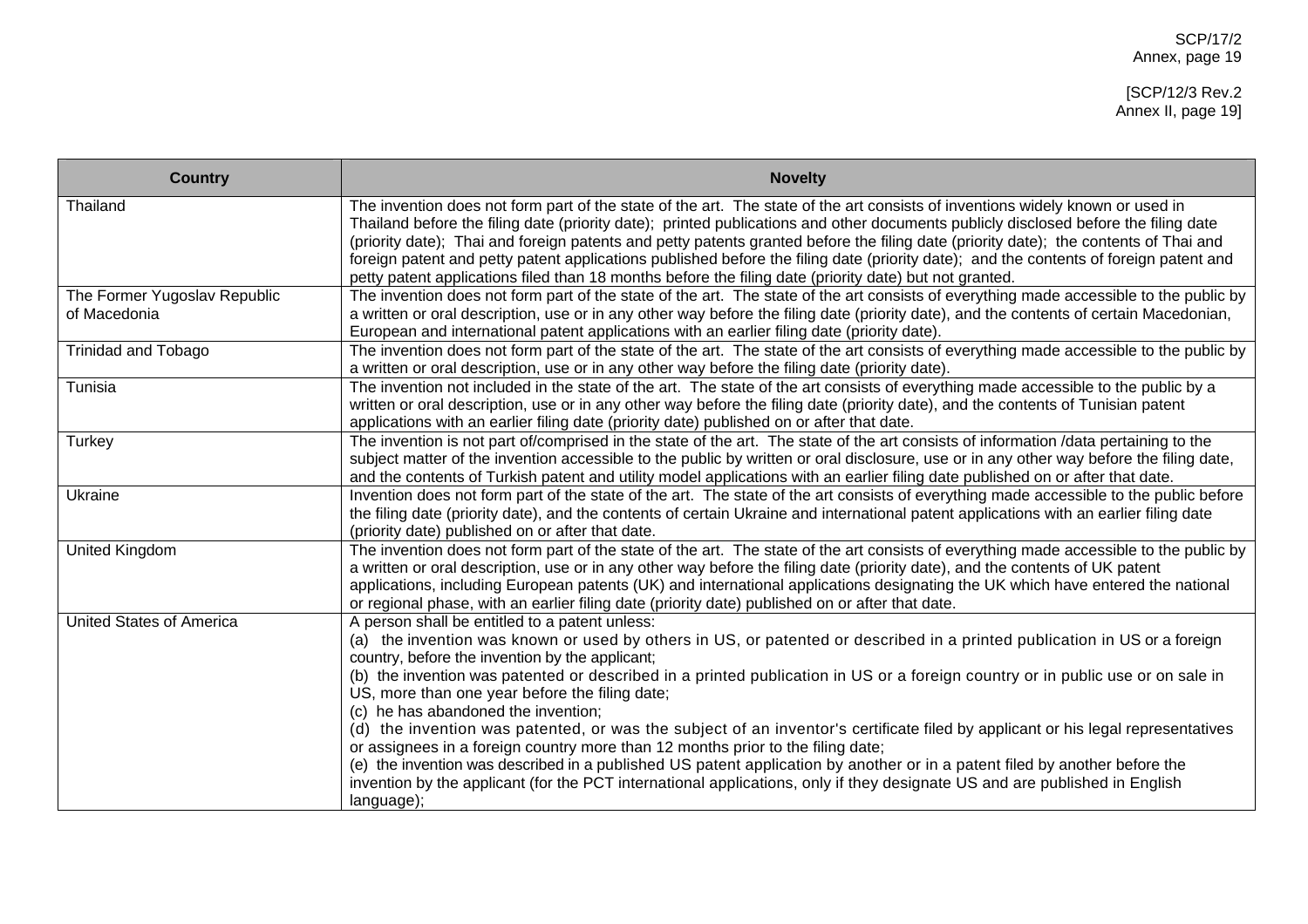| <b>Country</b>                                                                       | <b>Novelty</b>                                                                                                                                                                                                                                                                                                                                                                                                                                                                                                                                                       |
|--------------------------------------------------------------------------------------|----------------------------------------------------------------------------------------------------------------------------------------------------------------------------------------------------------------------------------------------------------------------------------------------------------------------------------------------------------------------------------------------------------------------------------------------------------------------------------------------------------------------------------------------------------------------|
| United States of America (cont'd)                                                    | (f) during the course of interference, another inventor establishes that, before the invention date, he/she invented the invention<br>and not abandoned, suppressed or concealed the invention; or another inventor made the invention in US before the invention<br>date and he/she had not abandoned, suppressed or concealed the invention.                                                                                                                                                                                                                       |
| Uruguay                                                                              | The invention does not form part of the state of the art. The state of the art consists of anything made available to the public by a<br>written or oral description, use or any other method of dissemination or information before the filing date (priority date), and the<br>contents of subsequently published Uruguay patent applications with an earlier filing date (priority date).                                                                                                                                                                         |
| <b>Uzbekistan</b>                                                                    | The invention is not known from the prior art. The prior art consists of any information generally accessible before the filing date<br>(priority date), and the contents of withdrawn Uzbekistan patent applications with an earlier filing date (priority date).                                                                                                                                                                                                                                                                                                   |
| <b>Regional Offices</b>                                                              | <b>Novelty</b>                                                                                                                                                                                                                                                                                                                                                                                                                                                                                                                                                       |
| African Intellectual Property<br>Organization (OAPI)                                 | The invention has not been anticipated by prior art. The prior art consists of anything made available to the public before the filing<br>date (priority date).                                                                                                                                                                                                                                                                                                                                                                                                      |
| African Regional Intellectual Property<br>Organization (ARIPO)                       | The invention is not anticipated by prior art. The prior art consists of everything made available to the public by means of written<br>disclosure, use or exhibition before the filing date (priority date).                                                                                                                                                                                                                                                                                                                                                        |
| Eurasian Patent Organization (EAPO)                                                  | The invention is not anticipated by prior art. The prior art consists of any information made available in the world before the filing<br>date (priority date), and the contents of Eurasian patent applications and international applications entered into the regional phase<br>with an earlier filing date (priority date) published on or after that date.                                                                                                                                                                                                      |
| European Patent Organisation (EPO)                                                   | The invention does not form part of the state of the art. The state of the art consists of anything made available to the public by a<br>written or oral description, use or in any other way before the filing date (priority date), and the contents of European patent<br>applications (and of PCT applications designating EP subject to the payment of the filing fee, and, where required, the filing of the<br>translation of the international application as originally filed) with an earlier filing date (priority date) published on or after that date. |
| Patent Office of the Cooperation<br>Council for the Arab States of the Gulf<br>(GCC) | The invention is not anticipated by prior art. Prior art consists of everything disclosed to the public anywhere by means of written or<br>oral disclosure, by use, or by any other way by which the invention is realized before the filing date (priority date).                                                                                                                                                                                                                                                                                                   |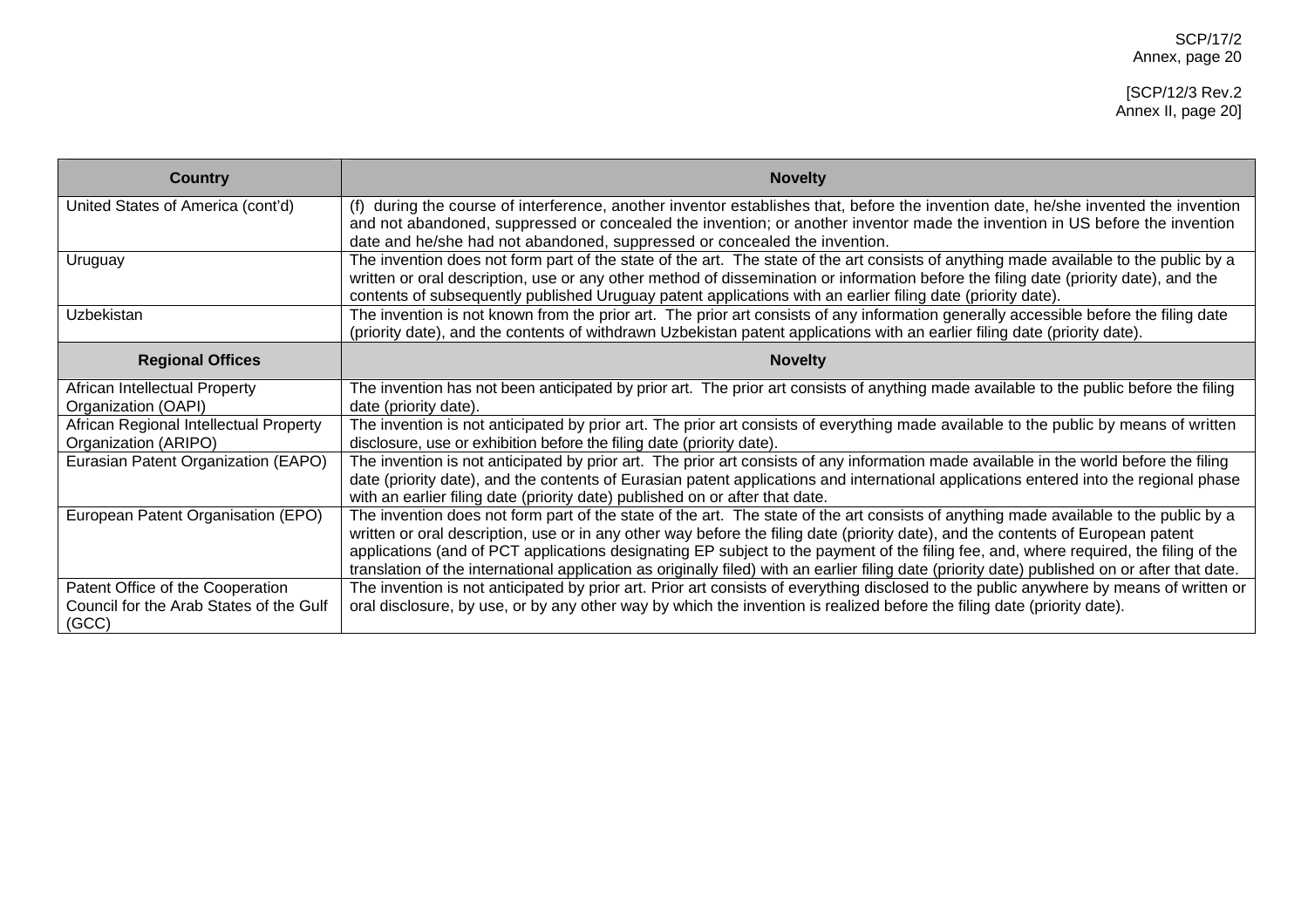# **(3) Inventive Step (Obviousness)**

| <b>Country</b>  | <b>Inventive Step (Obviousness)</b>                                                                                                                                                                                                                                                                                                                                                                                                 |
|-----------------|-------------------------------------------------------------------------------------------------------------------------------------------------------------------------------------------------------------------------------------------------------------------------------------------------------------------------------------------------------------------------------------------------------------------------------------|
| Albania         | The invention is not obvious to a person skilled in the art at the priority date having regard to the state of the art. The state of the<br>art consists of everything made available to the public by means of written or oral description, use or any other way before filing<br>date (priority date) and contents of subsequently published Albanian patent applications with an earlier filing date (priority date).            |
| Algeria         | The invention is the result of inventive activity which does not derive in an obvious manner from the state of the art. The state of<br>the art consists of everything made available to the public by a written or oral disclosure, use or other means before the filing date<br>(priority date).                                                                                                                                  |
| Andorra         | The invention is not obvious to a person skilled in the art having regard to the prior art. The prior art consists of everything made<br>available to the public by a written or oral description, use or in any other way before the filing date (priority date).                                                                                                                                                                  |
| Argentina       | The invention cannot readily be deduced by a person of average skill in the technical field concerned. The state of the art consists<br>of all technical knowledge made public by oral or written description, exploitation or other means of dissemination or<br>communication before the filing date (priority date).                                                                                                             |
| Armenia         | The invention is not obvious to a person skilled in the art from the prior art. The prior art consists of all information available before<br>the filing date (priority date) and the contents of subsequently published or granted Armenian applications for inventions and utility<br>models with an earlier filing date (priority date).                                                                                         |
| Australia       | The invention is not obvious to a person skilled in the relevant art in the light of the common general knowledge in Australia when<br>compared with the prior art. The prior art consists of information from documents and acts publicly available before the filing date<br>(priority date), whether in Australia or elsewhere, so long as the skilled person would have ascertained, understood and regarded<br>it as relevant. |
| Austria         | The invention is not obvious to a person skilled in the art having regard to the state of art. The state of the art consists of<br>everything made available to the public by a written or oral description, use or other means before the filing date (priority date).                                                                                                                                                             |
| Azerbaijan      | The invention is not obvious to a person skilled in the art having regard to the prior art.                                                                                                                                                                                                                                                                                                                                         |
| <b>Bahrain</b>  | The invention is not obvious to a person of ordinary skill in the art having regard to the state of art. The state of the art consists of<br>everything disclosed to the public in or outside the Kingdom of Bahrain by means of written or oral disclosure, use, or any other<br>way by which the subject matter of the invention is realized prior to the filing date (priority date).                                            |
| <b>Barbados</b> | The invention is not obvious to a person having ordinary skill in the art having regard to the prior art. The prior art consist of<br>everything disclosed to the public in a tangible form, by oral description or other means before the filing date (priority date).                                                                                                                                                             |
| <b>Belarus</b>  | The invention is not obvious to a person skilled in the art having regard to the prior art. The prior art consists of information made<br>available to the public before the filing date (priority date).                                                                                                                                                                                                                           |
| Belgium         | The invention is not obvious to a person skilled in the art having regard to the prior art. The prior art consists of everything made<br>available to the public by a written or oral description, use or in any other way before the filing date (priority date).                                                                                                                                                                  |
| <b>Belize</b>   | The invention is not obvious to a person skilled in the art having regard to the prior art. The prior art consists of anything disclosed<br>to the public by a written or oral description, use or other means before the filing date (priority date).                                                                                                                                                                              |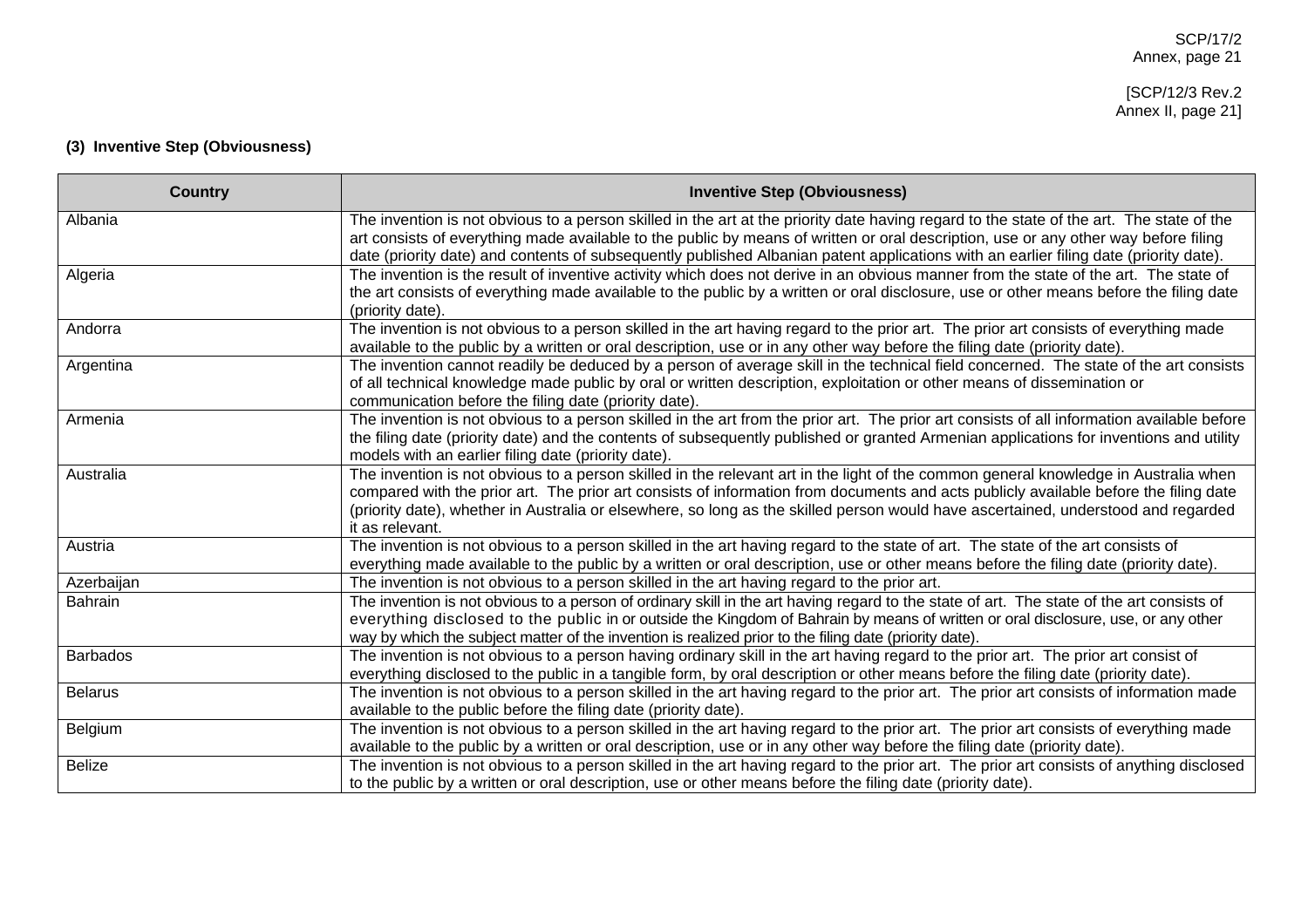| <b>Country</b>                   | <b>Inventive Step (Obviousness)</b>                                                                                                                                                                                                                                                                                                                                                                                                                                                                                   |
|----------------------------------|-----------------------------------------------------------------------------------------------------------------------------------------------------------------------------------------------------------------------------------------------------------------------------------------------------------------------------------------------------------------------------------------------------------------------------------------------------------------------------------------------------------------------|
| Bolivia (Plurinational State of) | The invention is neither obvious nor obviously derived from the prior art to a normal person skilled in the art. The prior art consists<br>of everything made available to the public by a written or oral description, use, commercialization or any other means before the<br>filing date (priority date).                                                                                                                                                                                                          |
| Bosnia and Herzegovina           | The invention is not obvious to a person skilled in the art having regard to the prior art. The prior art consists of everything made<br>available to the public by a written or oral description, use or other means before the filing date (priority date).                                                                                                                                                                                                                                                         |
| <b>Brazil</b>                    | The invention is not derived from the state of the art in an evident or obvious way to a person skilled in the art from the state of the<br>art. The state of the art consists of everything made accessible to the public by a written or oral description, use or by any other<br>means before the filing date (priority date).                                                                                                                                                                                     |
| <b>Bulgaria</b>                  | The invention is not obvious to a person skilled in the art having regard to the state of the art. The state of the art consists of<br>everything made available to the public by a written or oral description, use or in any other way before the filing date (priority date).                                                                                                                                                                                                                                      |
| Canada                           | The invention must not be obvious to a person skilled in the art having regard to information disclosed to the public:<br>(a) more than one year before the filing date by the applicant or by a person who obtained knowledge from the applicant; and<br>(b) before the filing date (priority date) by a person not mentioned in (a).                                                                                                                                                                                |
| Chile                            | The invention is neither obvious to a person of average skill in the art nor obviously derived from the state of the art. The state of<br>the art consists of everything disclosed or made available to the public by publication in tangible form, sale or marketing or use, or<br>in any other manner, before the filing date (priority date), and the contents of Chilean patent and utility model applications with an<br>earlier filing date (priority date) made available to the public on or after that date. |
| China                            | The invention has prominent substantive features and represents a notable progress as compared with the prior art; the utility<br>model has substantive features and represents progress. The prior art is defined as technology known to the public before the<br>filing date (priority date) in China or abroad.                                                                                                                                                                                                    |
| Colombia                         | The invention is not obvious from the state of the art to a person with average skills in the technical field concerned. The state of<br>the art consists of everything made available to the public by a written or oral description, use, marketing or other means before<br>the filing date (priority date).                                                                                                                                                                                                       |
| Costa Rica                       | The invention is not obvious from the state of the art to an average expert in the respective field. The state of the art consists of<br>everything disclosed or made available to the public anywhere in the world and by any means before the filing date (priority date)<br>and contents of previous non-published patent applications with an earlier filing date (priority date) in so far as said contents<br>remain included in the previous patent application upon publishing.                               |
| Croatia                          | The invention is not obvious to a person skilled in the art having regard to the state of the art. The state of the art consists of<br>everything made available to the public by a written or oral description, use or in any other way before the filing date (priority date).                                                                                                                                                                                                                                      |
| Cyprus                           | The invention is not obvious to a person skilled in the art having regard to the prior art. The prior art consists of everything made<br>available to the public in a written or other graphic form, or by oral description, use or in any other way before the filing date<br>(priority date).                                                                                                                                                                                                                       |
| <b>Czech Republic</b>            | The invention is not obvious to a person skilled in the art having regard to the state of the art. The state of the art consists of<br>everything made available to the public by a written or oral description, use or in any other way before the filing date (priority date),<br>and the contents of certain Czech, European and international patent applications with an earlier filing date (priority date) made<br>available to the public on or after that date.                                              |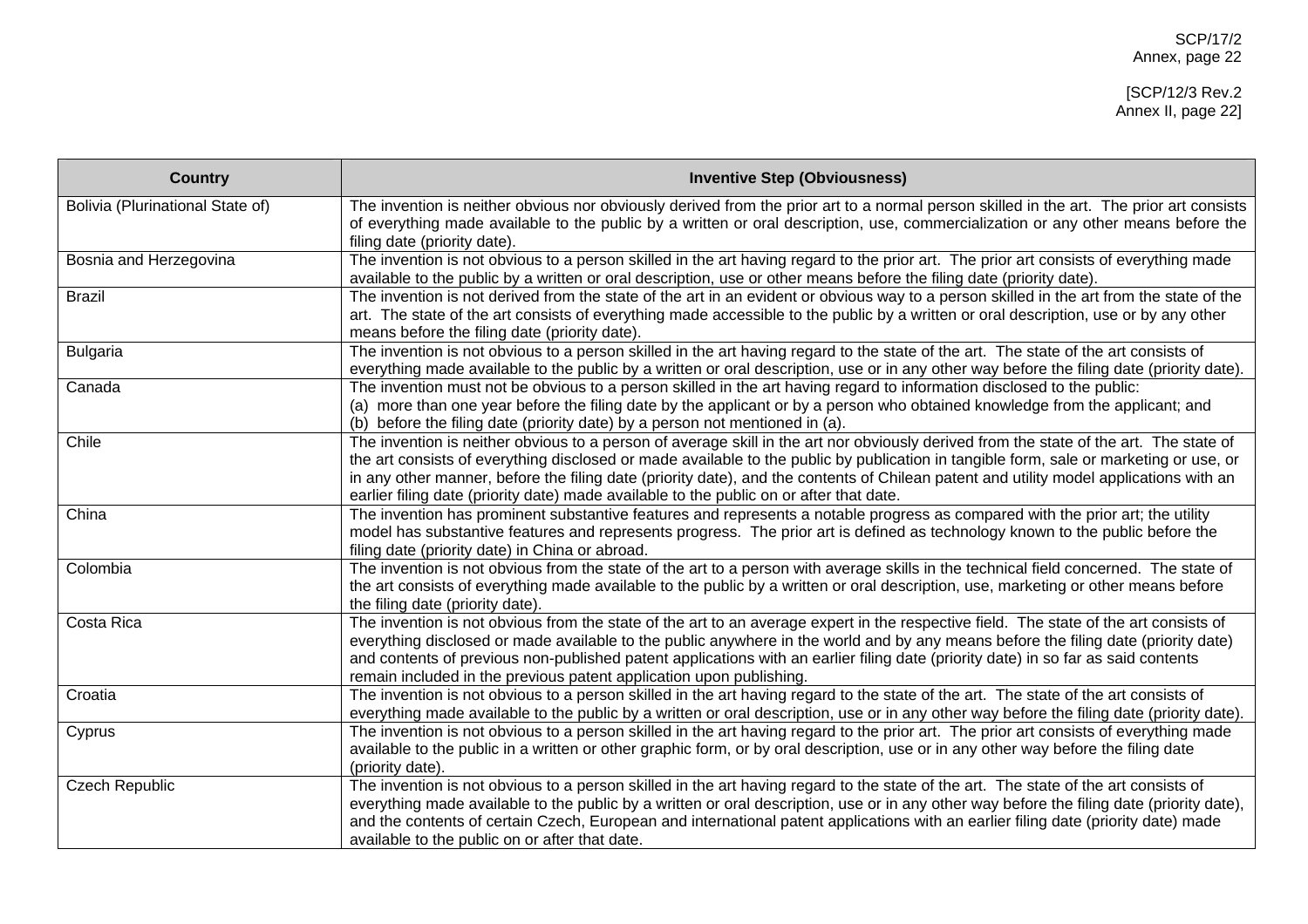| <b>Country</b>     | <b>Inventive Step (Obviousness)</b>                                                                                                                                                                                                                                                                                                                                                                                                                                                                                             |
|--------------------|---------------------------------------------------------------------------------------------------------------------------------------------------------------------------------------------------------------------------------------------------------------------------------------------------------------------------------------------------------------------------------------------------------------------------------------------------------------------------------------------------------------------------------|
| Denmark            | The invention differs essentially from the state of the art. The state of the art consists of everything made available to the public by<br>a written description, use or in any other way before the filing date (priority date).                                                                                                                                                                                                                                                                                              |
| Dominica           | The invention is not obvious to a person skilled in the art having regard to the prior art. The prior art consists of everything<br>disclosed to the public by oral or written description, use or in any other way before the filing date (priority date).                                                                                                                                                                                                                                                                     |
| Dominican Republic | The invention is not obvious or does not obviously result from relevant prior art to a specialist or person skilled in the<br>corresponding art. The prior art consists of everything disclosed or made accessible to the public by means of publication in<br>tangible form, oral disclosure, use or any other means before the filing date (priority date), and the contents of published ONAPI<br>applications with an earlier filing date (priority date).                                                                  |
| Ecuador            | The invention is not obvious from the state of the art to a person with average skills in the technical field concerned. The state of<br>the art consists of everything made available to the public by a written or oral description, use, marketing or other means before<br>the filing date (priority date).                                                                                                                                                                                                                 |
| Egypt              | Inventive step is not defined.                                                                                                                                                                                                                                                                                                                                                                                                                                                                                                  |
| El Salvador        | For a person having ordinary skill in the technical field concerned, the invention would not have been obvious or could not<br>obviously have been derived from the prior art. The prior art consists of everything disclosed or made available to the public by<br>publication in tangible form, oral disclosure, sale or marketing, use or any other means before the filing date (priority date), and the<br>contents of subsequently published El Salvador patent applications with an earlier filing date (priority date). |
| Estonia            | The invention is not obvious to a person skilled in the art having regard to the state of art. The state of the art consists of<br>everything made available to the public by a written or oral description, use, or in any other way before the filing date (priority<br>date).                                                                                                                                                                                                                                                |
| Finland            | The invention differs essentially from the state of the art. The state of the art consists of everything made available to the public in<br>writing, in lectures, by public use or otherwise before the filing date (priority date).                                                                                                                                                                                                                                                                                            |
| France             | The invention is not obvious to a person skilled in the art having regard to the prior art. The prior art consists of everything made<br>available to the public by a written or oral description, public use, or in any other way before the filing date (priority date).                                                                                                                                                                                                                                                      |
| Georgia            | The invention is not obvious to a person skilled in the art from the state of the art. The state of the art consists of data made<br>available to the public from a written or verbal description, public use or other source before the filing date (priority date).                                                                                                                                                                                                                                                           |
| Germany            | The invention is not obvious to a person skilled in the art having regard to the state of art. The state of the art consists of anything<br>made available to the public by a written or oral description, use, or in any other way before the filing date (priority date).                                                                                                                                                                                                                                                     |
| Ghana              | The invention is not obvious to a person skilled in the art having regard to the state of art. The state of the art consists of<br>everything made available to the public by a written or oral disclosure, use, exhibition or other non-written means before the filing<br>date (priority date).                                                                                                                                                                                                                               |
| Greece             | The invention is not obvious to a person skilled in the art having regard to the state of art. The state of the art consists of anything<br>made available to the public by a written or oral disclosure or any other way before the filing date (priority date).                                                                                                                                                                                                                                                               |
| Guatemala          | For a person skilled in the art, the invention is not obvious or obviously derived from the relevant prior art. The prior art consists<br>of anything disclosed or made available to the public anywhere in the world and by any means before the filing date (priority date)<br>and contents of previous patent applications filed with the Registry with an earlier filing date (priority date) provided that the patent<br>applications were published.                                                                      |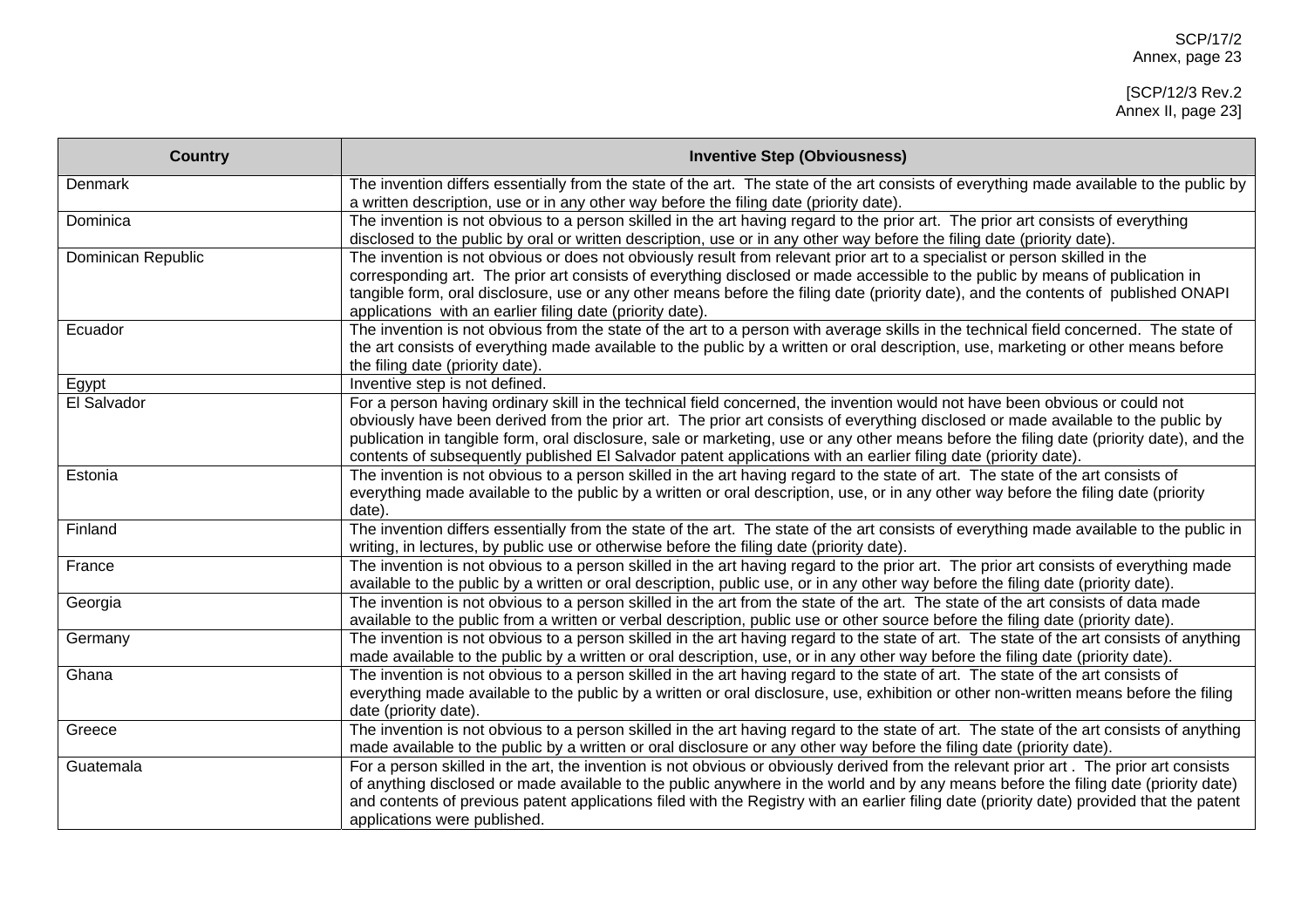[SCP/12/3 Rev.2 Annex II, page 24]

| <b>Country</b>  | <b>Inventive Step (Obviousness)</b>                                                                                                                                                                                                                                                                                                                                                                                                                                                                                                                                                                                          |
|-----------------|------------------------------------------------------------------------------------------------------------------------------------------------------------------------------------------------------------------------------------------------------------------------------------------------------------------------------------------------------------------------------------------------------------------------------------------------------------------------------------------------------------------------------------------------------------------------------------------------------------------------------|
| Honduras        | The invention is not obvious to a person skilled in the art, if it is neither obvious nor results from the state of the art. The state of<br>the art consists of everything disclosed or made available to the public, anywhere in the world by publication in tangible form, oral<br>disclosure, sale or commercialization, use or any other means, before the patent application filing date (priority date), and the<br>contents of a patent application pending before the Industrial Property Registry, the filing date of which is prior to the date of the<br>application being examined and that has been published. |
| Hungary         | The invention is not obvious to a person skilled in the art having regard to the state of art. The state of the art consists of<br>everything made available to the public by a written description, oral communication, use or in any other way before the filing date<br>(priority date),                                                                                                                                                                                                                                                                                                                                  |
| Iceland         | The invention differs essentially from the state of the art. The state of the art consists of everything made available to the public in<br>writing, in lectures, by public use or otherwise before the filing date (priority date).                                                                                                                                                                                                                                                                                                                                                                                         |
| India           | A feature of an invention that involves technical advance as compared to the existing knowledge or having economic significance<br>or both and that makes the invention not obvious to a person skilled in the are.                                                                                                                                                                                                                                                                                                                                                                                                          |
| Indonesia       | The invention is not obvious to a person skilled in the art taking into account the state of the art at the time of the filing date<br>(priority date).                                                                                                                                                                                                                                                                                                                                                                                                                                                                      |
| Ireland         | The invention is not obvious to a person skilled in the art having regard to the state of art. The state of the art consists of<br>everything made available to the public by a written or oral description, use, or in any other way before the filing date (priority<br>date).                                                                                                                                                                                                                                                                                                                                             |
| Israel          | The invention does not appear obvious to an average skilled person in the light of information published before the filing date<br>(priority date).                                                                                                                                                                                                                                                                                                                                                                                                                                                                          |
| Italy           | The invention is not obvious to a person skilled in the art having regard to the state of art. The state of the art consists of<br>everything made available to the public by a written or oral description, use, or in any other way before the filing date (priority<br>date).                                                                                                                                                                                                                                                                                                                                             |
| Japan           | The invention could easily have been made by a person with ordinary skill in the art on the basis of the prior art. The prior art<br>consists of anything which, before the filing date (priority date), was publicly known or worked, published, or made available to the<br>public through electric telecommunication lines.                                                                                                                                                                                                                                                                                               |
| Jordan          | The invention is not obvious to a person having ordinary skill in the art having regard to the prior art. The prior art consists of<br>everything disclosed to the public by a written or oral description, use, or in any other way before the filing date (priority date).                                                                                                                                                                                                                                                                                                                                                 |
| Kenya           | The invention is not obvious to a person skilled in the art having regard to the state of art. The state of the art consists of<br>everything made available to the public by a written or oral disclosure, use, exhibition or other non-written means before the filing<br>date (priority date).                                                                                                                                                                                                                                                                                                                            |
| Kyrgyz Republic | The invention does not derive obviously from the state of the art. The state of the art consists of any information generally<br>available to the public before the filing date (priority date).                                                                                                                                                                                                                                                                                                                                                                                                                             |
| Latvia          | A specialist in the corresponding field could establish that the invention has not obviously arisen from a prior technical level,<br>consisting of everything made available to the public by a written or oral disclosure or use before the filing date (priority date).                                                                                                                                                                                                                                                                                                                                                    |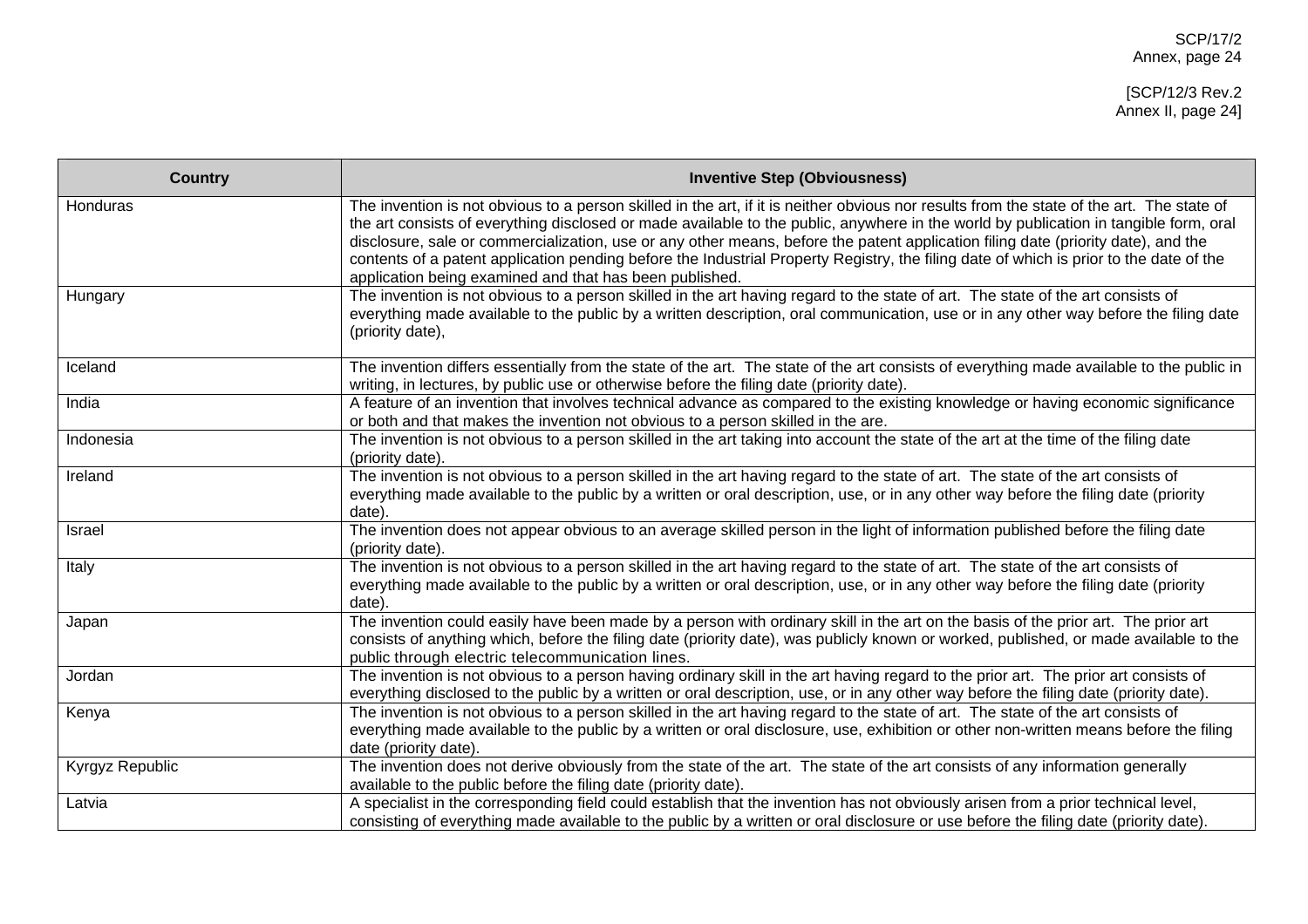| <b>Country</b>        | <b>Inventive Step (Obviousness)</b>                                                                                                                                                                                                                                                                                                                                                                                                                                                                                                                               |
|-----------------------|-------------------------------------------------------------------------------------------------------------------------------------------------------------------------------------------------------------------------------------------------------------------------------------------------------------------------------------------------------------------------------------------------------------------------------------------------------------------------------------------------------------------------------------------------------------------|
| Liechtenstein         | The invention does not derive in an obvious manner from the state of the art. The state of the art consists of everything made<br>available to the public by a written or oral disclosure, use or any other means before the filing date (priority date).<br>(in accordance with the agreements with Switzerland and the European Economic Area (EEA))                                                                                                                                                                                                            |
| Lithuania             | The invention is not obvious to a person skilled in the art.                                                                                                                                                                                                                                                                                                                                                                                                                                                                                                      |
| Luxembourg            | The invention is not obvious to a person skilled in the art having regard to the state of art. The state of the art consists of<br>everything made available to the public by a written or oral disclosure, use or in any other way before the filing date.                                                                                                                                                                                                                                                                                                       |
| Malaysia              | The invention would not have been obvious to a person having ordinary skill in the art having regard to the prior art. The prior art<br>consists of everything made available to the public by a written publication, oral disclosure, use or in any other way before the<br>filing date (priority date).                                                                                                                                                                                                                                                         |
| Malta                 | The invention is not obvious to a person skilled in the art having regard to the prior art. The prior art consists of everything made<br>available to the public in a written or other graphic form, oral description, use or in any other way before the filing date (priority<br>date).                                                                                                                                                                                                                                                                         |
| <b>Mauritius</b>      | The invention is not obvious to a person having ordinary skill in the art having regard to the prior art. The prior art consists of<br>everything disclosed to the public by publication in tangible form, oral disclosure, use or in any other way before the filing date<br>(priority date).                                                                                                                                                                                                                                                                    |
| Mexico                | The invention shall result from an inventive activity. The inventive activity means the creative process the results of which are not<br>obviously deducible from the state of the art by a person skilled in the relevant art.                                                                                                                                                                                                                                                                                                                                   |
| Moldova (Republic of) | The invention is not obvious to a person skilled in the art having regard to the state of the art. The state of the art consists of<br>everything made available to the public by means of a written or oral description, by use, or in any other way before the filing date<br>(priority date).                                                                                                                                                                                                                                                                  |
| Mongolia              | The invention is not obvious to a person skilled in the relevant field.                                                                                                                                                                                                                                                                                                                                                                                                                                                                                           |
| Morocco               | The invention is not obvious to a person skilled in the art from the state of the art. The state of the art consists of everything made<br>accessible to the public by means of a written or oral description, use or any other means before the filing date of a patent<br>application in Morocco or of a patent application filed abroad and with a valid priority claim.                                                                                                                                                                                       |
| Mozambique            | The invention is not obvious to a person skilled in the art from the state of the art. The state of the art consists of everything made<br>available to the public by verbal description, use or any other way before the filing date (priority date).                                                                                                                                                                                                                                                                                                            |
| Netherlands           | The invention is the result of inventive activity which does not derive in an obvious manner from the state of the art. The state of<br>the art consists of everything made available to the public by a written or oral description, use or in any other way before the filing<br>date (priority date).                                                                                                                                                                                                                                                          |
| New Zealand           | The invention is obvious and clearly does not involve any inventive step having regard to the prior art. The prior art consists of the<br>contents of granted patents published before the filing date (priority date) and dated within 50 years before the filing date, other<br>documents published before the filing date (priority date) (other than foreign patent applications filed more than 50 years before<br>the filing date and abridgments and extracts of such applications), and any use in New Zealand before the filing date (priority<br>date). |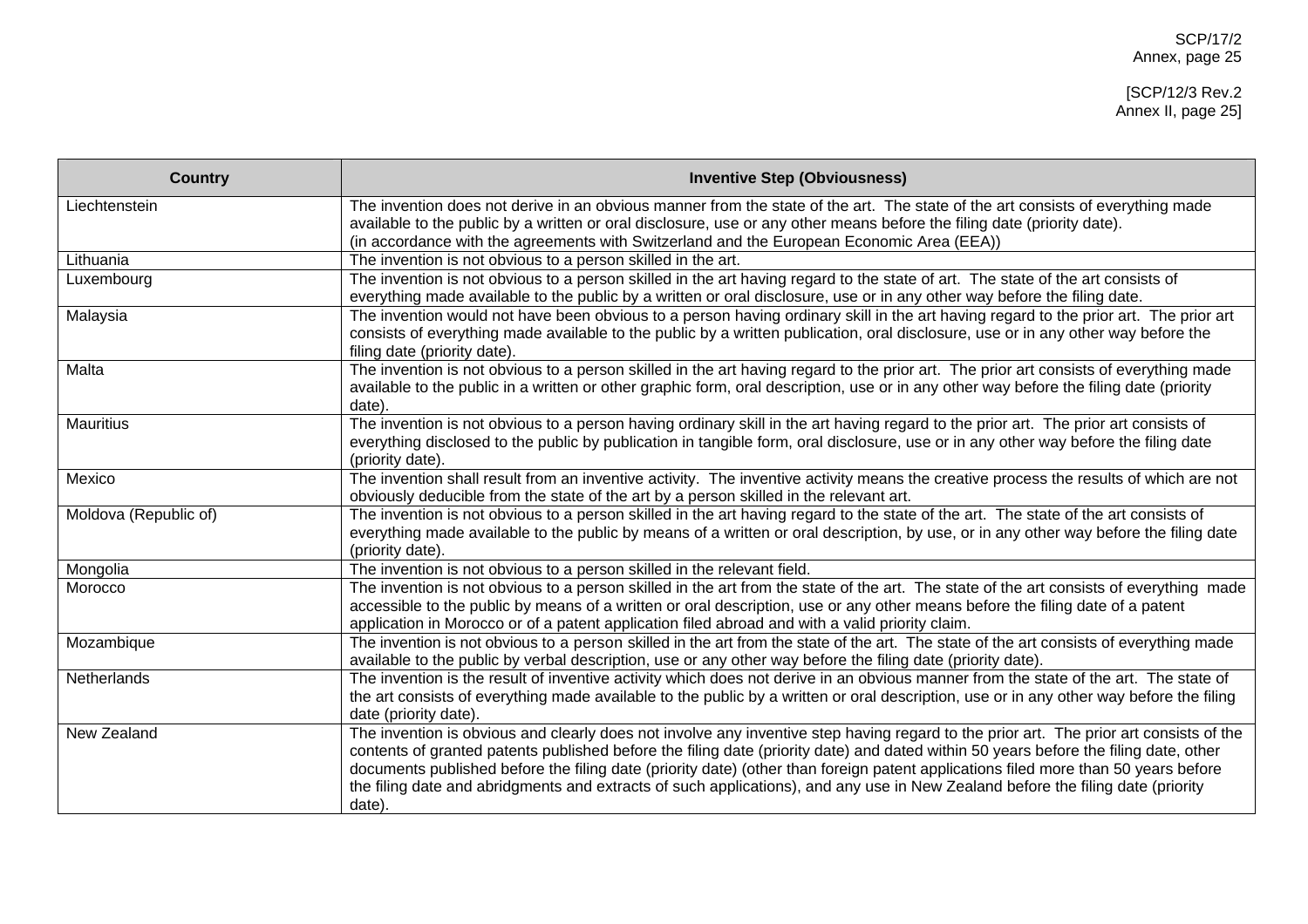| <b>Country</b>   | <b>Inventive Step (Obviousness)</b>                                                                                                                                                                                                                                                                                                                                                                                                                                                                                                                                                                                                                                                                                                                                                                                       |
|------------------|---------------------------------------------------------------------------------------------------------------------------------------------------------------------------------------------------------------------------------------------------------------------------------------------------------------------------------------------------------------------------------------------------------------------------------------------------------------------------------------------------------------------------------------------------------------------------------------------------------------------------------------------------------------------------------------------------------------------------------------------------------------------------------------------------------------------------|
| Nicaragua        | The invention is not obvious to a person skilled in the corresponding technical field and cannot obviously be deduced from the<br>current state of the art. The state of the art consists of everything disclosed or made accessible to the public in any form before<br>the filing date (priority date).                                                                                                                                                                                                                                                                                                                                                                                                                                                                                                                 |
| Nigeria          | The invention does not obviously follow from the state of the art. The state of the art comprises everything made available to the<br>public by a written or oral description, use or in any other way before the filing date (priority date).                                                                                                                                                                                                                                                                                                                                                                                                                                                                                                                                                                            |
| Norway           | The invention differs essentially from the prior art. The prior art consists of everything made available to the public in writing, in<br>lectures, by use or otherwise before the filing date (priority date). However, with respect to certain earlier applications (secret prior<br>art), it is sufficient that the new application shows novelty.                                                                                                                                                                                                                                                                                                                                                                                                                                                                     |
| Oman             | The claimed invention as a whole would not have been obvious to a person skilled in the art at the filing date (priority date) having<br>regard to the differences and similarities between the claimed invention and the prior art.                                                                                                                                                                                                                                                                                                                                                                                                                                                                                                                                                                                      |
| Pakistan         | The invention is not obvious to a person skilled in the art, having regard to any matter which forms part of the state of art. The<br>state of the art consists of everything disclosed to the public anywhere in the world, by publication in tangible form or oral<br>disclosure, by use or in any other way before the filing date (priority date), the contents of complete specifications and priority<br>documents filed in Pakistan published in the official Gazette, on the acceptance of patent applications and traditionally developed<br>or existing knowledge available or in possession of a local or indigenous community.                                                                                                                                                                                |
| Panama           | To a person of average skill in the technical field concerned, the invention is neither obvious nor obviously derived from the prior<br>art. The prior art consists of everything disclosed or made accessible to the public by tangible publication, oral disclosure, sale or<br>marketing, use or any other means before the filing date (priority date), and the contents of subsequently published Panama<br>patent applications with an earlier filing date (priority date).                                                                                                                                                                                                                                                                                                                                         |
| Papua New Guinea | The invention is the result of inventive activity which, in the light of common general knowledge, does not derive in an obvious<br>manner from the state of the art. The state of the art consists of everything disclosed to the public by tangible publication, oral<br>disclosure, use or any other way before the filing date (priority date).                                                                                                                                                                                                                                                                                                                                                                                                                                                                       |
| Peru             | The invention is not obvious from the state of the art to a person with average skills in the technical field concerned. The state of<br>the art consists of everything made available to the public by a written or oral description, use, marketing or other means before<br>the filing date (priority date).                                                                                                                                                                                                                                                                                                                                                                                                                                                                                                           |
| Philippines      | The invention is not obvious to a person skilled in the art having regard to the prior art. The prior art consists of everything made<br>available to the public before the filing date (priority date), and the contents of Philippines patent, utility model and industrial design<br>applications with an earlier filing date (priority date). In the case of drugs and medicines, there is no inventive step if the invention<br>results from the mere discovery of a new form or new property of a known substance which does not result in the enhancement of<br>the known efficacy of that substance, or the mere discovery of any new property or new use for a known substance, or the mere<br>use of a known process unless such known process results in a new product that employs at least one new reactant. |
| Poland           | The invention is not obvious to a person skilled in the art having regard to the state of art. The state of the art consists of<br>everything made available to the public by a written or oral description, use, displaying or disclosure in any other way before the<br>filing date (priority date).                                                                                                                                                                                                                                                                                                                                                                                                                                                                                                                    |
| Portugal         | The invention is not obvious from prior art to a person skilled in the art. The prior art consists of everything made available, inside<br>or outside the country, to the public by description, use or other means before the filing date (priority date).                                                                                                                                                                                                                                                                                                                                                                                                                                                                                                                                                               |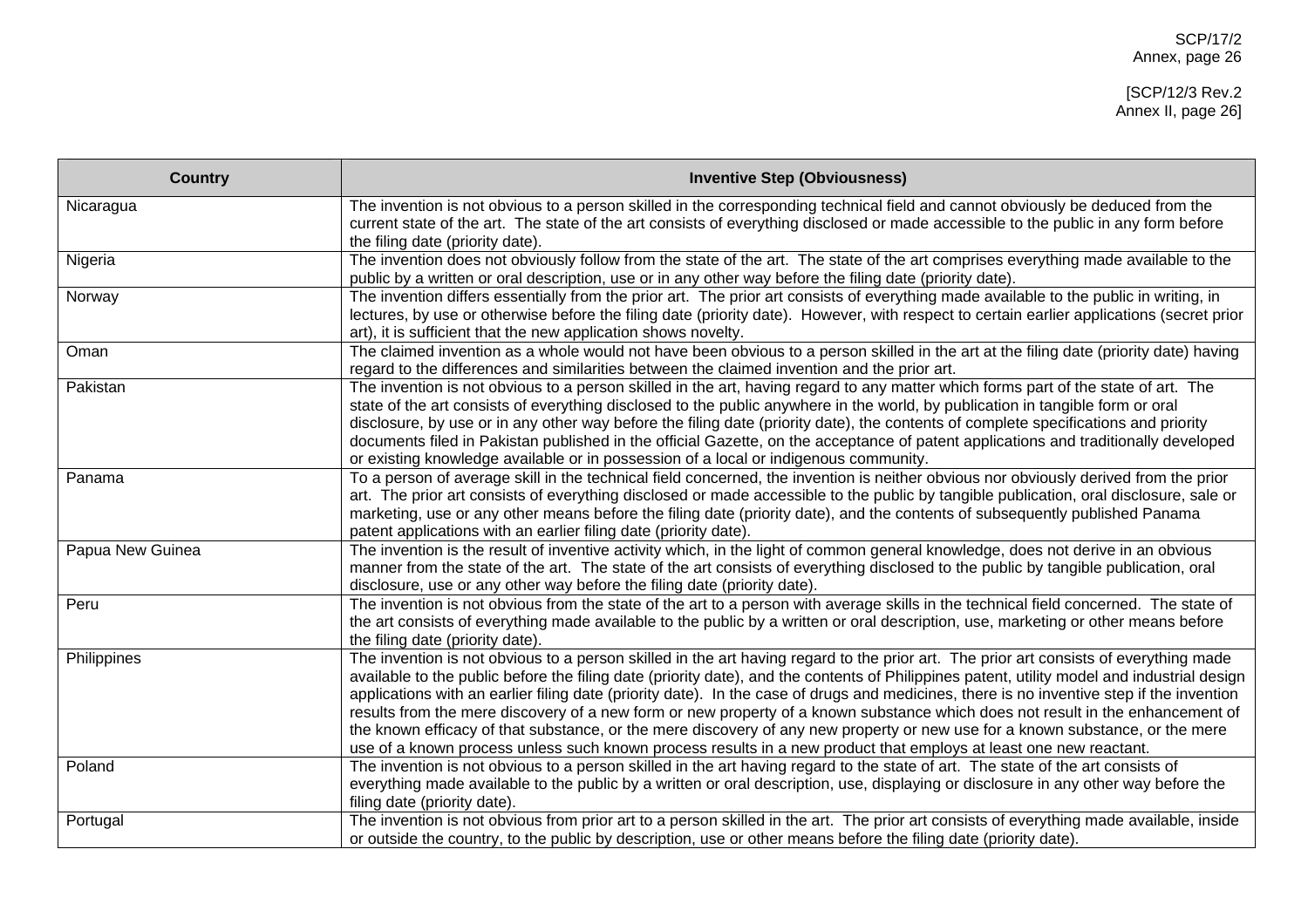| <b>Country</b>            | <b>Inventive Step (Obviousness)</b>                                                                                                                                                                                                                                                                                                                                                                                                                                                                                                           |
|---------------------------|-----------------------------------------------------------------------------------------------------------------------------------------------------------------------------------------------------------------------------------------------------------------------------------------------------------------------------------------------------------------------------------------------------------------------------------------------------------------------------------------------------------------------------------------------|
| Republic of Korea         | The invention would easily have been made by a person having ordinary skill in the art on the basis of the prior art. The prior art<br>consists of inventions publicly known, worked, described in a publication or made available to the public through electric<br>telecommunication lines before the filing date (priority date).                                                                                                                                                                                                          |
| Romania                   | The invention shall be considered as involving an inventive step if it is not obvoius to a person skilled in the art having regard to<br>the state of the art. The state of the art consists of all knowledge made available to the public by means of a written or oral<br>description, by use or any other means, before the filing date (priority date).                                                                                                                                                                                   |
| <b>Russian Federation</b> | Invention is not obvious to a person skilled in the art having regard to the state of the art. The state of the art consists of any<br>information made available to the public before the filing date (priority date).                                                                                                                                                                                                                                                                                                                       |
| Saint Lucia               | The invention is not obvious to a person skilled in the art having regard to the state of art. The state of the art consists of<br>everything made accessible to the public by a written or oral description, use or in any other way before the filing date (priority<br>date).                                                                                                                                                                                                                                                              |
| Serbia                    | The invention is not obvious to a person skilled in the art having regard to the state of art. The state of the art consists of<br>everything made accessible to the public by a written or oral description, use or in any other way before the filing date (priority<br>date).                                                                                                                                                                                                                                                              |
| Singapore                 | The invention is not obvious to a person skilled in the art having regard to the state of art. The state of the art consists of<br>everything made accessible to the public by a written or oral description, use or in any other way before the filing date (priority<br>date).                                                                                                                                                                                                                                                              |
| Slovak Republic           | The invention is not obvious to a person skilled in the art having regard to the state of art. The state of the art consists of<br>everything made available to the public by any means of disclosure before the filing date (priority date).                                                                                                                                                                                                                                                                                                 |
| Slovenia                  | The invention is not obvious to a person skilled in the art having regard to the state of art. The state of the art consists of<br>everything made available to the public by means of an oral or written description, use or in any other way before the filing date<br>(priority date), and the contents of Slovenian, European and international patent applications with an earlier filing date (priority<br>date) published on or after that date.                                                                                       |
| South Africa              | The invention is not obvious to a person skilled in the art having regard to the state of art. The state of the art consists of<br>everything made accessible to the public by a written or oral description, use or in any other way before the filing date (priority<br>date).                                                                                                                                                                                                                                                              |
| Spain                     | The invention does not result from the state of the art in a manner obvious to a person skilled in the art. The state of the art<br>consists of everything made available to the public in Spain or abroad by means of a written or oral description, by use, or by any<br>other way, before the filing date (priority date), and Contents of Spanish patent or utility model applications or international (PCT)<br>or European applications designating Spain with an earlier filing date (priority date) which are subsequently published. |
| Sri Lanka                 | The invention would not have been obvious to a person having ordinary skill in the art having regard to the prior art. The prior art<br>consists of everything made accessible to the public by a written publication to the public anywhere in the world, or in Sri Lanka by<br>oral disclosure, use or in any other way, before the filing date (priority date), and the contents of subsequently granted Sri Lankan<br>patent applications with an earlier filing date (priority date).                                                    |
| Sweden                    | The invention differs essentially from the state of the art. The state of the art consists of everything made accessible to the public<br>before the filing date (priority date) in writing, in lectures, use or otherwise.                                                                                                                                                                                                                                                                                                                   |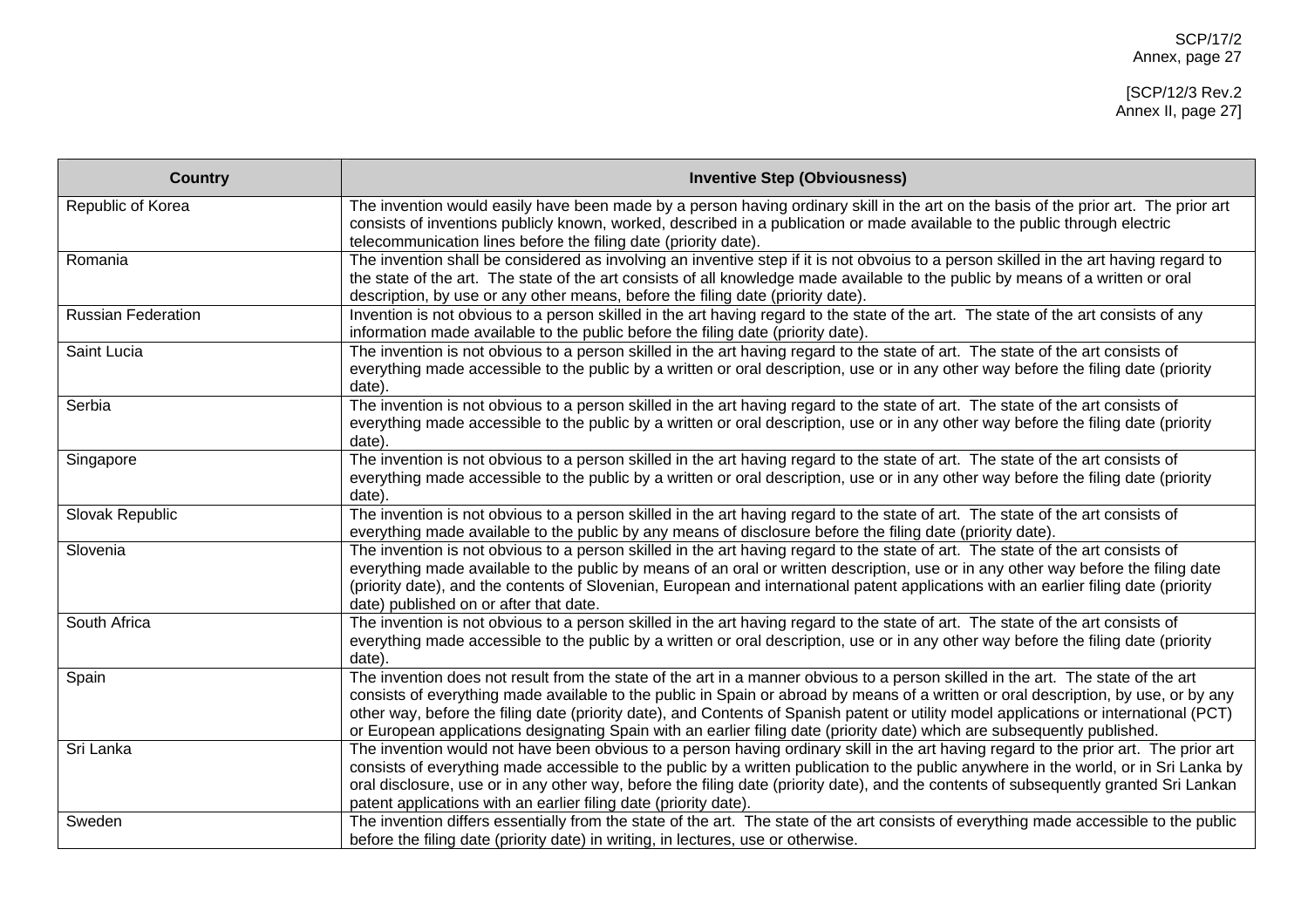| <b>Country</b>                               | <b>Inventive Step (Obviousness)</b>                                                                                                                                                                                                                                                                                                                                                                          |
|----------------------------------------------|--------------------------------------------------------------------------------------------------------------------------------------------------------------------------------------------------------------------------------------------------------------------------------------------------------------------------------------------------------------------------------------------------------------|
| Switzerland                                  | The invention does not follow in an evident manner from the state of the art. The state of the art consists of everything made<br>accessible to the public by a written or oral description, use or any other means before the filing date (priority date).                                                                                                                                                  |
| Syrian Arab Republic                         | The invention is not obvious from the state of the art to a person with average skills in the technical field concerned. The state of<br>the art consists of everything made available to the public by a written or oral description, use, marketing or other means before<br>the filing date (priority date).                                                                                              |
| Thailand                                     | The invention is not obvious to a person ordinary skilled in the art.                                                                                                                                                                                                                                                                                                                                        |
| The Former Yugoslav Republic<br>of Macedonia | The invention is not obvious to a person skilled in the art having regard to the state of art. The state of the art consists of<br>everything made accessible to the public by a written or oral description, use or in any other way before the filing date (priority<br>date), and the contents of Macedonian, European and international patent applications with an earlier filing date (priority date). |
| <b>Trinidad and Tobago</b>                   | The invention is not obvious to a person skilled in the art having regard to the state of art. The state of the art consists of<br>everything made accessible to the public by a written or oral description, use or in any other way before the filing date (priority<br>date).                                                                                                                             |
| Tunisia                                      | The invention is not obvious to a person skilled in the art having regard to the state of art. The state of the art consists of<br>everything made accessible to the public by a written or oral description, use or in any other way before the filing date (priority<br>date).                                                                                                                             |
| Turkey                                       | The invention is not obviously deducible by a person skilled in the technical field concerned from the state of art. The state of the<br>art consists of information /data pertaining to the subject matter of the invention accessible to the public by written or oral<br>disclosure, use or in any other way before the filing date (priority date).                                                      |
| Ukraine                                      | The invention is not obvious to a person skilled in the art having regard to the state of art. The state of the art consists of<br>everything made accessible to the public before the filing date (priority date).                                                                                                                                                                                          |
| <b>United Kingdom</b>                        | The invention is not obvious to a person skilled in the art having regard to the state of art. The state of the art consists of<br>everything made accessible to the public by a written or oral description, use or in any other way before the filing date (priority<br>date).                                                                                                                             |
| <b>United States of America</b>              | 1. The differences between the invention and the prior art are such that the subject matter as a whole would have been obvious at<br>the time the invention was made to a person having ordinary skill in the art The prior art consists of:                                                                                                                                                                 |
|                                              | (a) an invention which was known or used by others in US, or patented or described in a printed publication in US or a<br>foreign country, before the invention by the applicant;                                                                                                                                                                                                                            |
|                                              | (b) an invention which was patented or described in a printed publication in US or a foreign country or in public use or on<br>sale in US, more than one year before the filing date;                                                                                                                                                                                                                        |
|                                              | (c) an invention abandoned by the applicant;<br>(d) an invention which was patented, or was the subject of an inventor's certificate filed by applicant or his legal<br>representatives or assignees in a foreign country more than 12 months prior to the filing date;                                                                                                                                      |
|                                              | (e) an invention which was described in a published US patent application by another or in a patent filed by another before the<br>invention by the applicant (for the PCT international applications, only if they designate US and are published in English<br>language);                                                                                                                                  |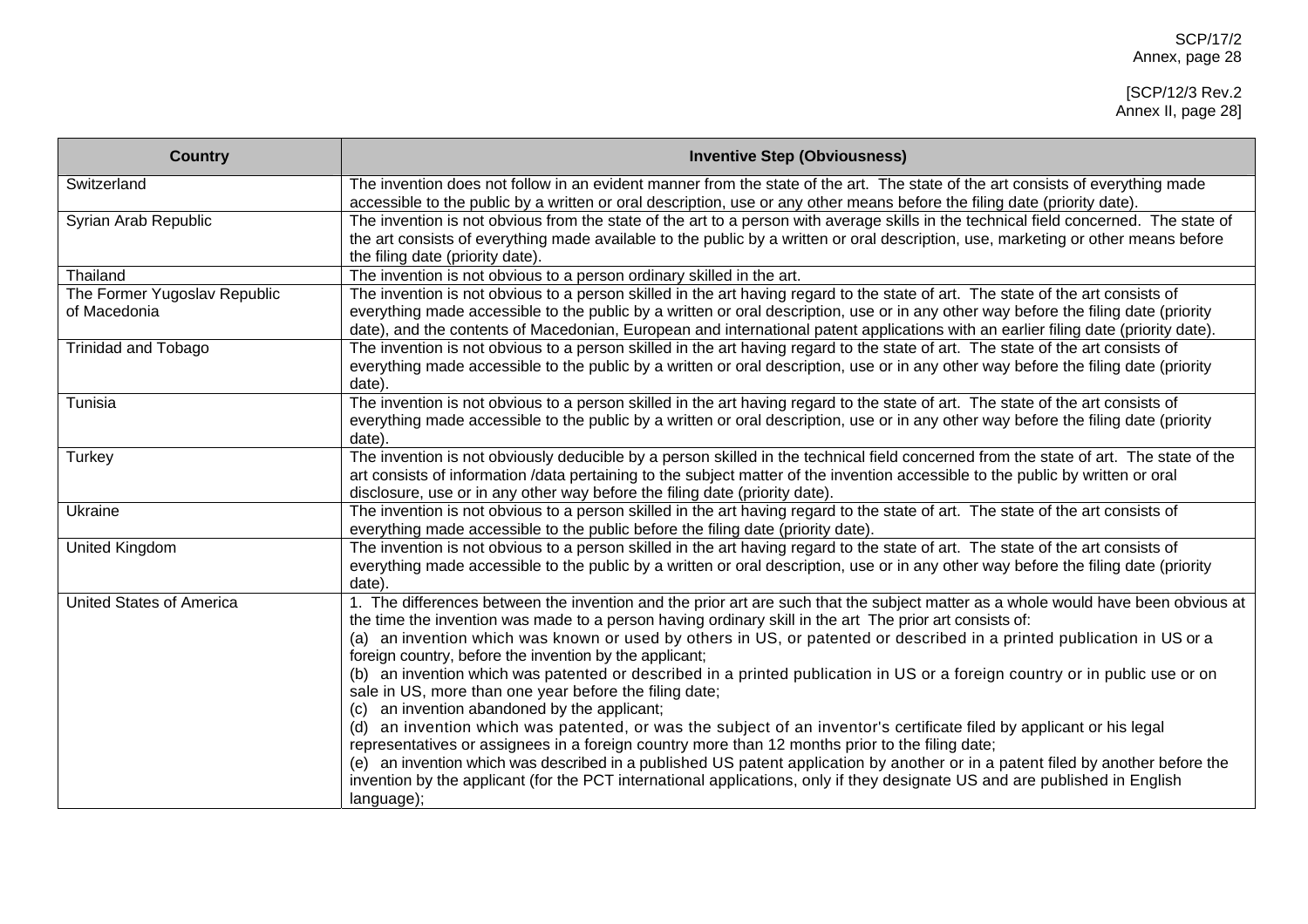| <b>Country</b>                                                                       | <b>Inventive Step (Obviousness)</b>                                                                                                                                                                                                                                                                                                                                                                                                                                                                                                                                                                        |
|--------------------------------------------------------------------------------------|------------------------------------------------------------------------------------------------------------------------------------------------------------------------------------------------------------------------------------------------------------------------------------------------------------------------------------------------------------------------------------------------------------------------------------------------------------------------------------------------------------------------------------------------------------------------------------------------------------|
| United States of America (cont'd.)                                                   | during the course of interference, another inventor establishes that, before the invention date, he/she invented the<br>(f)<br>invention and not abandoned, suppressed or concealed the invention; or another inventor made the invention in US before the<br>invention date and he/she had not abandoned, suppressed or concealed the invention.<br>2. Subject matter developed by another person as referred to in 1.(e) and (f) does not preclude patentability where the relevant<br>prior art is owned by, or subject to an obligation of assignment to, the same person.                             |
| Uruguay                                                                              | The invention does not result from the state of the art in a manner obvious to a person skilled in the art. The state of the art<br>consists of anything made available to the public by a written or oral description, use or any other method of dissemination or<br>information before the filing date (priority date), and the contents of subsequently published Uruguay patent applications with an<br>earlier filing date (priority date).                                                                                                                                                          |
| <b>Uzbekistan</b>                                                                    | The invention is not obvious from the prior art. The prior art consists of any information generally accessible before the filing date<br>(priority date).                                                                                                                                                                                                                                                                                                                                                                                                                                                 |
| <b>Regional Offices</b>                                                              | <b>Inventive Step (Obviousness)</b>                                                                                                                                                                                                                                                                                                                                                                                                                                                                                                                                                                        |
| African Intellectual Property<br>Organization (OAPI)                                 | The invention is not obvious to a person having ordinary knowledge and skill in the art having regard to the prior art. The prior art<br>consists of anything made available to the public before the filing date (priority date).                                                                                                                                                                                                                                                                                                                                                                         |
| African Regional Intellectual Property<br>Organization (ARIPO)                       | The inventive step is not defined.                                                                                                                                                                                                                                                                                                                                                                                                                                                                                                                                                                         |
| Eurasian Patent Organization (EAPO)                                                  | The invention is not obvious to a person skilled in the art having regard to the state of art. The state of the art consists of any<br>information made available in the world before the filing date (priority date).                                                                                                                                                                                                                                                                                                                                                                                     |
| European Patent Organisation (EPO)                                                   | The invention is not obvious to a person skilled in the art having regard to the state of art. The state of the art consists of anything<br>made available to the public by a written or oral description, use or in any other way before the filing date (priority date) and the<br>contents of European patent applications (and of PCT applications designating EP subject to the payment of the filing fee, and,<br>where required, the filing of the translation of the international application as originally filed) with an earlier filing date (priority date)<br>published on or after that date |
| Patent Office of the Cooperation<br>Council for the Arab States of the Gulf<br>(GCC) | The invention is not obvious to a person having ordinary skill in the art having regard to the relevant prior art. Prior art consists of<br>everything disclosed to the public anywhere by means of written or oral disclosure, by use, or by any other way by which the<br>invention is realized before the filing date (priority date).                                                                                                                                                                                                                                                                  |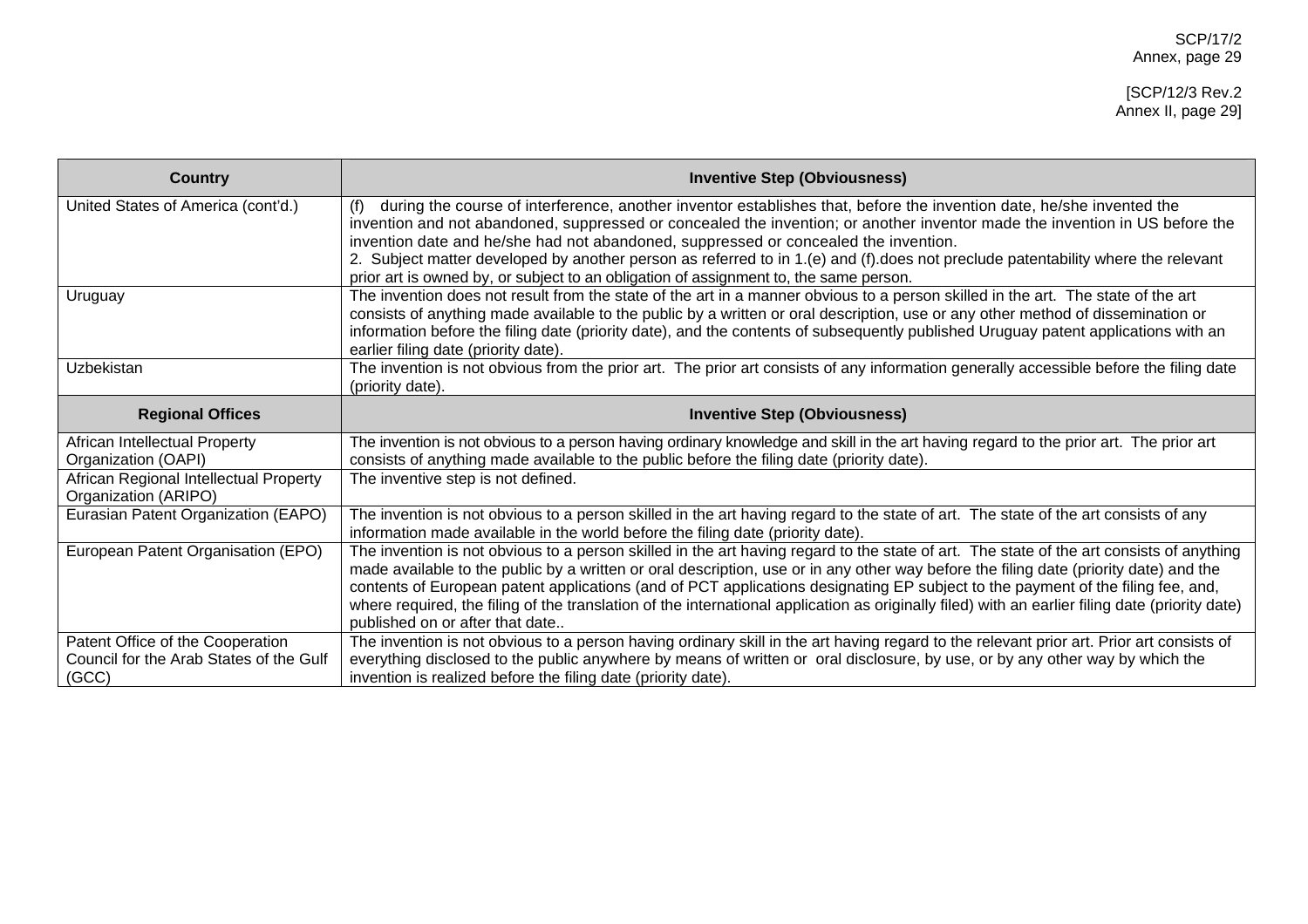#### [SCP/12/3 Rev.2 Annex II, page 30]

# **(4) Grace Period**

| <b>Country</b> | <b>Grace Period</b>                                                                                                                                                                                                                      |
|----------------|------------------------------------------------------------------------------------------------------------------------------------------------------------------------------------------------------------------------------------------|
| Albania        | Disclosure not to be taken into account in determining patentability if it occurred within six months before the filing date (priority                                                                                                   |
|                | date) when the publication is made by:<br>(a) the applicant or his predecessor in title;                                                                                                                                                 |
|                | (b) a third party who had obtained information from applicant or his predecessor in title;                                                                                                                                               |
|                | (c) an office and the information is found:                                                                                                                                                                                              |
|                | (i) in another application filed by the applicant or his predecessor in title and which should not have been published by the                                                                                                            |
|                | office;                                                                                                                                                                                                                                  |
|                | (ii) in an application filed by a third party without the knowledge and the permission of the applicant or his predecessor in title,                                                                                                     |
|                | although the party received the information directly or indirectly from the applicant or his predecessor in title.                                                                                                                       |
|                | (d) the applicant or his predecessor in title has displayed the invention at an official, or officially recognized, international                                                                                                        |
|                | exhibition. The applicant shall state when filing the patent application that the invention has been so displayed and shall file a                                                                                                       |
|                | supporting certificate within the time limit and under the conditions laid down in the Implementing Regulation.                                                                                                                          |
| Algeria        | Disclosure within 12 months before the filing date (priority date) not considered accessible to the public, if due to:                                                                                                                   |
|                | 1. an act by the applicant or his predecessor in title, or                                                                                                                                                                               |
|                | 2. an abuse by a third party in relation to the applicant or his predecessor in title.                                                                                                                                                   |
| Andorra        | 1. Disclosure not to be taken into account in determining patentability if it occurred within 6 months before the filing date (priority                                                                                                  |
|                | date):                                                                                                                                                                                                                                   |
|                | (a) by the inventor or his successor in title;                                                                                                                                                                                           |
|                | (b) of information in an application filed by the inventor which should not have been disclosed by the Office;<br>of information in an application filed, without the knowledge or consent of the inventor, by a person who obtained the |
|                | information from the inventor;                                                                                                                                                                                                           |
|                | (d) a person who obtained the information from the inventor.                                                                                                                                                                             |
|                | 2. The effect of the grace period may be invoked at any time.                                                                                                                                                                            |
| Argentina      | 1. Disclosure not to be taken into account in determining novelty if it occurred within one year before the filing date (priority date)                                                                                                  |
|                | by the inventor or his successor in title by:                                                                                                                                                                                            |
|                | (a) any medium of communication;                                                                                                                                                                                                         |
|                | (b) display at a national or international exhibition.                                                                                                                                                                                   |
|                | 2. The application shall be accompanied by documentary supporting evidence.                                                                                                                                                              |
| Armenia        | 1. Disclosure not to be taken into account in determining patentability if it occurred within 12 months before the filing date (priority                                                                                                 |
|                | date) by:                                                                                                                                                                                                                                |
|                | (a) the applicant or inventor;                                                                                                                                                                                                           |
|                | any other person who obtained the information from the applicant or inventor.                                                                                                                                                            |
|                | 2. The burden of proof is on the applicant.                                                                                                                                                                                              |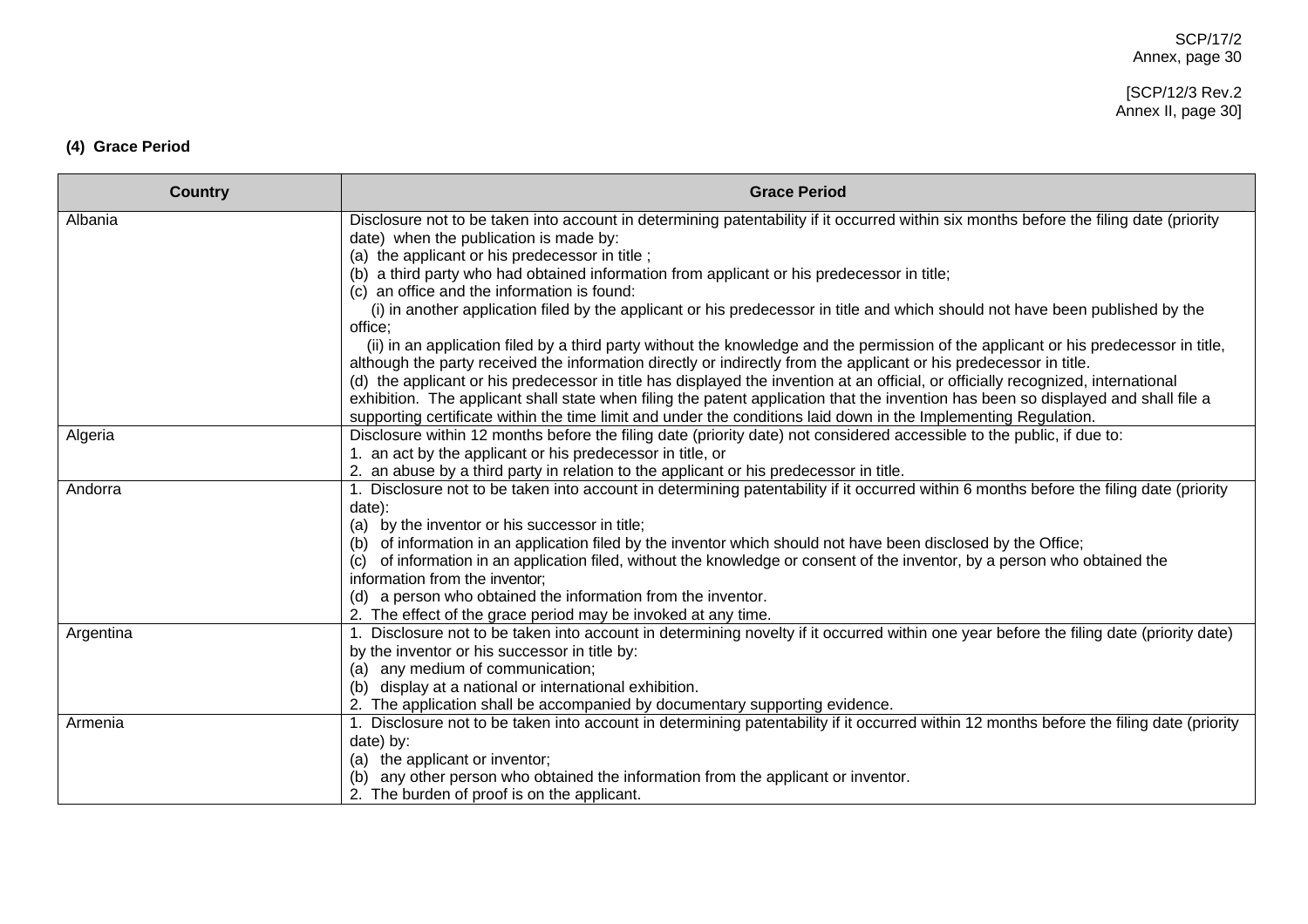#### [SCP/12/3 Rev.2 Annex II, page 31]

| <b>Country</b>  | <b>Grace Period</b>                                                                                                                                                                                                             |
|-----------------|---------------------------------------------------------------------------------------------------------------------------------------------------------------------------------------------------------------------------------|
| Australia       | 1. Disclosure not to be taken into consideration in determining novelty and inventive step if it occurred:                                                                                                                      |
|                 | (a) within six months before the filing date (priority date)                                                                                                                                                                    |
|                 | by showing, use or publication of the invention at a recognized exhibition;<br>(i)<br>in a paper written by the inventor and read before, or published with the inventor's consent by or on behalf of, a learned                |
|                 | (ii)<br>society;                                                                                                                                                                                                                |
|                 | (b) within 12 months before the filing date (priority date) by working the invention in public for the purposes of reasonable trial due                                                                                         |
|                 | to the nature of the invention;                                                                                                                                                                                                 |
|                 | (c) within 12 months before the filing date in Australia with the consent of the patentee or predecessor in title or without consent<br>and the information disclosed was derived from the patentee or predecessor in title;    |
|                 | (d) at any time before the filing date, if the information disclosed was given by or with the consent of the patentee or predecessor                                                                                            |
|                 | in title, to the Commonwealth or a State or Territory, an authority thereof or person authorized thereby, to investigate the invention;                                                                                         |
|                 | and anything done for the purpose of such investigation.                                                                                                                                                                        |
|                 | 2. In the cases of 1.a.(i), the applicant shall:                                                                                                                                                                                |
|                 | (a) when filing the application, state that the invention has been disclosed at the exhibition;                                                                                                                                 |
|                 | before the publication of the application, file a statement issued by the exhibition authority.<br>(b)                                                                                                                          |
| Austria         | 1. Disclosure not to be taken into account in determining novelty if it occurred within six months before the filing date:                                                                                                      |
|                 | (a) due to an evident abuse in relation to the applicant or his legal predecessor;                                                                                                                                              |
|                 | by display of the invention by the applicant or his legal predecessor at an official or officially recognized exhibition.<br>(b)                                                                                                |
|                 | 2. The applicant shall:                                                                                                                                                                                                         |
|                 | when filing the application, state that the invention has been displayed at the exhibition;<br>(a)                                                                                                                              |
|                 | within four months after the filing date, file a certificate and a description of the invention attested by the exhibition<br>(b)<br>management, and indicate the exhibition opening date and the date of the first disclosure. |
| Azerbaijan      | 1. Disclosure not to be taken into account in determining novelty if it occurred within 12 months before the filing date (priority                                                                                              |
|                 | date):                                                                                                                                                                                                                          |
|                 | (a) by the inventor;                                                                                                                                                                                                            |
|                 | (b) any other person who obtained the information directly or indirectly from the inventor or applicant.                                                                                                                        |
|                 | 2. The burden of proof is on the inventor or applicant.                                                                                                                                                                         |
| <b>Bahrain</b>  | Disclosure not to be taken into account in determining novelty and inventive step if it occurred:                                                                                                                               |
|                 | (a) by display of the invention at official or officially recognized international exhibitions, provided that the patent application shall                                                                                      |
|                 | include all the details relating to such exhibition;                                                                                                                                                                            |
|                 | (b) by an action by the applicant or with his authorization within 12 months before the filing date (priority date).                                                                                                            |
| <b>Barbados</b> | Disclosure not to be taken into account in determining novelty and inventive step if it occurred within 12 months before the filing                                                                                             |
|                 | date (priority date):                                                                                                                                                                                                           |
|                 | 1. by the applicant or his predecessor in title;                                                                                                                                                                                |
|                 | 2. due to an abuse by a third party.                                                                                                                                                                                            |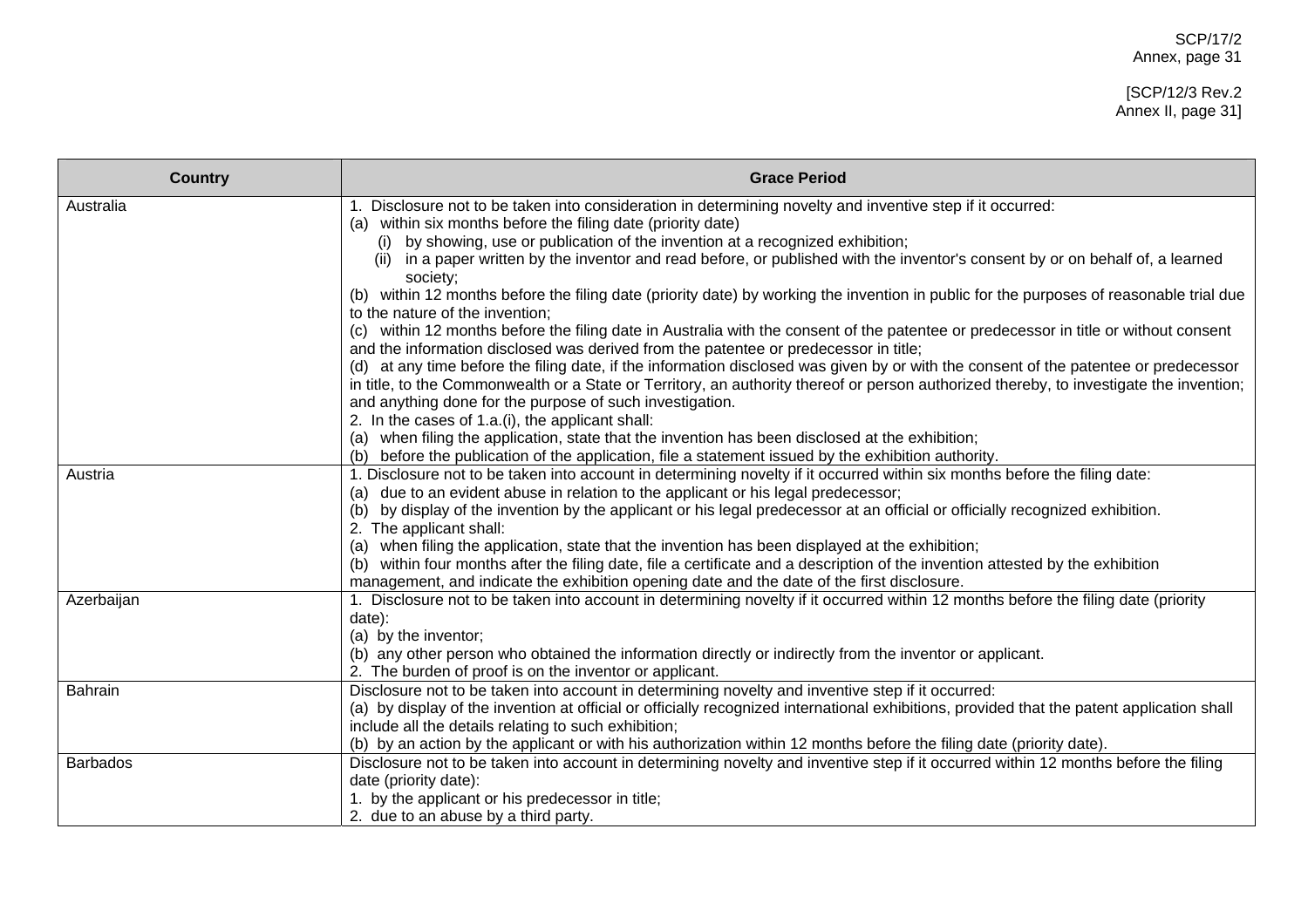#### [SCP/12/3 Rev.2 Annex II, page 32]

| <b>Country</b>                   | <b>Grace Period</b>                                                                                                                                                                                                        |
|----------------------------------|----------------------------------------------------------------------------------------------------------------------------------------------------------------------------------------------------------------------------|
| <b>Belarus</b>                   | Disclosure not to be taken into account in determining patentability if it occurred within 12 months before the filing date by:                                                                                            |
|                                  | the applicant or inventor;<br>(a)                                                                                                                                                                                          |
|                                  | a person who obtained the information from the inventor or applicant.<br>(b)                                                                                                                                               |
|                                  | 2. The burden of proof is on the applicant.                                                                                                                                                                                |
| Belgium                          | 1. Disclosure not to be taken into account in determining novelty if it occurred within six months before the filing date due to:<br>an evident abuse in relation to the applicant or his legal predecessor;<br>(a)        |
|                                  | display of the invention by the applicant or his legal predecessor at an official or officially recognized international exhibition.<br>(b)                                                                                |
|                                  | The applicant shall state in the application, at time of filing, that the invention has been so displayed, and file a certificate to that                                                                                  |
|                                  | effect within a prescribed time limit.                                                                                                                                                                                     |
| <b>Belize</b>                    | Disclosure not to be taken into account in determining novelty and inventive step if it occurred within 12 months before the filing                                                                                        |
|                                  | date (priority date):                                                                                                                                                                                                      |
|                                  | 1. by the applicant or his predecessor in title;                                                                                                                                                                           |
|                                  | 2. due to an abuse by a third party.                                                                                                                                                                                       |
| Bolivia (Plurinational State of) | Disclosure not to be taken into account in determining patentability if it occurred within one year before the filing date (priority date)                                                                                 |
|                                  | by:                                                                                                                                                                                                                        |
|                                  | 1. the inventor or his successor in title;                                                                                                                                                                                 |
|                                  | an Office which incorrectly published the contents of the patent application filed by the inventor or his successor in title;                                                                                              |
|                                  | 3. a person who obtained the information from the inventor or his successor in title.                                                                                                                                      |
| Bosnia and Herzegovina           | Disclosure not to be taken into account in determining novelty if it occurred within six months before the filing date due to:<br>an evident abuse in relation to the patent applicant or his legal predecessor, or<br>(a) |
|                                  | display of the invention at an official or officially recognized international exhibition.<br>(b)                                                                                                                          |
|                                  | 2. The applicant shall indicate in the application at time of filing that the invention has been so displayed, and submit a certificate                                                                                    |
|                                  | within a prescribed time limit.                                                                                                                                                                                            |
|                                  | [Anyone who exhibits an invention at an officially recognized exhibition or fair of international nature may, within three months                                                                                          |
|                                  | following the closing date of the exhibition or fair, claim in his application the priority right as of the first day of showing of the                                                                                    |
|                                  | invention (exhibition priority rights).]                                                                                                                                                                                   |
| <b>Brazil</b>                    | 1. Disclosure not to be considered as part of the state of the art if it occurred within 12 months before the filing date (priority date):                                                                                 |
|                                  | by the inventor;<br>(a)                                                                                                                                                                                                    |
|                                  | publication by the Office of a patent application based on information obtained from the inventor and filed without his consent;<br>(b)                                                                                    |
|                                  | by another person based on information obtained from the inventor.<br>(c)                                                                                                                                                  |
|                                  | 2. The Office may require a statement relating to the disclosure, possibly accompanied by proof.                                                                                                                           |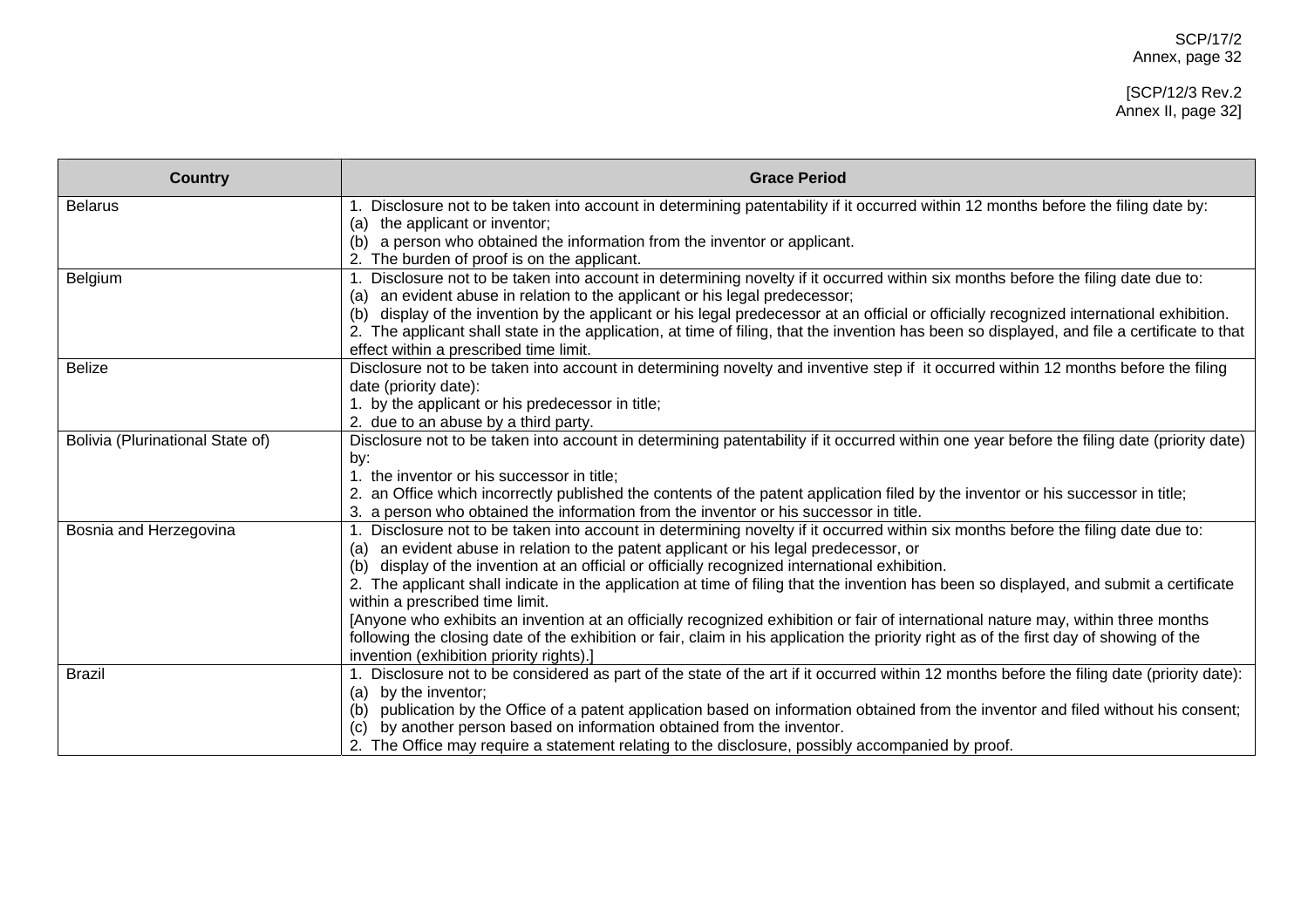| 1. Disclosure not to be taken into account in determining novelty if it occurred within six months before the filing date (priority<br><b>Bulgaria</b><br>date) in consequence of:<br>(a) an evident abuse in relation to the applicant or his legal predecessor;<br>display of the invention by the applicant or his legal predecessor at a official or officially recognized international exhibition.<br>(b)<br>2. The applicant shall indicate in the application at the time of filing that the invention has been so displayed, and submit evidence<br>within three months from the filing date.<br>Disclosure not to be taken into consideration in determining novelty and inventive step if it occurred within one year before the<br>Canada<br>filing date by the applicant, or by a person who obtained knowledge from the applicant.<br>Chile<br>Disclosure not to be taken into account in determining novelty if it occurred within six months before the filing date in consequence<br>of:<br>1. practices, experiments or construction of machinery or apparatus by the applicant; | <b>Country</b> | <b>Grace Period</b>                                                                                                          |
|----------------------------------------------------------------------------------------------------------------------------------------------------------------------------------------------------------------------------------------------------------------------------------------------------------------------------------------------------------------------------------------------------------------------------------------------------------------------------------------------------------------------------------------------------------------------------------------------------------------------------------------------------------------------------------------------------------------------------------------------------------------------------------------------------------------------------------------------------------------------------------------------------------------------------------------------------------------------------------------------------------------------------------------------------------------------------------------------------|----------------|------------------------------------------------------------------------------------------------------------------------------|
|                                                                                                                                                                                                                                                                                                                                                                                                                                                                                                                                                                                                                                                                                                                                                                                                                                                                                                                                                                                                                                                                                                    |                |                                                                                                                              |
|                                                                                                                                                                                                                                                                                                                                                                                                                                                                                                                                                                                                                                                                                                                                                                                                                                                                                                                                                                                                                                                                                                    |                |                                                                                                                              |
|                                                                                                                                                                                                                                                                                                                                                                                                                                                                                                                                                                                                                                                                                                                                                                                                                                                                                                                                                                                                                                                                                                    |                |                                                                                                                              |
|                                                                                                                                                                                                                                                                                                                                                                                                                                                                                                                                                                                                                                                                                                                                                                                                                                                                                                                                                                                                                                                                                                    |                |                                                                                                                              |
|                                                                                                                                                                                                                                                                                                                                                                                                                                                                                                                                                                                                                                                                                                                                                                                                                                                                                                                                                                                                                                                                                                    |                |                                                                                                                              |
|                                                                                                                                                                                                                                                                                                                                                                                                                                                                                                                                                                                                                                                                                                                                                                                                                                                                                                                                                                                                                                                                                                    |                |                                                                                                                              |
|                                                                                                                                                                                                                                                                                                                                                                                                                                                                                                                                                                                                                                                                                                                                                                                                                                                                                                                                                                                                                                                                                                    |                |                                                                                                                              |
|                                                                                                                                                                                                                                                                                                                                                                                                                                                                                                                                                                                                                                                                                                                                                                                                                                                                                                                                                                                                                                                                                                    |                |                                                                                                                              |
|                                                                                                                                                                                                                                                                                                                                                                                                                                                                                                                                                                                                                                                                                                                                                                                                                                                                                                                                                                                                                                                                                                    |                |                                                                                                                              |
|                                                                                                                                                                                                                                                                                                                                                                                                                                                                                                                                                                                                                                                                                                                                                                                                                                                                                                                                                                                                                                                                                                    |                |                                                                                                                              |
|                                                                                                                                                                                                                                                                                                                                                                                                                                                                                                                                                                                                                                                                                                                                                                                                                                                                                                                                                                                                                                                                                                    |                | 2. display of the invention at an official or officially recognized exhibition by the applicant or his predecessor in title; |
| 3. abuse and unfair practices in relation to the applicant or his predecessor in title                                                                                                                                                                                                                                                                                                                                                                                                                                                                                                                                                                                                                                                                                                                                                                                                                                                                                                                                                                                                             |                |                                                                                                                              |
| China<br>Disclosure not to be taken into account in determining novelty if it occurred within six months before the filing date by:                                                                                                                                                                                                                                                                                                                                                                                                                                                                                                                                                                                                                                                                                                                                                                                                                                                                                                                                                                |                |                                                                                                                              |
| display of the invention at an international exhibition sponsored or recognized by the Chinese Government;                                                                                                                                                                                                                                                                                                                                                                                                                                                                                                                                                                                                                                                                                                                                                                                                                                                                                                                                                                                         |                |                                                                                                                              |
| 2. making the invention public at a prescribed academic or technological meeting;                                                                                                                                                                                                                                                                                                                                                                                                                                                                                                                                                                                                                                                                                                                                                                                                                                                                                                                                                                                                                  |                |                                                                                                                              |
| 3. any person without the consent of the applicant.                                                                                                                                                                                                                                                                                                                                                                                                                                                                                                                                                                                                                                                                                                                                                                                                                                                                                                                                                                                                                                                |                |                                                                                                                              |
| Disclosure not to be taken into account in determining patentability if it occurred within one year before the filing date (priority date)<br>Colombia                                                                                                                                                                                                                                                                                                                                                                                                                                                                                                                                                                                                                                                                                                                                                                                                                                                                                                                                             |                |                                                                                                                              |
| by:                                                                                                                                                                                                                                                                                                                                                                                                                                                                                                                                                                                                                                                                                                                                                                                                                                                                                                                                                                                                                                                                                                |                |                                                                                                                              |
| 1. the inventor or his successor in title;                                                                                                                                                                                                                                                                                                                                                                                                                                                                                                                                                                                                                                                                                                                                                                                                                                                                                                                                                                                                                                                         |                |                                                                                                                              |
| 2. an Office which incorrectly published the contents of the patent application filed by the inventor or his successor in title;                                                                                                                                                                                                                                                                                                                                                                                                                                                                                                                                                                                                                                                                                                                                                                                                                                                                                                                                                                   |                |                                                                                                                              |
| 3. a third party who obtained the information from the inventor or his successor in title.                                                                                                                                                                                                                                                                                                                                                                                                                                                                                                                                                                                                                                                                                                                                                                                                                                                                                                                                                                                                         |                |                                                                                                                              |
| Costa Rica<br>The state of the art does not include disclosure of an invention within one year before the filing date (priority date) resulting from:                                                                                                                                                                                                                                                                                                                                                                                                                                                                                                                                                                                                                                                                                                                                                                                                                                                                                                                                              |                |                                                                                                                              |
| acts done directly or indirectly by the inventor or his successor in title; or                                                                                                                                                                                                                                                                                                                                                                                                                                                                                                                                                                                                                                                                                                                                                                                                                                                                                                                                                                                                                     |                |                                                                                                                              |
| 2. non-performance of a contract or illicit acts against any of them.                                                                                                                                                                                                                                                                                                                                                                                                                                                                                                                                                                                                                                                                                                                                                                                                                                                                                                                                                                                                                              |                |                                                                                                                              |
| 3. publication of applications by an industrial property Office where the applications were made by a party which does not have a                                                                                                                                                                                                                                                                                                                                                                                                                                                                                                                                                                                                                                                                                                                                                                                                                                                                                                                                                                  |                |                                                                                                                              |
| right to a patent or the applications were published despite the Office should not have done so.                                                                                                                                                                                                                                                                                                                                                                                                                                                                                                                                                                                                                                                                                                                                                                                                                                                                                                                                                                                                   |                |                                                                                                                              |
| 1. Disclosure not to be taken into account in determining novelty if it occurred within six months before the filing date due to:<br>Croatia                                                                                                                                                                                                                                                                                                                                                                                                                                                                                                                                                                                                                                                                                                                                                                                                                                                                                                                                                       |                |                                                                                                                              |
| (a) an evident abuse in relation to the patent applicant or his predecessor in title;<br>(b) display of the invention at an official or officially recognized international exhibition.                                                                                                                                                                                                                                                                                                                                                                                                                                                                                                                                                                                                                                                                                                                                                                                                                                                                                                            |                |                                                                                                                              |
| 2. The applicant shall indicate in the application at time of filing that the invention has been so displayed, and submit a certificate                                                                                                                                                                                                                                                                                                                                                                                                                                                                                                                                                                                                                                                                                                                                                                                                                                                                                                                                                            |                |                                                                                                                              |
| within four months from the filing date.                                                                                                                                                                                                                                                                                                                                                                                                                                                                                                                                                                                                                                                                                                                                                                                                                                                                                                                                                                                                                                                           |                |                                                                                                                              |
| Cyprus<br>No provision.                                                                                                                                                                                                                                                                                                                                                                                                                                                                                                                                                                                                                                                                                                                                                                                                                                                                                                                                                                                                                                                                            |                |                                                                                                                              |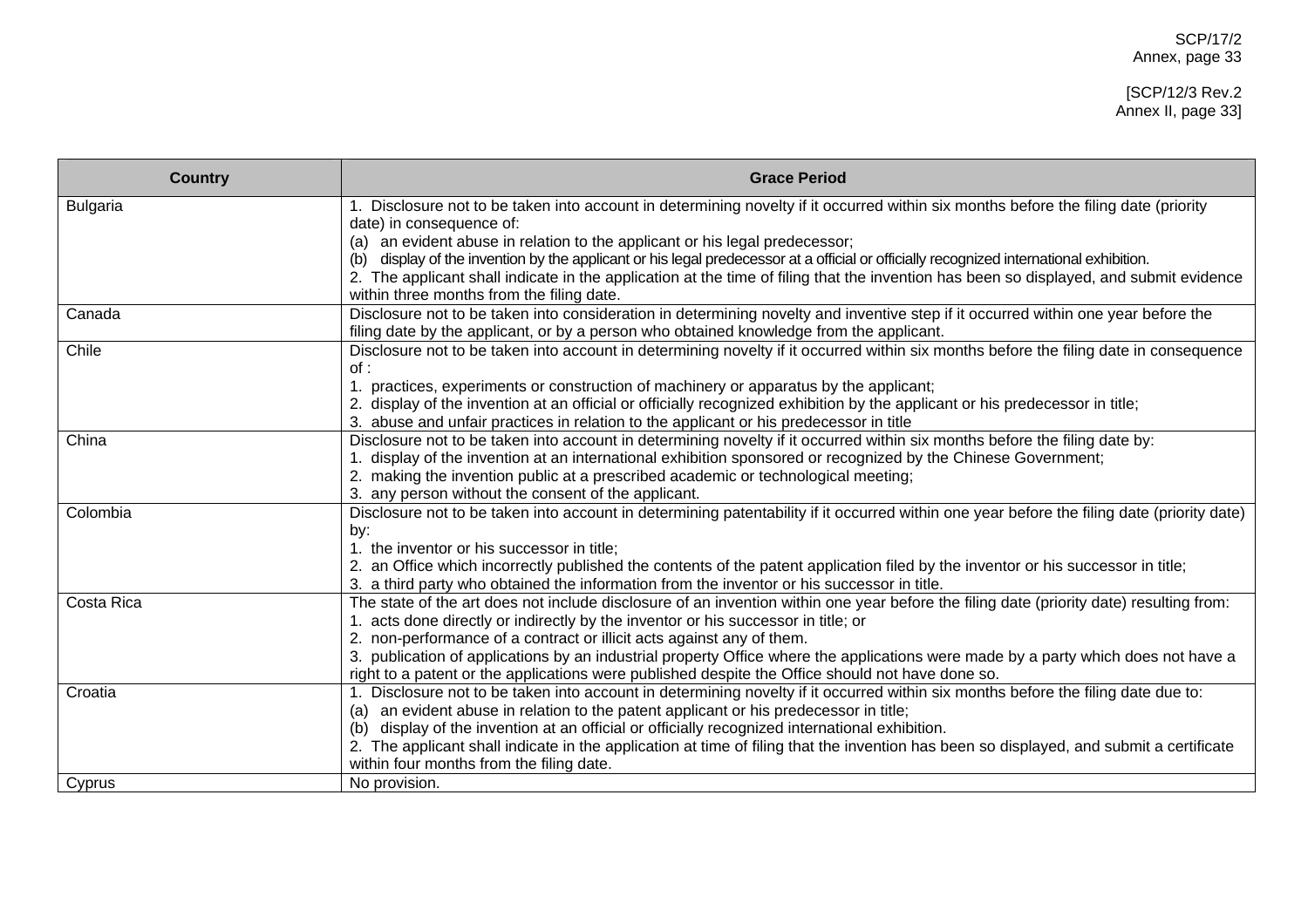| <b>Country</b>        | <b>Grace Period</b>                                                                                                                                                                                                 |
|-----------------------|---------------------------------------------------------------------------------------------------------------------------------------------------------------------------------------------------------------------|
| <b>Czech Republic</b> | 1. Disclosure not to be taken into account in determining novelty if it occurred within six months before the filing date due to:                                                                                   |
|                       | (a) an evident abuse in relation to the applicant or his legal predecessor,<br>display of the invention by the applicant or his legal predecessor at an official or officially-recognized international exhibition. |
|                       | (b)<br>2. The applicant shall indicate in the application at time of filing that the invention has been so displayed, and submit a certificate                                                                      |
|                       | within four months from the filing date.                                                                                                                                                                            |
| Denmark               | Disclosure not to be taken into account in determining patentability if it occurred within six months before the filing date in                                                                                     |
|                       | consequence of                                                                                                                                                                                                      |
|                       | 1. evident abuse in relation to the applicant or his predecessor in title,                                                                                                                                          |
|                       | 2. display of the invention by the applicant or his predecessor in title at an official or officially recognized international exhibition.                                                                          |
| Dominica              | Disclosure not to be taken into account in determining novelty and inventive step if it occurred within 12 months before the filing                                                                                 |
|                       | date (priority date) due to:<br>1. an abuse committed by a third party in relation to the applicant or his predecessor in title; or                                                                                 |
|                       | 2. acts committed by the applicant or his predecessor in title.                                                                                                                                                     |
| Dominican Republic    | Disclosure not to be taken into account in determining novelty and inventive step if it occurred within 12 months before the filing                                                                                 |
|                       | date due to:                                                                                                                                                                                                        |
|                       | 1. acts committed by the inventor or his successor in title;                                                                                                                                                        |
|                       | 2. breach of trust, non-compliance with a contract or illicit act against the inventor or successor in title;                                                                                                       |
|                       | 3. application was filed by a person not entitled to a patent, or where there was undue publication.                                                                                                                |
| Ecuador               | Disclosure not to be taken into account in determining patentability if it occurred within one year before the filing date (priority date)                                                                          |
|                       | by:                                                                                                                                                                                                                 |
|                       | 1. the inventor or his successor in title;                                                                                                                                                                          |
|                       | 2. an Office which incorrectly published the contents of the patent application filed by the inventor or his successor in title;                                                                                    |
|                       | 3. a person who obtained the information from the inventor or his successor in title;<br>4. an official order:                                                                                                      |
|                       | 5. a manifest abuse to the detriment of the inventor or his successor in title;                                                                                                                                     |
|                       | 6. an officially recognized exhibition or publication of academic or research purposes. In that case the person concerned shall, on                                                                                 |
|                       | filing his application, submit a declaration stating that the invention actually was shown, together with the appropriate certificate.                                                                              |
| Egypt                 | Disclosure not to be taken into account in determining novelty if it occurred within six months before the filing date by the display of                                                                            |
|                       | the invention in a national or international exhibition.                                                                                                                                                            |
| El Salvador           | Disclosure not to be taken into account in determining novelty if it occurred within one year before the filing date (priority date):                                                                               |
|                       | 1. by the inventor or his successor in title;                                                                                                                                                                       |
|                       | 2. due to an abuse of confidence, breach of contract or other unlawful act against the inventor or his successor in title;                                                                                          |
|                       | 3. by publication of a patent specification filed by a person not entitled to grant;                                                                                                                                |
|                       | 4. by publication of a patent specification as a result of an error by an Office.                                                                                                                                   |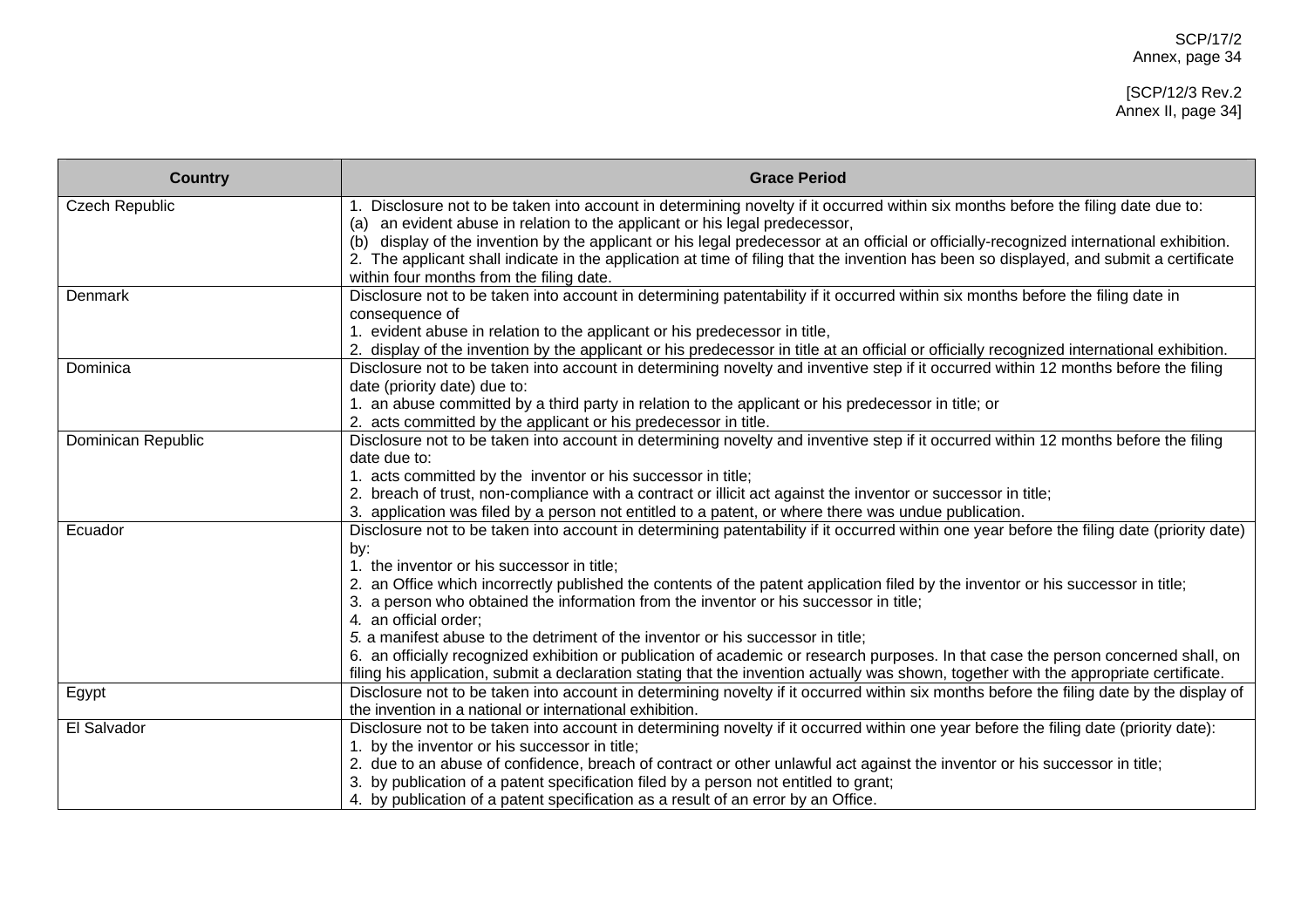#### [SCP/12/3 Rev.2 Annex II, page 35]

| <b>Country</b> | <b>Grace Period</b>                                                                                                                                                                                                       |
|----------------|---------------------------------------------------------------------------------------------------------------------------------------------------------------------------------------------------------------------------|
| Estonia        | Disclosure not to be taken into account in determining novelty and inventive step if it occurred within one year before the filing date                                                                                   |
|                | (priority date) by:                                                                                                                                                                                                       |
|                | 1. the applicant or his predecessor in title;                                                                                                                                                                             |
|                | 2. a person who obtained information from the applicant or his predecessor in title.                                                                                                                                      |
| Finland        | Disclosure not to be taken into account in determining patentability if it occurred within six months before the filing date due to:                                                                                      |
|                | 1. an evident abuse in relation to the applicant or his predecessor in title;                                                                                                                                             |
|                | 2. display of the invention at an official or officially recognized international exhibition.                                                                                                                             |
| France         | 1. Disclosure not to be taken into account in determining novelty if it occurred within six months before the filing date due to:                                                                                         |
|                | (a) an evident abuse in relation to the applicant or his predecessor in title;<br>display of the invention by the applicant or his predecessor in title at an official or officially recognized international exhibition. |
|                | (b)<br>2. The applicant shall declare at the time of filing that the invention has been so displayed, and furnish proof to that effect within a                                                                           |
|                | prescribed time limit.                                                                                                                                                                                                    |
| Georgia        | Disclosure not to be taken into account in determining patentability if it occurred within 12 months before the filing date (priority                                                                                     |
|                | date) by the inventor or his successor in title, or by a person who obtained the information from the inventor.                                                                                                           |
| Germany        | 1. Disclosure not to be taken into account in determining novelty if it occurred within six months before the filing date due to:                                                                                         |
|                | (a) an evident abuse in relation to the applicant or his predecessor in title;                                                                                                                                            |
|                | (b) display of the invention by the applicant or his predecessor in title at an official or officially recognized international exhibition                                                                                |
|                | notified in the Federal Law Gazette.                                                                                                                                                                                      |
|                | 2. The applicant shall state when filing the application that the invention has been so displayed, and file a certificate within four                                                                                     |
|                | months.                                                                                                                                                                                                                   |
| Ghana          | Disclosure not to be taken into account in determining novelty if it occurred within 12 months before the filing date (priority date).                                                                                    |
| Greece         | 1. Disclosure not to be taken into account in determining patentability if it occurred within six months before the filing date due to:                                                                                   |
|                | (a) an evident abuse of the rights of the applicant or predecessor in title;                                                                                                                                              |
|                | (b) display of the invention at an officially recognized international exhibition.                                                                                                                                        |
|                | 2. The applicant shall state when filing the application that the invention has been so displayed, and shall file a certificate.                                                                                          |
| Guatemala      | The state of the art does not include disclosure of an invention within one year before the filing date (priority date) resulting from:                                                                                   |
|                | 1. acts done directly or indirectly by the inventor or his successor in title or a breach of contract by a third party or an unlawful act                                                                                 |
|                | against any of them;                                                                                                                                                                                                      |
|                | 2. publication of applications by an industrial property Office abroad;                                                                                                                                                   |
|                | 3. publication of the application in the patent granting process where the patent was filed by a person who was not entitled to that                                                                                      |
|                | patent or the applications were published as a result of an error by the Office.                                                                                                                                          |
| Honduras       | The state of the art does not include disclosure within one year before the filing date (priority date); as a result, the patent                                                                                          |
|                | application shall not be refused, invalidated or cancelled owing to occurrences in the interim from:                                                                                                                      |
|                | 1. acts carried out by the applicant himself or by a third party;                                                                                                                                                         |
|                | 2. abuse, non-performance of a contract or illicit acts against the applicant or his assignee;                                                                                                                            |
|                | 3. publication of applications by other industrial property offices.                                                                                                                                                      |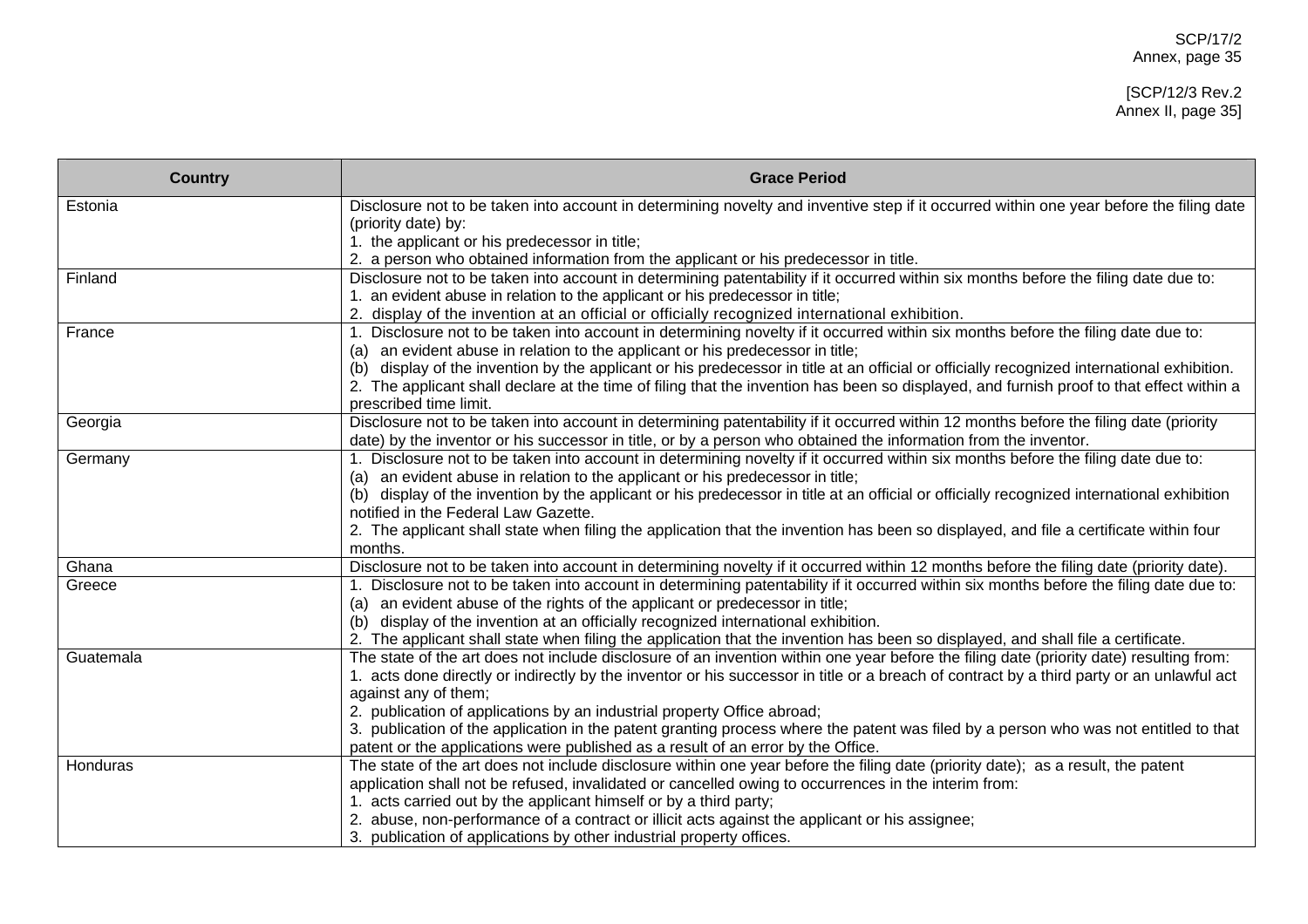| <b>Country</b> | <b>Grace Period</b>                                                                                                                                                                                                                                                              |
|----------------|----------------------------------------------------------------------------------------------------------------------------------------------------------------------------------------------------------------------------------------------------------------------------------|
| Hungary        | Disclosure not to be taken into account in determining novelty if it occurred within six months before the filing date (priority date)                                                                                                                                           |
|                | due to:                                                                                                                                                                                                                                                                          |
|                | 1. an abuse of the rights of the applicant or his predecessor in title;                                                                                                                                                                                                          |
| Iceland        | 2. display of the invention by the applicant or his predecessor in title at a exhibition published in the Official Gazette.<br>Disclosure not to be taken into account in determining patentability if it occurred within six months before the filing date due to:              |
|                | 1. an evident abuse in relation to the applicant or his predecessor in title;                                                                                                                                                                                                    |
|                | 2. display of the invention by the applicant or his predecessor in title at an official or officially organized exhibition.                                                                                                                                                      |
| India          | An invention shall not be deemed to have been anticipated by:                                                                                                                                                                                                                    |
|                | 1. Disclosures at any time before the filing date (priority date) of matter obtained from, and published without the consent of, the                                                                                                                                             |
|                | inventor or his successor in title (provided that the invention was not commercially worked in India, otherwise than for the purpose                                                                                                                                             |
|                | of reasonable trial, and that a patent application for the invention was filed in India or a convention country as soon as reasonably<br>practicable thereafter).                                                                                                                |
|                | 2. Other applications made in contravention of the rights of the inventors or his successor in title or public use or publication of the<br>invention without the consent of the inventor or his successor in title by the applicants of such other applications or by any other |
|                | person in consequence of the disclosure.<br>3. Disclosures due to the communication of the invention to the Government or to any person authorized by the Government to                                                                                                          |
|                | investigate the invention or its merits, or for the purpose of that investigation.                                                                                                                                                                                               |
|                | 4. Disclosures within 12 months before the application is made (calculated from the opening of the exhibition or the reading or<br>publication of the paper) by:                                                                                                                 |
|                | (a) display or use of the invention with the consent of the inventor or his predecessor in title at an industrial or other exhibition                                                                                                                                            |
|                | notified in the Official Gazette;                                                                                                                                                                                                                                                |
|                | (b) publication of the invention in consequence of such display or use;                                                                                                                                                                                                          |
|                | (c) use of the invention during the period of the exhibition without the consent of the inventor or his predecessor in title;                                                                                                                                                    |
|                | (d) description of the invention in a paper read by the inventor before a learned society, or published with his consent in the<br>transactions of such a society.                                                                                                               |
|                | 5. Disclosures within one year before the filing date (priority date) by public working the invention for reasonable trial, by or with                                                                                                                                           |
|                | the consent of the applicant or his predecessor in title.                                                                                                                                                                                                                        |
|                | 6. Publication of invention anywhere in the world or use of the invention in India at any time after the filing of the provisional                                                                                                                                               |
|                | specification or complete specification which is treated as provisional specification by virtue of a direction under sub-section (3) of                                                                                                                                          |
|                | section 9 of the Act.                                                                                                                                                                                                                                                            |
| Indonesia      | 1. Disclosure shall not be deemed to be announced if it occurred within six months before the filing date by:                                                                                                                                                                    |
|                | (a) display of the invention at an official or officially recognized international exhibition, or in an official or officially recognized                                                                                                                                        |
|                | national exhibition in Indonesia;                                                                                                                                                                                                                                                |
|                | (b) use in Indonesia by the inventor for research or development.<br>2. Disclosure shall not be deemed to be announced if it is occurred within 12 months before the filing date by any other person in                                                                          |
|                | breach of a confidentiality obligation.                                                                                                                                                                                                                                          |
|                |                                                                                                                                                                                                                                                                                  |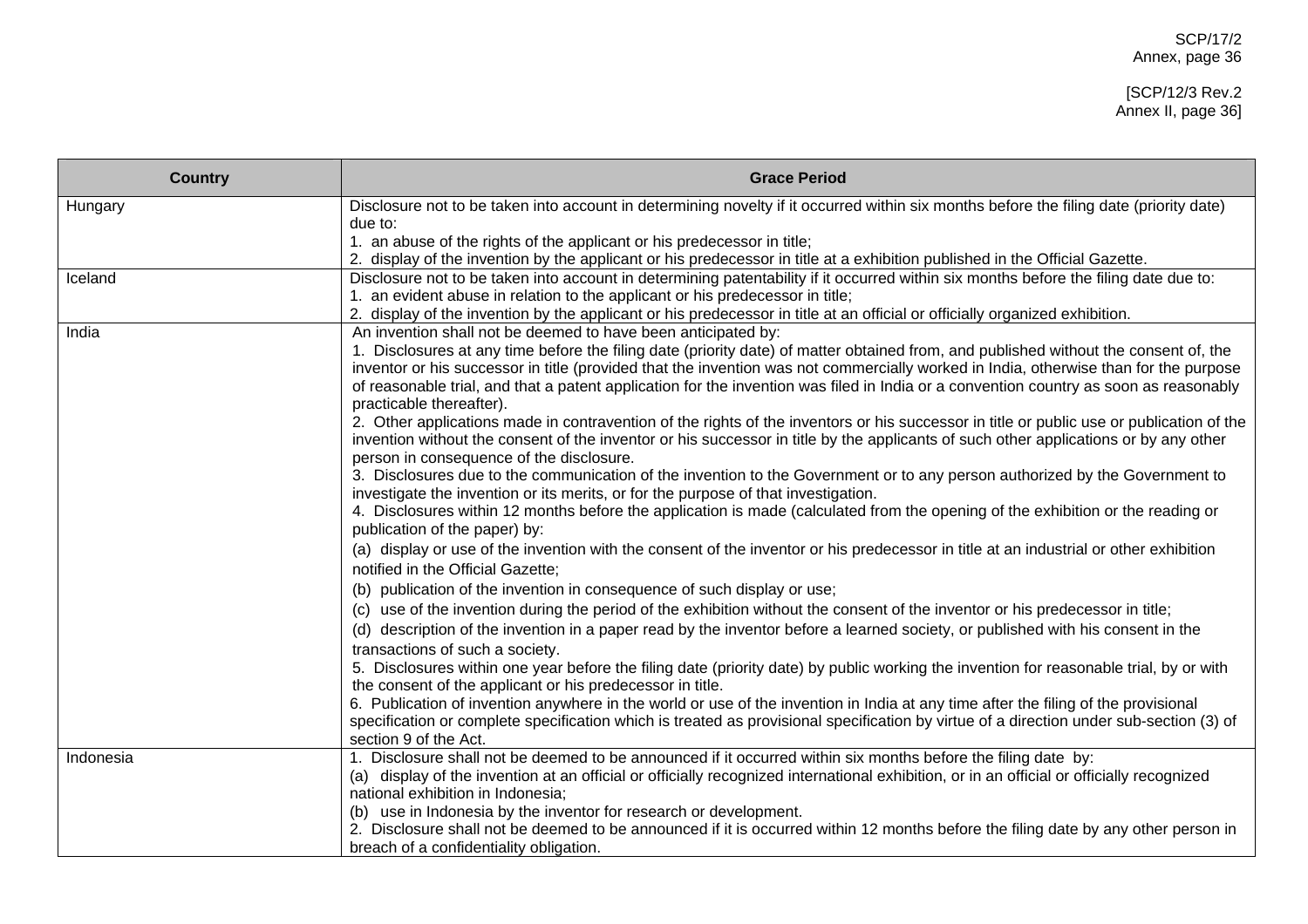| <b>Country</b> | <b>Grace Period</b>                                                                                                                                                                                                                                                                                                                                                                                                                                                                                                                                                                                                                                                                                                                                                                                                                                                                                                                                                                                                                                                                                                                                                                                                                                                                                                                                                                                                                                                                                                                                                        |
|----------------|----------------------------------------------------------------------------------------------------------------------------------------------------------------------------------------------------------------------------------------------------------------------------------------------------------------------------------------------------------------------------------------------------------------------------------------------------------------------------------------------------------------------------------------------------------------------------------------------------------------------------------------------------------------------------------------------------------------------------------------------------------------------------------------------------------------------------------------------------------------------------------------------------------------------------------------------------------------------------------------------------------------------------------------------------------------------------------------------------------------------------------------------------------------------------------------------------------------------------------------------------------------------------------------------------------------------------------------------------------------------------------------------------------------------------------------------------------------------------------------------------------------------------------------------------------------------------|
| Ireland        | 1. Disclosure not to be taken into account in determining novelty if it occurred within six months before the filing date due to:<br>(a) a breach of confidence or agreement in relation to the invention;<br>(b) the unlawful obtaining of information concerning the invention;<br>(c) display of the invention by the applicant or his legal predecessor at an official or officially recognized international exhibition.<br>2. The applicant shall state, when filing the application, that the invention has been so displayed, and file a certificate within a<br>prescribed period.<br>3. The Ministry may prescribe a period other than the six months and circumstances other than (a), (b), and (c) to give effect to<br>any treaty or international conventions.                                                                                                                                                                                                                                                                                                                                                                                                                                                                                                                                                                                                                                                                                                                                                                                               |
| Israel         | 1. Disclosure not to be taken into account in determining patentability if it occurred at any time before the filing date of matter<br>obtained from the applicant or his predecessor in title and published without his consent (provided that the patent application was<br>filed within a reasonable time after the publication became known to the applicant).<br>2. Disclosure not to be taken into account in determining patentability if it occurred within six months before the filing date<br>(calculated from the exhibition opening date) by:<br>(a) display of the invention by the applicant or his predecessor in title at an officially notified industrial or agricultural exhibition in<br>Israel, or at a recognized exhibition in a Convention State;<br>(b) publication by the applicant or his predecessor in title of a description of the invention at the time of a said exhibition;<br>use of the invention by the applicant or his predecessor in title at, and for the purposes, of the exhibition;<br>(c)<br>(d) use of the invention at the time of the exhibition (either at the exhibition or outside it and with or without the applicant's<br>consent).<br>3. Disclosure not to be taken into account in determining patentability if it occurred within six months before the filing date<br>(calculated from the date of the lecture or publication) by a lecture by the inventor before a scientific society, or by publication of<br>the lecture in official transactions of the society, subject to prior notice to the Registrar. |
| Italy          | Disclosure not to be taken into account in determining novelty if it occurred within six months before the filing date (priority date)<br>due to:<br>1. an evident abuse to the prejudice of the applicant or his predecessor in title;<br>2. display of the invention at an official or officially recognized exhibition.                                                                                                                                                                                                                                                                                                                                                                                                                                                                                                                                                                                                                                                                                                                                                                                                                                                                                                                                                                                                                                                                                                                                                                                                                                                 |
| Japan          | 1. Disclosure not to be taken into consideration in determining novelty and inventive step if it occurred within six months before<br>the filing date:<br>(a) by the person having the right to obtain a patent conducting an experiment, making a presentation in a printed<br>publication or through electric telecommunication lines, or making a presentation in writing at a scientific body study meeting<br>held by a scientific body designated by the Commissioner;<br>(b) against the will of the person having the right to obtain a patent;<br>display of the invention by the person having the right to obtain a patent at a prescribed national or international exhibition.<br>(c)<br>2. The applicant shall submit:<br>a written statement to that effect with the application;<br>(a)<br>(b) proof, within 30 days of the filing date, that the disclosure was in respect of the invention (in the case of 1(a) and (c) above).                                                                                                                                                                                                                                                                                                                                                                                                                                                                                                                                                                                                                          |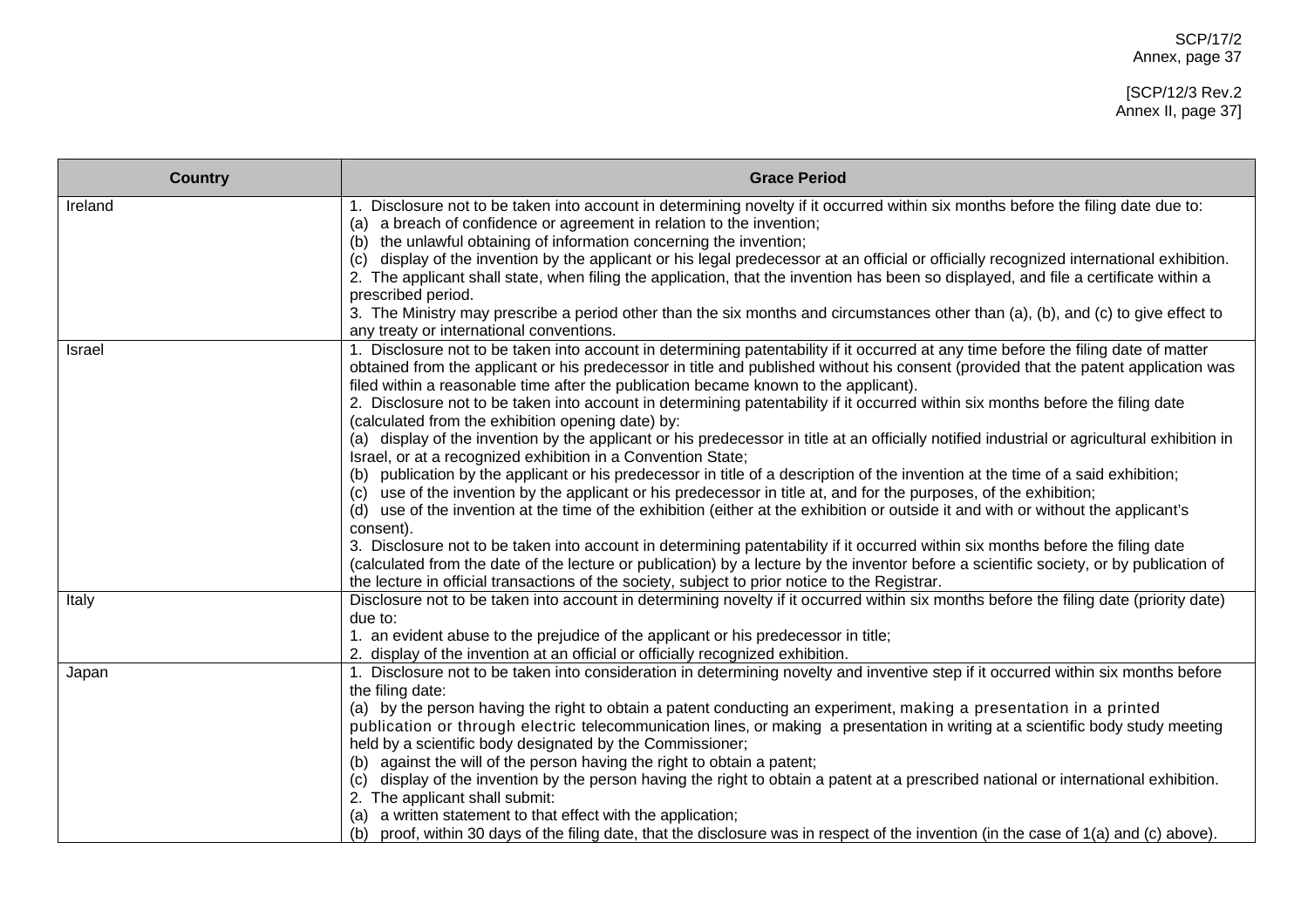#### [SCP/12/3 Rev.2 Annex II, page 38]

| <b>Country</b>  | <b>Grace Period</b>                                                                                                                                                               |
|-----------------|-----------------------------------------------------------------------------------------------------------------------------------------------------------------------------------|
| Jordan          | Disclosure not to be taken into account in determining novelty if it occurred within 12 months before the filing date (priority date):                                            |
|                 | 1. by the applicant or his predecessor;                                                                                                                                           |
|                 | 2. due to an abuse made by third parties against the applicant or his predecessor in title.                                                                                       |
| Kenya           | Disclosure not to be taken into account in determining novelty and inventive step if it occurred within 12 months before the filing                                               |
|                 | date (priority date):                                                                                                                                                             |
|                 | 1. by the applicant or his predecessor in title;                                                                                                                                  |
|                 | 2. due to an evident abuse committed by a third party in relation to the applicant or his predecessor in title.                                                                   |
| Kyrgyz Republic | 1. Disclosure not to be taken into account in determining patentability if it occurred within 12 months before the filing date (priority                                          |
|                 | date) by:                                                                                                                                                                         |
|                 | (a) the applicant or inventor;                                                                                                                                                    |
|                 | (b) a person who obtained the information from the applicant or inventor.                                                                                                         |
|                 | 2. The burden of proof is on the applicant.                                                                                                                                       |
| Latvia          | 1. Disclosure not to be taken into account in determining patentability if it occurred within 12 months before the filing date (priority                                          |
|                 | date):<br>(a) the inventor or his successor in title;                                                                                                                             |
|                 |                                                                                                                                                                                   |
|                 | (b) due to incorrect disclosure by the Office of information in another application filed by the same inventor, and the Office was<br>not permitted to disclose this information; |
|                 | (c) in an application filed, without the inventor's knowledge or permission, by a person who obtained the information from the                                                    |
|                 | inventor:                                                                                                                                                                         |
|                 | (d) by a person who obtained the information from the inventor.                                                                                                                   |
|                 | 2. The effect of the grace period may be invoked at any time. In the event of a dispute, burden of proof is on applicant or patent                                                |
|                 | owner.                                                                                                                                                                            |
| Liechtenstein   | Disclosure within six months before the filing date (priority date) due to:                                                                                                       |
|                 | 1. an obvious abuse in relation to the applicant or his predecessor in title;                                                                                                     |
|                 | 2. display of the invention by the applicant or his predecessor in title at an official or officially recognized international exhibition.                                        |
|                 | (in accordance with the agreements with Switzerland and the European Economic Area (EEA))                                                                                         |
| Lithuania       | 1. Disclosure not to be taken into account in determining patentability if it occurred within six months before the filing date:                                                  |
|                 | (a) by the inventor or his successor in title;                                                                                                                                    |
|                 | (b) due to an abuse with respect to the inventor or his successor in title;                                                                                                       |
|                 | by display of the invention by the inventor or his successor in title at an official or officially recognized exhibition.<br>(c)                                                  |
|                 | 2. The burden of proof is on the applicant.                                                                                                                                       |
| Luxembourg      | 1. Disclosure not to be taken into account in determining novelty if it occurred within six months before the filing date due to:                                                 |
|                 | (a) an evident abuse in relation to the applicant or his legal predecessor;                                                                                                       |
|                 | (b) display of the invention by the applicant or his legal predecessor at an official or officially recognized international exhibition.                                          |
|                 | 2. The applicant shall state when filing the application that the invention has been so displayed, and file a certificate within a                                                |
|                 | prescribed period.                                                                                                                                                                |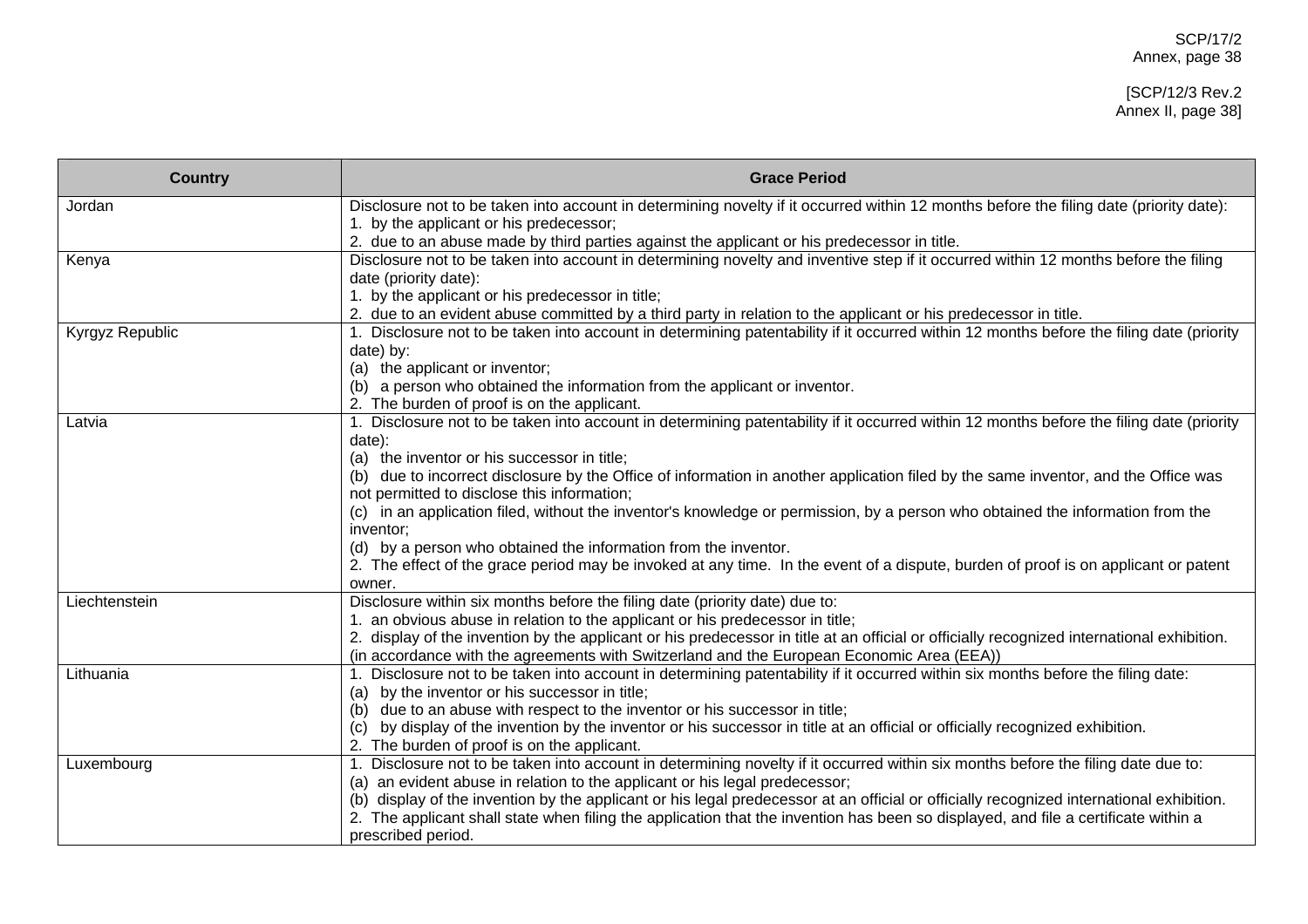#### [SCP/12/3 Rev.2 Annex II, page 39]

| <b>Country</b>        | <b>Grace Period</b>                                                                                                                                                                                                                                               |
|-----------------------|-------------------------------------------------------------------------------------------------------------------------------------------------------------------------------------------------------------------------------------------------------------------|
| Malaysia              | Disclosure disregarded from the prior art if it occurred within one year before the filing date due to:                                                                                                                                                           |
|                       | 1. acts committed by the applicant or his predecessor in title;                                                                                                                                                                                                   |
|                       | 2. an abuse of the rights of the applicant or his predecessor in title;                                                                                                                                                                                           |
|                       | 3. a pending application in UK as at the date of coming into force of the Act (Patents Act 291 of 1983).                                                                                                                                                          |
| Malta                 | Disclosure not to be taken into account in determining patentability if it occurred within 12 months before the filing date (priority                                                                                                                             |
|                       | date) by:                                                                                                                                                                                                                                                         |
|                       | 1. the inventor;                                                                                                                                                                                                                                                  |
|                       | 2. incorrect disclosure by an Office of information contained in another application filed by the applicant;                                                                                                                                                      |
|                       | 3. publication of an application filed, without the knowledge or consent of the inventor, by a person who obtained the information                                                                                                                                |
|                       | from the inventor;                                                                                                                                                                                                                                                |
|                       | 4. a person who obtained the information from the inventor.                                                                                                                                                                                                       |
| <b>Mauritius</b>      | Disclosure not to be taken into account in determining novelty if it occurred within 12 months before the filing date (priority date):                                                                                                                            |
|                       | 1. by the applicant or his predecessor in title;                                                                                                                                                                                                                  |
|                       | 2. due to an abuse committed by a third party with regard to the applicant or his predecessor in title.                                                                                                                                                           |
| Mexico                | 1. Disclosure of an invention shall not establish lack of novelty when, within the 12 months prior to the filing date (priority date),                                                                                                                            |
|                       | the inventor or his successor in interest has made the invention known by any means of communication, by putting the invention                                                                                                                                    |
|                       | into practice or by having displayed it at a national or international exhibition.                                                                                                                                                                                |
|                       | 2. When the corresponding application is filed, the evidentiary documents shall be included. The publication of an invention                                                                                                                                      |
|                       | contained in a patent application or patent granted by a foreign office shall not be considered as included in the circumstances<br>referred to in this article.                                                                                                  |
|                       |                                                                                                                                                                                                                                                                   |
| Moldova (Republic of) | 1. Disclosure of an invention shall not to be taken into consideration if it occurred within six months before the filing date and if it                                                                                                                          |
|                       | was due to, or in consequence of:                                                                                                                                                                                                                                 |
|                       | (a) an evident abuse in relation to the applicant or his legal predecessor;                                                                                                                                                                                       |
|                       | (b) a display of the invention by the applicant or his legal predecessor at an international exhibition. An exhibition shall be                                                                                                                                   |
|                       | considered international if it is officially organized, involves participation of producers of several states and the information about such<br>exhibition has correspondingly been made available to the public.                                                 |
|                       |                                                                                                                                                                                                                                                                   |
| Mongolia              | No provision.                                                                                                                                                                                                                                                     |
| Morocco               | Disclosure of an invention shall not be taken into consideration in the following cases:                                                                                                                                                                          |
|                       | 1. if it occurred within 12 months before the filing date and was undertaken, authorized or obtained from the applicant.<br>2. disclosure resulting from publication, after the filing date, of an earlier application due to an evident abuse with regard to the |
|                       | applicant or his predecessor in title.                                                                                                                                                                                                                            |
|                       | 3. display of the invention for the first time by the applicant or his predecessor in title at an official or officially recognized                                                                                                                               |
|                       | international exhibition held in the territory of one of the countries of the Paris Union.                                                                                                                                                                        |
|                       | The applicant shall declare when filing the application that the invention has been so displayed.                                                                                                                                                                 |
|                       |                                                                                                                                                                                                                                                                   |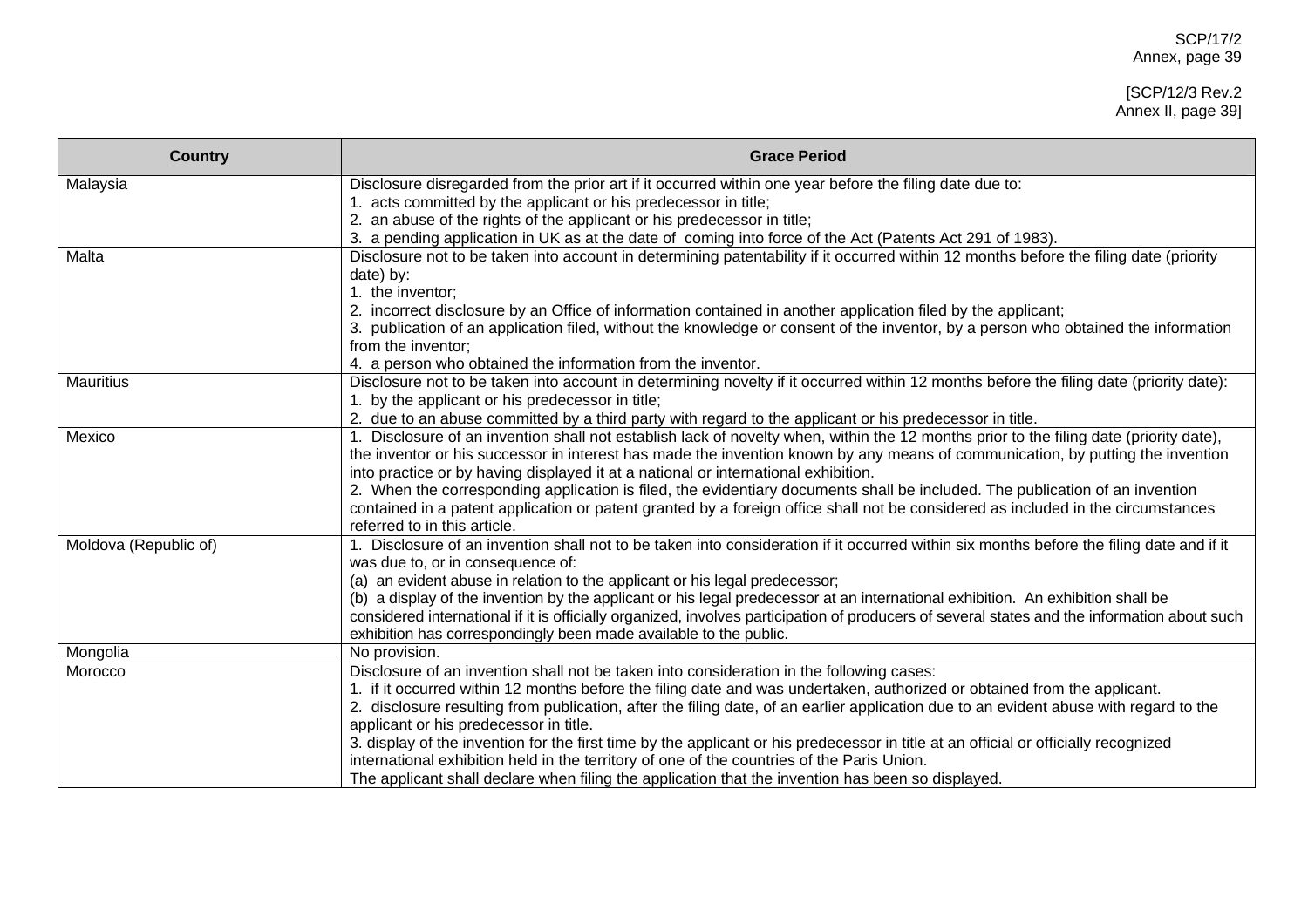| <b>Country</b> | <b>Grace Period</b>                                                                                                                                                                                                                                                                                 |
|----------------|-----------------------------------------------------------------------------------------------------------------------------------------------------------------------------------------------------------------------------------------------------------------------------------------------------|
| Mozambique     | 1. Disclosure not to be taken into account in determining novelty if it occurred within 12 months before the filing date (priority                                                                                                                                                                  |
|                | date):<br>(a) by the inventor or his successor in title, to a scientific or professional institution or publication, or in official or officially<br>recognized competition, exhibition or trade fair;                                                                                              |
|                | (b) due to an obvious abuse against the inventor or his successor in title.                                                                                                                                                                                                                         |
|                | 2. In the case of 1(a) above, the inventor shall, when filing the application, submit a written declaration that the invention was<br>exhibited or disclosed, and provide evidence to that effect within three months after the filing date.                                                        |
| Netherlands    | 1. Disclosure not to be taken into account in determining novelty if it occurred within six months before the filing date due to:                                                                                                                                                                   |
|                | (a) an evident abuse in relation to the applicant or his legal predecessor, or                                                                                                                                                                                                                      |
|                | (b) display of the invention by the applicant or his legal predecessor at an official or officially recognized international exhibition.                                                                                                                                                            |
|                | 2. The applicant shall state, when filing the application, that the invention has been so displayed, and submit proof within a<br>prescribed period.                                                                                                                                                |
| New Zealand    | An invention shall not be deemed to have been anticipated by:                                                                                                                                                                                                                                       |
|                | 1. Disclosure at any time before the filing date (priority date) of matter obtained the applicant or his predecessor in title and                                                                                                                                                                   |
|                | published without his consent, provided that;                                                                                                                                                                                                                                                       |
|                | (a) where the applicant or his predecessor in title learned of the publication beforehand, the application or application in a<br>convention country was filed as soon as reasonably practicable thereafter; and                                                                                    |
|                | (b) the invention was not commercially worked in New Zealand before the filing date (priority date) by, or with the consent of, the<br>applicant or his predecessor in title (other than for the purpose of reasonable trial).<br>2. Disclosure at any time before the filing date (priority date); |
|                | (a) in any other application for a patent in respect of the same invention, contravening the rights of the applicant or his                                                                                                                                                                         |
|                | predecessor in title;                                                                                                                                                                                                                                                                               |
|                | (b) by use or publication of the invention without the consent of the applicant or his predecessor in title in consequence of any<br>disclosure of the invention by the applicant for the other application.                                                                                        |
|                | (c) by the communication of the invention to a Government Department or person authorized thereby to investigate the invention,<br>or of anything done for that investigation.                                                                                                                      |
|                | 3. Disclosure within six months before the filing date (priority date) (calculated from the opening of the exhibition or the reading or<br>publication of the paper) by:                                                                                                                            |
|                | (a) display or use of the invention with the consent of the inventor at a declared international or industrial exhibition;                                                                                                                                                                          |
|                | publication of the invention in consequence of the display or use of the invention at such exhibition;                                                                                                                                                                                              |
|                | use of the invention during the period of the exhibition without the consent of the true and first inventor;<br>(C)                                                                                                                                                                                 |
|                | in a paper read by the inventor before a learned society or published with his consent in the transactions of such a society;<br>(d)                                                                                                                                                                |
|                | 4. Disclosure within one year before the filing date (priority date) by public working of the invention by, or with the consent of, the                                                                                                                                                             |
|                | applicant or his predecessor in title for the purpose of reasonable trial.                                                                                                                                                                                                                          |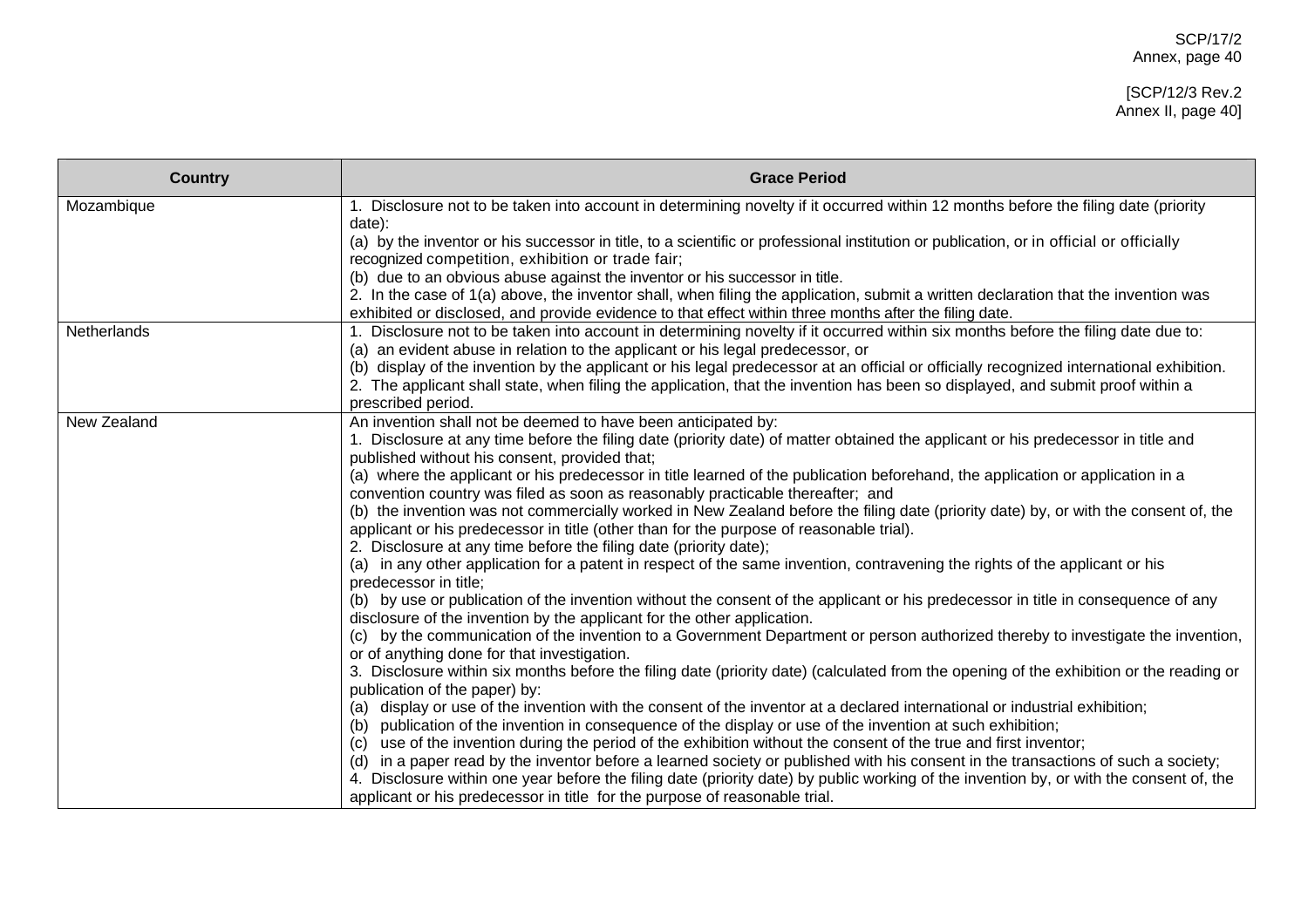#### [SCP/12/3 Rev.2 Annex II, page 41]

| <b>Country</b>   | <b>Grace Period</b>                                                                                                                            |
|------------------|------------------------------------------------------------------------------------------------------------------------------------------------|
| Nicaragua        | Disclosure not to be considered as the state of the art if it occurred within one year before the filing date (priority date) due to:          |
|                  | 1. publication of a patent application due to an error on the part of the Office;                                                              |
|                  | 2. publication of a patent application filed by a person not entitled to the grant of a patent;                                                |
|                  | 3. acts, other than filing a patent application, by the inventor or his successor in title;                                                    |
|                  | 4. acts committed in breach of contract or unlawfully against the inventor or his successor in title.                                          |
| Nigeria          | Disclosure not to be deemed to have been made available to the public if it occurred within six months before the filing date by               |
|                  | display of the invention by the inventor or his successor in title at an official or officially recognized international exhibition.           |
| Norway           | Disclosure not to be taken into account in determining novelty and inventive step if it occurred within six months before the filing           |
|                  | date due to:                                                                                                                                   |
|                  | 1. an evident abuse in relation to the applicant or his predecessor in title;                                                                  |
|                  | 2. display of the invention by the applicant or his predecessor in title at an official or officially recognized international exhibition as   |
|                  | described in the Convention Relating to International Exhibitions of 22 November 1928, as last amended on 24 June 1982.                        |
| Oman             | Disclosure not to be taken into account if it occurred within 12 months before the filing date (priority date):                                |
|                  | 1. by reason or inconsequence of acts committed by the applicant or his predecessor in title;                                                  |
|                  | 2. due to an abuse committed by a third party with regard to the applicant or his predecessor in title.                                        |
| Pakistan         | Disclosure not to be taken into account in determining novelty if it occurred within 12 months before the filing date due to                   |
|                  | display of the invention at an official or officially recognized international exhibition. If later on, the right of priority is invoked, then |
|                  | the period shall start from the date of introduction of the article into the exhibition. The controller may require proof, with such           |
|                  | documentary evidence as considered necessary, of the identity of the article exhibited and the date of its introduction into the               |
|                  | exhibition.                                                                                                                                    |
| Panama           | Disclosure not to be taken into account in determining patentability if it occurred within 12 months before the filing date (priority          |
|                  | date) due to:                                                                                                                                  |
|                  | 1. publication of an application filed by a person not entitled to the grant of a patent;                                                      |
|                  | 2. publication of an application due to an error on the part of the Office.                                                                    |
|                  | 3. an act engaged in by, or in committed in breach of trust or contract or unlawfully against, the inventor or his successor in title.         |
| Papua New Guinea | Disclosure not to be taken into account in determining prior art if it occurred within 12 months before the filing date (priority date):       |
|                  | 1. by the applicant or his predecessor in title;                                                                                               |
|                  | 2 due to an abuse committed with regard to the applicant or his predecessor in title.                                                          |
| Peru             | Disclosure not to be taken into account in determining patentability if it occurred within one year before the filing date in the              |
|                  | member country [of the Cartagena Agreement]:                                                                                                   |
|                  | 1. by the inventor or his successor in title;                                                                                                  |
|                  | 2. due to incorrect publication by an Office of a patent application filed by the inventor or his successor in title;                          |
|                  | 3. by a person who obtained the information from the inventor or his successor in title.                                                       |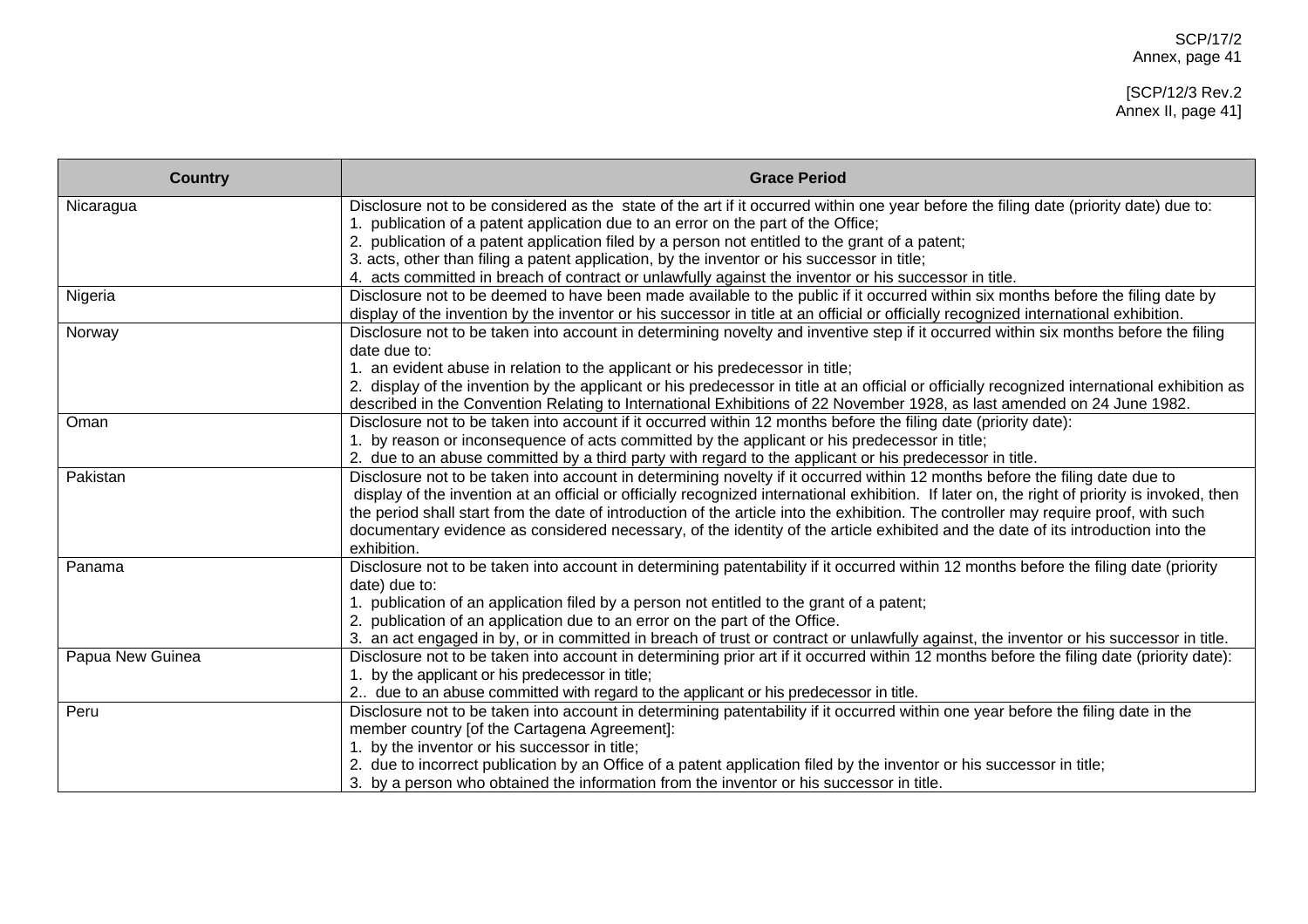| <b>Country</b>            | <b>Grace Period</b>                                                                                                                                                                                                                                                       |
|---------------------------|---------------------------------------------------------------------------------------------------------------------------------------------------------------------------------------------------------------------------------------------------------------------------|
| Philippines               | Disclosure not to be taken into account in determining novelty if it occurred within one year before the filing date (priority date):                                                                                                                                     |
|                           | 1. by the inventor or his successor in title;                                                                                                                                                                                                                             |
|                           | 2. due to incorrect publication by an Office of a patent application filed by the inventor;                                                                                                                                                                               |
|                           | 3. in an application filed, without the knowledge or consent of the inventor, by a person who obtained the information from the                                                                                                                                           |
|                           | inventor;                                                                                                                                                                                                                                                                 |
| Poland                    | 4. by a person who obtained the information directly or indirectly from the inventor or his successor in title.<br>No provision.                                                                                                                                          |
| Portugal                  |                                                                                                                                                                                                                                                                           |
|                           | 1. Disclosure of the invention shall not to be taken into account in determining novelty if it occurs within 6 months before the date<br>of filing the application at an official or officially recognized exhibitions within the term of the Convention on international |
|                           | exhibitions.                                                                                                                                                                                                                                                              |
|                           | 2. Obvious abuse with respect to the inventor or his successor in title, or improper publication by INPI.                                                                                                                                                                 |
|                           | 3. In the case of 1 above, the applicant shall file a certificate within 1 month from the filing date.                                                                                                                                                                    |
| Republic of Korea         | 1. Disclosure not to be taken into account in determining novelty and inventive step if it occurred within six months before the filing                                                                                                                                   |
|                           | date:                                                                                                                                                                                                                                                                     |
|                           | (a) by the person with the right to obtain a patent (excluding the disclosure made by a national or foreign Office according to                                                                                                                                           |
|                           | legislations or international treaties);                                                                                                                                                                                                                                  |
|                           | (b) contrary to the intention of the person with the right to obtain a patent.                                                                                                                                                                                            |
|                           | 2. In the case of 1(a) above, the applicant shall submit a written statement to that effect with the application and, within 30 days                                                                                                                                      |
|                           | from the filing date, a document proving the relevant facts.                                                                                                                                                                                                              |
| Romania                   | Disclosure not to be taken into account in determining novelty if it occurred within six months before the filing date:                                                                                                                                                   |
|                           | (a) due to an evident abuse in relation to the applicant or his legal predecessor;                                                                                                                                                                                        |
|                           | (b) by display of the invention by the applicant or his legal predecessor at an official or officially recognized exhibition.                                                                                                                                             |
|                           | The applicant shall:                                                                                                                                                                                                                                                      |
|                           | (a) when filing the application, state that the invention has been displayed at the exhibition;                                                                                                                                                                           |
|                           | (b) within four months after the filing date, file a certificate and a description of the invention attested by the exhibition                                                                                                                                            |
|                           | management, and indicate the exhibition opening date and the date of the first disclosure.                                                                                                                                                                                |
| <b>Russian Federation</b> | 1. Disclosure not to be taken into account in determining patentability if it occurred within six months before the filing date by:                                                                                                                                       |
|                           | (a) the inventor or applicant;                                                                                                                                                                                                                                            |
|                           | (b) a person who obtained information from the inventor or applicant.                                                                                                                                                                                                     |
|                           | 2. The burden of proof is on the applicant.                                                                                                                                                                                                                               |
| Saint Lucia               | No provision.                                                                                                                                                                                                                                                             |
| Serbia                    | 1. Disclosure not to be taken into account in determining novelty if it occurred within six months before the filing date due to:                                                                                                                                         |
|                           | an evident abuse in relation to the applicant or his legal predecessor;<br>(a)                                                                                                                                                                                            |
|                           | display of the invention by the applicant or his legal predecessor at an officially recognized exhibition.<br>(b)                                                                                                                                                         |
|                           | 2. The applicant shall state, when filing the application, that the invention has been so exhibited, and shall file a certificate within                                                                                                                                  |
|                           | four months of the filing date.                                                                                                                                                                                                                                           |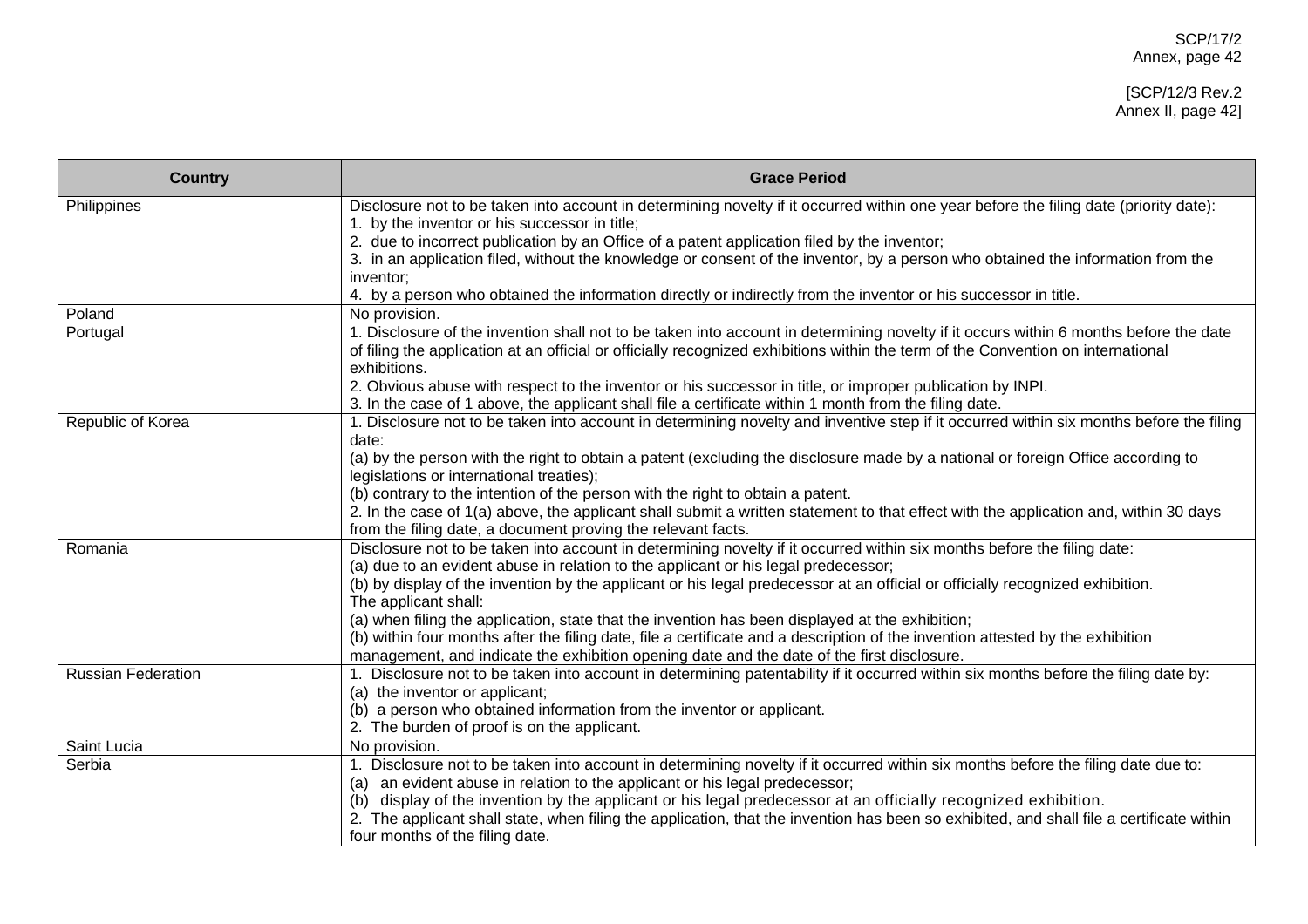| <b>Country</b>  | <b>Grace Period</b>                                                                                                                                                                                              |
|-----------------|------------------------------------------------------------------------------------------------------------------------------------------------------------------------------------------------------------------|
| Singapore       | Disclosure not to be taken into account in determining novelty if it occurred within 12 months before the filing date due to:                                                                                    |
|                 | 1. matter directly or indirectly obtained unlawfully or in breach of confidence from, the inventor;                                                                                                              |
|                 | 2. display of the invention by the inventor displaying at an international exhibition;                                                                                                                           |
|                 | 3. a description of the invention in a paper read by, or with the consent of, the inventor before a learned society, or published with                                                                           |
|                 | his consent in the transactions of a learned society.                                                                                                                                                            |
| Slovak Republic | 1. Disclosure not to be taken into account in determining novelty if it occurred within six months before the filing date due to:<br>(a) an evident abuse in relation to the applicant or his legal predecessor; |
|                 | (b) display of the invention by the applicant or his legal predecessor at an official or officially-recognized international exhibition.                                                                         |
|                 | 2. The applicant shall declare, when filing the application, that the invention has been so exhibited, and shall file a certificate to                                                                           |
|                 | that effect within four months of the filing date.                                                                                                                                                               |
| Slovenia        | Disclosure not to be taken into account in determining novelty if it occurred within six months before the filing date due to, or in                                                                             |
|                 | consequence of:                                                                                                                                                                                                  |
|                 | 1. an evident abuse in relation to the applicant or his legal predecessor;                                                                                                                                       |
|                 | 2. the fact that the applicant or his legal predecessor has displayed the invention at an official, or officially recognized,                                                                                    |
|                 | international exhibition.                                                                                                                                                                                        |
|                 | The applicant shall state, when filing the application, that the invention has been so displayed and shall file a supporting certificate.                                                                        |
| South Africa    | Disclosure not to be taken into account in determining patentability if it occurred any time before the filing date (priority date) due                                                                          |
|                 | to:<br>1. knowledge or matter obtained from the applicant or his predecessor in title and disclosed or used without his knowledge or                                                                             |
|                 | consent (provided that, where the applicant learnt of that disclosure, use or knowledge before the filing date (priority date), he then                                                                          |
|                 | applied for protection with reasonable diligence);                                                                                                                                                               |
|                 | 2. working the invention in South Africa, by the applicant or his predecessor in title, for reasonable technical trial or experiment.                                                                            |
| Spain           | Disclosure not to be taken into consideration in determining the state of the art if it occurred during the six months preceding the                                                                             |
|                 | filing date and if it was due to, or in consequence of:                                                                                                                                                          |
|                 | 1. an evident abuse in relation to the applicant or his legal predecessor;                                                                                                                                       |
|                 | 2. the fact that the applicant or his legal predecessor has displayed the invention at an official or officially recognized exhibition.                                                                          |
|                 | The applicant shall declare, when filing the application, that the invention has in fact been exhibited and, in support of his                                                                                   |
|                 | statement, he shall submit the corresponding certificate within the period and under the conditions laid down in the regulations;                                                                                |
|                 | 3. tests carried out by the applicant or by his legal predecessor, provided that they do not imply working the invention or offering it                                                                          |
|                 | for sale.                                                                                                                                                                                                        |
| Sri Lanka       | Disclosure not to be taken into account in determining novelty if it occurred within one year before the filing date by the                                                                                      |
|                 | applicant or his predecessor in title.                                                                                                                                                                           |
|                 | 2. Disclosure not to be taken into account in determining novelty if it occurred within six months before the filing date due to an                                                                              |
|                 | abuse of the rights of the applicant or his predecessor in title.                                                                                                                                                |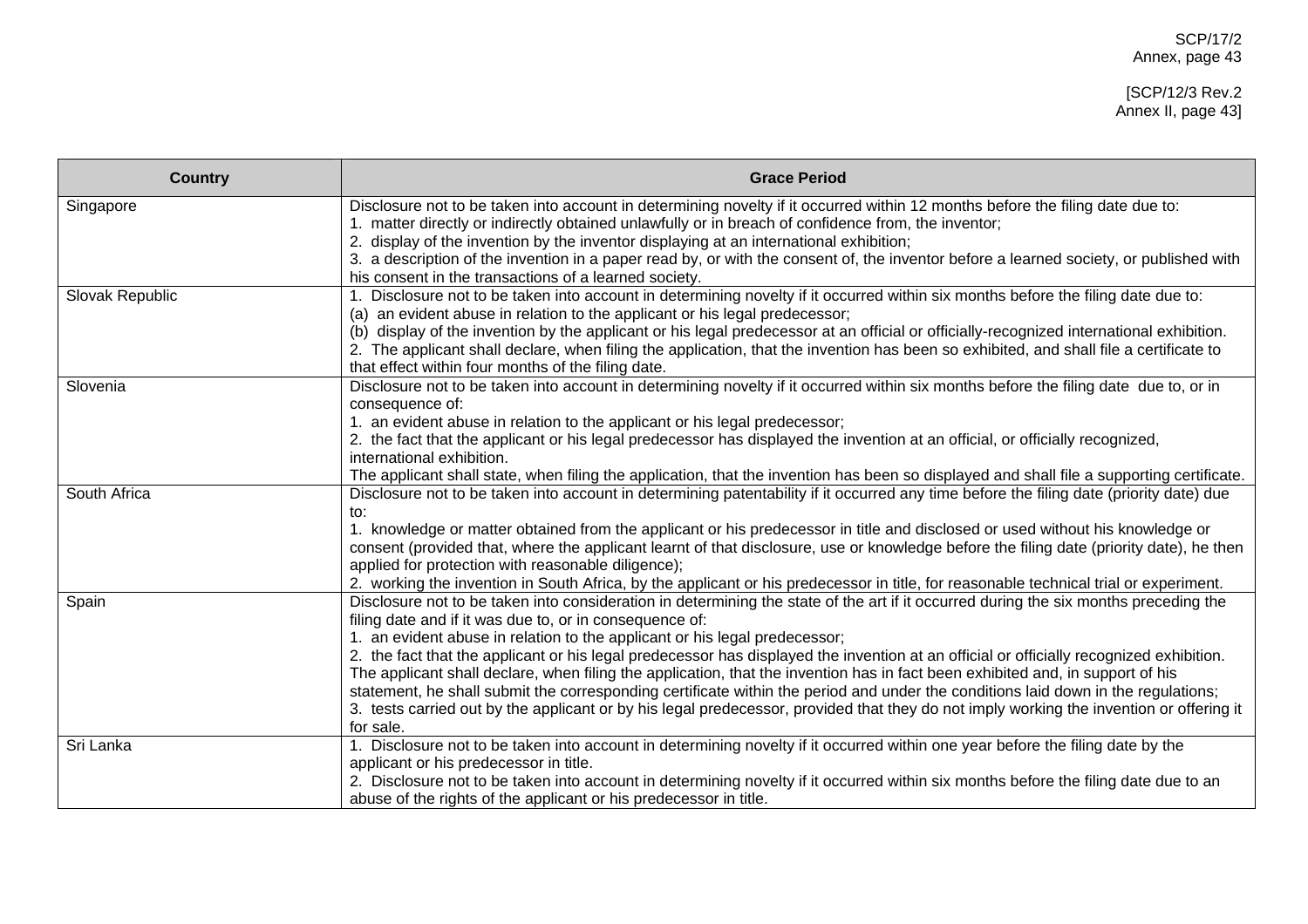| <b>Country</b>                               | <b>Grace Period</b>                                                                                                                                                                                                   |
|----------------------------------------------|-----------------------------------------------------------------------------------------------------------------------------------------------------------------------------------------------------------------------|
| Sweden                                       | Disclosure not to be taken into account in determining patentability if it occurred within six months before the filing date due to:                                                                                  |
|                                              | evident abuse in relation to the applicant or his predecessor in title;<br>2. display of the invention by the applicant or his predecessor in title at an official or officially recognized international exhibition. |
| Switzerland                                  | 1. Disclosure not to be taken into account in determining novelty if it occurred within six months before the filing date (priority                                                                                   |
|                                              | date) due to:                                                                                                                                                                                                         |
|                                              | (a) a manifest abuse in relation to the applicant or his legal predecessor;                                                                                                                                           |
|                                              | (b) display of the invention by the applicant or his predecessor in title at an official or officially recognized international exhibition.                                                                           |
|                                              | 2. The applicant shall declare, when filing the application, that the invention has been so exhibited, and produce sufficient                                                                                         |
|                                              | supporting evidence in good time.                                                                                                                                                                                     |
| Syrian Arab Republic                         | No provision.                                                                                                                                                                                                         |
| Thailand                                     | Disclosure not to be taken into account in determining novelty if it occurred within 12 months before the filing date due to:                                                                                         |
|                                              | 1. matter obtained unlawfully;                                                                                                                                                                                        |
|                                              | 2. disclosure made by the inventor;                                                                                                                                                                                   |
|                                              | 3. display of the invention by the inventor at an international or official exhibition.                                                                                                                               |
| The Former Yugoslav Republic<br>of Macedonia | Disclosure not to be taken into account in determining novelty if it occurred within six months before the filing date due to:                                                                                        |
|                                              | an evident abuse in relation to the applicant or his legal predecessor;<br>2. display of the invention by the applicant or his legal predecessor at an official or officially recognized exhibition.                  |
| <b>Trinidad and Tobago</b>                   | Disclosure not to be taken into account in determining novelty if it occurred within one year before the filing date:                                                                                                 |
|                                              | 1. by the applicant or his predecessor in title;                                                                                                                                                                      |
|                                              | 2. due to an abuse committed by a third party with regard to the applicant or his predecessor in title.                                                                                                               |
| Tunisia                                      | Disclosure not to be taken into account in determining novelty if it occurred within 12 months before the filing date (priority date)                                                                                 |
|                                              | due to a manifest abuse practiced on the applicant or his predecessor in title.                                                                                                                                       |
| Turkey                                       | 1. Disclosure not to be taken into account in determining patentability if it occurred within 12 months before the filing date (priority                                                                              |
|                                              | date):                                                                                                                                                                                                                |
|                                              | (a) by the inventor;                                                                                                                                                                                                  |
|                                              | in another application filed by the inventor which should not have been disclosed by the Office;                                                                                                                      |
|                                              | in an application filed, without the knowledge or consent of the inventor by a third party who obtained the information directly                                                                                      |
|                                              | or indirectly from the inventor;                                                                                                                                                                                      |
|                                              | (d) by a third party who acquired information directly or indirectly from the inventor.                                                                                                                               |
|                                              | 2. The burden of proof is on the party invoking this paragraph.                                                                                                                                                       |
| Ukraine                                      | 1. Disclosure not to be taken into account in determining patentability if it occurred within 12 months before the filing date (priority                                                                              |
|                                              | date) by:<br>(a) the inventor;                                                                                                                                                                                        |
|                                              | (b) a person who obtained information from the inventor.                                                                                                                                                              |
|                                              | 2. The burden of proof is on the applicant or patent owner.                                                                                                                                                           |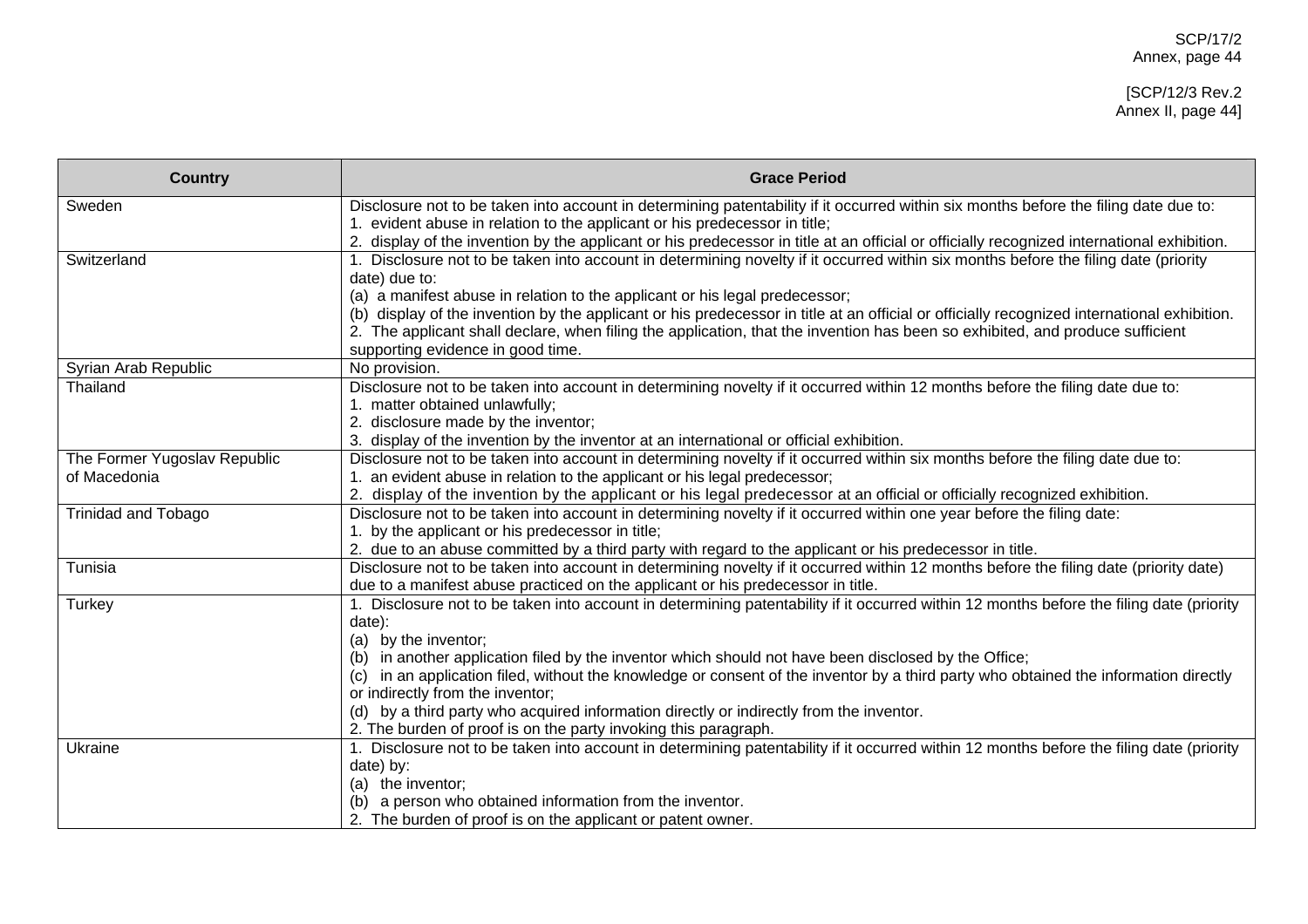| <b>Country</b>                                                              | <b>Grace Period</b>                                                                                                                                                                                                           |
|-----------------------------------------------------------------------------|-------------------------------------------------------------------------------------------------------------------------------------------------------------------------------------------------------------------------------|
| United Kingdom                                                              | Disclosure not to be taken into account in determining novelty if it occurred within six months before the filing date due to:<br>1.                                                                                          |
|                                                                             | matter directly or indirectly obtained unlawfully or in breach of confidence from the inventor;<br>(a)<br>display of the invention by the inventor at an international exhibition.<br>(b)                                     |
|                                                                             | 2. The applicant shall state, when filing the application, that the invention was displayed, and furnish written evidence within a                                                                                            |
|                                                                             | prescribed time limit.                                                                                                                                                                                                        |
| <b>United States of America</b>                                             | Disclosure not to be taken into consideration in determining novelty and inventive step if it occurred within one year before the<br>filing date in the form of:                                                              |
|                                                                             | 1. inventions patented or described in a printed publication in the US or abroad;                                                                                                                                             |
|                                                                             | 2. public use or on sale in the US.                                                                                                                                                                                           |
| Uruguay                                                                     | Disclosure not to be taken into account in determining novelty if it occurred within one year before the filing date (priority date) by:<br>1. the inventor or his successor in title;                                        |
|                                                                             | 2. a person who obtained information from the inventor.                                                                                                                                                                       |
| Uzbekistan                                                                  | 1. Disclosure not to be taken into account in determining patentability if it occurred within six months before the filing date by:                                                                                           |
|                                                                             | the inventor or applicant;<br>(a)                                                                                                                                                                                             |
|                                                                             | a person who received information from the inventor or applicant.<br>(b)                                                                                                                                                      |
|                                                                             | 2. The inventor or applicant shall prove the circumstances of the disclosure.                                                                                                                                                 |
| <b>Regional Offices</b>                                                     | <b>Grace Period</b>                                                                                                                                                                                                           |
| African Intellectual Property                                               | Disclosure not to be taken into account in determining novelty if it occurred within 12 months before the filing date (priority date)                                                                                         |
| Organization (OAPI)                                                         | due to:                                                                                                                                                                                                                       |
|                                                                             | 1. an obvious abuse in relation to the applicant or his predecessor in title;                                                                                                                                                 |
| African Regional Intellectual Property                                      | 2. display of the invention by the applicant or his predecessor in title at an official or officially recognized international exhibition.                                                                                    |
|                                                                             |                                                                                                                                                                                                                               |
|                                                                             | Disclosure not to be taken into account in determining novelty if it occurred within six months before the filing date (priority date),                                                                                       |
| Organization (ARIPO)                                                        | by display of the invention at an official or officially recognized international exhibition.                                                                                                                                 |
| Eurasian Patent Organization (EAPO)                                         | 1. Disclosure not to be taken into account in determining patentability if it occurred within six months before the filing date (priority<br>date) by:                                                                        |
|                                                                             | (a) the inventor or applicant;                                                                                                                                                                                                |
|                                                                             | any person who obtained the information directly or indirectly from the inventor or applicant.<br>(b)                                                                                                                         |
|                                                                             | 2. The burden of proof is on the applicant.                                                                                                                                                                                   |
| European Patent Organisation (EPO)                                          | Disclosure not to be taken into consideration in determining the novelty if it occurred within six months before the filing date due to:                                                                                      |
|                                                                             | 1. an evident abuse in relation to the applicant or his legal predecessor, or                                                                                                                                                 |
|                                                                             | 2. display of the invention by the applicant or his legal predecessor at an official or officially recognized international exhibition.                                                                                       |
| Patent Office of the Cooperation<br>Council for the Arab States of the Gulf | Disclosure not to be taken into account in determining novelty if it occurred due to:<br>abusive actions of others against the applicant or his predecessor in title within 12 months before the filing date (priority date); |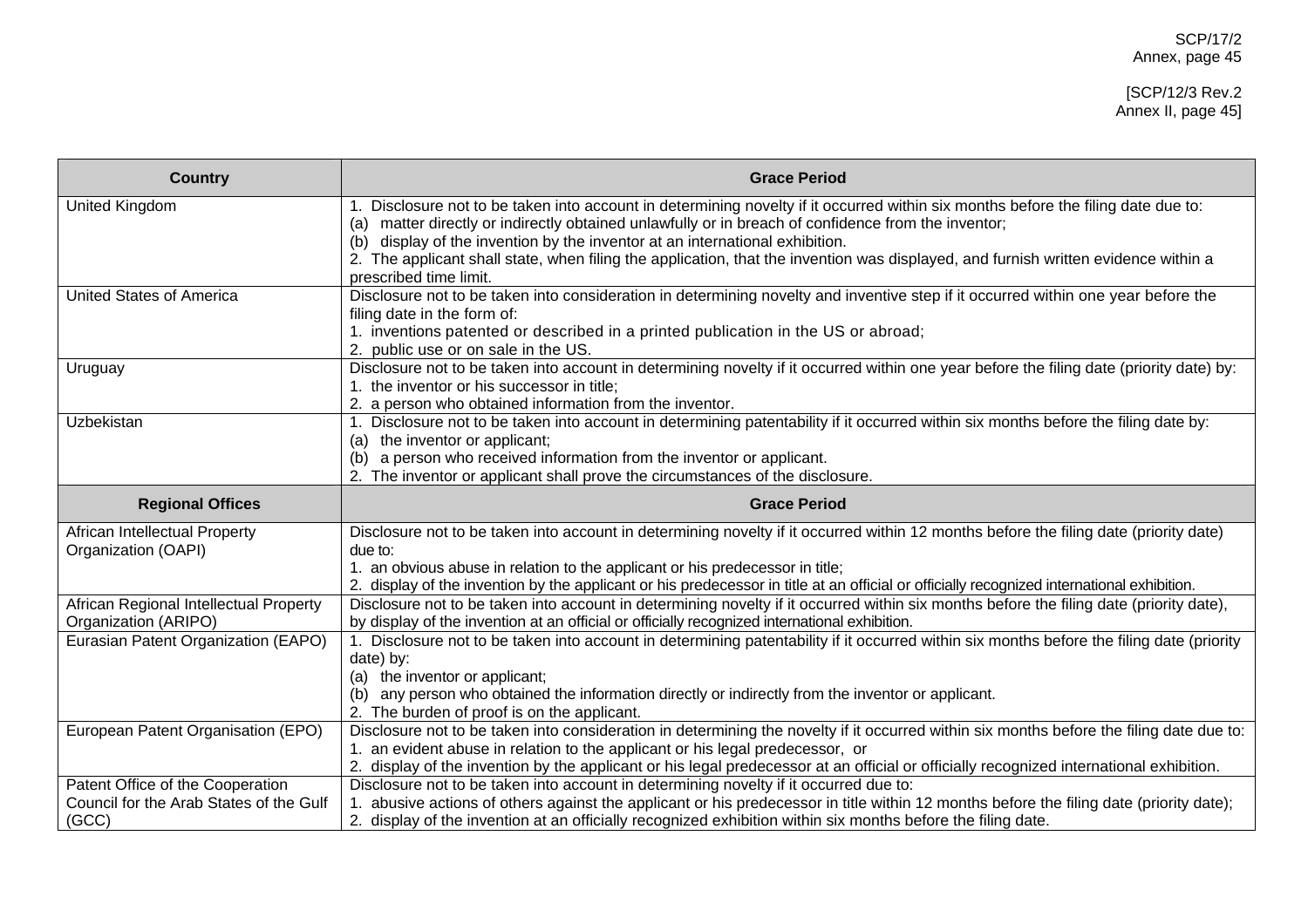#### [SCP/12/3 Rev.2 Annex II, page 46]

# **(5) Sufficiency of Disclosure**

| <b>Country</b>  | <b>Sufficiency of Disclosure</b>                                                                                                                                                                                                                                                                                                                           |
|-----------------|------------------------------------------------------------------------------------------------------------------------------------------------------------------------------------------------------------------------------------------------------------------------------------------------------------------------------------------------------------|
| Albania         | An application shall disclose the invention in a clear manner and contain the necessary information for it to be carried out by a<br>person skilled in the art.                                                                                                                                                                                            |
| Algeria         | The description shall disclose the invention in a manner sufficiently clear and complete for it to be carried out by a person skilled in<br>the art.                                                                                                                                                                                                       |
| Andorra         | The application shall disclose the invention in a manner sufficiently clear and complete for it to be carried out by a person skilled in<br>the art.                                                                                                                                                                                                       |
| Argentina       | The application shall:<br>1. describe the invention with sufficient clarity and completeness for it to be carried out by an expert with average knowledge in<br>the field concerned;<br>2. include a clear and accurate account of the best known method of carrying out and implementing the invention;<br>3. indicate the materials and components used. |
| Armenia         | The description shall set out the invention in sufficient detail for it to be carried out.                                                                                                                                                                                                                                                                 |
| Australia       | An application shall:<br>1. describe the invention fully;<br>2. include the best method known to the applicant of performing the invention.                                                                                                                                                                                                                |
| Austria         | An application shall disclose the invention in a manner sufficiently clear and complete for it to be carried out by a person skilled in<br>the art.                                                                                                                                                                                                        |
| Azerbaijan      | The description shall disclose the invention in a manner sufficiently clear and complete for it to be carried out by a person skilled in<br>the art.                                                                                                                                                                                                       |
| <b>Bahrain</b>  | The description shall:<br>1. be sufficiently clear and complete;<br>2. be supported adequately.                                                                                                                                                                                                                                                            |
| <b>Barbados</b> | The description shall:<br>1. be sufficiently clear and complete to enable the invention to be evaluated and tested by a person having ordinary skill in the art;<br>2. indicate at least one mode known to the applicant for using the invention.                                                                                                          |
| <b>Belarus</b>  | The description shall disclose the claimed invention in sufficient detail for it to be carried out.                                                                                                                                                                                                                                                        |
| Belgium         | The description shall be sufficiently clear and complete for it to be carried out by a person skilled in the art.                                                                                                                                                                                                                                          |
| <b>Belize</b>   | The description shall:<br>1. disclose the invention in a manner which is sufficiently clear and complete to permit a person having ordinary skill in the art to<br>carry out the invention;<br>2. indicate at least one mode known to the applicant in which the invention can be carried out.                                                             |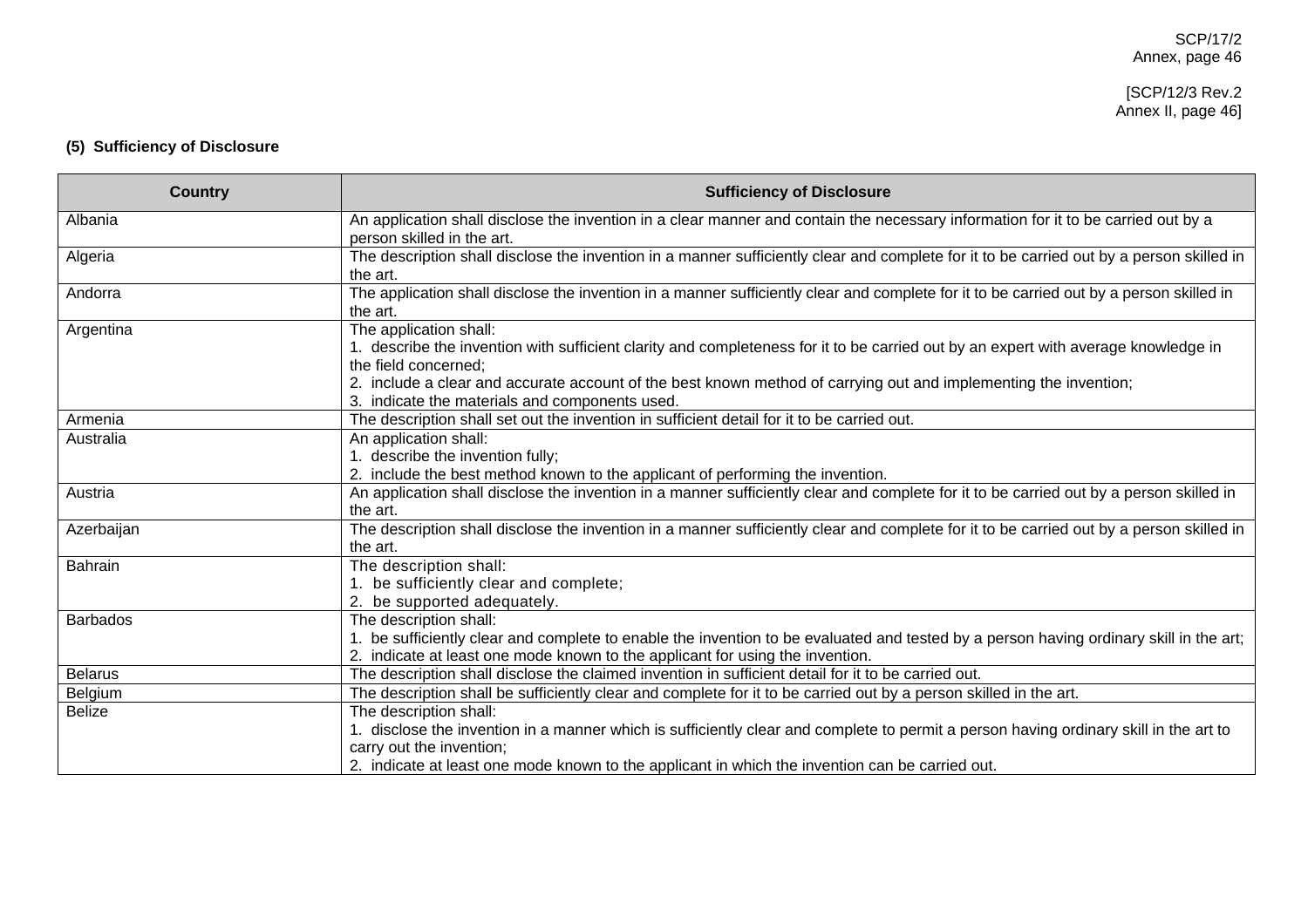#### [SCP/12/3 Rev.2 Annex II, page 47]

| <b>Country</b>                   | <b>Sufficiency of Disclosure</b>                                                                                                                                                                                                                                                                                                                                                                                       |
|----------------------------------|------------------------------------------------------------------------------------------------------------------------------------------------------------------------------------------------------------------------------------------------------------------------------------------------------------------------------------------------------------------------------------------------------------------------|
| Bolivia (Plurinational State of) | The description shall:<br>1. disclose the invention in a manner sufficiently clear and complete to be understood and for a person skilled in the technical field<br>to be able to carry it out;                                                                                                                                                                                                                        |
|                                  | 2. disclose the best method known to the applicant of carrying out the invention;                                                                                                                                                                                                                                                                                                                                      |
|                                  | 3. include the following information:<br>(a) the area of technology to which the invention relates and the previous technology known to the applicant;                                                                                                                                                                                                                                                                 |
|                                  | (b) the technical problem and solution the invention provides, its differences and advantages in relation to the earlier technology<br>and its industrial applicability.                                                                                                                                                                                                                                               |
| Bosnia and Herzegovina           | An application shall disclose the invention in a manner sufficiently clear and precise for it to be carried out by a person skilled in<br>the art.                                                                                                                                                                                                                                                                     |
| <b>Brazil</b>                    | An application shall:<br>1. clearly and sufficiently describe the invention, so as to permit its reproduction by a person skilled in the art;<br>2. indicate, where applicable, the best way of carrying it out.                                                                                                                                                                                                       |
| <b>Bulgaria</b>                  | The description shall contain:<br>1. a clear and adequate disclosure of the essential technical features of the invention and its advantages, in such manner that the<br>invention may be carried out by a person skilled in the art;<br>2. at least one example of an embodiment of the invention in support of its industrial applicability.                                                                         |
| Canada                           | A specification shall correctly and fully describe the invention and its operation or use in sufficiently full, clear, concise and exact<br>terms to enable any person skilled in the art to carry it out.                                                                                                                                                                                                             |
| Chile                            | The description shall be sufficiently clear and complete for an expert or a person skilled in the art to carry out the invention without<br>need for any other information.                                                                                                                                                                                                                                            |
| China                            | The description shall be sufficiently clear and complete to enable a person skilled in the re1evant field of techno1ogy to carry it<br>out.                                                                                                                                                                                                                                                                            |
| Colombia                         | The description shall:<br>1. disclose the invention in a manner sufficiently clear and complete to be understood and for a person skilled in the technical field<br>to be able to carry it out;                                                                                                                                                                                                                        |
|                                  | 2. disclose the best method known to the applicant of carrying out the invention;<br>3. include the following information:                                                                                                                                                                                                                                                                                             |
|                                  | (a) the area of technology to which the invention relates and the previous technology known to the applicant;<br>(b) the technical problem and solution the invention provides, its differences and advantages in relation to the earlier technology<br>and its industrial applicability.                                                                                                                              |
| Costa Rica                       | The description shall specify the invention in a sufficiently clear and complete manner that a person skilled in the art can carry it<br>out and shall in particular indicate the best way the applicant knows how to carry it out, giving, if possible, one or more concrete<br>examples and identifying, if applicable, that one which would give the most satisfactory results in terms of industrial exploitation. |
| Croatia                          | The application shall disclose the invention in a manner sufficiently clear and precise for it to be carried out by a person skilled in<br>the art.                                                                                                                                                                                                                                                                    |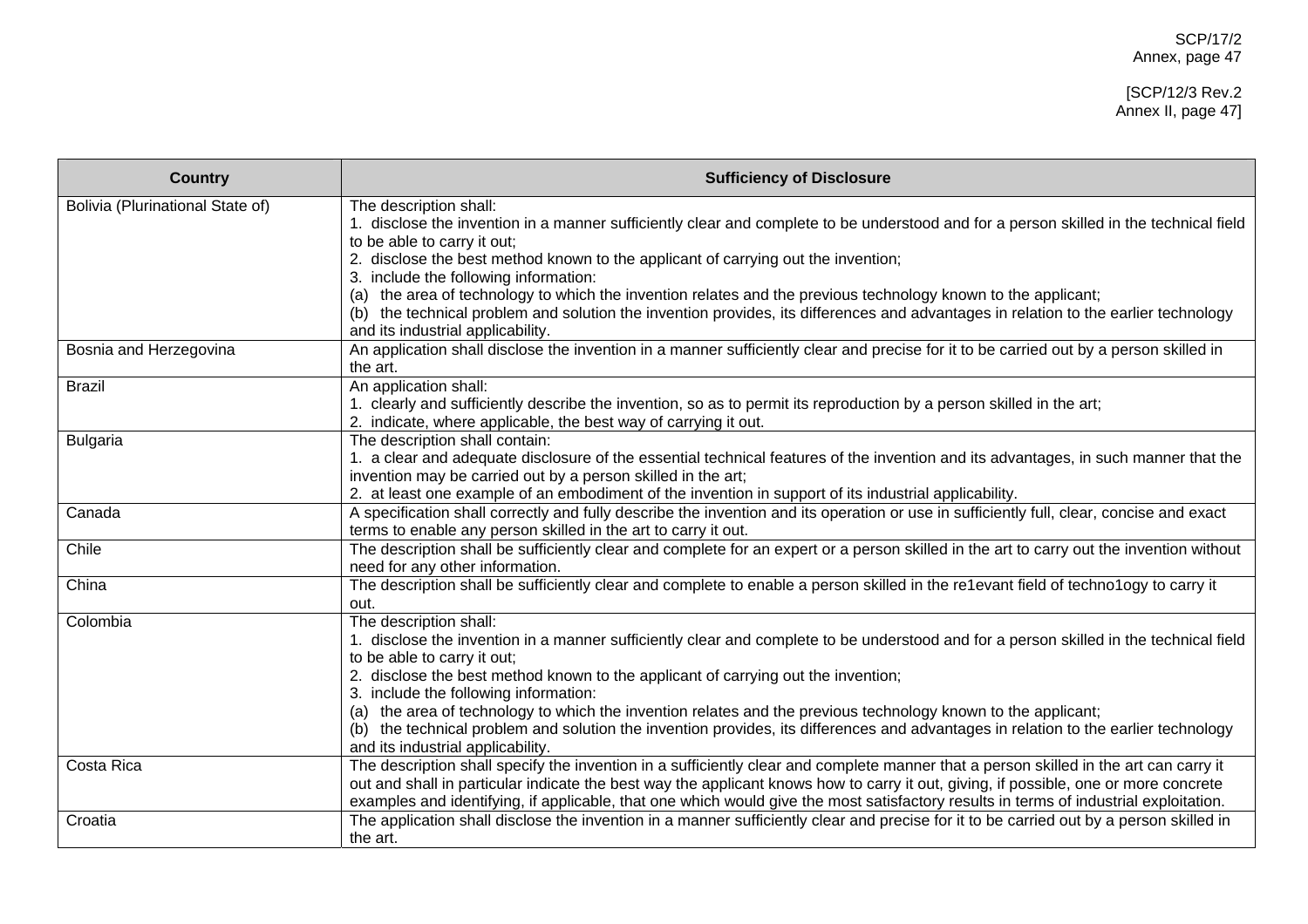| <b>Country</b>     | <b>Sufficiency of Disclosure</b>                                                                                                                                             |
|--------------------|------------------------------------------------------------------------------------------------------------------------------------------------------------------------------|
| Cyprus             | The description shall disclose the invention in a manner sufficiently clear and complete for it to be carried out by a person skilled in<br>the art.                         |
| Czech Republic     | An application shall disclose the invention in a manner sufficiently clear and complete for it to be carried out by a person skilled in<br>the art.                          |
| Denmark            | The description shall be sufficiently clear to enable a person skilled in the art to carry out the invention.                                                                |
| Dominica           | The description shall:                                                                                                                                                       |
|                    | (a) be sufficiently clear to enable a person having ordinary skill in the art to carry out the invention;<br>(b) indicate at least one mode for carrying out the invention.  |
| Dominican Republic | The description shall:                                                                                                                                                       |
|                    | 1. disclose the invention in a manner sufficiently clear and complete for it to be assessed and for a person skilled in the<br>corresponding art to carry out the invention; |
|                    | 2. indicate the following information:                                                                                                                                       |
|                    | (a) the best mode known to the applicant for carrying out or put into practice the invention;                                                                                |
|                    | (b) the prior art known to the applicant;                                                                                                                                    |
|                    | (c) the technical problem and solution the invention provides, its advantages in relation to the earlier technology.                                                         |
| Ecuador            | The description shall:                                                                                                                                                       |
|                    | 1. disclose the invention in a manner sufficiently clear and complete to be understood and for a person skilled in the technical field                                       |
|                    | to be able to carry it out;                                                                                                                                                  |
|                    | 2. disclose the best method known to the applicant of carrying out the invention;                                                                                            |
|                    | 3. include the following information:                                                                                                                                        |
|                    | (a) the area of technology to which the invention relates and the previous technology known to the applicant;                                                                |
|                    | (b) the technical problem and solution the invention provides, its differences and advantages in relation to the earlier technology                                          |
|                    | and its industrial applicability.                                                                                                                                            |
| Egypt              | The description shall include:                                                                                                                                               |
|                    | 1. a full statement of the subject matter of the invention;                                                                                                                  |
|                    | 2. the best way to enable an expert person to carry it out.                                                                                                                  |
| El Salvador        | The description shall:                                                                                                                                                       |
|                    | 1. disclose the invention in a manner sufficiently clear and complete for it to be evaluated and for a person skilled in the art to                                          |
|                    | carry it out;                                                                                                                                                                |
|                    | 2. state:                                                                                                                                                                    |
|                    | (a) the area of technology to which the invention relates and the prior art known to the applicant;                                                                          |
|                    | (b) the technical problem and solution the invention provides, its differences and advantages in relation to the earlier technology                                          |
|                    | and the manner in which it may be produced or used in any activity;                                                                                                          |
|                    | (c) the best method known to the applicant of carrying out the invention.                                                                                                    |
| Estonia            | The description shall disclose the subject matter of the invention in a manner sufficiently clear and complete for it to be carried out                                      |
|                    | by a person skilled in the art.                                                                                                                                              |
| Finland            | The description shall be sufficiently clear to enable a person skilled in the art to carry out the invention.                                                                |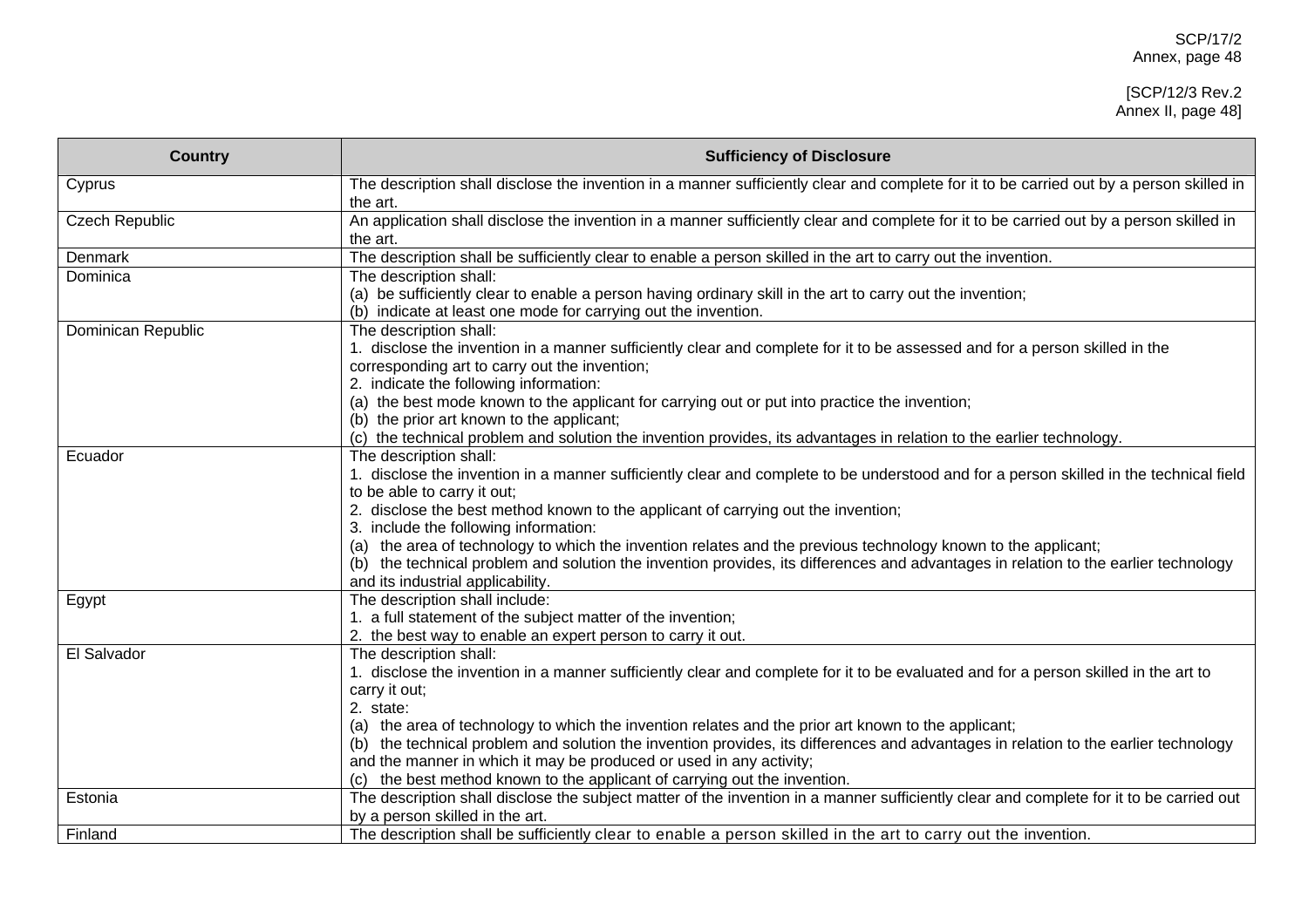| <b>Country</b>  | <b>Sufficiency of Disclosure</b>                                                                                                                                                                                                                                             |
|-----------------|------------------------------------------------------------------------------------------------------------------------------------------------------------------------------------------------------------------------------------------------------------------------------|
| France          | The application shall disclose the invention in a manner sufficiently clear and complete for it to be carried out by a person skilled in<br>the art.                                                                                                                         |
| Georgia         | The description shall be sufficiently complete to enable the skilled person in the art to carry out the invention.                                                                                                                                                           |
| Germany         | An application shall disclose the invention in a manner sufficiently clear and complete for it to be carried out by a person skilled in<br>the art.                                                                                                                          |
| Ghana           | The description shall:<br>1. disclose the invention in a manner sufficiently clear and complete for the invention to be carried out by a person having ordinary<br>skill in the art;<br>2. indicate at least one mode known to the applicant for carrying out the invention. |
| Greece          | The description shall be sufficient to enable the invention to be carried out by a person skilled in the art.                                                                                                                                                                |
| Guatemala       | The description shall disclose:<br>1. the invention in a sufficiently clear and complete manner so that it may be carried out by a person skilled in the art;                                                                                                                |
| Honduras        | 2. the best way known to the applicant for carrying out the invention.<br>The description shall disclose the invention in a manner sufficiently clear and complete for it to be evaluated, an opinion having<br>been received from a person skilled in the art.              |
| Hungary         | An application shall disclose the invention in a manner sufficiently clear and detailed for it to be carried out by a person skilled in<br>the art.                                                                                                                          |
| Iceland         | The description shall be sufficiently clear to enable a person skilled in the art to carry out the invention.                                                                                                                                                                |
| India           | An application shall:<br>1. fully and particularly describe the invention and its operation or use and the method by which it is to be performed;<br>2. disclose the best method of performing the invention which is known to the applicant.                                |
| Ireland         | An application shall disclose the invention in a manner sufficiently clear and complete for it to be carried out by a person skilled in<br>the art.                                                                                                                          |
| Israel          | An application shall describe the invention in a manner which enables it to be performed by a skilled person to perform it.                                                                                                                                                  |
| Italy           | The application shall disclose the invention in a manner sufficiently clear and complete for it to be carried out by any person skilled<br>in the art.                                                                                                                       |
| Japan           | The application shall describe the invention in a manner sufficiently clear and complete for the invention to be carried out by a<br>person having ordinary skill in the art.                                                                                                |
| Jordan          | The description shall:<br>1. disclose the invention in a manner sufficiently clear and complete for it to be carried out by a person having ordinary skill in the<br>art:<br>2. state the best mode known to the applicant for carrying out the invention.                   |
| Kenya           | The description shall:<br>1. disclose the invention in such full, clear, concise and exact terms as to enable any person having ordinary skills in the art to<br>make use and to evaluate the invention;<br>2. include at least one mode for carrying out the invention.     |
| Kyrgyz Republic | The description shall disclose the invention in a manner sufficiently complete for it to be carried out by a person skilled in the art.                                                                                                                                      |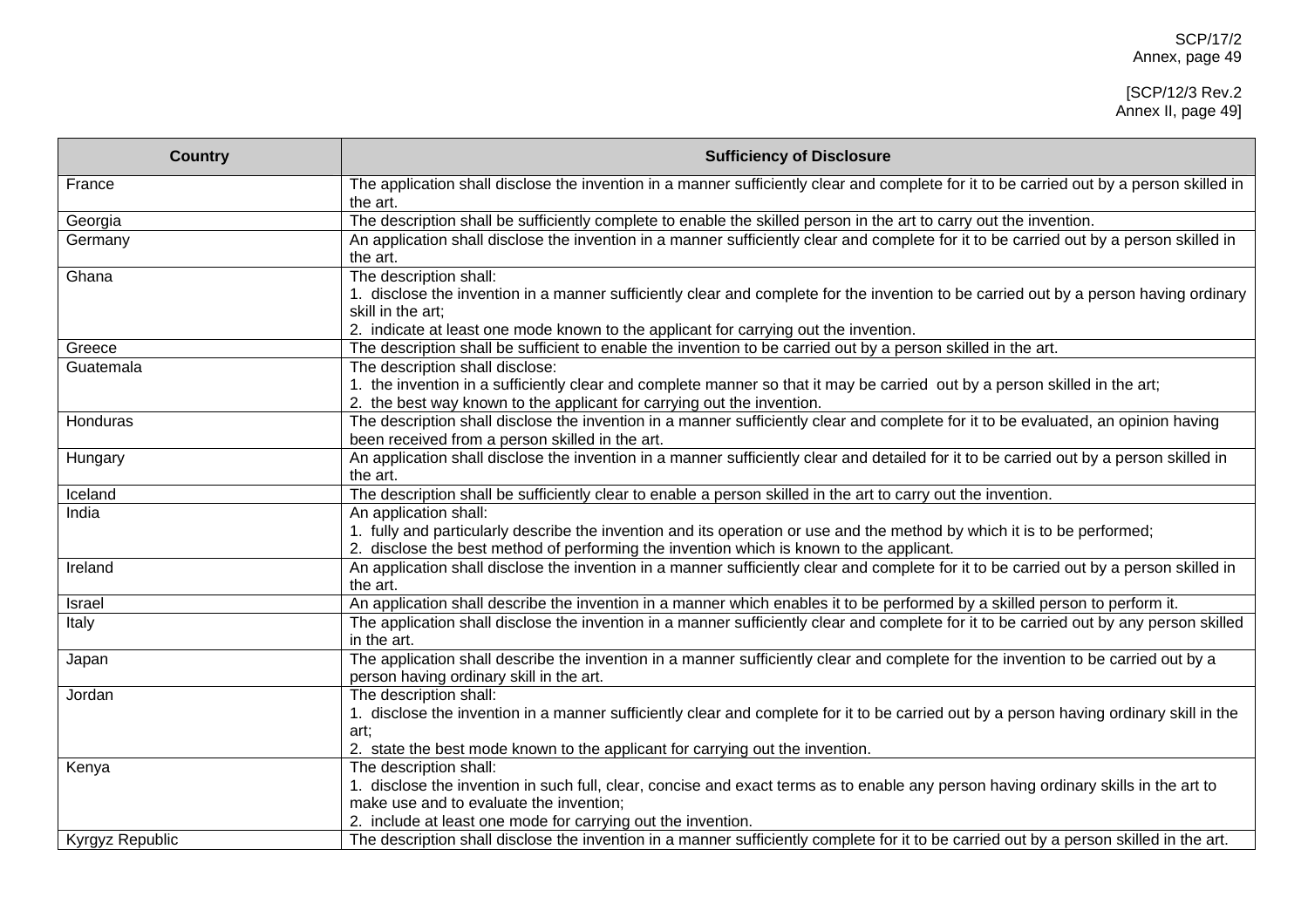| <b>Country</b>        | <b>Sufficiency of Disclosure</b>                                                                                                                                                                                                                                                                                                                                                                                                                                                                                                                                                                                                                                                                                                                                                       |
|-----------------------|----------------------------------------------------------------------------------------------------------------------------------------------------------------------------------------------------------------------------------------------------------------------------------------------------------------------------------------------------------------------------------------------------------------------------------------------------------------------------------------------------------------------------------------------------------------------------------------------------------------------------------------------------------------------------------------------------------------------------------------------------------------------------------------|
| Latvia                | The description of the invention shall:                                                                                                                                                                                                                                                                                                                                                                                                                                                                                                                                                                                                                                                                                                                                                |
|                       | 1. be clear and complete enough for a specialist to implement the invention without supplementary inventive work;<br>2. describe the technical level, as known to the applicant.                                                                                                                                                                                                                                                                                                                                                                                                                                                                                                                                                                                                       |
| Liechtenstein         | An application shall describe the invention in a manner which enables it to be carried out by a man skilled in the art.                                                                                                                                                                                                                                                                                                                                                                                                                                                                                                                                                                                                                                                                |
| Lithuania             | An application shall disclose the invention in such full and clear terms as to enable any person skilled in the art to use the<br>invention.                                                                                                                                                                                                                                                                                                                                                                                                                                                                                                                                                                                                                                           |
| Luxembourg            | The patent application shall disclose the invention in a manner sufficiently clear and complete for it to be carried out by a person<br>skilled in the art.                                                                                                                                                                                                                                                                                                                                                                                                                                                                                                                                                                                                                            |
| Malaysia<br>Malta     | The description shall:<br>disclose the invention in such terms that it can be understood and in a manner sufficiently clear and complete for the invention<br>to be evaluated and to be carried out by a person having ordinary skill in the art, and state any advantageous effects of the<br>invention with reference to the background art;<br>2. briefly describe the best mode contemplated by the applicant for carrying out the invention;<br>3. specify:<br>(a) the technical field to which the invention relates;<br>(b) the background art;<br>(c) the way in which the invention is industrially applicable and can be made and used.<br>The application shall disclose the invention in a manner sufficiently clear and complete for the invention to be carried out by a |
| <b>Mauritius</b>      | person skilled in the art.<br>The description shall:<br>1. disclose the invention in a manner which is sufficiently clear and complete for the invention to be carried out by a person having<br>ordinary skill in the art;<br>2. indicate at least one mode known to the applicant for carrying out the invention.                                                                                                                                                                                                                                                                                                                                                                                                                                                                    |
| Mexico                | The description of the invention shall be sufficiently clear and complete to be fully understood and where appropriate to serve as a<br>guide for a person with average skill in the art to make it; it shall also mention the best method known to the applicant of carrying<br>out the invention when this is not clear from the description thereof.                                                                                                                                                                                                                                                                                                                                                                                                                                |
| Moldova (Republic of) | The application shall disclose the invention in a manner sufficiently clear and complete for it to be carried out by a person skilled in<br>the art.                                                                                                                                                                                                                                                                                                                                                                                                                                                                                                                                                                                                                                   |
| Mongolia              | Content of description not prescribed.                                                                                                                                                                                                                                                                                                                                                                                                                                                                                                                                                                                                                                                                                                                                                 |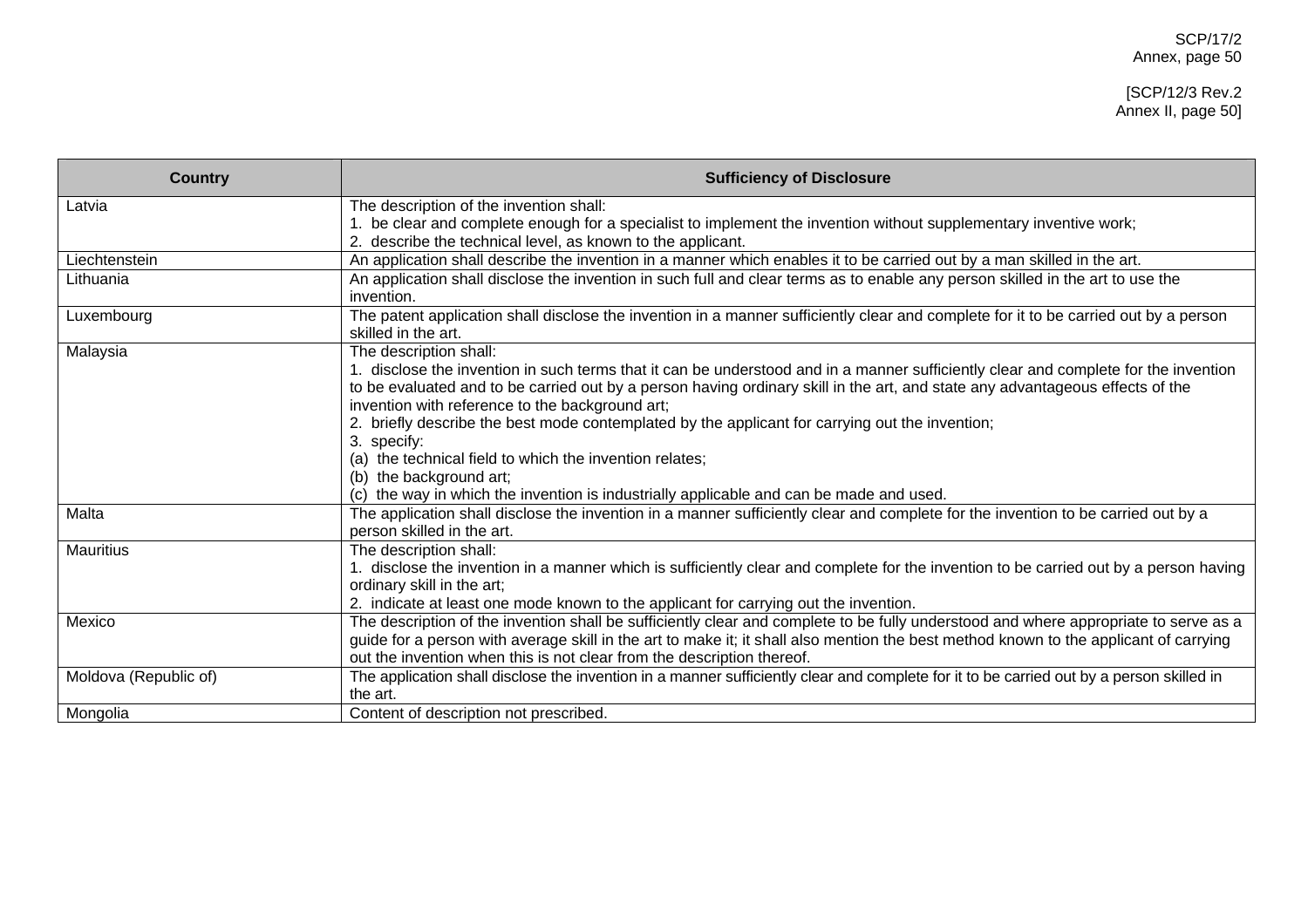## [SCP/12/3 Rev.2 Annex II, page 51]

| <b>Country</b> | <b>Sufficiency of Disclosure</b>                                                                                                                                                                                                                                                                                                                                                                                                                                                                                               |
|----------------|--------------------------------------------------------------------------------------------------------------------------------------------------------------------------------------------------------------------------------------------------------------------------------------------------------------------------------------------------------------------------------------------------------------------------------------------------------------------------------------------------------------------------------|
| Morocco        | The description:<br>1. should disclose the invention in a manner sufficiently clear and complete for the invention to be carried out, without undue<br>experimentation, by a person skilled in the art at the date of filing. A claimed invention is sufficiently substantiated by disclosed<br>information where such information reasonably demonstrates to a person skilled in the art that the applicant was in possession of the<br>claimed invention at the date of filing the patent application.<br>2. shall comprise: |
|                | an indication of the technical field to which the invention relates;<br>(a)<br>an indication of the prior art known to the applicant which may be considered useful for understanding the invention;<br>(b)<br>a statement of the invention, as characterized in the claims, to enable the technical problem and solution the invention<br>(C)<br>provides to be understood; its advantages in relation to the prior art, where applicable;<br>(d) a brief description of the drawings, where they exist;                      |
|                | (e) a detailed statement containing at least one embodiment of the invention; the statement should contain in principle examples<br>and references to the drawings, where they exist;<br>an indication of the industrial applicability of the invention, where such applicability is not obvious from the description or the<br>nature of the invention.                                                                                                                                                                       |
| Mozambique     | The description shall:<br>1. disclose the invention in a manner sufficiently clear and complete for the invention to be carried out by a person skilled in the art;<br>2. indicate at least one way of carrying it out.                                                                                                                                                                                                                                                                                                        |
| Netherlands    | The description of the invention shall be clear and complete and be of such a nature as to enable a person skilled in the art to<br>understand it and carry it out the invention.                                                                                                                                                                                                                                                                                                                                              |
| New Zealand    | An application shall:<br>1. particularly describe the invention and the method by which it is to be performed;<br>2. disclose the best method of performing the invention known to the applicant.                                                                                                                                                                                                                                                                                                                              |
| Nicaragua      | The description shall:<br>1. disclose the invention in a manner sufficiently clear and complete for the invention to be understood and carried out by a person<br>skilled in the art;<br>2. include the following information:<br>(a) the area of technology to which the invention relates and the prior art known to the applicant;<br>(b) the technical problem and solution the invention provides, its differences and advantages in relation to the earlier technology                                                   |
|                | and its industrial applicability;<br>(c) the best method of carrying out the invention known to the applicant.                                                                                                                                                                                                                                                                                                                                                                                                                 |
| Nigeria        | The description shall disclose the relevant invention in a manner sufficiently clear and complete for it to be carried out by a person<br>skilled in the art.                                                                                                                                                                                                                                                                                                                                                                  |
| Norway         | The description shall be sufficiently clear and complete to enable a person skilled in the art to carry out the invention.                                                                                                                                                                                                                                                                                                                                                                                                     |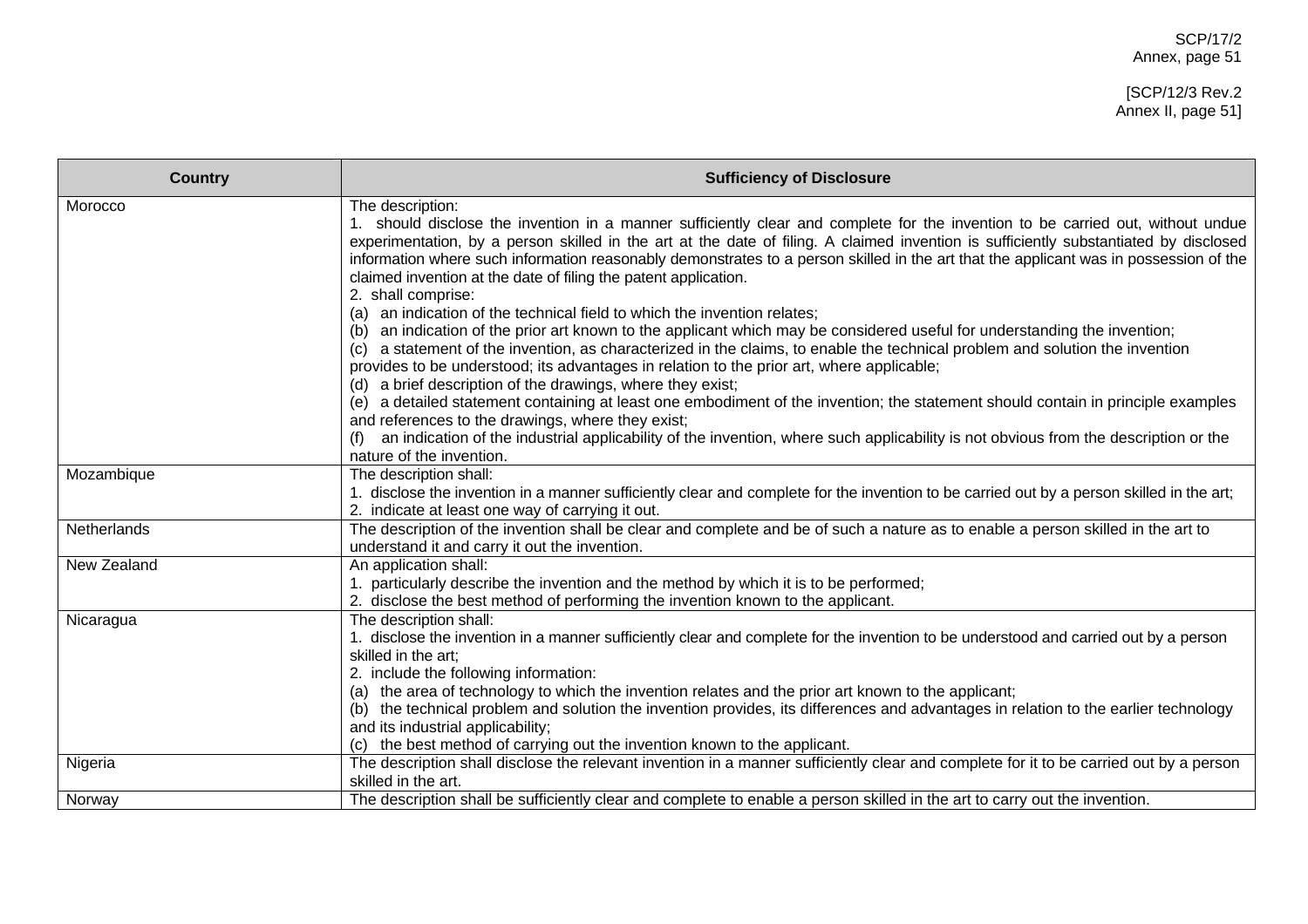| <b>Country</b>    | <b>Sufficiency of Disclosure</b>                                                                                                                                                                                                                                                                                                                                                                                                                                                                                                                                                                                           |
|-------------------|----------------------------------------------------------------------------------------------------------------------------------------------------------------------------------------------------------------------------------------------------------------------------------------------------------------------------------------------------------------------------------------------------------------------------------------------------------------------------------------------------------------------------------------------------------------------------------------------------------------------------|
| Oman              | The description shall disclose the invention in a manner sufficiently clear and complete for the invention to be carried out by a<br>person having ordinary skill in the art.                                                                                                                                                                                                                                                                                                                                                                                                                                              |
| Pakistan          | The specification shall:<br>1. fully and particularly describe the invention and the methods by which it is to be performed;<br>2. disclose the invention which is known to the applicant and for which he is entitled to claim protection;<br>3. end with a claim or claims concisely defining the scope of the invention for which protection is claimed.                                                                                                                                                                                                                                                                |
| Panama            | The description shall:<br>1. disclose the invention in a manner sufficiently clear and complete for the invention to be evaluated and carried out by a person<br>skilled in the art;<br>2. disclose the best method of carrying out the invention known to the applicant;<br>3. include the following information:<br>(a) the area of technology to which the invention relates and the prior art known to the applicant;<br>(b) the technical problem and solution the invention provides, its differences and advantages in relation to the earlier technology                                                           |
| Papua New Guinea  | and its industrial applicability.<br>The description shall:<br>1. disclose the invention in a manner sufficiently clear and complete for the invention to be carried out by a person having<br>ordinary skill in the art;<br>2. indicate the best method known to the applicant for carrying out the invention.                                                                                                                                                                                                                                                                                                            |
| Peru              | The description shall:<br>1. disclose the invention in a manner sufficiently clear and complete to be understood and for a person skilled in the technical field<br>to be able to carry it out;<br>2. disclose the best method known to the applicant of carrying out the invention;<br>3. include the following information:<br>(a) the area of technology to which the invention relates and the previous technology known to the applicant;<br>(b) the technical problem and solution the invention provides, its differences and advantages in relation to the earlier technology<br>and its industrial applicability. |
| Philippines       | The application shall disclose the invention in a manner sufficiently clear and complete for it to be carried out by a person skilled in<br>the art.                                                                                                                                                                                                                                                                                                                                                                                                                                                                       |
| Poland            | The description shall:<br>1. disclose the invention in a manner sufficiently clear and complete for it to be carried out by a person skilled in the art;<br>2. specify the technical field to which the invention relates and the background art known to the applicant;<br>3. present the invention in a detailed manner, and indicate the way(s) of carrying it out.                                                                                                                                                                                                                                                     |
| Portugal          | The description shall indicate in a clear and concise manner with no reservations or omissions everything of which consists the<br>invention, including at least one detailed explanation of how a person skilled in the art can carry it out.                                                                                                                                                                                                                                                                                                                                                                             |
| Republic of Korea | The description shall describe the invention clearly and in detail so that a person with ordinary skill in the art to which the invention<br>pertains may easily work the invention.                                                                                                                                                                                                                                                                                                                                                                                                                                       |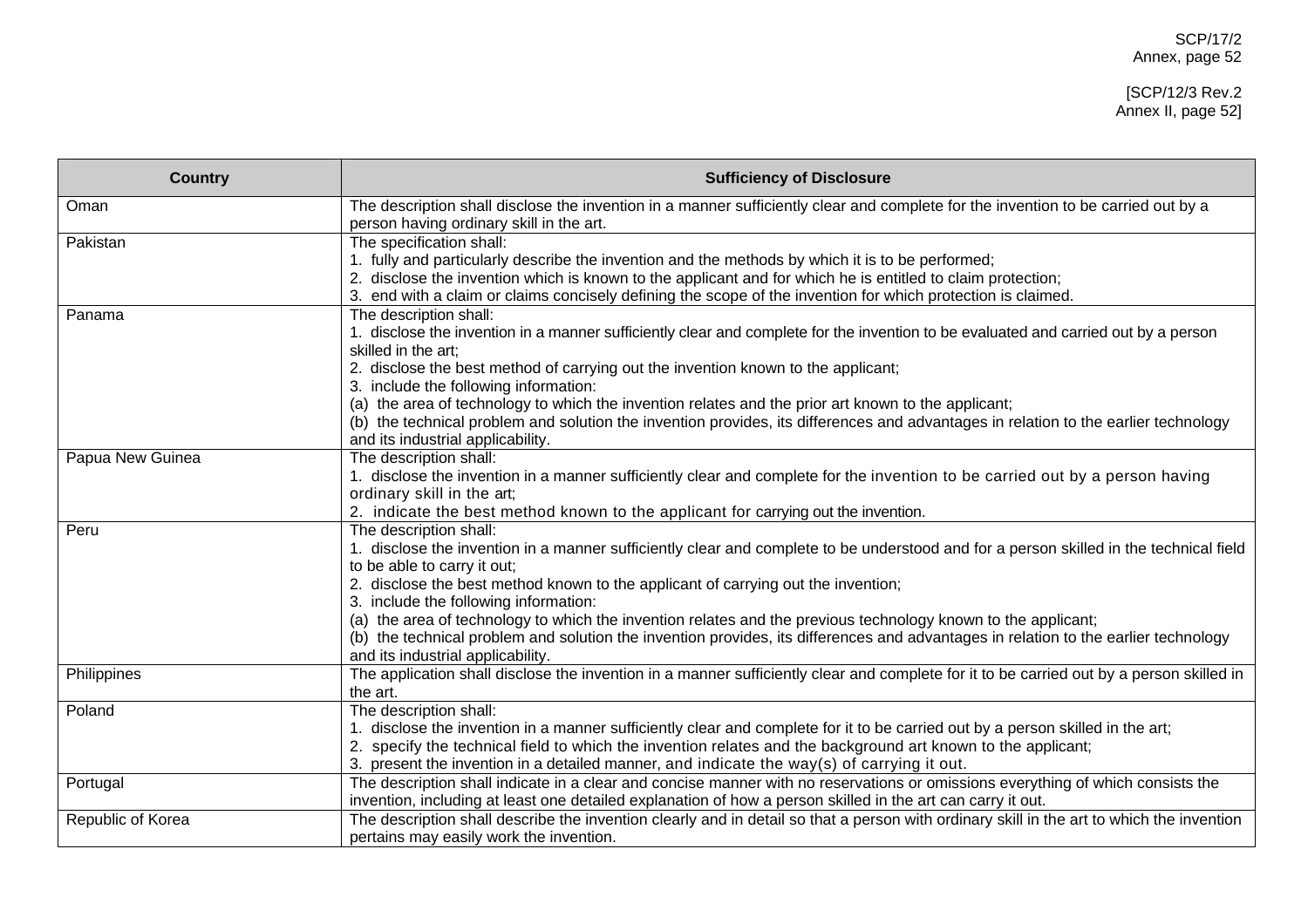| <b>Country</b>            | <b>Sufficiency of Disclosure</b>                                                                                                                                                                                                                                                                                                                                                                                                                                                                                       |
|---------------------------|------------------------------------------------------------------------------------------------------------------------------------------------------------------------------------------------------------------------------------------------------------------------------------------------------------------------------------------------------------------------------------------------------------------------------------------------------------------------------------------------------------------------|
| Romania                   | An application shall disclose the invention in a manner sufficiently clear and complete for it to be carried out by a person skilled in<br>the art.                                                                                                                                                                                                                                                                                                                                                                    |
| <b>Russian Federation</b> | The description shall disclose the claimed invention in sufficient detail for it to be carried out.                                                                                                                                                                                                                                                                                                                                                                                                                    |
| Saint Lucia               | An application shall disclose the invention in a manner which is sufficiently clear and complete for the invention to be carried out by a<br>person skilled in the art.                                                                                                                                                                                                                                                                                                                                                |
| Serbia                    | An application shall disclose the invention in a manner that is sufficiently clear and complete for the invention to be carried out by a<br>person skilled in the art.                                                                                                                                                                                                                                                                                                                                                 |
| Singapore                 | An application shall disclose the invention in a manner which is clear and complete for the invention to be performed by a person<br>skilled in the art.                                                                                                                                                                                                                                                                                                                                                               |
| Slovak Republic           | 1. An application shall disclose the invention in a manner sufficiently clear and complete for it to be carried out by a person skilled<br>in the art.<br>2. The description shall contain the following:<br>(a) the technical field which the invention relates and the existing state of the art;<br>(b) the nature of the invention, its advantages or, possibly, disadvantages as against the existing state of the art and its methods<br>of industrial application;<br>(c) examples of performing the invention. |
| Slovenia                  | 1. An application shall describe the invention with sufficient clarity and detail to enable a person skilled in the art to apply it in a<br>given field.<br>2. The description shall present the problem to be solved, the prior art and its deficiencies, and the solution to the problem.                                                                                                                                                                                                                            |
| South Africa              | An application shall:<br>1. fully describe and ascertain the invention and the manner in which it is to be performed;<br>2 disclose the best method of performing the invention known to the applicant.                                                                                                                                                                                                                                                                                                                |
| Spain                     | The invention shall be described in the patent application in a sufficiently clear and comprehensive manner to enable a person<br>skilled in the art to carry it out.                                                                                                                                                                                                                                                                                                                                                  |
| Sri Lanka                 | The description shall:<br>1. disclose the invention in a manner sufficiently clear and complete for the invention to be evaluated, and to be carried out by a<br>person having ordinary skill in the art;<br>2. indicate the best mode known to the applicant for carrying out the invention.                                                                                                                                                                                                                          |
| Sweden                    | The description shall:<br>be sufficiently clear for a person skilled in the art to carry out the invention;<br>2. indicate how the invention can be industrially exploited.                                                                                                                                                                                                                                                                                                                                            |
| Switzerland               | The application shall disclose the invention in such a way that a person skilled in the art may carry it out.                                                                                                                                                                                                                                                                                                                                                                                                          |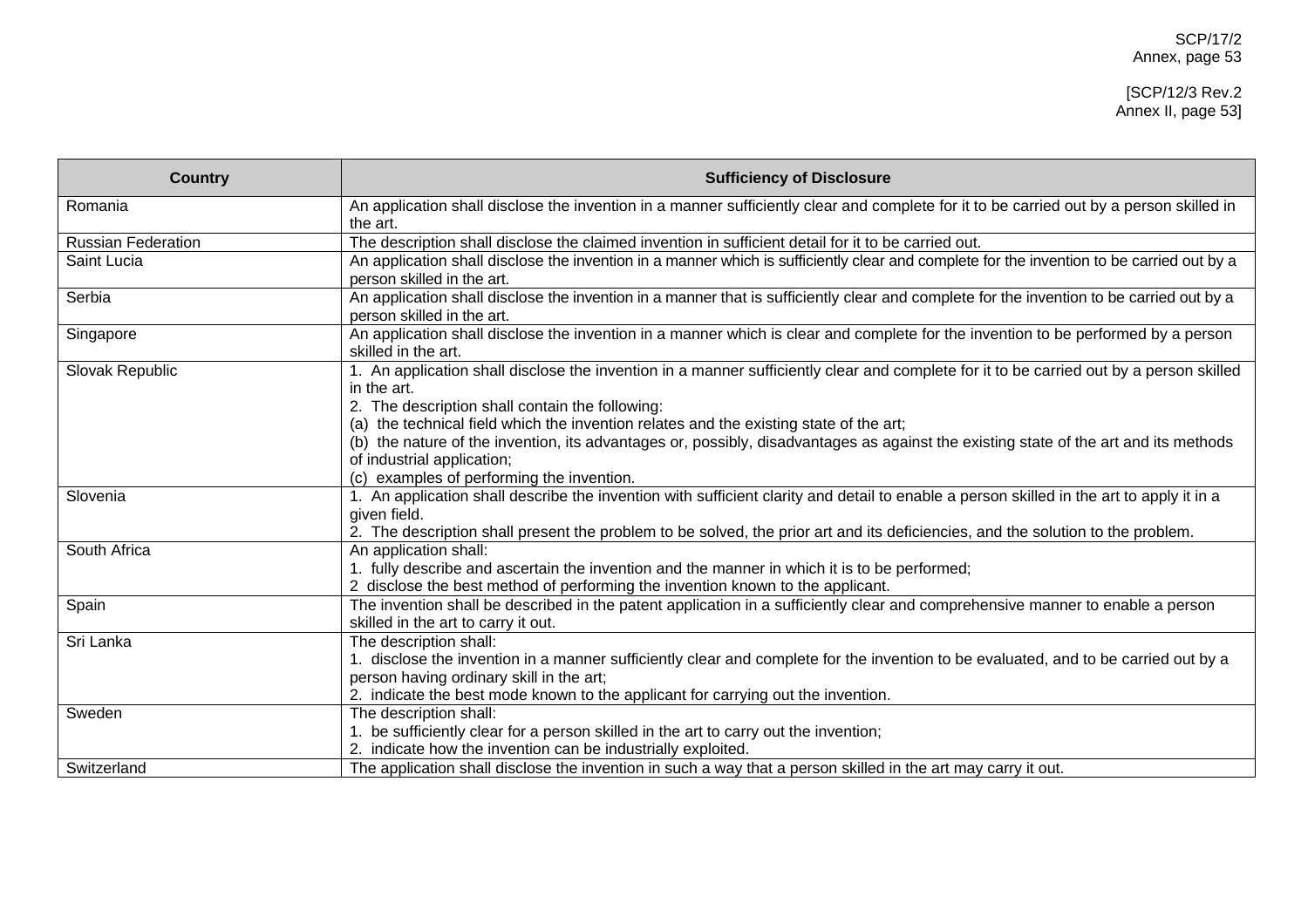#### [SCP/12/3 Rev.2 Annex II, page 54]

| <b>Country</b>                               | <b>Sufficiency of Disclosure</b>                                                                                                                                                                                      |
|----------------------------------------------|-----------------------------------------------------------------------------------------------------------------------------------------------------------------------------------------------------------------------|
| Syrian Arab Republic                         | 1. An application shall disclose the invention in a manner sufficiently clear and complete for it to be carried out by a person skilled                                                                               |
|                                              | in the art.                                                                                                                                                                                                           |
|                                              | 2. Indicate the best way of carrying it out.                                                                                                                                                                          |
|                                              | The technical problem and solution the invention provides its differences and advantages in relation to the earlier technology                                                                                        |
|                                              | and its industrial applicability.                                                                                                                                                                                     |
| Thailand                                     | The description shall:                                                                                                                                                                                                |
|                                              | . be sufficiently complete, concise, clear and exact to enable any person ordinarily skilled in the art to make and use the                                                                                           |
|                                              | invention;                                                                                                                                                                                                            |
|                                              | 2. disclose the best mode of carrying it out contemplated by the inventor.<br>The description shall disclose the invention in a manner sufficiently clear and precise for it to be carried out by a person skilled in |
| The Former Yugoslav Republic<br>of Macedonia | the art.                                                                                                                                                                                                              |
| Trinidad and Tobago                          | An application shall:                                                                                                                                                                                                 |
|                                              | 1. disclose the invention in a manner which is clear and complete enough for it to be performed by a person skilled in the art;                                                                                       |
|                                              | 2. indicate at least one mode known to the applicant for carrying out the invention.                                                                                                                                  |
| Tunisia                                      | The description shall be sufficiently clear and complete for a person skilled in the art to carry out the invention.                                                                                                  |
| Turkey                                       | The description shall be sufficiently explicit and comprehensive for a person skilled in the art to carry out the invention.                                                                                          |
| Ukraine                                      | The description shall disclose the invention in a manner sufficiently clear and complete for it to be carried out by a person skilled in                                                                              |
|                                              | the art.                                                                                                                                                                                                              |
| United Kingdom                               | An application shall disclose the invention in a manner which is clear and complete enough for it to be performed by a person                                                                                         |
|                                              | skilled in the art.                                                                                                                                                                                                   |
| <b>United States of America</b>              | The description shall disclose:                                                                                                                                                                                       |
|                                              | 1. the manner and process of making and using the invention in such full, clear, concise, and exact terms as to enable any                                                                                            |
|                                              | person skilled in the art to make and use it;                                                                                                                                                                         |
|                                              | 2. the best mode contemplated by the inventor of carrying it out.                                                                                                                                                     |
| Uruguay                                      | The application shall contain a clear and full description of the invention.                                                                                                                                          |
| Uzbekistan                                   | The description shall disclose sufficient information for the invention to be carried out.                                                                                                                            |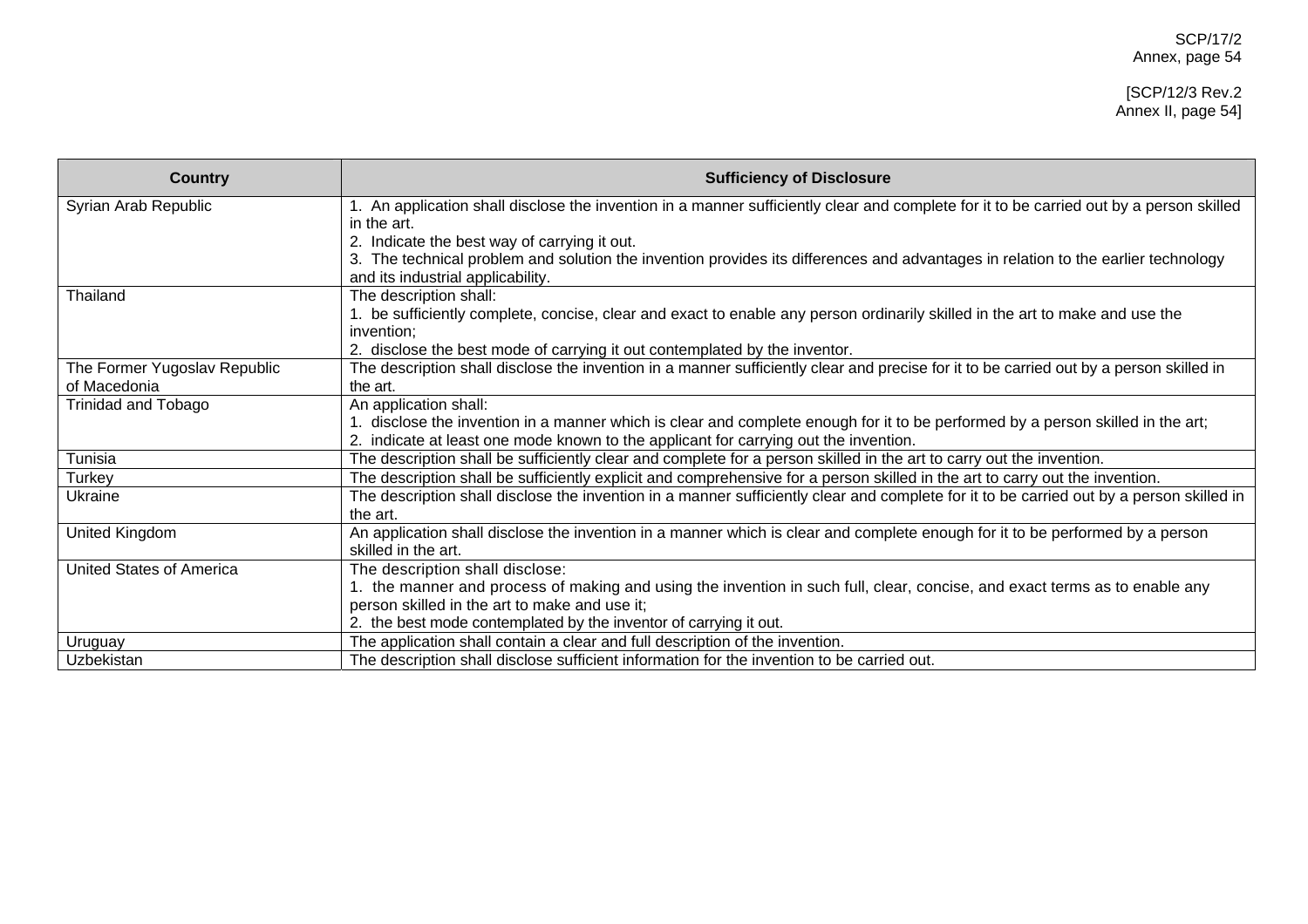| <b>Regional Offices</b>                                                              | <b>Sufficiency of Disclosure</b>                                                                                                                                                                                                                                                                                                                                                                                     |
|--------------------------------------------------------------------------------------|----------------------------------------------------------------------------------------------------------------------------------------------------------------------------------------------------------------------------------------------------------------------------------------------------------------------------------------------------------------------------------------------------------------------|
| African Intellectual Property<br>Organization (OAPI)                                 | The description shall disclose the invention so clearly and completely that a person having ordinary knowledge and skill in the art could<br>carry it out.                                                                                                                                                                                                                                                           |
| African Regional Intellectual Property<br>Organization (ARIPO)                       | The description shall:<br>1. disclose the invention in such terms that it can be understood;<br>2. set forth at least the best mode contemplated by the applicant for carrying out the invention<br>3.<br>state:<br>its advantageous effects, if any, with reference to the background art;<br>(a<br>the technical field to which the invention relates;<br>(b)<br>the background art known to the applicant;<br>(C) |
| Eurasian Patent Organization (EAPO)                                                  | the way in which the invention is industrially applicable and can be made and used.<br>(d)<br>An application shall disclose the invention in a manner sufficiently clear and complete for it to be carried out by a person skilled in the<br>art.                                                                                                                                                                    |
| European Patent Organisation (EPO)                                                   | An application shall disclose the invention in a manner sufficiently clear and complete for it to be carried out by a person skilled in<br>the art.                                                                                                                                                                                                                                                                  |
| Patent Office of the Cooperation<br>Council for the Arab States of the Gulf<br>(GCC) | The specification shall disclose the invention in a manner sufficiently clear and complete for the invention to be carried out by a<br>person having ordinary skill in the art.                                                                                                                                                                                                                                      |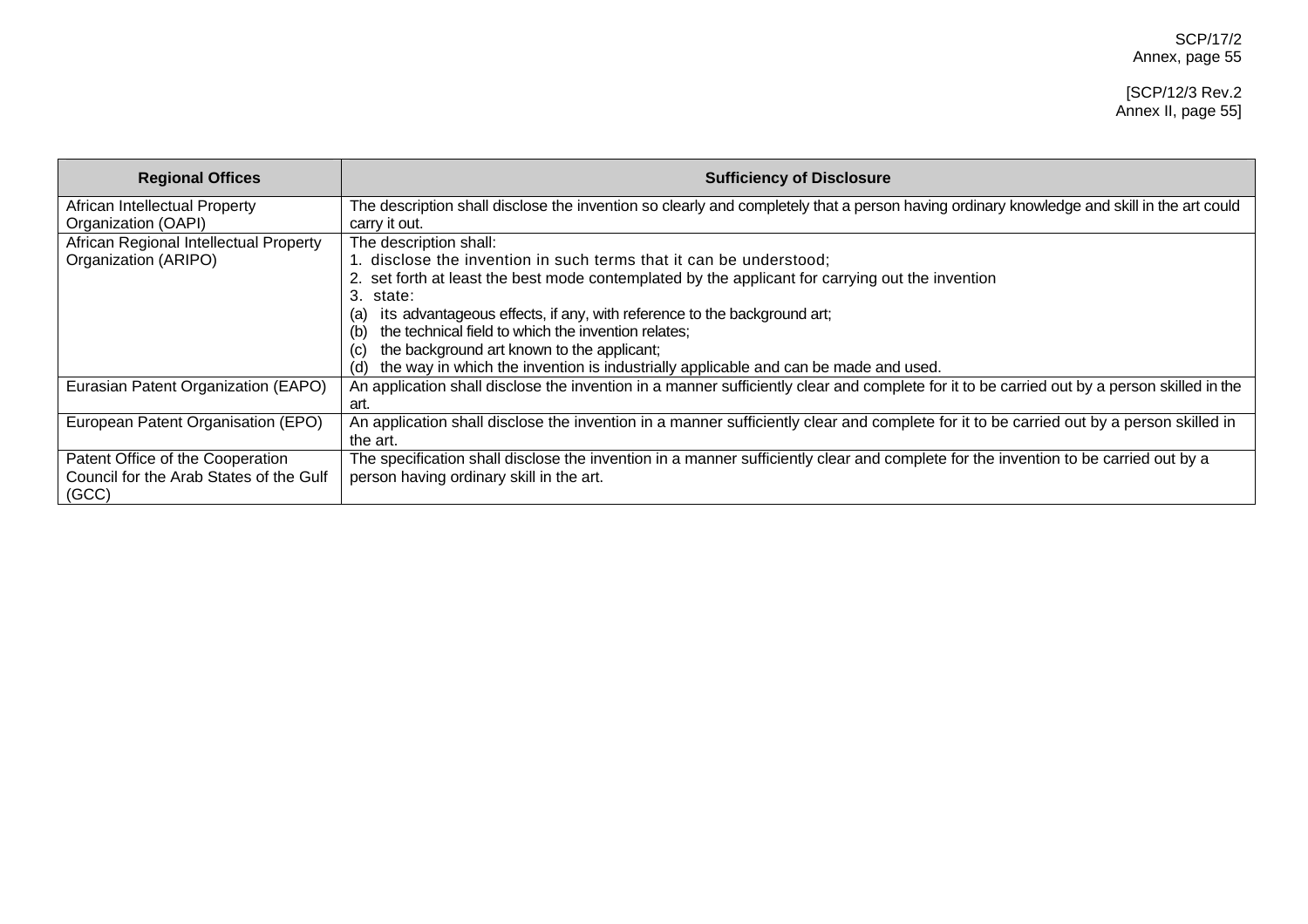# [SCP/12/3 Rev.2 Annex II, page 56]

# **(6) Exclusions from Patentable Subject Matter**

| <b>Country</b> | <b>Exclusions from Patentable Subject Matter</b>                                                                                                                              |
|----------------|-------------------------------------------------------------------------------------------------------------------------------------------------------------------------------|
| Albania        | Discoveries, scientific theories and mathematical methods.                                                                                                                    |
|                | 2. Aesthetic creations.                                                                                                                                                       |
|                | 3. Schemes, rules and methods for performing mental acts, playing games or doing business.                                                                                    |
|                | 4. Computer programs.                                                                                                                                                         |
|                | 5. Presentation of information                                                                                                                                                |
|                | 6. Inventions the commercial exploitation of which is contrary to public order, morality or public health and human life, such as:<br>(a) processes for cloning human beings; |
|                | (b) processes for modifying the germ line genetic identity of human beings;                                                                                                   |
|                | (c) uses of human embryos for industrial or commercial purposes;                                                                                                              |
|                | (d) processes for modifying the genetic identity of animals which are likely to cause them suffering without any substantial medical                                          |
|                | benefit to man or animal, and also animals resulting from such processes.                                                                                                     |
|                | 7. Nuclear substances for military purposes.                                                                                                                                  |
|                | 8. Surgical, diagnostic and therapeutic methods for treating humans and animals.                                                                                              |
|                | 9. Plant and animal varieties and essentially biological processes for their production, other than microbiological processes and                                             |
|                | products.                                                                                                                                                                     |
|                | 10. Human body at the various stages of its formation and development, and the simple discovery of one of its elements, including                                             |
|                | the sequence or partial sequence of a gene.                                                                                                                                   |
| Algeria        | 1. Principles, theories, scientific discoveries and mathematical methods.                                                                                                     |
|                | 2. Plans, principles and methods for intellectual activities and playing games.                                                                                               |
|                | 3. Methods and systems of teaching, organization, administration and management.                                                                                              |
|                | 4. Surgical, therapeutic and diagnostic methods for treating humans and animals.                                                                                              |
|                | 5. Presentation of information.                                                                                                                                               |
|                | 6. Computer programs.                                                                                                                                                         |
|                | 7. Aesthetic creations.                                                                                                                                                       |
|                | 8. Plant and animal varieties and essentially biological processes for their production.                                                                                      |
|                | 9. Inventions contrary to public policy or morality.                                                                                                                          |
|                | 10. Inventions harmful to the health or life of humans or animals, preservation of plants, or protection of the environment.                                                  |
| Andorra        | 1. Discoveries, scientific theories and mathematical methods.                                                                                                                 |
|                | 2. Aesthetic creations.                                                                                                                                                       |
|                | 3. Schemes, rules and methods for performing mental acts, playing games or doing business, and programs for computers.                                                        |
|                | 4. Presentation of information.                                                                                                                                               |
|                | Inventions contrary to public order or morality.                                                                                                                              |
|                | 6. Surgical, therapeutic and diagnostic methods for treating humans and animals.                                                                                              |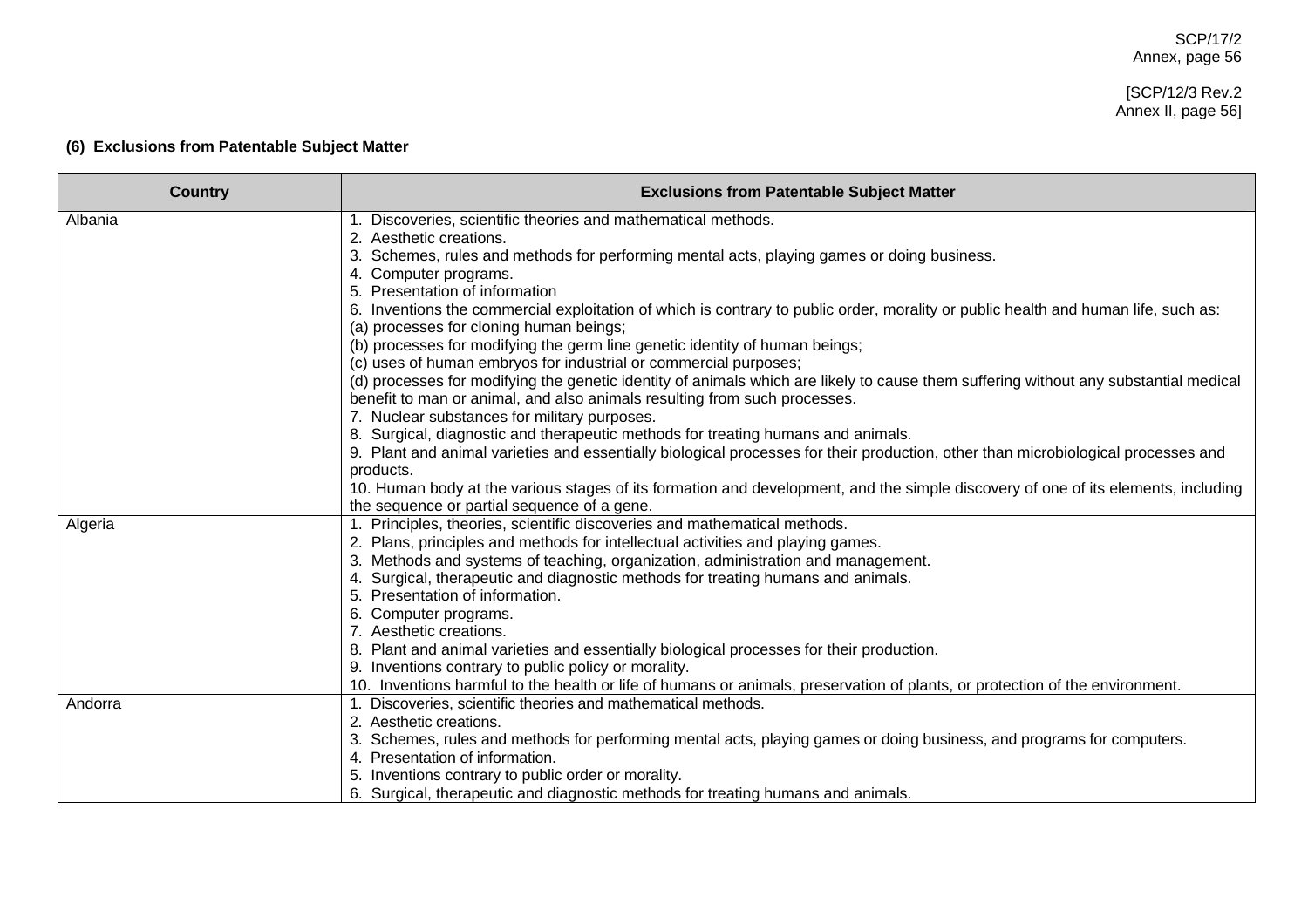# [SCP/12/3 Rev.2 Annex II, page 57]

| <b>Country</b> | <b>Exclusions from Patentable Subject Matter</b>                                                                                    |
|----------------|-------------------------------------------------------------------------------------------------------------------------------------|
| Argentina      | 1. Discoveries, scientific theories and mathematical methods.                                                                       |
|                | 2. Literary, artistic or scientific works.                                                                                          |
|                | 3. Aesthetic creation.                                                                                                              |
|                | 4. Schemes, rules or methods for performing intellectual activities, playing games or engaging in economic and business activities. |
|                | 5. Computer programs.                                                                                                               |
|                | Presentation of information.                                                                                                        |
|                | 7. Surgical, therapeutic and diagnostic methods for treating humans and animals.                                                    |
|                | 8. Combinations which do not produce a non-obvious result.                                                                          |
|                | 9. Living material and substances already occurring in nature.                                                                      |
|                | 10. Inventions contrary to the public good or morality,                                                                             |
|                | 11. Inventions detrimental to human or animal the health or life, plant conservation or the environment.                            |
|                | 12. Biological and genetic material occurring in nature or derived therefrom by reproduction, and genetic reproduction processes    |
|                | replicating nature.                                                                                                                 |
| Armenia        | 1. Scientific theories and mathematical methods.                                                                                    |
|                | 2. Methods of economic organization and management.                                                                                 |
|                | 3. Symbols, schedules and rules.                                                                                                    |
|                | 4. Methods and rules for performing mental acts.                                                                                    |
|                | 5. Algorithms for computers.                                                                                                        |
|                | 6. Projects and plans for structures, buildings and land development.                                                               |
|                | 7. Aesthetic creations.                                                                                                             |
|                | 8. Plant and animal varieties.                                                                                                      |
| Australia      | 1. Matter that is not a "manner of manufacture". This generally includes:                                                           |
|                | (a) Discoveries and abstract ideas                                                                                                  |
|                | (b) Aesthetic creations                                                                                                             |
|                | (c) Schemes, rules and plans                                                                                                        |
|                | 2. Humans and the biological processes for their generation.                                                                        |
| Austria        | Discoveries, scientific theories, and mathematical methods.                                                                         |
|                | Aesthetic creations.<br>2.                                                                                                          |
|                | Schemes, rules and methods for performing mental acts, playing games or doing business.                                             |
|                | 4. Computer programs.                                                                                                               |
|                | Presentation of information.<br>5.                                                                                                  |
|                | Inventions contrary to public order or morality.                                                                                    |
|                | Surgical, therapeutic and diagnostic methods for treating humans and animals.                                                       |
|                | 8. Plant and animal varieties and essentially biological processes for their production, other than microorganisms and              |
|                | microbiological processes and products.                                                                                             |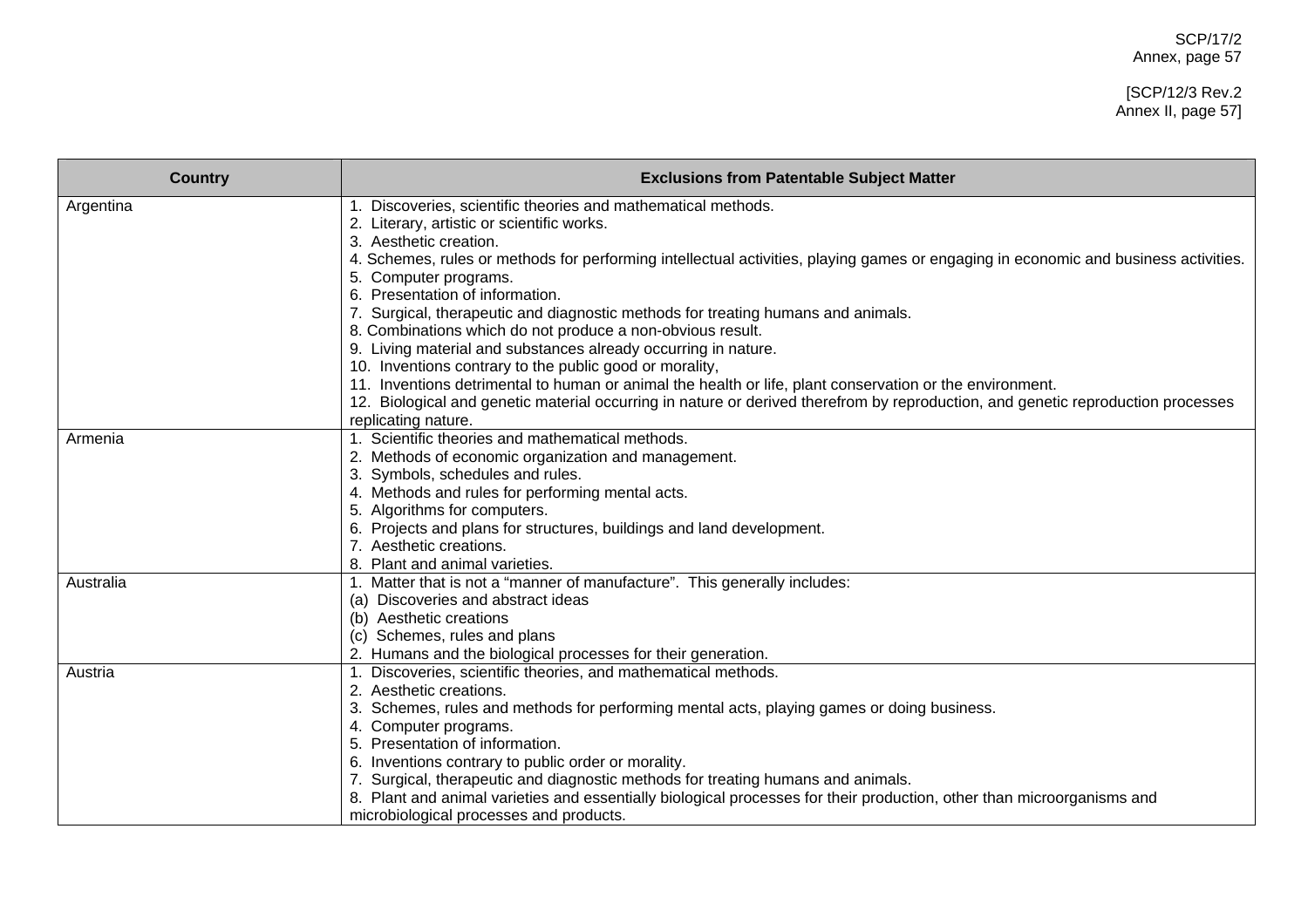# SCP/17/2 Annex, page 58

## [SCP/12/3 Rev.2 Annex II, page 58]

| <b>Country</b>       | <b>Exclusions from Patentable Subject Matter</b>                                                                                        |
|----------------------|-----------------------------------------------------------------------------------------------------------------------------------------|
| Azerbaijan           | Scientific theories.                                                                                                                    |
|                      | Mathematical methods.                                                                                                                   |
|                      | 3. Outcome of the art-constructive performance (design).                                                                                |
|                      | 4. Methods of organization and performing intellectual activities and business activities.                                              |
|                      | 5. Rules and methods for playing games.                                                                                                 |
|                      | Algorithms and programs for computers.                                                                                                  |
| Azerbaijan (cont'd.) | 7. Methods of presenting information.                                                                                                   |
|                      | 8. Symbols, schedules and rules.                                                                                                        |
|                      | 9. Projects and plans for structures and buildings and for land development.                                                            |
|                      | 10. Plant varieties and animal breeds, other than microbiological processes or products obtained through such processes.                |
|                      | 11. Layout design of integrated circuits.                                                                                               |
|                      | 12. Diagnostic, therapeutic, surgical methods for treating humans or animals.                                                           |
|                      | 13. Inventions contrary to public interests, principles of humanism or morality.                                                        |
| <b>Bahrain</b>       | 1. Inventions the prevention of the commercial exploitation of which is necessary to protect the public order or morality, including to |
|                      | protect human, animal or plant life or health or to avoid serious prejudice to the environment.                                         |
|                      | 2. Animals.                                                                                                                             |
|                      | 3. Diagnostic, therapeutic and surgical methods necessary for the treatment of humans and animals.                                      |
| <b>Barbados</b>      | 1. Discoveries, scientific theories and mathematical methods.                                                                           |
|                      | Schemes, rules or methods for carrying on of business, performing mental acts or playing games.                                         |
|                      | Surgical, therapeutic and diagnostic methods for treating humans or animals.                                                            |
|                      | 4. Plant and animal varieties and essentially biological processes for production of plants, other than microbiological processes       |
|                      | and products.                                                                                                                           |
|                      | 5. Inventions contrary to public order or morality.                                                                                     |
|                      | Inventions the commercial exploitation of which would be detrimental to human or animal health, plant life or the environment.          |
| <b>Belarus</b>       | Discoveries, scientific theories and mathematical methods.                                                                              |
|                      | 2. Aesthetic creations.                                                                                                                 |
|                      | Schemes, rules and methods for performing mental acts, playing games or doing business.                                                 |
|                      | Algorithms and computer programs.                                                                                                       |
|                      | Presentation of information.                                                                                                            |
|                      | Plant and animal varieties.                                                                                                             |
|                      | Topographies of integrated circuits.                                                                                                    |
|                      | 8. Inventions contrary to public interest, humanitarian principles or morality.                                                         |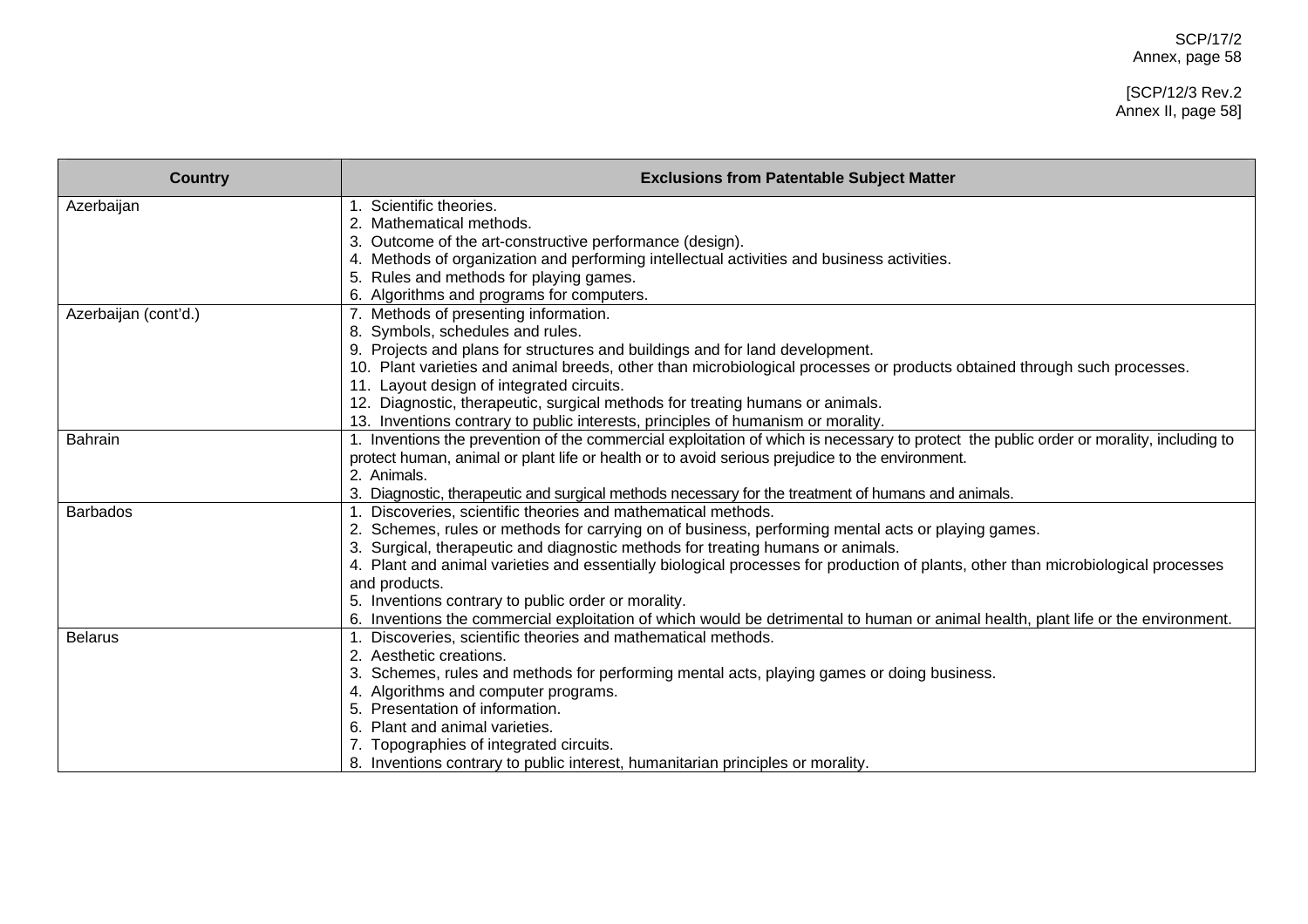# [SCP/12/3 Rev.2 Annex II, page 59]

| <b>Country</b>                   | <b>Exclusions from Patentable Subject Matter</b>                                                                                                            |
|----------------------------------|-------------------------------------------------------------------------------------------------------------------------------------------------------------|
| Belgium                          | Discoveries, scientific theories and mathematical methods.                                                                                                  |
|                                  | 2. Aesthetic creations.                                                                                                                                     |
|                                  | 3. Schemes, rules and methods for performing mental acts, playing games or doing business.                                                                  |
|                                  | 4. Computer programs.                                                                                                                                       |
|                                  | Presentation of information.<br>5.                                                                                                                          |
|                                  | 6. Plant species and plant and animal varieties.                                                                                                            |
|                                  | 7. Essentially biological processes for the production of plants or animals, other than microbiological processes or products.                              |
|                                  | 8. Inventions contrary to public policy or morality.                                                                                                        |
| <b>Belize</b>                    | 9. Surgical, therapeutic and diagnostic methods for treating humans or animals.<br>Discoveries, scientific theories and mathematical methods.               |
|                                  |                                                                                                                                                             |
|                                  | 2. Schemes, rules or methods for doing business, performing mental acts or playing games.                                                                   |
|                                  | Surgical, therapeutic and diagnostic methods for treating humans or animals.<br>3.<br>4. Inventions contrary public order or morality.                      |
|                                  |                                                                                                                                                             |
|                                  | 5. Inventions the commercial exploitation of which would be detrimental to human, animal or plant life or health or the                                     |
|                                  | environment.                                                                                                                                                |
| Bolivia (Plurinational State of) | Discoveries, scientific theories and mathematical methods.                                                                                                  |
|                                  | 2. Natural biological materials.<br>3. Literary, artistic works and other works protected by copyright.                                                     |
|                                  |                                                                                                                                                             |
|                                  | Plans, rules and methods for pursuit of intellectual activities, playing games, or conduct of economic and business activities.                             |
|                                  | 5. Computer programs and software.<br>6. Presentation of information.                                                                                       |
|                                  |                                                                                                                                                             |
|                                  | 7. Inventions the commercial exploitation of which must be prevented to protect public order or morality.                                                   |
|                                  | 8. Inventions the commercial exploitation of which must be prevented to protect human, animal life or health, preservation of<br>plants or the environment. |
|                                  | 9. Plants, animals and essentially biological processes for the production of plants or animals, other than non-biological and                              |
|                                  | microbiological processes.                                                                                                                                  |
|                                  | 10. Surgical, therapeutic and diagnostic methods for treating humans or animals.                                                                            |
|                                  | 11. New uses of patented products and processes.                                                                                                            |
|                                  | Discoveries, scientific theories and mathematical methods.                                                                                                  |
| Bosnia and Herzegovina           | 2. Aesthetic creations.                                                                                                                                     |
|                                  | 3. Rules, instructions and methods for performing mental acts, playing games or doing business.                                                             |
|                                  | 4. Computer programs.                                                                                                                                       |
|                                  | 5. Presentation of information.                                                                                                                             |
|                                  | 6. Inventions contrary to law or morality.                                                                                                                  |
|                                  | 7. Surgical, therapeutic and diagnostic methods for treating humans or animals.                                                                             |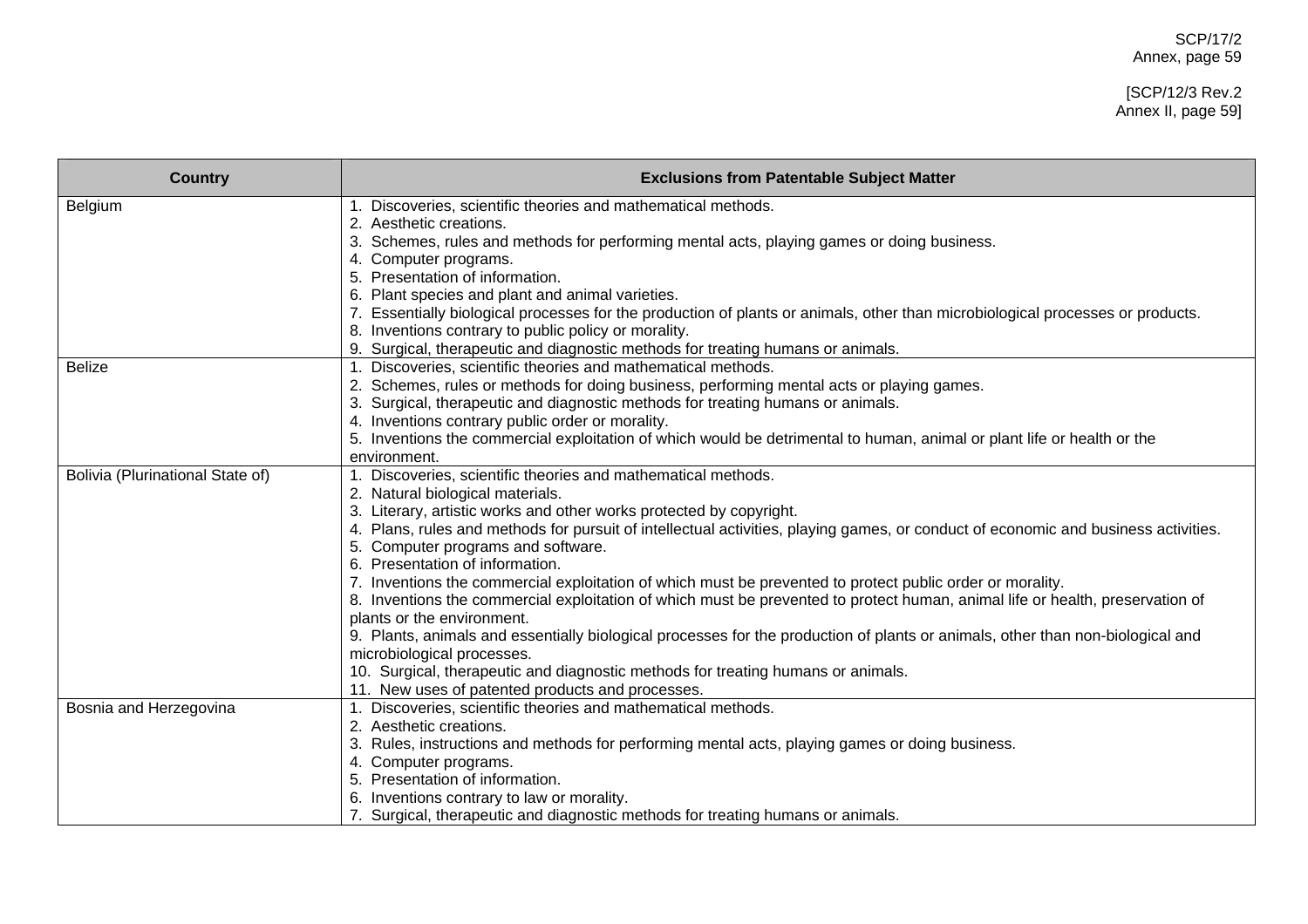# [SCP/12/3 Rev.2 Annex II, page 60]

| <b>Country</b>  | <b>Exclusions from Patentable Subject Matter</b>                                                                                                                                                                                                        |
|-----------------|---------------------------------------------------------------------------------------------------------------------------------------------------------------------------------------------------------------------------------------------------------|
| <b>Brazil</b>   | 1. Discoveries, scientific theories, and mathematical methods.                                                                                                                                                                                          |
|                 | Abstract conceptions.<br>2.<br>3. Schemes, plans, principles or methods of a commercial, accounting, financial, educational, publishing, lottery or fiscal nature.<br>4. Literary, architectural, artistic and scientific works.<br>Aesthetic creation. |
|                 | Computer programs.                                                                                                                                                                                                                                      |
|                 | Presentation of information.                                                                                                                                                                                                                            |
|                 | 8. Rules of games.                                                                                                                                                                                                                                      |
|                 | 9. Surgical, therapeutic and diagnostic methods for treating humans or animals.<br>10. Natural living beings, in whole or in part, and biological material, including the genome or germ plasm of any natural living                                    |
|                 | being, when found in nature or isolated therefrom, and natural biological processes.                                                                                                                                                                    |
|                 | 11. Inventions contrary to morals, standards of respectability and public security, order and health.                                                                                                                                                   |
|                 | 12. Nuclear processes and products.                                                                                                                                                                                                                     |
|                 | 13. Living beings, in whole or in part, other than transgenic microorganisms.                                                                                                                                                                           |
| <b>Bulgaria</b> | 1. Discoveries, scientific theories and concepts.                                                                                                                                                                                                       |
|                 | 2. Mathematical methods and formulae.                                                                                                                                                                                                                   |
|                 | Results of artistic work.                                                                                                                                                                                                                               |
|                 | 4. Schemes, rules and methods for performing mental acts, playing games or doing business.                                                                                                                                                              |
|                 | 5. Computer programs.<br>Presentation of information.                                                                                                                                                                                                   |
|                 |                                                                                                                                                                                                                                                         |
|                 | 7. Inventions contrary to social order or morality.<br>8. Plant or animal varieties or essentially biological processes for producing them, other than microbiological methods and                                                                      |
|                 | products.                                                                                                                                                                                                                                               |
| Canada          | Scientific principles and abstract theorems (by law); methods of medical treatment, higher life forms, aesthetic creations (by                                                                                                                          |
|                 | jurisprudence).                                                                                                                                                                                                                                         |
| Chile           | 1. Discoveries, scientific theories and mathematical methods.                                                                                                                                                                                           |
|                 | 2. Plant and animal except microorganisms. Plant varieties. Essentially biological process for the production of plants and                                                                                                                             |
|                 | animals except microbiological process.                                                                                                                                                                                                                 |
|                 | 3. Economic, financial, easily verified trade and taxation systems, methods, principles or plans.                                                                                                                                                       |
|                 | 4. Rules for performing mental or intellectual activities or playing games.                                                                                                                                                                             |
|                 | 5. Surgical, therapeutic and diagnostic methods for treating humans or animals.                                                                                                                                                                         |
|                 | 6. Part of living being as exists in the nature, biological process, biological material existing in the nature including genome and                                                                                                                    |
|                 | germplasma (nevertheless, where biological material or a product directly obtained therefrom meets the patentability                                                                                                                                    |
|                 | requirements, is described adequately and the industrial applicability is described in the application, they are susceptible of patent                                                                                                                  |
|                 | protection).                                                                                                                                                                                                                                            |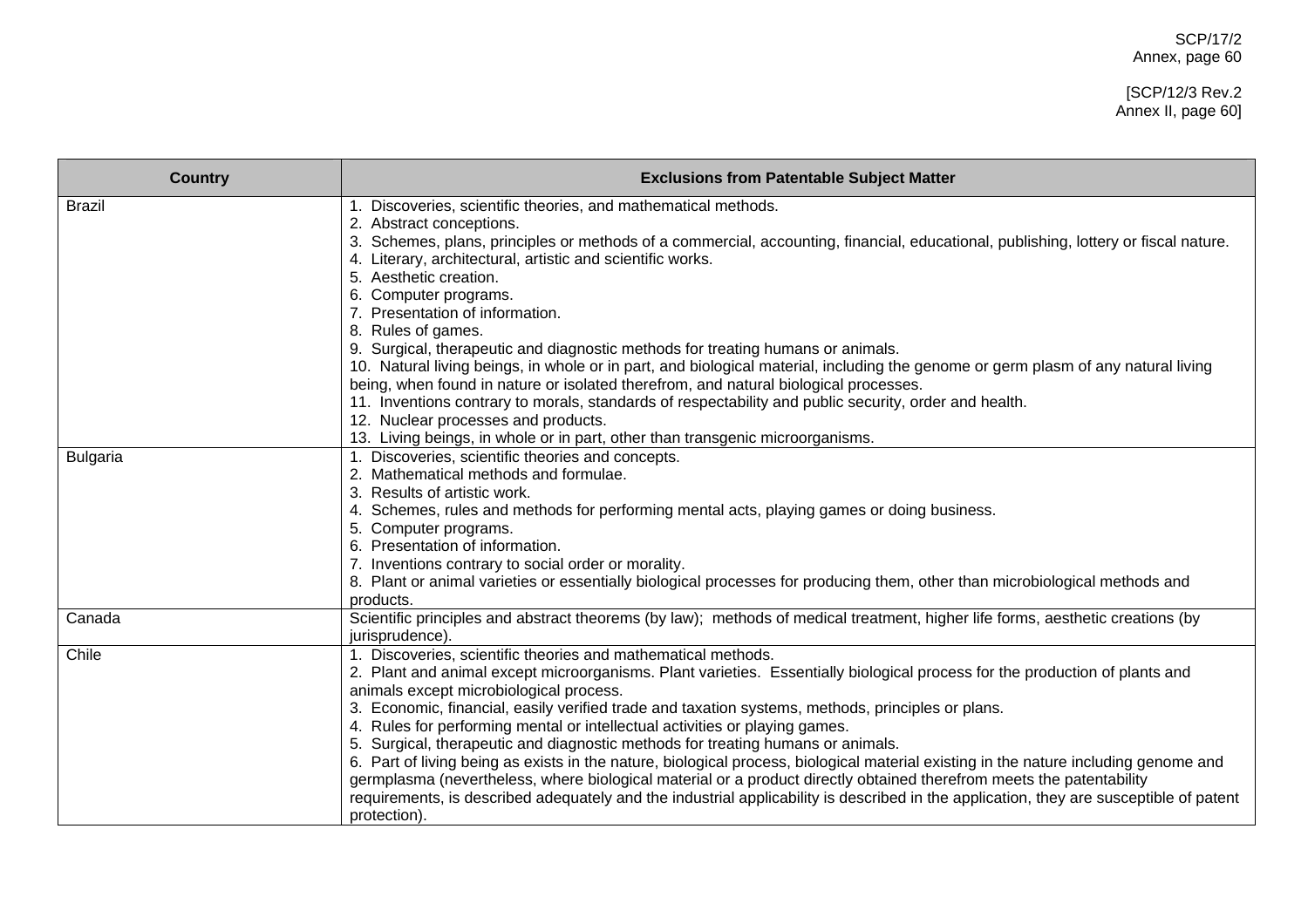## [SCP/12/3 Rev.2 Annex II, page 61]

| <b>Country</b> | <b>Exclusions from Patentable Subject Matter</b>                                                                                                                                                                                                                                                                                                                                                                                                                                                                                                                                                                                                                                                                                                                                                                                                                                                                                                                               |
|----------------|--------------------------------------------------------------------------------------------------------------------------------------------------------------------------------------------------------------------------------------------------------------------------------------------------------------------------------------------------------------------------------------------------------------------------------------------------------------------------------------------------------------------------------------------------------------------------------------------------------------------------------------------------------------------------------------------------------------------------------------------------------------------------------------------------------------------------------------------------------------------------------------------------------------------------------------------------------------------------------|
| Chile (cont'd) | 7. Inventions contrary to the law, public policy, state security, morality or proper practice.<br>8. New uses of articles, objects or elements and changes of shape, dimensions, proportions or materials in which do not involve<br>an essential alteration or solve a technical problem.                                                                                                                                                                                                                                                                                                                                                                                                                                                                                                                                                                                                                                                                                     |
| China          | 1. Scientific discoveries.<br>2. Rules and methods for mental activities.<br>3. Methods for diagnosis and treatment of diseases.<br>4. Animals and plant varieties.<br>5. Substances obtained by means of nuclear transformation.<br>6. Designs of two-dimensional printing goods, made of the pattern, color or the combination of the two, which serve mainly as<br>indicators.<br>7. Invention-creation that is contrary to the laws or social morality or is detrimental to public interest.                                                                                                                                                                                                                                                                                                                                                                                                                                                                               |
|                | 8. Invention-creation where acquisition or use of the genetic resources, on which the development of the invention-creation relies,<br>is not consistent with the provisions of the laws and administrative regulations.                                                                                                                                                                                                                                                                                                                                                                                                                                                                                                                                                                                                                                                                                                                                                       |
| Colombia       | 1. Discoveries, scientific theories and mathematical methods.<br>2. Natural biological materials.<br>3. Literary, artistic works and other works protected by copyright.<br>4. Plans, rules and methods for pursuit of intellectual activities, playing games, or conduct of economic and business activities.<br>5. Computer programs and software.<br>6. Presentation of information.<br>7. Inventions contrary to public order or morality.<br>8. Inventions whose commercial exploitation would be detrimental to human, animal life or health, plant preservation or the<br>environment.<br>9. Plants, animals and essentially biological processes for the production of plants or animals, other than non-biological and<br>microbiological processes.<br>10. Surgical, therapeutic and diagnostic methods for treating humans or animals.<br>11. New uses of patented products and processes.                                                                          |
| Costa Rica     | 1. Discoveries, scientific theories and mathematical methods, computer programs as such.<br>2. Aesthetic creations, literary and artistic works.<br>3. Schemes, rules or economic methods of advertisements or business and those referring to purely mental or intellectual<br>activities or to games.<br>4. Juxtaposition of known inventions or mixtures of known products, or alteration of the form, use, dimensions or material thereof,<br>except where in reality they are so combined or managed that they cannot function separately, or where their qualities or<br>characteristic functions have been so modified as to produce an industrial result not obvious to a person skilled in the art.<br>5. Inventions the commercial exploitation of which shall be forbidden for objective and necessary reasons to protect the ordre<br>public, morality, health or life of persons or animals, or to preserve plants and to avoid severe damage to the environment. |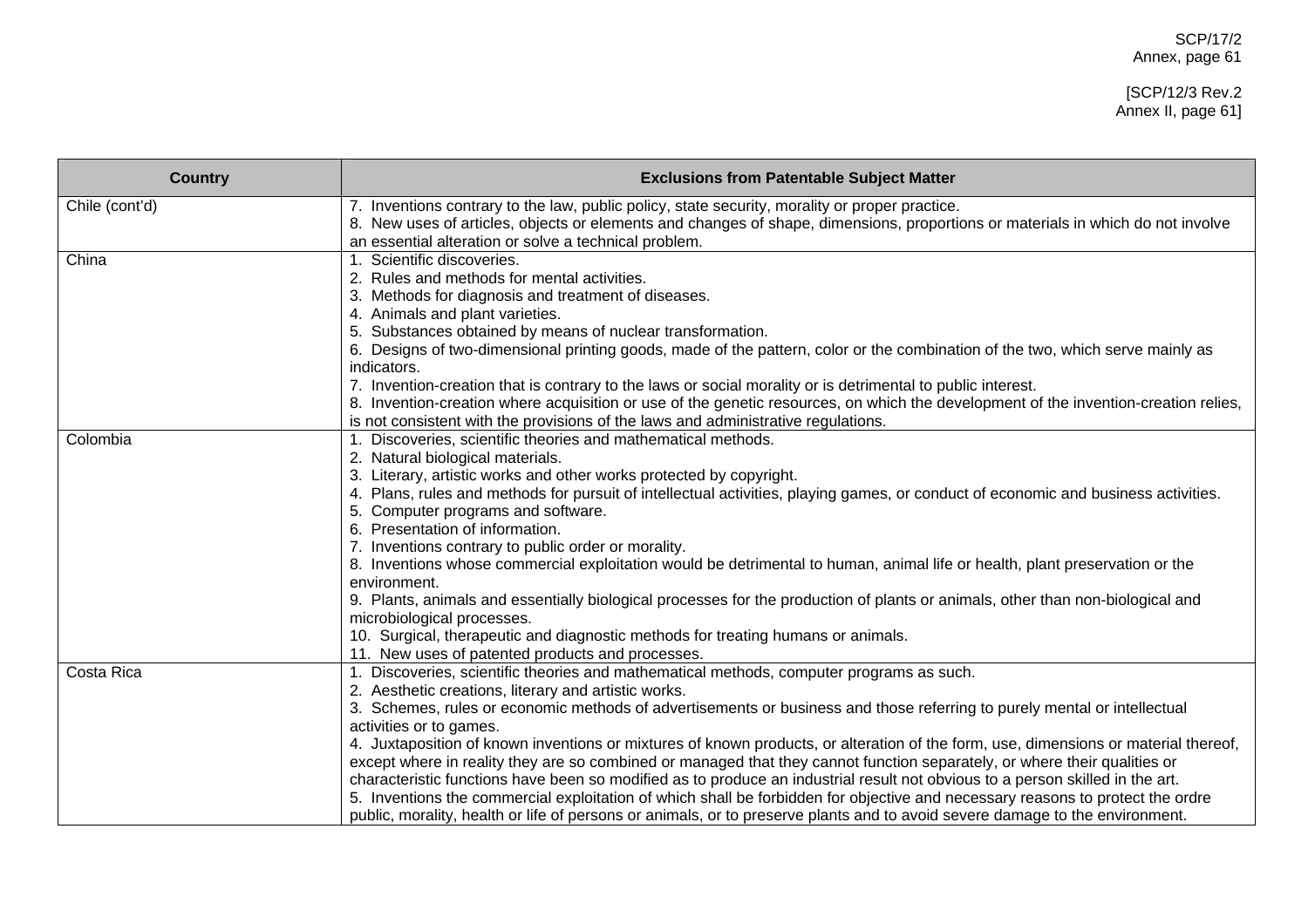# [SCP/12/3 Rev.2 Annex II, page 62]

| <b>Country</b>        | <b>Exclusions from Patentable Subject Matter</b>                                                                                  |
|-----------------------|-----------------------------------------------------------------------------------------------------------------------------------|
| Costa Rica (cont'd)   | 6. Methods for surgical or therapeutic treatment or for diagnosis, for the treatment of human beings or animals.                  |
|                       | 7. Plants and animals.                                                                                                            |
|                       | 8. Essentially biological processes for the production of plants or animals.                                                      |
|                       | 9. The new varieties of plants will be protected by a special law.                                                                |
| Croatia               | Discoveries, scientific theories and mathematical methods.                                                                        |
|                       | Aesthetic creations.                                                                                                              |
|                       | Rules, instructions or methods for performing mental activity, playing games or doing business.                                   |
|                       | Presentation of information.                                                                                                      |
|                       | 5. Computer programs.                                                                                                             |
|                       | 6. Plant and animal varieties and essentially biological processes for their production, other than microbiological processes and |
|                       | products.                                                                                                                         |
|                       | 7. Inventions contrary to the public order or morality.                                                                           |
|                       | 8. Surgical, therapeutic and diagnostic methods for treating humans or animals.                                                   |
| Cyprus                | Discoveries, scientific theories and mathematical methods.                                                                        |
|                       | 2. Aesthetic creations.                                                                                                           |
|                       | Schemes, rules and methods for performing mental acts, playing games or doing business.                                           |
|                       | 4. Computer programs.                                                                                                             |
|                       | 5. Presentation of information.                                                                                                   |
|                       | 6. Inventions contrary to public order or morality.                                                                               |
| <b>Czech Republic</b> | 1. Discoveries, scientific theories and mathematical methods.                                                                     |
|                       | 2. Aesthetic creations.                                                                                                           |
|                       | Schemes, rules and methods for performing mental acts, playing games or doing business.                                           |
|                       | Computer programs.                                                                                                                |
|                       | Presentation of information.                                                                                                      |
|                       | Surgical, therapeutic and diagnostic methods for treating humans or animals.                                                      |
|                       | 7. Inventions contrary to public order or morality.                                                                               |
|                       | 8. Plant and animal varieties and essentially biological processes for their production, other than microbiological processes and |
|                       | products.                                                                                                                         |
| Denmark               | 1. Discoveries, scientific theories and mathematical methods.                                                                     |
|                       | Artistic creations.                                                                                                               |
|                       | Plans, rules or methods for intellectual activity, for games or for business activity.                                            |
|                       | 4. Computer programs.                                                                                                             |
|                       | Presentation of information.                                                                                                      |
|                       | 6. Surgical, therapeutic and diagnostic methods for treating humans or animals.                                                   |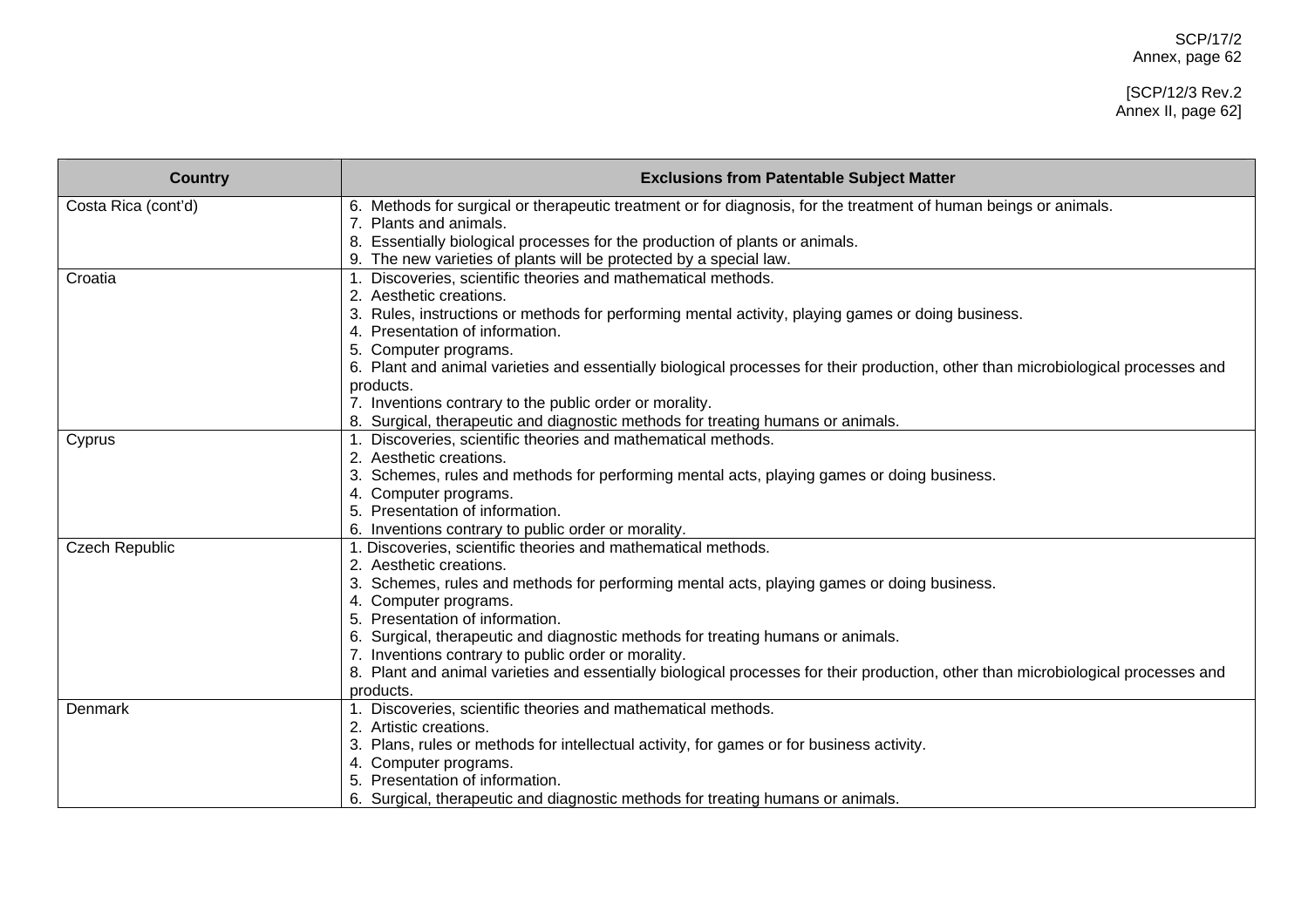# [SCP/12/3 Rev.2 Annex II, page 63]

| <b>Country</b>     | <b>Exclusions from Patentable Subject Matter</b>                                                                                                                                                                                     |
|--------------------|--------------------------------------------------------------------------------------------------------------------------------------------------------------------------------------------------------------------------------------|
| Denmark (cont'd)   | 7. Inventions contrary to public order or morality.<br>8. Plant and animal varieties, other than inventions whose technical feasibility of the invention is not confined to a particular plant<br>or animal variety.                 |
|                    | 9. Essentially biological processes for the production of plants or animals, other than:                                                                                                                                             |
|                    | microbiological processes and products;<br>(a)<br>products consisting of or containing biological material;                                                                                                                          |
|                    | processes producing, processing or using biological material;<br>(c)                                                                                                                                                                 |
|                    | biological material isolated from its natural environment or produced by a technical process, even if previously occurring in<br>(d)<br>nature.                                                                                      |
|                    | 10. The human body, at any stage of its formation and development or the simple discovery of its elements, including gene<br>sequences, other than elements isolated from the human body or produced by a technical process.         |
|                    | 11. Processes for cloning humans; modifying the germ line genetic identity of humans; uses of human embryos for industrial or                                                                                                        |
|                    | commercial purposes; and processes for modifying the genetic identity of animals which are likely to cause them suffering without                                                                                                    |
|                    | any substantial medical benefit, and animals resulting from such processes.                                                                                                                                                          |
| Dominica           | 1. Discoveries, scientific theories and mathematical methods.                                                                                                                                                                        |
|                    | 2. Schemes, rules or methods for doing business, performing mental acts or playing games.                                                                                                                                            |
|                    | 3. Surgical, therapeutic and diagnostic methods for treating humans or animals.<br>4. Inventions contrary to public order or morality, or prejudicial to the environment or human, animal or plant life and health.                  |
| Dominican Republic | 1. Discoveries, scientific theories and mathematical methods.                                                                                                                                                                        |
|                    | 2. Exclusively esthetic creations.                                                                                                                                                                                                   |
|                    | 3. Discoveries, scientific theories and mathematical methods.                                                                                                                                                                        |
|                    | 4. Schemes, rules or methods for economic or business purposes, and those related to purely mental or industrial activities or to                                                                                                    |
|                    | the playing games.                                                                                                                                                                                                                   |
|                    | 5. Methods for presenting information.                                                                                                                                                                                               |
|                    | 6. Computer programs.                                                                                                                                                                                                                |
|                    | Surgical, therapeutic and diagnostic methods for treatment of humans or animals.                                                                                                                                                     |
|                    | Any living thing and substances as existing in nature in the form in which they are found in nature.<br>9. Juxtapositions of known inventions or mixtures of known products, or variations of form, dimensions or materials thereof. |
|                    | 10. Products previously patented whose use is distinctively different to that included in the original patent.                                                                                                                       |
|                    | 11. Inventions whose use would be contrary to public order or morality.                                                                                                                                                              |
|                    | Inventions detrimental to human or animal health or life, or which may cause serious damage to the environment.                                                                                                                      |
|                    | 12. Plants and animals, other than micro-organisms, and essentially biological processes for the production of plants or animals                                                                                                     |
|                    | other than non-biological or microbiological processes.                                                                                                                                                                              |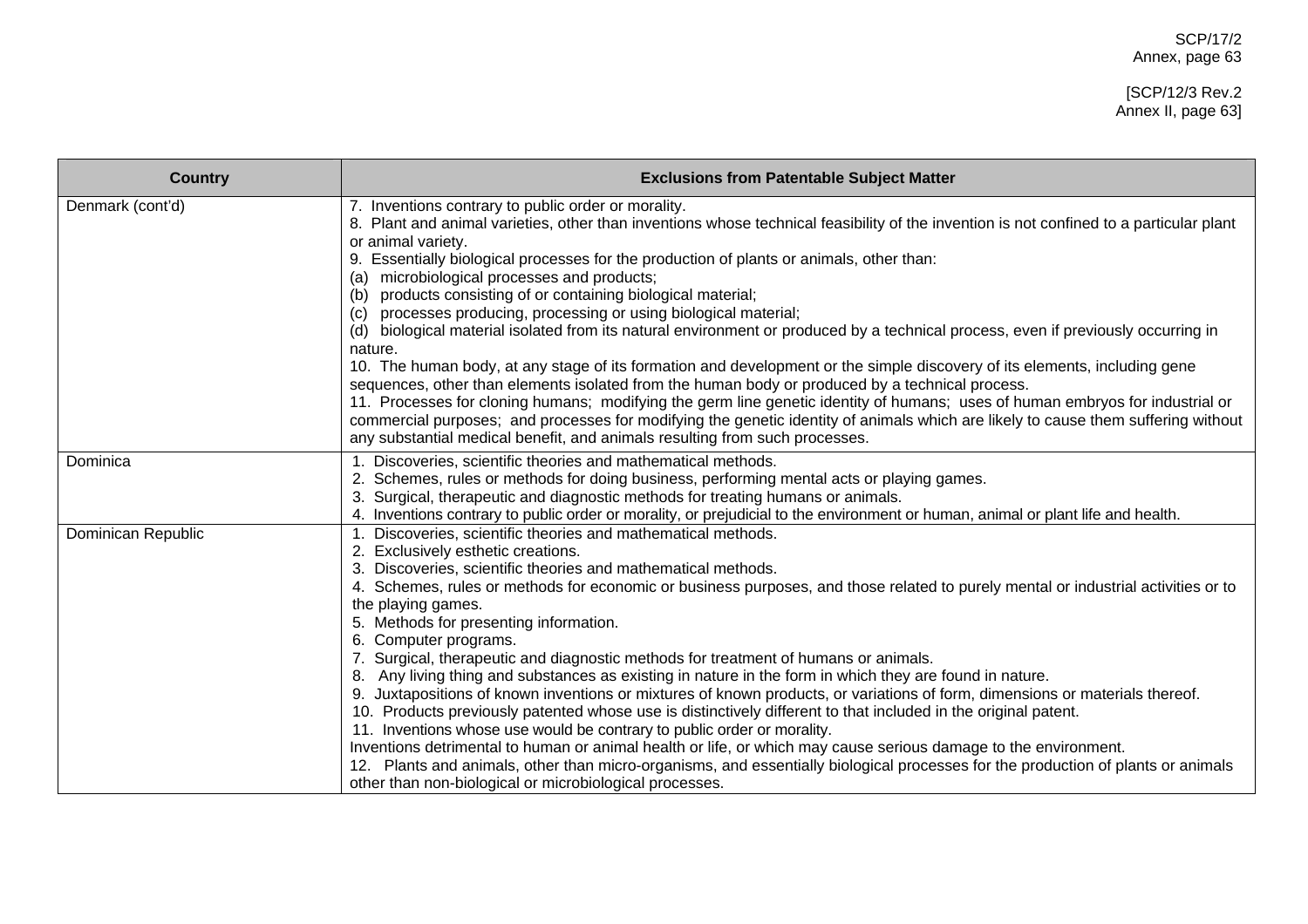# [SCP/12/3 Rev.2 Annex II, page 64]

| <b>Country</b> | <b>Exclusions from Patentable Subject Matter</b>                                                                                                                                                                                                                                                                                                                                                                                                                                                                                                                                                                                                                                                                                                                                                                                                                                                   |
|----------------|----------------------------------------------------------------------------------------------------------------------------------------------------------------------------------------------------------------------------------------------------------------------------------------------------------------------------------------------------------------------------------------------------------------------------------------------------------------------------------------------------------------------------------------------------------------------------------------------------------------------------------------------------------------------------------------------------------------------------------------------------------------------------------------------------------------------------------------------------------------------------------------------------|
| Ecuador        | Discoveries, scientific theories and mathematical methods.<br>2. Natural biological materials.<br>3. Literary, artistic works and other works protected by copyright.<br>4. Plans, rules and methods for pursuit of intellectual activities, playing games, or conduct of economic and business activities.<br>5. Computer programs and software.<br>6. Presentation of information.<br>7. Inventions contrary to public order or morality.<br>8. Inventions whose commercial exploitation would be detrimental to human, animal life or health, plant preservation or the<br>environment.<br>9. Plants, animals and essentially biological processes for the production of plants or animals, other than non-biological and<br>microbiological processes.<br>10. Surgical, therapeutic and diagnostic methods for treating humans or animals.<br>11. New uses of patented products and processes. |
| Egypt          | 1. Inventions contrary to public order or morality, or prejudicial to the environment or human, animal or plant life and health.<br>2. Discoveries, scientific theories, mathematical methods, programs and schemes.<br>3. Diagnostic, therapeutic and surgical methods for humans and animals.<br>4. Plants and animals and essentially biological processes for their production, other than microorganisms and non-biological and<br>microbiological processes.<br>5. Organs, tissues, live cells, natural biological substances, nucleic acids and genomes.                                                                                                                                                                                                                                                                                                                                    |
| El Salvador    | Discoveries, scientific theories and mathematical methods.<br>2. Schemes, rules or methods for doing business, performing mental or intellectual acts or playing games.<br>3. Methods for treatment of the human or animal body by surgery, therapy or diagnosis.<br>4. Inventions contrary to public policy or morality.                                                                                                                                                                                                                                                                                                                                                                                                                                                                                                                                                                          |
| Estonia        | 1. Discoveries (including the description of the formation or development of the human body or a human gene sequence or part<br>thereof), scientific theories and mathematical methods.<br>2. Schemes, rules, instructions and methods for performing economic and mental acts.<br>3. Projects and schemes of structures, buildings and land development<br>4. Conventional signs<br>5. Algorithms and computer programs<br>6. Design solutions.<br>7. Presentation of information<br>8. Plant and animal varieties<br>9. Inventions contrary to public order or morality                                                                                                                                                                                                                                                                                                                          |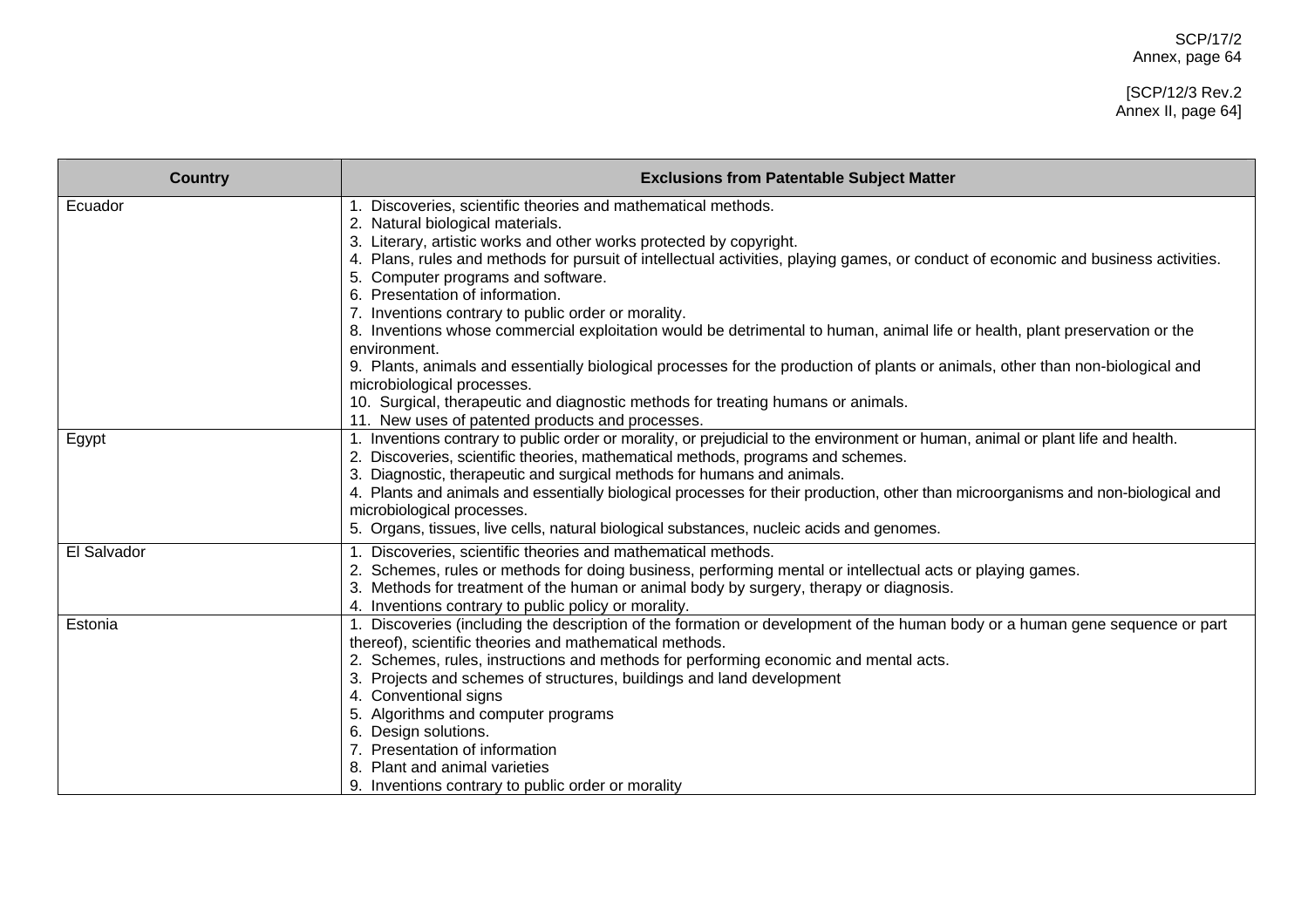| <b>Country</b>   | <b>Exclusions from Patentable Subject Matter</b>                                                                                                                                                                                                                                                                                                                                                                                                                                                                                                                                                                                       |
|------------------|----------------------------------------------------------------------------------------------------------------------------------------------------------------------------------------------------------------------------------------------------------------------------------------------------------------------------------------------------------------------------------------------------------------------------------------------------------------------------------------------------------------------------------------------------------------------------------------------------------------------------------------|
| Estonia (cont'd) | 10. Methods for treatment of the human or animal body and diagnostic methods practiced on the human or animal body 11.<br>Integrated circuit layout designs<br>12. Biological processes for cloning humans; modifying the genetic identity of humans; using human embryos for commercial<br>purposes; modifying the genetic identity of animals which are likely to cause them suffering without any substantial medical<br>benefit, and animals resulting from such processes.<br>13. Processes for producing biological materials or plant or animal varieties, other than microbiological processes for deriving<br>microorganisms. |
|                  | 14. Biotechnological inventions which can be used solely for one particular plant or animal variety.                                                                                                                                                                                                                                                                                                                                                                                                                                                                                                                                   |
| Finland          | 1. Discoveries, scientific theories and mathematical methods.<br>2. Aesthetic creations:<br>3. Schemes, rules and methods for performing mental acts, playing games or doing business.<br>4. Computer programs.<br>5. Presentation of information.                                                                                                                                                                                                                                                                                                                                                                                     |
|                  | 6. Surgical, therapeutic and diagnostic methods for treating humans or animals.                                                                                                                                                                                                                                                                                                                                                                                                                                                                                                                                                        |
|                  | 7. Inventions contrary to public order or morality.<br>8. Plant and animal varieties, other than inventions whose technical feasibility of the invention is not confined to a particular plant<br>or animal variety.                                                                                                                                                                                                                                                                                                                                                                                                                   |
|                  | 9. Essentially biological processes for the production of plants or animals, other than.<br>microbiological processes and products;<br>(a)<br>products consisting of or containing biological material;<br>(b)                                                                                                                                                                                                                                                                                                                                                                                                                         |
|                  | processes producing, processing or using biological material;<br>(C)<br>biological material isolated from its natural environment or produced by a technical process even if previously occurring in<br>(d)<br>nature.                                                                                                                                                                                                                                                                                                                                                                                                                 |
|                  | 10. The human body, at any stage of its formation and development or the simple discovery of its elements, including gene<br>sequences, other than elements isolated from the human body or produced by a technical process.<br>11. Processes for cloning humans; modifying the germ line genetic identity of humans; uses of human embryos for industrial or<br>commercial purposes; and processes for modifying the genetic identity of animals which are likely to cause them suffering without<br>any substantial medical benefit, and animals resulting from such processes.                                                      |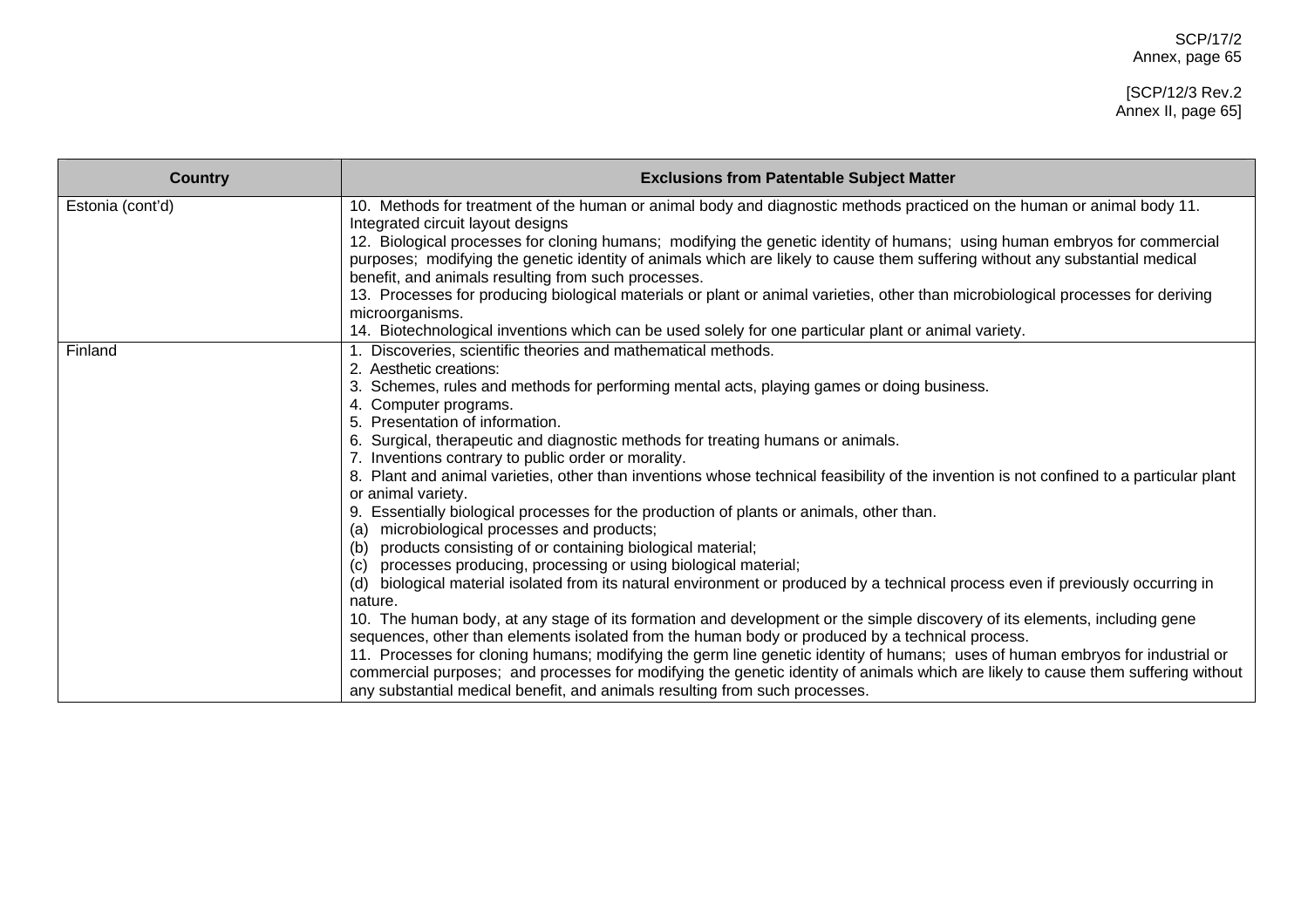# [SCP/12/3 Rev.2 Annex II, page 66]

| <b>Country</b> | <b>Exclusions from Patentable Subject Matter</b>                                                                                                                                                                                                               |
|----------------|----------------------------------------------------------------------------------------------------------------------------------------------------------------------------------------------------------------------------------------------------------------|
| France         | 1. Discoveries, scientific theories and mathematical methods.<br>2. Aesthetic creations.                                                                                                                                                                       |
|                | 3. Schemes, rules and methods for performing mental acts, playing games or doing business.                                                                                                                                                                     |
|                | 4. Computer programs.                                                                                                                                                                                                                                          |
|                | 5. Presentation of information.                                                                                                                                                                                                                                |
|                | 6. Surgical, therapeutic and diagnostic methods for treating humans or animals.                                                                                                                                                                                |
|                | 7. Inventions contrary to the dignity of the human person, public policy or morality.                                                                                                                                                                          |
|                | 8. The human body, at the different stages of its formation and development, as well as the mere discovery of one of its elements.<br>9. Processes for cloning human beings, processes for modifying the genetic identity of the human being, the use of human |
|                | embryos for industrial or commercial purposes and complete or partial gene sequences.                                                                                                                                                                          |
|                | 10. Animal breeds and plant varieties.                                                                                                                                                                                                                         |
|                | 11. Essentially biological processes for producing plants and animals which require natural phenomena such as cross-breeding or<br>selection.                                                                                                                  |
|                | 12. Processes for modifying the genetic identity of animals which are likely to cause them suffering without any substantial<br>medical benefit to humans or animals, and also animals resulting from such processes.                                          |
|                | 13. Surgical or therapeutic methods for treatment of the human or animal body and diagnostic methods practiced on the human or                                                                                                                                 |
|                | animal body. This provision does not apply to products, in particular substances or ingredients that are used in one of these                                                                                                                                  |
|                | methods.                                                                                                                                                                                                                                                       |
| Georgia        | 1. Discoveries, scientific theories and mathematical methods.                                                                                                                                                                                                  |
|                | 2. Results of artistic design.                                                                                                                                                                                                                                 |
|                | 3. Computer programs and algorithms.                                                                                                                                                                                                                           |
|                | 4. Educational methods and systems, grammatical language systems, methods for performing mental acts, rules for games or<br>doing business.                                                                                                                    |
|                | 5. Economic organizations and managing methods.                                                                                                                                                                                                                |
|                | 6. Plans and schemes of structures, buildings, territories.                                                                                                                                                                                                    |
|                | 7. Presentation of the information.                                                                                                                                                                                                                            |
|                | 8. Inventions which may cause inhuman, immoral and/or anti-social action.                                                                                                                                                                                      |
|                | 9. Surgical, therapeutic and diagnostic methods for treating humans or animals.                                                                                                                                                                                |
|                | 10. Plant and animal varieties and methods for their production, other than microbiological processes and products.                                                                                                                                            |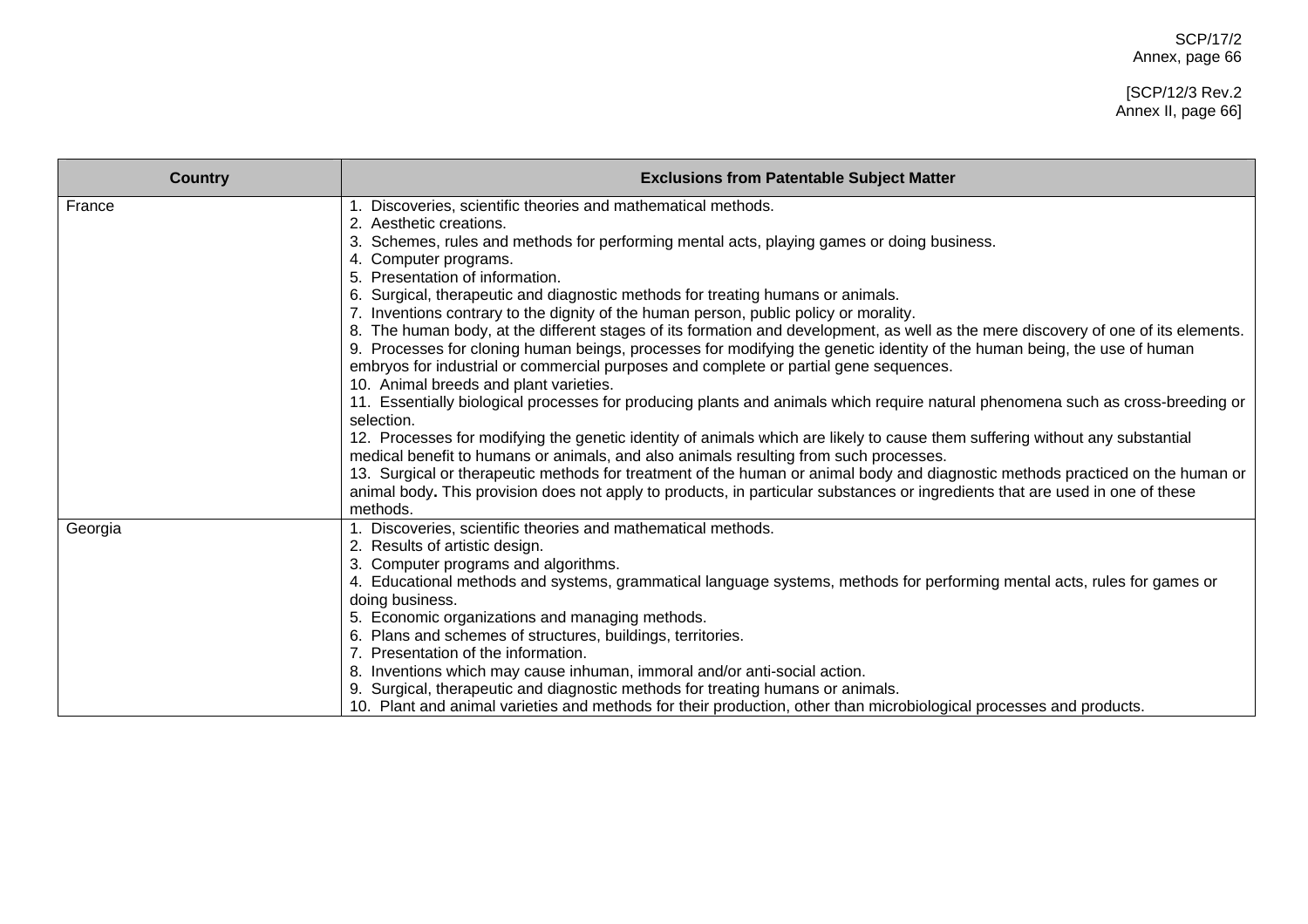# [SCP/12/3 Rev.2 Annex II, page 67]

| <b>Country</b> | <b>Exclusions from Patentable Subject Matter</b>                                                                                  |
|----------------|-----------------------------------------------------------------------------------------------------------------------------------|
| Germany        | 1. Discoveries, scientific theories and mathematical methods.                                                                     |
|                | 2. Aesthetic creations.                                                                                                           |
|                | 3. Schemes, rules and methods for performing mental acts, playing games or doing business.                                        |
|                | Programs for computers as such.                                                                                                   |
|                | 5. Presentations of information.                                                                                                  |
|                | 6. Inventions the commercial exploitation of which would be contrary to "ordre public" or morality.                               |
|                | 7. The human body, at the various stages of its formation and development, including germ cells, and the simple discovery of one  |
|                | of its elements, including the sequence or partial sequence of gene.                                                              |
|                | 8. Processes for cloning human beings and for modifying the germ line genetic identity of human beings.                           |
|                | 9. Uses of human embryos for industrial or commercial purposes.                                                                   |
|                | 10. Processes for modifying the genetic identity of animals which are likely to cause them suffering without any substantial      |
|                | medical benefit to man or animal, and also animals resulting from such processes.                                                 |
|                | 11. Plant and animal varieties as well as essentially biological processes for production of plants or animals.                   |
|                | 12. Surgical, therapeutic and diagnostic methods for treating humans or animals.                                                  |
| Ghana          | 1. Discoveries, scientific and mathematical theories.                                                                             |
|                | 2. Plant and animal varieties and essentially biological processes for their production, other than microbiological processes and |
|                | products.                                                                                                                         |
|                | 3. Schemes, rules or methods for doing business, performing mental acts or playing games.                                         |
|                | 4. Surgical, therapeutic and diagnostic methods for treating humans or animals.                                                   |
|                | 5. Presentation of information.                                                                                                   |
|                | 6. Computer programs.                                                                                                             |
|                | 7. Inventions contrary to public order or morality.                                                                               |
|                | 8. Products and processes excluded by law for national security, economy, health or any other national concern.                   |
| Greece         | 1. Discoveries, scientific theories, and mathematical methods.                                                                    |
|                | Aesthetic creations.                                                                                                              |
|                | 3. Schemes, rules, and methods for performing mental acts, playing games or doing business.                                       |
|                | 4. Computer programs.                                                                                                             |
|                | 5. Presentation of information.                                                                                                   |
|                | 6. Surgical, therapeutic and diagnostic methods for treating humans or animals.                                                   |
|                | 7. Inventions contrary to public order or morality.                                                                               |
|                | 8. Plant and animal varieties and biological processes for their production, other than microbiological processes and products.   |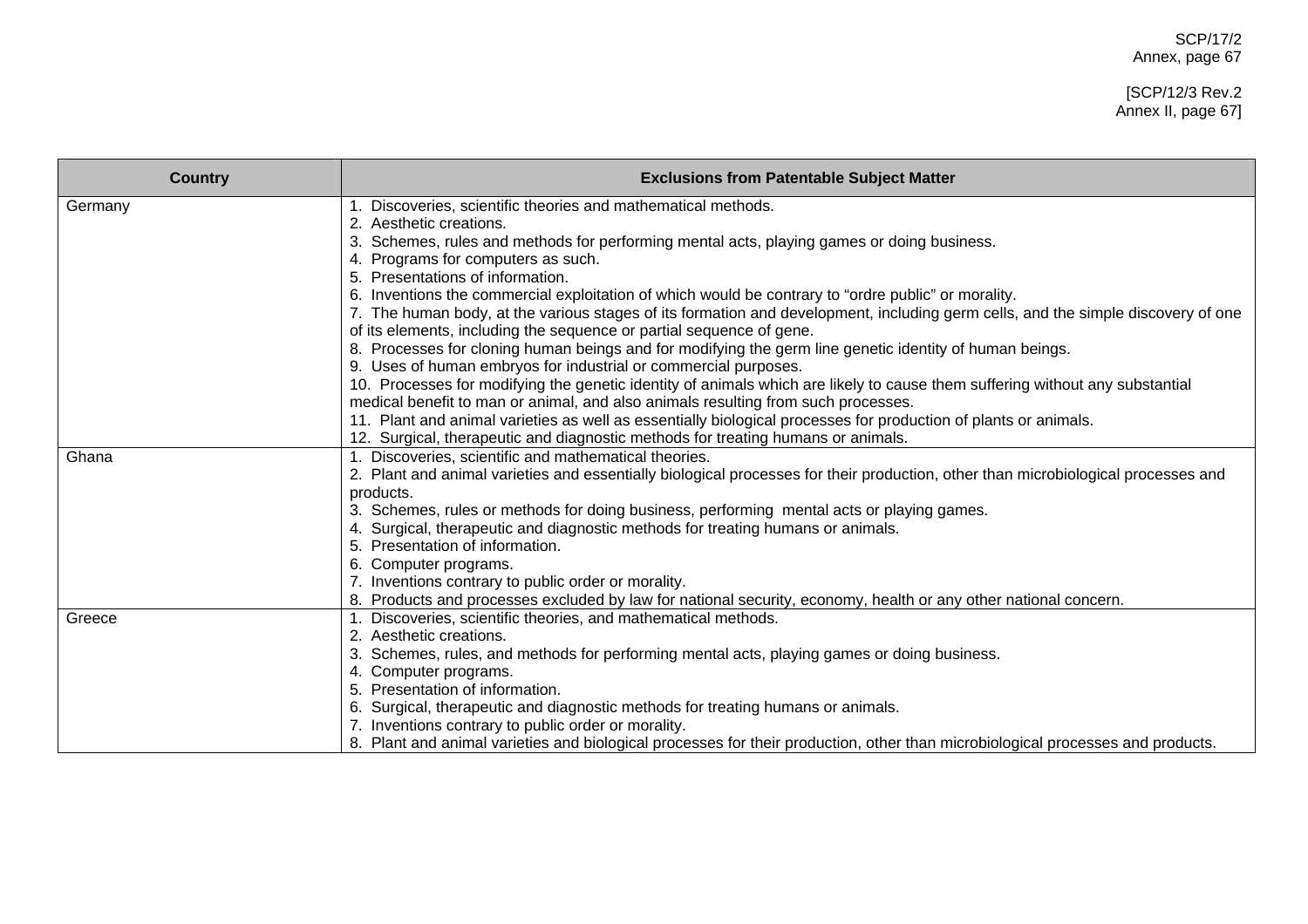# [SCP/12/3 Rev.2 Annex II, page 68]

| <b>Country</b> | <b>Exclusions from Patentable Subject Matter</b>                                                                                                                                                                                                                                                                                                                                                                                                                                                                                                                                                                                                                                                                                                                                                                                                                                                                                                                                                                                                                                                                                                                                                                      |
|----------------|-----------------------------------------------------------------------------------------------------------------------------------------------------------------------------------------------------------------------------------------------------------------------------------------------------------------------------------------------------------------------------------------------------------------------------------------------------------------------------------------------------------------------------------------------------------------------------------------------------------------------------------------------------------------------------------------------------------------------------------------------------------------------------------------------------------------------------------------------------------------------------------------------------------------------------------------------------------------------------------------------------------------------------------------------------------------------------------------------------------------------------------------------------------------------------------------------------------------------|
| Guatemala      | 1. Mere discoveries.<br>2. Materials and energies as found in the nature.<br>3. Biological processes as they occurr in the nature without human intervention, except for microbiological process.<br>4. Scientific theories and mathematical methods.<br>5. Pure aesthetic creations, literary and artistic works.<br>6. Plans, principles, rules or economic methods of advertising or doing business and those referring to purely mental or<br>intellectual activities or to games.<br>7. Computer programs taken separately.<br>8. Diagnostic, therapeutic and surgical methods for the treatment of humans or animals.<br>9. Inventions the exploitation of which is contrary to ordre public and morality. Exploitation shall not be considered contrary to<br>public order or morality solely on the grounds of being prohibited, limited and regulated by legal or administrative provisions.<br>10. Inventions the commercial exploitation of which is necessary to be prevented in order to preserve health or life of persons,                                                                                                                                                                             |
| Honduras       | animals, plants or the environment.<br>1. Theoretical or scientific principles.<br>2. Discoveries that consist in making known or revealing something that already existed in nature.<br>Biological material that already existed in nature.<br>4. Diagrams, plans, rules and methods, for carrying out mental processes, playing games or doing business.<br>5. Computer programs considered in isolation.<br>6. Forms of presentation of information.<br>7. Aesthetic creations and artistic or literary works.<br>8. Methods of surgical, therapeutic or diagnostic treatment applicable to the human body and to animals.<br>9. The juxtaposition of known inventions or mixtures of known products, or alteration of the form, dimensions or materials thereof,<br>except where in reality they are so combined or merged that they cannot function separately or where their particular qualities or<br>functions have been modified so as to produce an industrial result not obvious to a person skilled in the art.<br>10. Biological processes for obtaining or reproducing plants and animals, including generic processes.<br>11. Available plant varieties and plant species, animal species and breeds. |
| Hungary        | 1. Discoveries, scientific theories and mathematical methods.<br>2. Aesthetic creations.<br>3. Schemes, rules and methods for performing mental acts, playing games or doing business.<br>4. Computers programs.<br>5. Presentation of information.<br>Surgical, therapeutic and diagnostic methods for treating humans or animals.<br>7. Inventions contrary to public policy or morality.                                                                                                                                                                                                                                                                                                                                                                                                                                                                                                                                                                                                                                                                                                                                                                                                                           |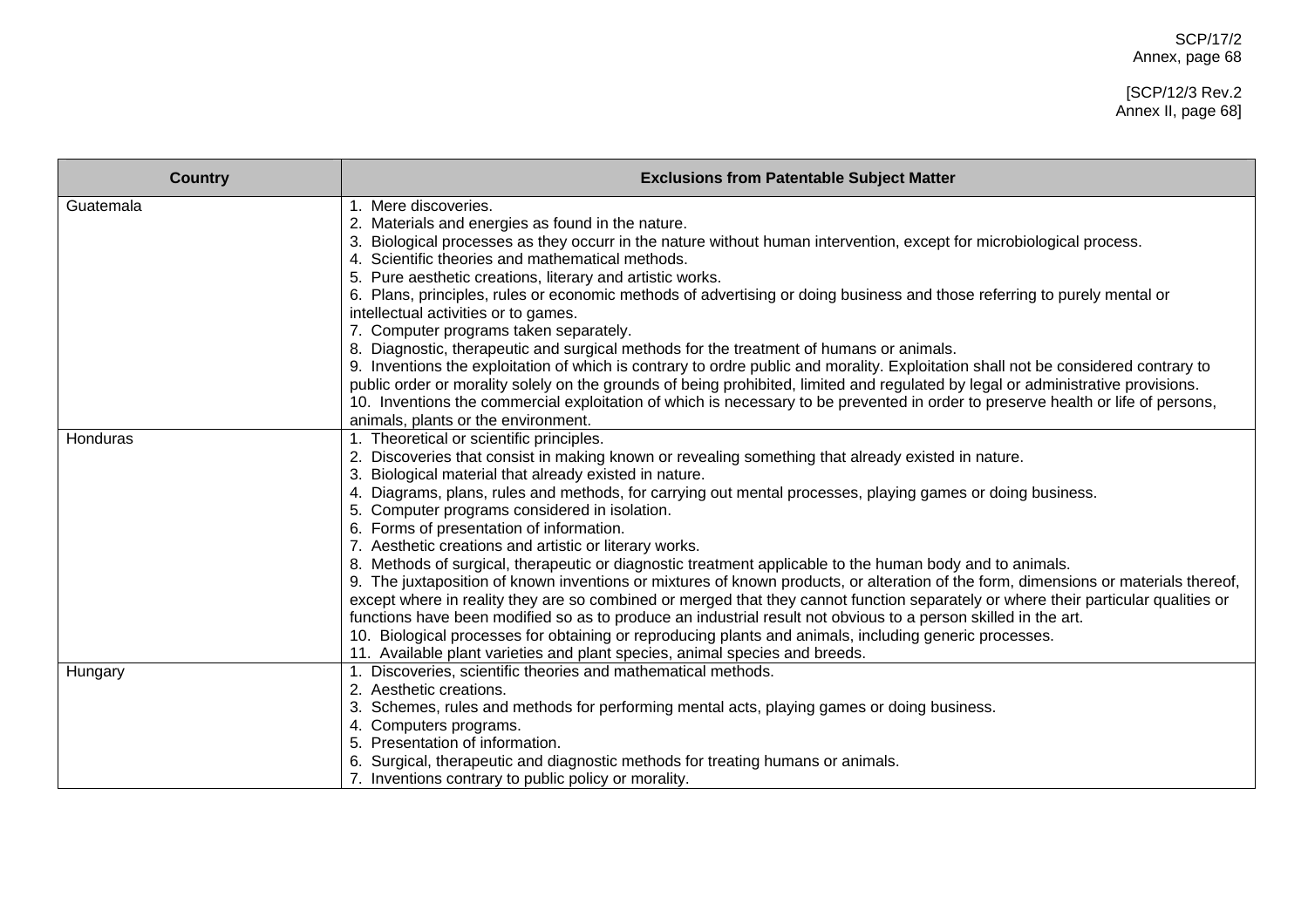# [SCP/12/3 Rev.2 Annex II, page 69]

| <b>Country</b> | <b>Exclusions from Patentable Subject Matter</b>                                                                                                                                         |
|----------------|------------------------------------------------------------------------------------------------------------------------------------------------------------------------------------------|
| Iceland        | 1. Discoveries, scientific theories and mathematical methods.                                                                                                                            |
|                | 2. Aesthetic creations.<br>3. Schemes, rules and methods for performing mental acts, playing games or doing business.                                                                    |
|                | 4. Computer programs.                                                                                                                                                                    |
|                | 5. The presentation of information                                                                                                                                                       |
|                | 6. Surgical, therapeutic and diagnostic methods for treating humans or animals.                                                                                                          |
|                | 7. Inventions contrary to morality or public order.                                                                                                                                      |
|                | 8. Plant and animal varieties and essentially biological processes for their production, other than microbiological processes and                                                        |
|                | products.                                                                                                                                                                                |
| India          | 1. Inventions which are frivolous or obviously contrary to well established natural law.                                                                                                 |
|                | 2. Inventions use or commercial exploitation of which is contrary to law or morality or causes serious prejudice to human, animal,                                                       |
|                | or plant life or health or to the environment.<br>3. Discoveries of a scientific principle or formulation of an abstract theory or discovery of any living thing or non-living substance |
|                | occurring in nature.                                                                                                                                                                     |
|                | 4. Mere discovery of a new form of a known substance which does not enhance known efficacy of that substance, or the mere                                                                |
|                | discovery of any new property or new use for a known substance or of the mere use of a known process, machine or apparatus                                                               |
|                | unless such known process results in a new product or employs at least one new reactant.                                                                                                 |
|                | 5. Substance obtained by a mere admixture resulting only in the aggregation of the properties of the components thereof or a                                                             |
|                | process for producing such substance.                                                                                                                                                    |
|                | 6. Mere arrangement or re-arrangement or duplication of known devices each functioning independently in a known way.                                                                     |
|                | 7. Agricultural and horticultural methods.<br>8. Any processes for medicinal, surgical, curative, prophylactic, diagnostic, therapeutic or other treatments of humans or any             |
|                | process for a similar treatments of animals to render them free of disease or increase their economic value or that of their                                                             |
|                | products.                                                                                                                                                                                |
|                | 9. Plants and animals in whole or any part thereof other than microorganisms, but including seeds, varieties and species and                                                             |
|                | essentially biological processes for production or propagation of plants and animals.                                                                                                    |
|                | 10. Mathematical or business method or a computer program per se or algorithms.                                                                                                          |
|                | 11. Literary, dramatic, musical or artistic work or any other aesthetic creation whatever.                                                                                               |
|                | 12. Mere scheme or rule or method of performing mental act or method of playing game.                                                                                                    |
|                | 13. Presentation of information.                                                                                                                                                         |
|                | 14. Topography of integrated circuits.<br>15. An invention which, in effect, is traditional knowledge or which is an aggregation or duplication of known properties of                   |
|                | traditionally known component(s).                                                                                                                                                        |
|                | 16. Inventions relating to atomic energy which is falling within sub-section (1) of section 20 of the Atomic Energy Act 1962.                                                            |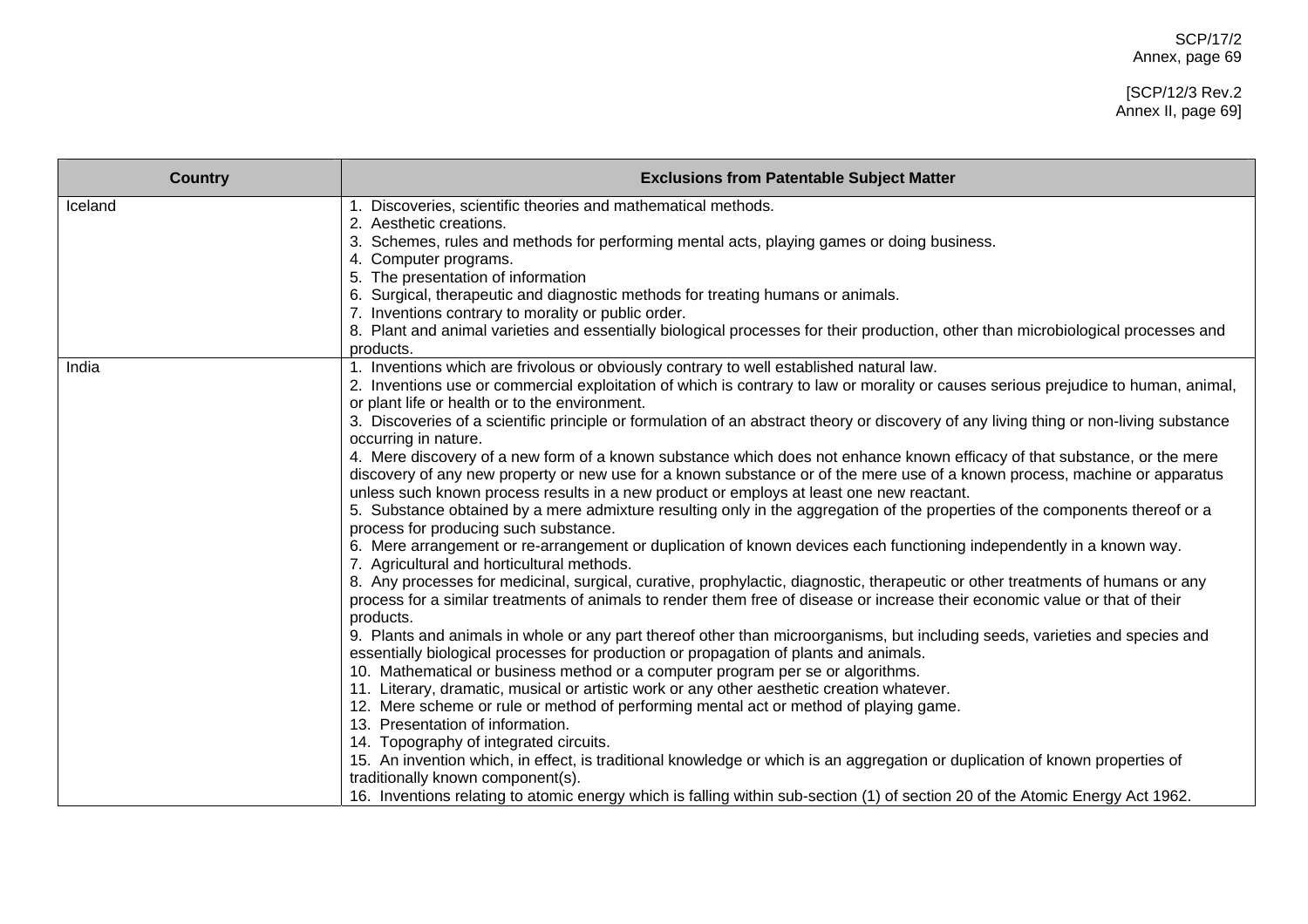#### [SCP/12/3 Rev.2 Annex II, page 70]

| <b>Country</b> | <b>Exclusions from Patentable Subject Matter</b>                                                                                  |
|----------------|-----------------------------------------------------------------------------------------------------------------------------------|
| Indonesia      | Inventions contrary to rules, regulations, religious morality, public order or ethics.                                            |
|                | 2. Methods of examination, treatment, medication, and/or surgery applied to humans and animals.                                   |
|                | Scientific and mathematical theories and methods.                                                                                 |
|                | 4. Living creatures, other than microorganisms.                                                                                   |
|                | 5. Biological processes or producing plant or animal, other than microbiological process.                                         |
| Ireland        | Discoveries, scientific theories and mathematical methods.                                                                        |
|                | Aesthetic creations.                                                                                                              |
|                | Schemes, rules and methods for performing mental acts, playing a game or doing business.                                          |
|                | Computer programs.                                                                                                                |
|                | Presentation of information.                                                                                                      |
|                | Surgical, therapeutic and diagnostic methods for treating humans or animals.                                                      |
|                | 7. Inventions contrary to public order or morality.                                                                               |
|                | 8. Plant and animal varieties and essentially biological processes for their production, other than microbiological processes and |
|                | products.                                                                                                                         |
| <b>Israel</b>  | 1. Therapeutic treatment on the human body.                                                                                       |
|                | 2. Plants and animal varieties, other than microbiological organisms not derived from nature.                                     |
| Italy          | Discoveries, scientific theories and mathematical methods.                                                                        |
|                | 2. Schemes, rules and methods for performing mental acts, playing games or doing business and programs for computers.             |
|                | Presentation of information.                                                                                                      |
|                | Surgical, therapeutic and diagnostic methods for treating humans or animals.                                                      |
|                | 5. Inventions contrary to public order or morality.                                                                               |
|                | 6. Plant or animal varieties and essentially biological processes for their production, other than microbiological processes and  |
|                | products.                                                                                                                         |
| Japan          | 1. Inventions contrary to public order, morality or public health.                                                                |
|                | 2. Methods for the treatment of humans.                                                                                           |
| Jordan         | 1. Inventions detrimental to public order or morality.                                                                            |
|                | 2. Inventions necessary to protect the life and health of humans, animals and plants or to avoid severe damage to the             |
|                | environment.                                                                                                                      |
|                | 3. Discoveries, scientific theories and mathematical methods.                                                                     |
|                | 4. Diagnostic, therapeutic and surgical methods for treatment of humans or animals.                                               |
|                | 5. Plants and animals, other than microorganisms.                                                                                 |
|                | 6. Biological methods for reproducing plants and animals, other than microbiological methods.                                     |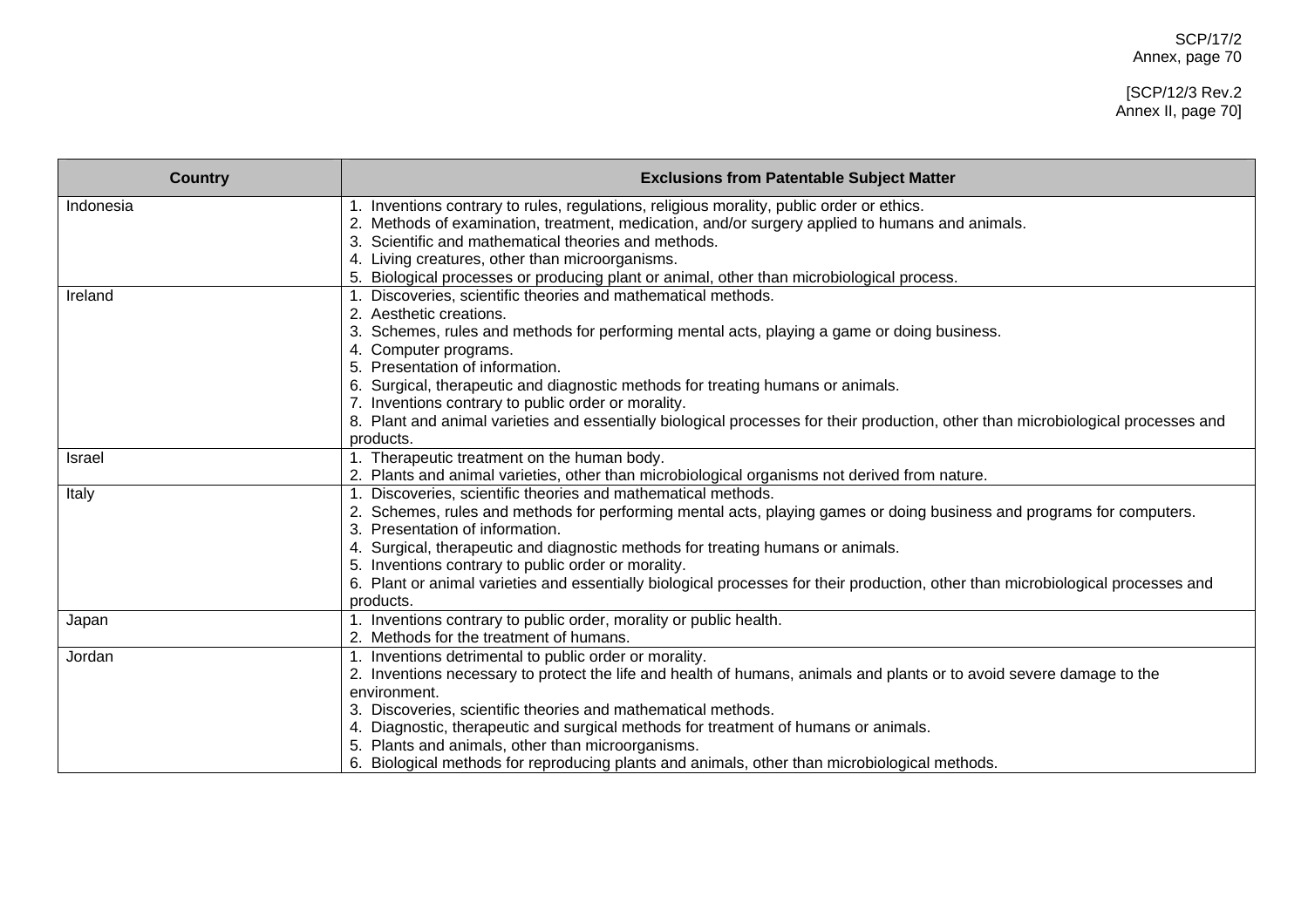#### [SCP/12/3 Rev.2 Annex II, page 71]

| <b>Country</b>  | <b>Exclusions from Patentable Subject Matter</b>                                                                                  |
|-----------------|-----------------------------------------------------------------------------------------------------------------------------------|
| Kenya           | 1. Discoveries, scientific theories and mathematical methods.                                                                     |
|                 | 2. Schemes, rules or methods for doing business, performing mental acts or playing games.                                         |
|                 | Diagnostic, therapeutic and surgical methods for treatment of humans or animals.                                                  |
|                 | Presentation of information.                                                                                                      |
|                 | Designated methods for the prevention or treatment of serious health hazards and life threatening diseases.                       |
|                 | 6. Plant varieties, other than parts thereof and products of biotechnological processes.                                          |
|                 | Inventions contrary to public order, morality, public health and safety, principles of humanity and environmental conservation.   |
| Kyrgyz Republic | 1. Scientific theories and mathematical methods.                                                                                  |
|                 | 2. Methods of economic organization and management.                                                                               |
|                 | 3. Symbols, schedules and rules.                                                                                                  |
|                 | 4. Methods for performing mental acts.                                                                                            |
|                 | 5. Computer programs and algorithms.                                                                                              |
|                 | Projects and plans for structures, buildings and land development.                                                                |
|                 | Aesthetic creations.                                                                                                              |
|                 | Topographies of integrated circuits.                                                                                              |
|                 | 9. Plant varieties and animal breeds.                                                                                             |
|                 | 10. Inventions contrary to the public interest, humanitarian principles or morality, or detrimental to the environment.           |
| Latvia          | 1. Therapeutic and surgical methods for treatment of humans or animals.                                                           |
|                 | 2. Discoveries, scientific theories, and mathematical methods.                                                                    |
|                 | 3. Designs.                                                                                                                       |
|                 | 4. Schemes, methods for performing mental acts, rules and methods for playing games and conducting business,                      |
|                 | 5. Computer programs.                                                                                                             |
|                 | Presentation of information.                                                                                                      |
|                 | 7. Inventions contrary to public order or the morality.                                                                           |
|                 | 8. Plant and animal varieties and essentially biological processes for their production, other than microbiological processes and |
|                 | products.                                                                                                                         |
| Liechtenstein   | 1. Plant and animal varieties and essentially biological processes for their production, other than microbiological processes and |
|                 | products.                                                                                                                         |
|                 | 2. Inventions contrary to public order or morality.                                                                               |
|                 | Diagnostic, therapeutic and surgical methods for treatment of humans or animals.                                                  |
|                 | (in accordance with the agreements with Switzerland and the European Economic Area (EEA)).                                        |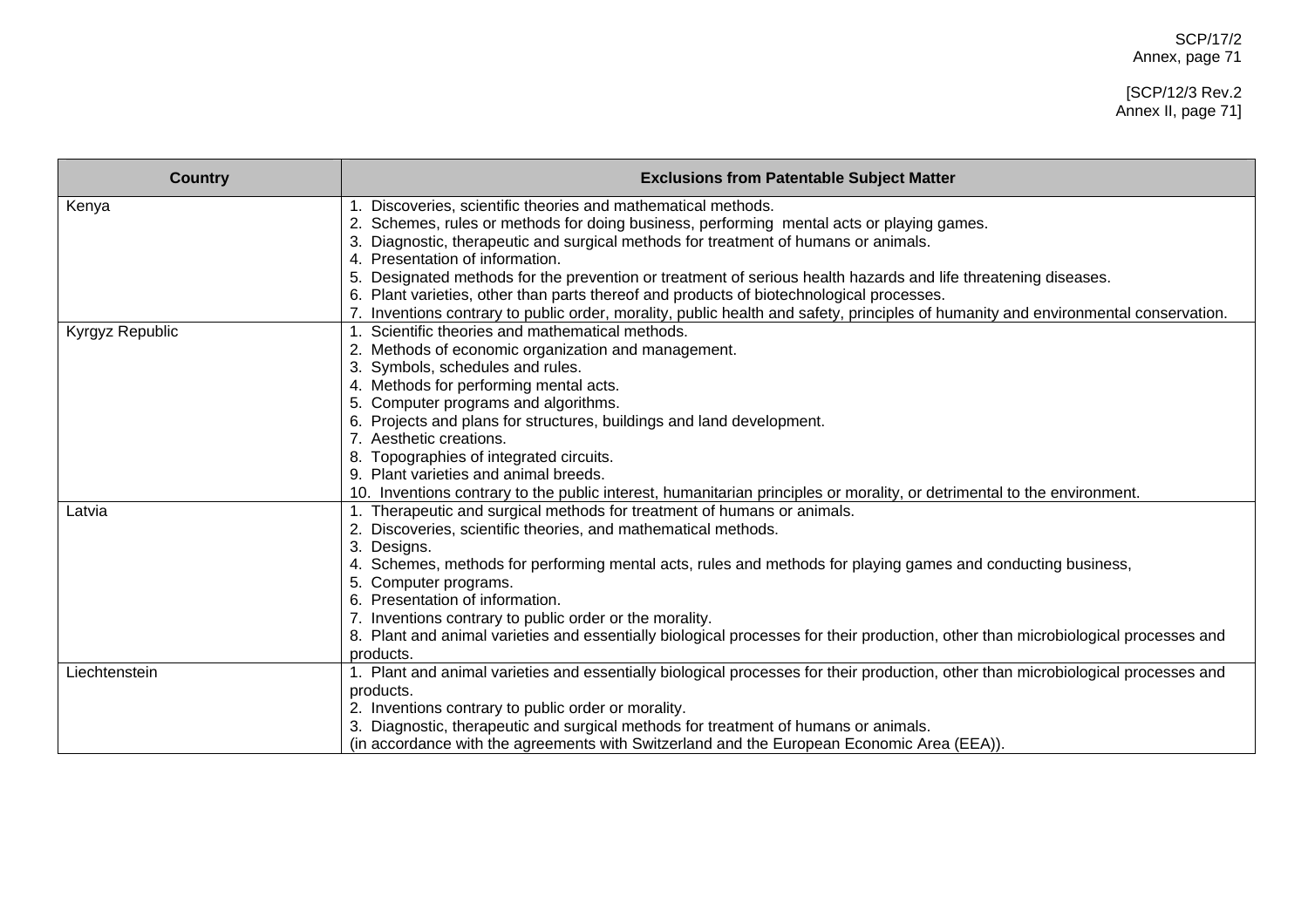# [SCP/12/3 Rev.2 Annex II, page 72]

| <b>Country</b> | <b>Exclusions from Patentable Subject Matter</b>                                                                                        |
|----------------|-----------------------------------------------------------------------------------------------------------------------------------------|
| Lithuania      | Discoveries, scientific theories and mathematical methods.                                                                              |
|                | 2. Designs of products.                                                                                                                 |
|                | Schemes, rules and methods of games, intellectual and economic activities.                                                              |
|                | 4. Computer programs.                                                                                                                   |
|                | 5. Presentation of information.                                                                                                         |
|                | 6. Methods of treatment of people and animals, diagnostics and prevention of diseases.                                                  |
|                | 7. Plant and animal varieties and biological processes for their production, other than microbiological processes.                      |
|                | 8. Inventions contrary to public interest, humanitarian principles or morality.                                                         |
| Luxembourg     | Discoveries, scientific theories and mathematical methods.                                                                              |
|                | 2. Aesthetic creations.                                                                                                                 |
|                | Schemes, rules and methods for performing mental acts, playing games or doing business.                                                 |
|                | Computer programs.                                                                                                                      |
|                | Presentation of information.                                                                                                            |
|                | Diagnostic, therapeutic and surgical methods for treatment of humans or animals.                                                        |
|                | 7. Inventions contrary to public order or morality.                                                                                     |
|                | 8. Plant and animal varieties and essentially biological processes for their production, other than microbiological processes and       |
|                | products.                                                                                                                               |
| Malaysia       | 1. Discoveries, scientific theories and mathematical methods.                                                                           |
|                | 2. Plant or animal varieties and essentially biological processes for their production, other than man-made living microorganisms       |
|                | and microbiological processes and products.                                                                                             |
|                | 3. Schemes, rules and methods for doing business, performing mental acts or playing games.                                              |
|                | Diagnostic, therapeutic and surgical methods for treatment of humans or animals.                                                        |
|                | 5. Inventions contrary to public order or morality.                                                                                     |
| Malta          | Discoveries, scientific theories and mathematical methods.<br>2. Aesthetic creations.                                                   |
|                |                                                                                                                                         |
|                | Schemes, rules and methods for performing mental acts, playing games or doing business.                                                 |
|                | Computer programs.<br>Presentation of information.                                                                                      |
|                |                                                                                                                                         |
|                | Diagnostic, therapeutic and surgical methods for treatment of humans or animals.<br>7. Inventions contrary to public order or morality. |
|                | Animal varieties and essentially biological processes for production of plants and animals, other than microbiological processes        |
|                | and products.                                                                                                                           |
|                |                                                                                                                                         |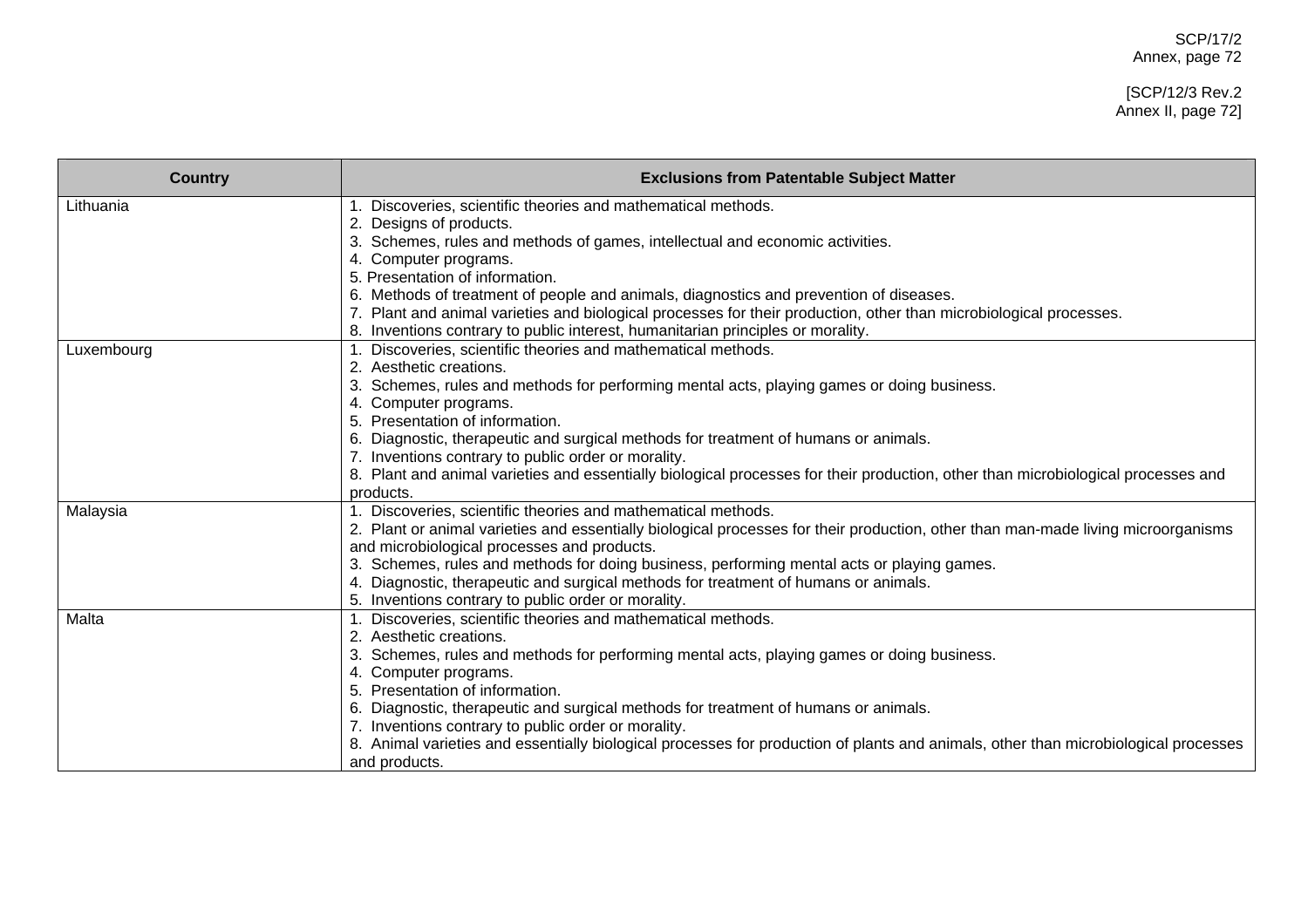## [SCP/12/3 Rev.2 Annex II, page 73]

| <b>Country</b>        | <b>Exclusions from Patentable Subject Matter</b>                                                                                                                                                                                                                                                                                                                                                                                                                                                                  |
|-----------------------|-------------------------------------------------------------------------------------------------------------------------------------------------------------------------------------------------------------------------------------------------------------------------------------------------------------------------------------------------------------------------------------------------------------------------------------------------------------------------------------------------------------------|
| <b>Mauritius</b>      | Discoveries, scientific theories and mathematical methods.<br>2. Schemes, rules or methods for doing business, performing mental acts or playing games.<br>Diagnostic, therapeutic and surgical methods for treatment of humans or animals.<br>. Plants and animals and essentially biological processes for their production.<br>4.                                                                                                                                                                              |
|                       | Literary, dramatic, musical or artistic works.<br>Aesthetic creations.<br>Inventions contrary to public order or morality.                                                                                                                                                                                                                                                                                                                                                                                        |
| Mexico                | 1. Essentially biological processes for the production, reproduction and propagation of plants and animals, biological and genetic<br>material as found in nature, animal breeds, the human body and the living parts composing it, and plant varieties.<br>2. Theoretical or scientific principles.                                                                                                                                                                                                              |
|                       | 3. Discoveries that consist in making known or revealing something that already existed in nature, even though it was previously<br>unknown to man.<br>4. Schemes, plans, rules and methods for carrying out mental processes, playing games or doing business, and mathematical                                                                                                                                                                                                                                  |
|                       | methods.<br>5. Computer programs.                                                                                                                                                                                                                                                                                                                                                                                                                                                                                 |
|                       | 6. Forms of presenting information.<br>Esthetics creations and artistic or literary works.                                                                                                                                                                                                                                                                                                                                                                                                                        |
|                       | 8. Methods of surgical, therapeutic or diagnostic treatment applicable to the human body and to animals.<br>Juxtaposition of known inventions or mixtures of known products, or alteration of the use, form, dimensions or material thereof,<br>except where in reality they are so combined or managed that they cannot function separately, or where their characteristic<br>qualities or functions have been so modified as to produce an industrial result or use not obvious to a person skilled in the art. |
| Moldova (Republic of) | 1. Inventions, the publication or exploitation of which would be contrary to ordre public or morality, including those harmful for<br>human, animal or plant life or health, and which are likely to cause serious prejudice to the environment, provided that such<br>exclusion is not made merely because the exploitation is prohibited by a clause.<br>2. Plant or animal varieties.                                                                                                                          |
|                       | 3. Essentially biological processes for the production of plants or animals other than microbiological processes or the products<br>thereof.                                                                                                                                                                                                                                                                                                                                                                      |
|                       | 4. Inventions concerning the human body, at the various stages of its formation and development, and the simple discovery of<br>one of its elements, including the sequence or partial sequence of a gene.                                                                                                                                                                                                                                                                                                        |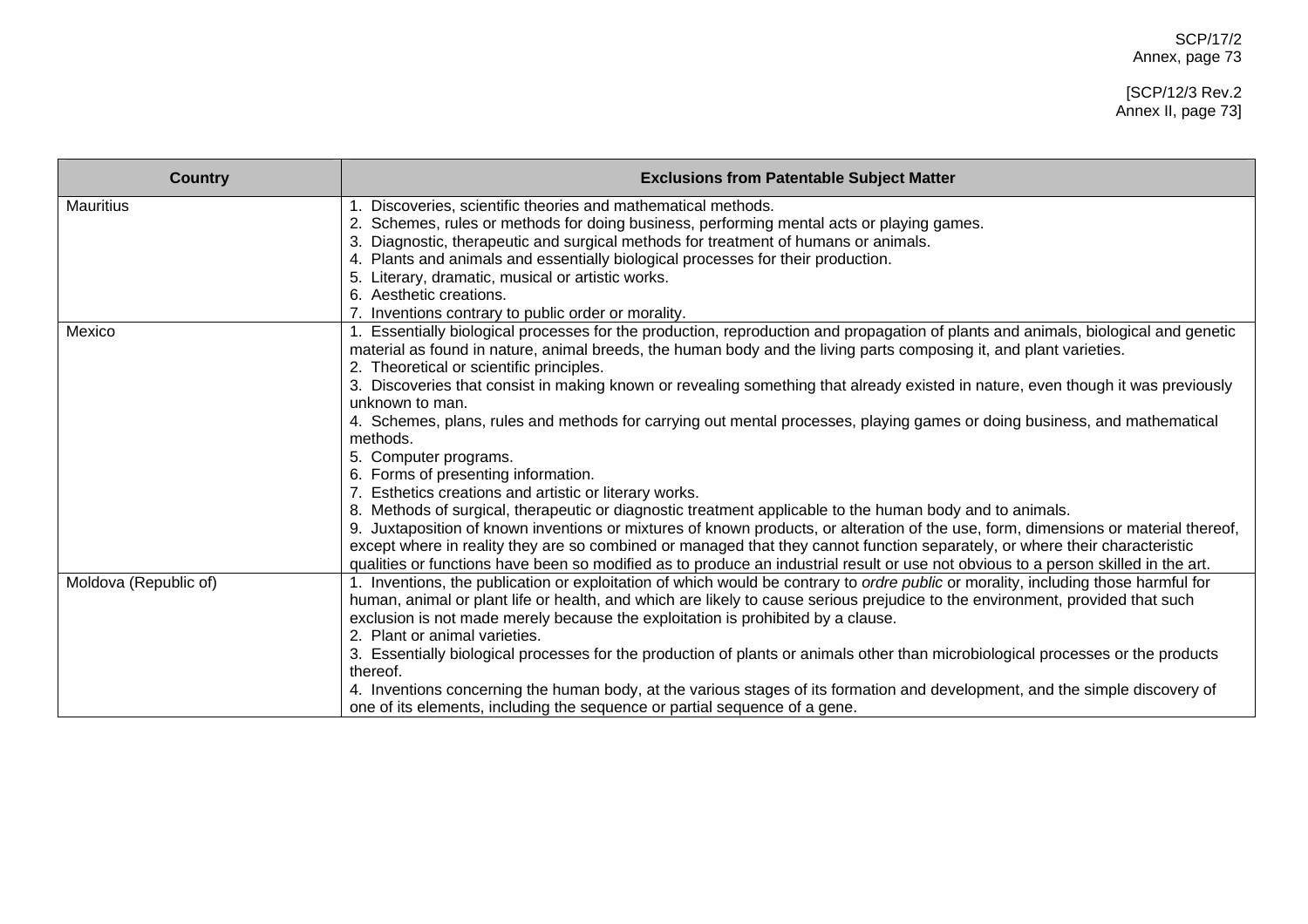### [SCP/12/3 Rev.2 Annex II, page 74]

| <b>Country</b> | <b>Exclusions from Patentable Subject Matter</b>                                                                                                                                            |
|----------------|---------------------------------------------------------------------------------------------------------------------------------------------------------------------------------------------|
| Mongolia       | 1. Discoveries, scientific theories and mathematical methods.                                                                                                                               |
|                | 2. Computer programs and algorithms.                                                                                                                                                        |
|                | 3. Schemes, rules and methods for doing business, performing mental acts or playing games.                                                                                                  |
|                | 4. Inventions contrary to public health or environmental protection.                                                                                                                        |
|                | 5. Methods of treatment, diagnosis and prophylaxis of human and animal diseases.                                                                                                            |
|                | 6. Plant and animal varieties produced biologically, other than microbiological methods and products.                                                                                       |
| Morocco        | Discoveries, scientific theories and mathematical methods.                                                                                                                                  |
|                | 2. Aesthetic creations.                                                                                                                                                                     |
|                | Schemes, rules and methods for performing mental acts, playing games or doing business.<br>3.                                                                                               |
|                | 4. Computer programs.                                                                                                                                                                       |
|                | 5. Presentation of information.                                                                                                                                                             |
|                | 6. Therapeutic and surgical methods for treatment of humans or animals and diagnostic methods practiced on human and animal                                                                 |
|                | bodies. This provision does not apply to products, in particular to substances or compositions, for executing one of these                                                                  |
|                | methods.                                                                                                                                                                                    |
|                | 7. Inventions contrary to public order or morality.                                                                                                                                         |
|                | 8. Plant varieties.                                                                                                                                                                         |
| Mozambique     | Discoveries, scientific theories and mathematical methods.                                                                                                                                  |
|                | 2. Systems, plans, rules and methods for the performance of intellectual activities, playing games or economic activities.                                                                  |
|                | 3. Computer programs.                                                                                                                                                                       |
|                | 4. Aesthetic creations.                                                                                                                                                                     |
|                | 5. Artistic and literary works.                                                                                                                                                             |
|                | 6. Presentation of information.                                                                                                                                                             |
|                | 7. Diagnostic, therapeutic and surgical methods for treatment of humans or animals.                                                                                                         |
|                | 8. Atomic substances and processes.                                                                                                                                                         |
|                | 9. Inventions contrary to morality, good behavior, public safety, public order or public health.<br>10. Living beings and parts thereof, other than microbiological processes and products. |
|                |                                                                                                                                                                                             |
| Netherlands    | 1. Discoveries, scientific theories and mathematical methods.<br>2. Aesthetic creations.                                                                                                    |
|                |                                                                                                                                                                                             |
|                | Schemes, rules and methods for performing mental acts, playing games or doing business.                                                                                                     |
|                | 4. Computer programs.<br>5. Presentation of information.                                                                                                                                    |
|                |                                                                                                                                                                                             |
|                | 6. Inventions contrary to public order or morality.                                                                                                                                         |
|                | 7. Plant and animal varieties produced by biological processes for their production, other than permitted microbiological methods                                                           |
|                | and products.<br>8. Diagnostic, therapeutic and surgical methods for treatment of humans or animals.                                                                                        |
| New Zealand    | Inventions which are not a "manner of new manufacture.                                                                                                                                      |
|                |                                                                                                                                                                                             |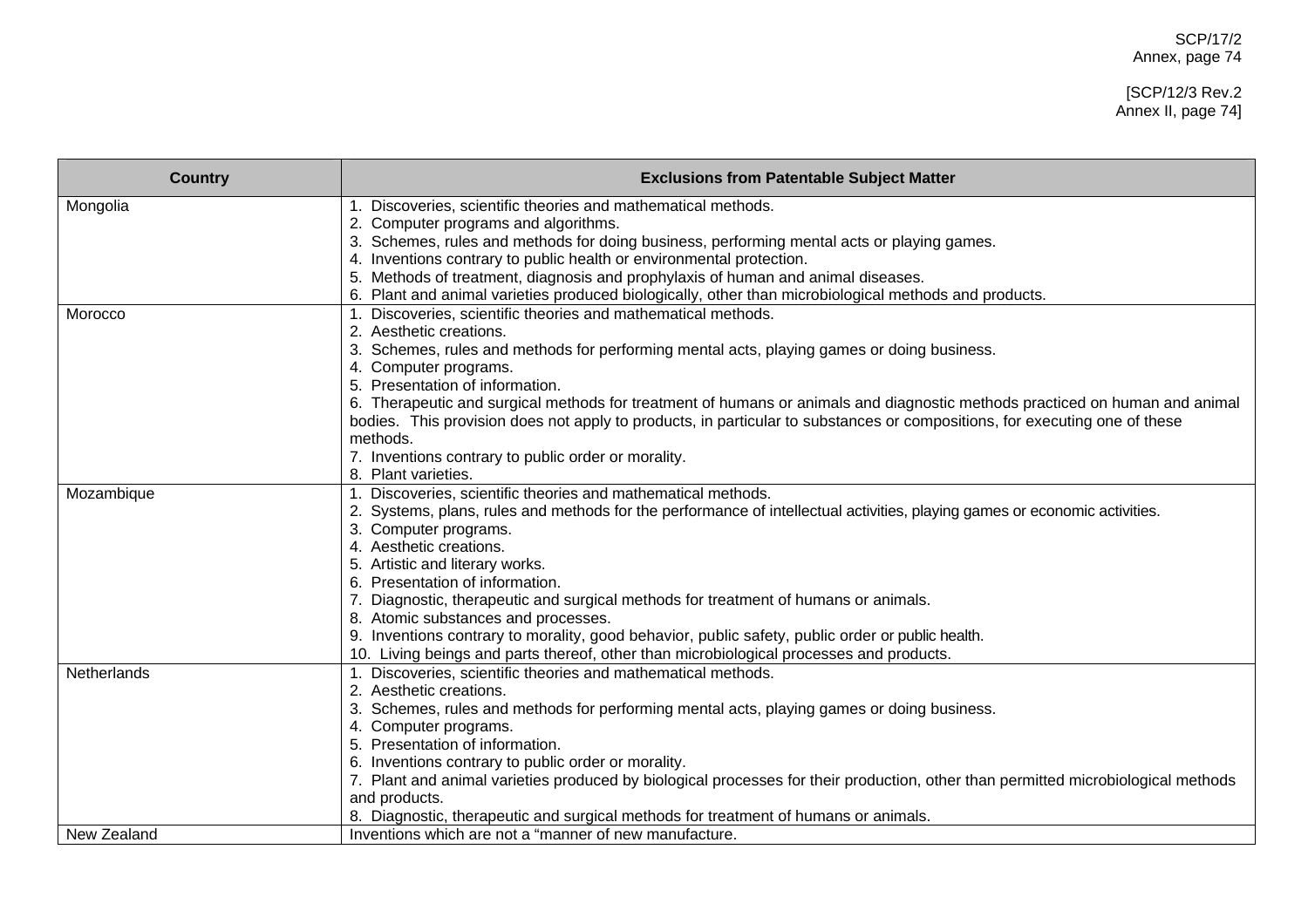### [SCP/12/3 Rev.2 Annex II, page 75]

| <b>Country</b> | <b>Exclusions from Patentable Subject Matter</b>                                                                                |
|----------------|---------------------------------------------------------------------------------------------------------------------------------|
| Nicaragua      | 1. Discoveries, scientific theories and mathematical methods.                                                                   |
|                | 2. Substances and matter found in nature.                                                                                       |
|                | 3. Biological processes for the production of plants and animals not involving human intervention, other than microbiological   |
|                | processes.<br>4. Aesthetic creations                                                                                            |
|                | 5. Literary and artistic works.                                                                                                 |
|                | 6. Economic, advertising and business plans,                                                                                    |
|                | 7. Principles, rules and methods for mental and intellectual acts and playing games.                                            |
|                | 8. Computer programs.                                                                                                           |
|                | 9. Animals.                                                                                                                     |
|                | 10. Therapeutic, surgical and diagnostic methods for treating humans or animals.                                                |
|                | 11. Inventions contrary to public policy or morality.                                                                           |
|                | 12. Inventions for the protection of human, animal or plant health or life or the preservation of the environment.              |
| Nigeria        | 1. Plant and animal varieties and essentially biological processes for their production, other than microbiological methods and |
|                | products.                                                                                                                       |
|                | 2. Inventions contrary to public order or morality.                                                                             |
|                | 3. Scientific principles and discoveries.                                                                                       |
| Norway         | Something which merely consist of the following (1-5) is not considered as an invention:                                        |
|                | 1. Discoveries, scientific theories and mathematical methods.                                                                   |
|                | 2. Aesthetic creations.                                                                                                         |
|                | 3. Schemes, rules and methods for performing mental acts, playing games or doing business.                                      |
|                | 4. Computer programs.                                                                                                           |
|                | 5. Presentation of information.<br>Patents are not granted for:                                                                 |
|                | 1. Therapeutic, surgical and diagnostic methods, practiced on humans or animals.                                                |
|                | 2. The human body, at any stage of its formation and development of the simple discovery of its elements, including gene        |
|                | sequences, other than elements isolated from the human body or produced by a technical process.                                 |
|                | 3. Inventions whose commercial exploitation would be contrary to morality or public order. Patents cannot on this basis be      |
|                | granted for inter alia: Processes for cloning humans; modifying the germ line genetic identity of humans; uses of human embryos |
|                | for industrial or commercial purposes; and process for modifying the genetic identity of animals which are likely to cause them |
|                | suffering without any substantial medical benefit, and animals resulting from such processes.                                   |
|                | 4. Plant and animal varieties and essentially biological processes for production of plants and animals.                        |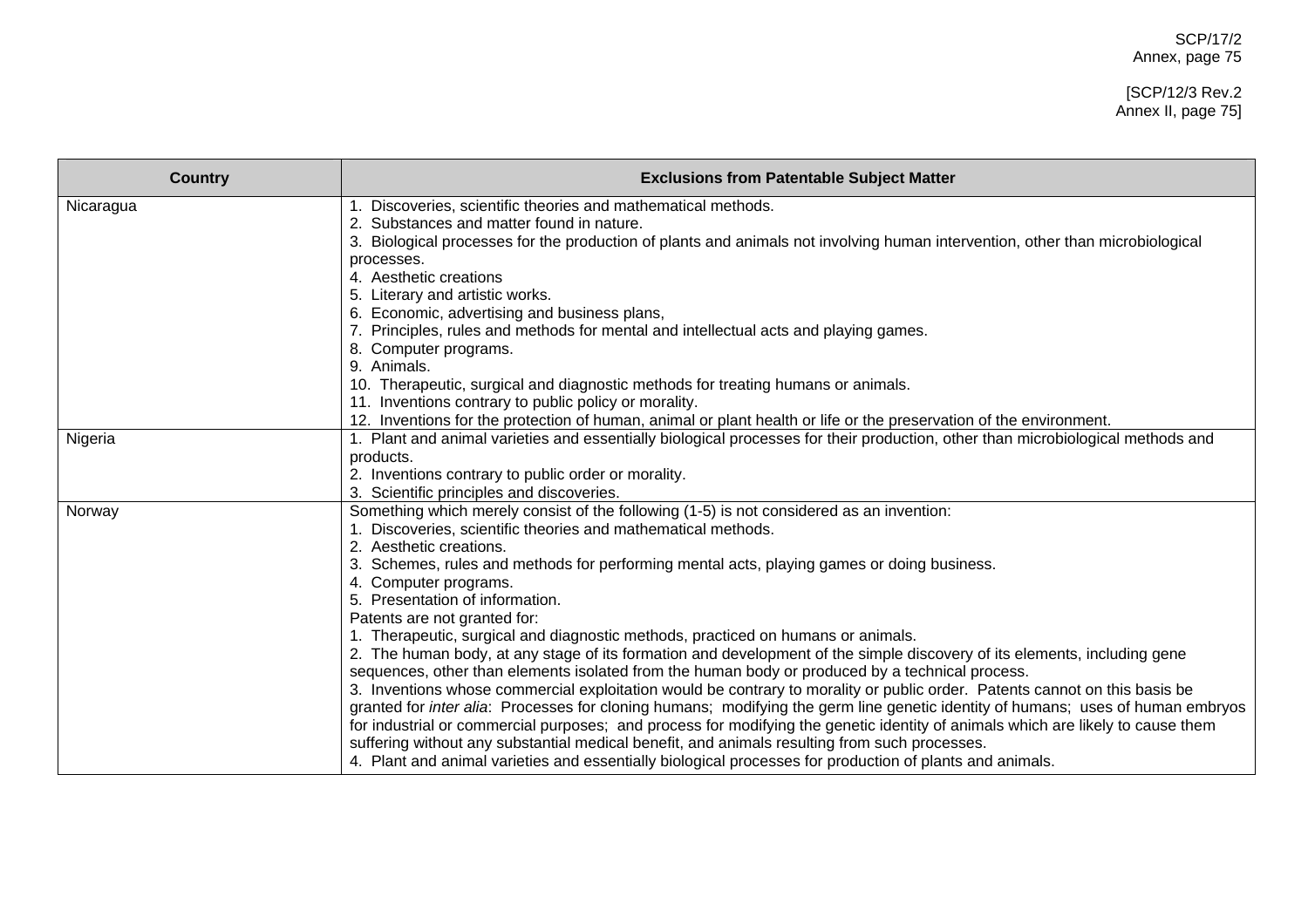| <b>Country</b> | <b>Exclusions from Patentable Subject Matter</b>                                                                                                                                                                                                                                                                                                                                                                                                                                                                                                                                                                                                                                                                                                                                                                                                                                                                                                                                                                                                                                                                                                                                                              |
|----------------|---------------------------------------------------------------------------------------------------------------------------------------------------------------------------------------------------------------------------------------------------------------------------------------------------------------------------------------------------------------------------------------------------------------------------------------------------------------------------------------------------------------------------------------------------------------------------------------------------------------------------------------------------------------------------------------------------------------------------------------------------------------------------------------------------------------------------------------------------------------------------------------------------------------------------------------------------------------------------------------------------------------------------------------------------------------------------------------------------------------------------------------------------------------------------------------------------------------|
| Oman           | Discoveries, scientific theories and mathematical methods.<br>1.<br>2. Schemes, rules or methods for doing business, performing purely mental acts or playing games.<br>3. Natural substances; this provision shall not apply to the processes of isolating those natural substances from their original<br>environment.<br>4. Known substances for which a new use has been discovered; this provision shall not apply to the use itself, where it constitutes<br>an invention as defined in the law.<br>5. Animals other than microorganisms, and essentially biological processes for the production of animals and their parts, other<br>than non-biological and microbiological processes.<br>6 Inventions contrary to order public and morality.                                                                                                                                                                                                                                                                                                                                                                                                                                                        |
|                | Exclusions shall not apply to the following inventions:<br>a. process inventions which, in whole or in part, consist of steps that are performed by a computer and are directed by a computer<br>program<br>b. process inventions consisting of elements of a computer-implemented invention, including in particular (i) machine-readable<br>computer program code stored on a tangible medium such as a floppy disk, computer hard drive<br>or computer memory; and (ii) a general purpose computer whose novelty over the prior art arises primarily due to its combination<br>with a specific computer program.                                                                                                                                                                                                                                                                                                                                                                                                                                                                                                                                                                                           |
| Pakistan       | 1. Discoveries, scientific theories and mathematical methods.<br>2. Literary, dramatic, musical or artistic works.<br>3. Schemes, rules and methods for doing business, performing mental acts and playing games.<br>4. Presentation of information.<br>5. Substances that exist in nature or if isolated therefrom.<br>6. Inventions the commercial exploitation of which is contrary to public order, morality, including protecting human, animal or plant<br>life or health or to avoid serious prejudice to the environment, provided that such exclusion is not made merely because the<br>exploitation is prohibited by any law in force.<br>7. Plant and animal varieties and essentially biological processes for their production, other than non-biological and<br>microbiological processes and products.<br>8. Therapeutic, surgical and diagnostic methods for treating humans or animals.<br>9. New and subsequent use of known product or process.<br>10. Mere change in physical appearance of a chemical product where the chemical formula or process of manufacture remains<br>the same, provided that this clause shall not apply to an invention fulfilling the patentability criteria. |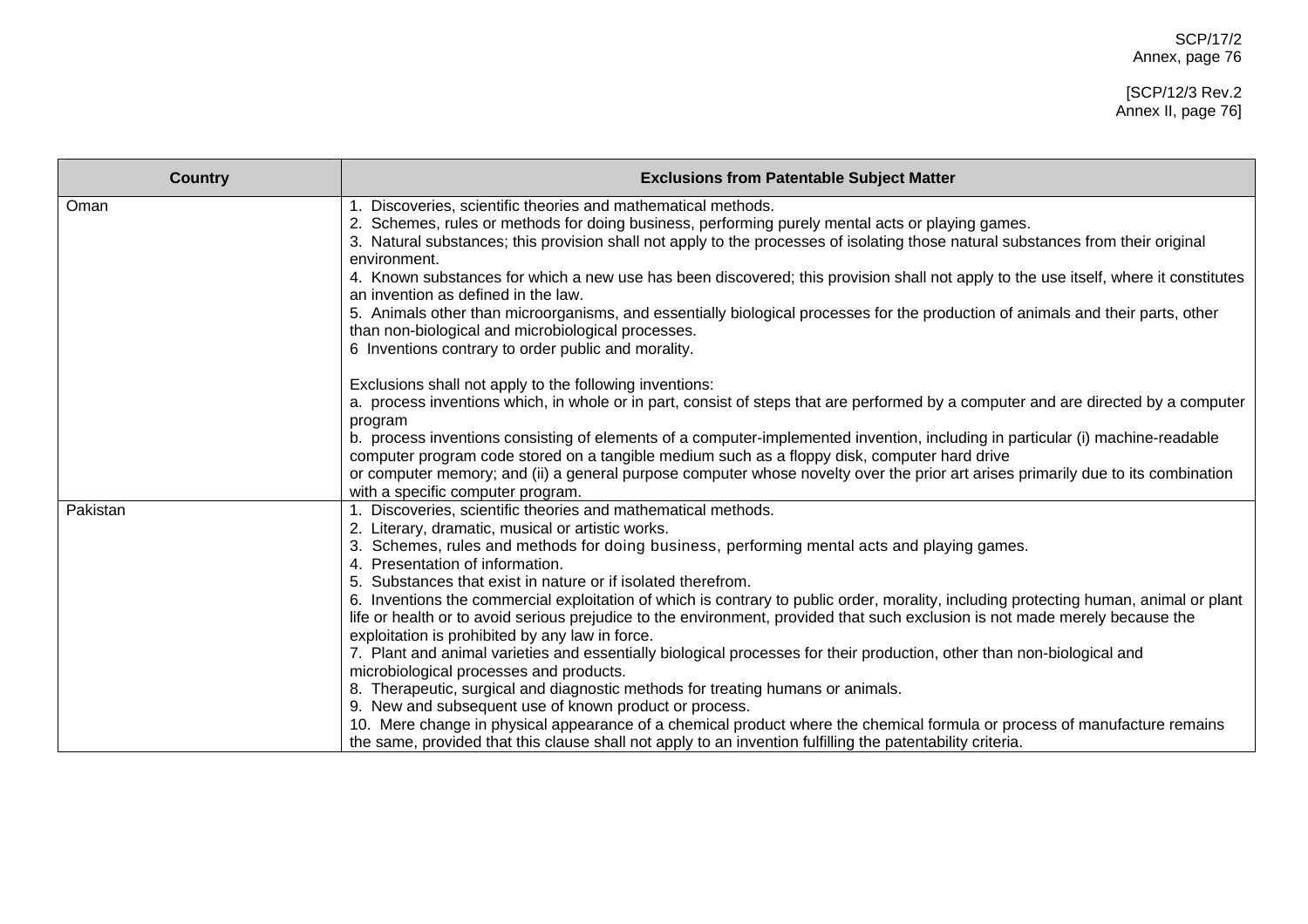# [SCP/12/3 Rev.2 Annex II, page 77]

| <b>Country</b>   | <b>Exclusions from Patentable Subject Matter</b>                                                                                           |
|------------------|--------------------------------------------------------------------------------------------------------------------------------------------|
| Panama           | Discoveries, theories and scientific principles.<br>Plans, schemes, principles and methods for economics, business, mental acts and games. |
|                  | Computer programs.                                                                                                                         |
|                  | Presentation of information.                                                                                                               |
|                  | 5. Aesthetic creations.                                                                                                                    |
|                  | 6. Artistic and literary works.                                                                                                            |
|                  | 7. Therapeutic, surgical and diagnostic methods for treating humans or animals.                                                            |
|                  | 8. Combinations or alterations of known inventions and products which do not function separately or produce a non-obvious                  |
|                  | industrial result.                                                                                                                         |
|                  | 9. Inventions contrary to national laws, health, public policy, morality, proper practice or State security.                               |
| Panama (cont'd.) | 10. Essentially biological means of producing plants and animals contrary to morality or human integrity or dignity.                       |
|                  | 11. Plant and animal varieties.                                                                                                            |
|                  | 12. Naturally occurring biological material.                                                                                               |
|                  | 13. Live material forming part of the human body.                                                                                          |
| Papua New Guinea | Discoveries, scientific theories and mathematical methods.                                                                                 |
|                  | Schemes, rules and methods for doing business performing mental acts and playing games.                                                    |
|                  | 3. Therapeutic, surgical and diagnostic methods for treating humans or animals.                                                            |
|                  | 4. Inventions contrary to public order or morality or which seriously damage the environment<br>5. Presentation of information.            |
| Peru             | Discoveries, scientific theories and mathematical methods.                                                                                 |
|                  | 2. Natural biological materials.                                                                                                           |
|                  | 3. Literary, artistic works and other works protected by copyright.                                                                        |
|                  | Plans, rules and methods for intellectual acts, playing games, or economic and business activities.                                        |
|                  | Computer programs and software.                                                                                                            |
|                  | Presentation of information.                                                                                                               |
|                  | 7. Inventions contrary to public order or morality.                                                                                        |
|                  | 8. Inventions whose commercial exploitation would be detrimental to human, animal life or health, plant preservation or the                |
|                  | environment                                                                                                                                |
|                  | 9. Plants, animals and essentially biological processes for the production of plants or animals, other than non-biological and             |
|                  | microbiological processes.                                                                                                                 |
|                  | 10. Surgical, therapeutic and diagnostic methods for treating humans or animals.                                                           |
|                  | 11. New uses of patented products and processes.                                                                                           |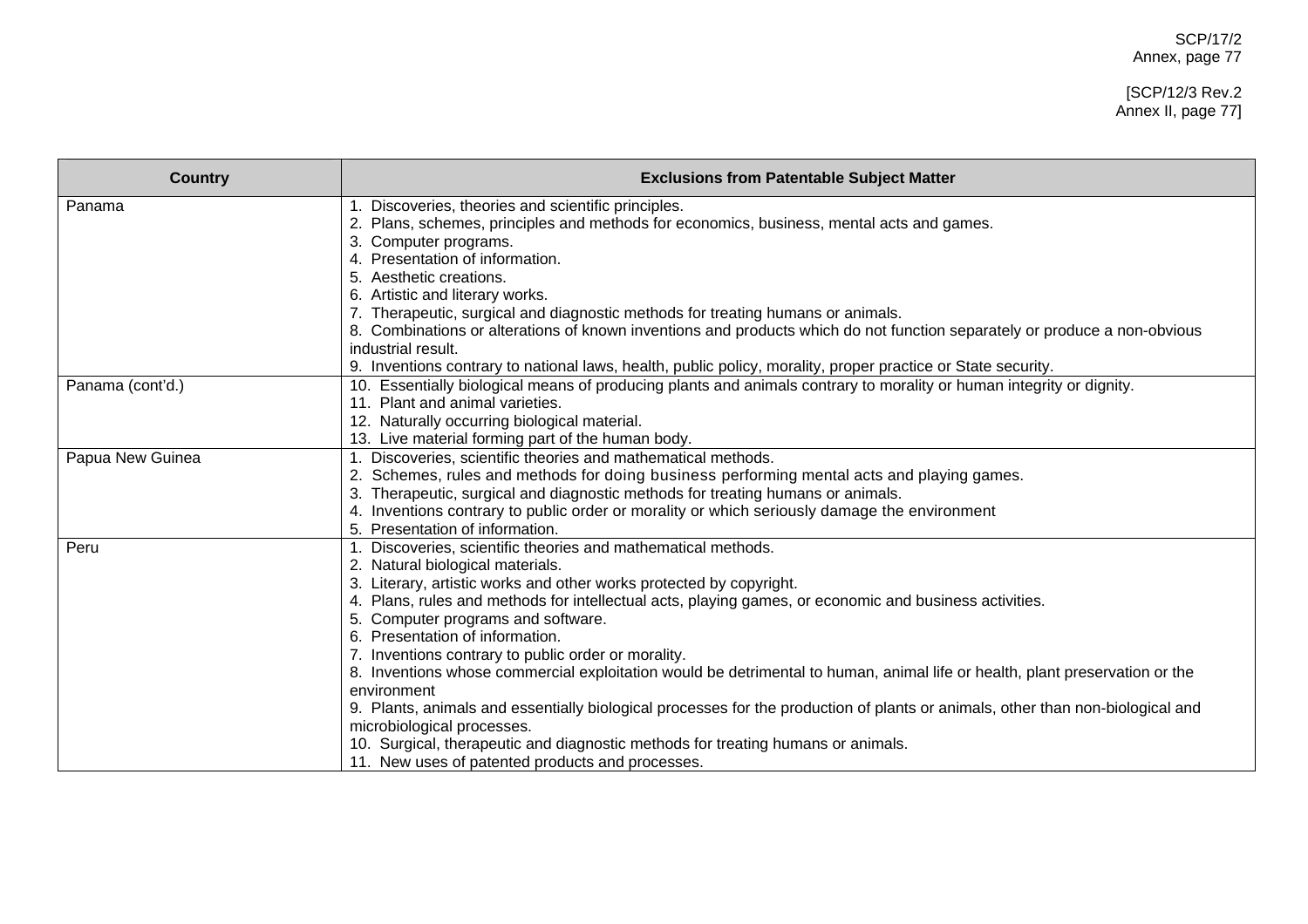SCP/17/2 Annex, page 78

[SCP/12/3 Rev.2 Annex II, page 78]

| <b>Country</b> | <b>Exclusions from Patentable Subject Matter</b>                                                                                                                                                                                                                                                                                                                                                                                                                                                                                                                                                                                                                                                                                                                                                                                                                                                                                                                                                                                                                                                                                                                                                                                                                      |
|----------------|-----------------------------------------------------------------------------------------------------------------------------------------------------------------------------------------------------------------------------------------------------------------------------------------------------------------------------------------------------------------------------------------------------------------------------------------------------------------------------------------------------------------------------------------------------------------------------------------------------------------------------------------------------------------------------------------------------------------------------------------------------------------------------------------------------------------------------------------------------------------------------------------------------------------------------------------------------------------------------------------------------------------------------------------------------------------------------------------------------------------------------------------------------------------------------------------------------------------------------------------------------------------------|
| Philippines    | 1. Discoveries, scientific theories and mathematical methods. In the case of drugs and medicines, the mere discovery of<br>a new form or new property of a known substance which does not result in the enhancement of the known efficacy of that<br>substance, or the mere discovery of any new property or new use for a known substance, or the mere use of a known process<br>unless such known process results in a new product that employs at least one new reactant. For the purpose of this clause, salts,<br>esters, ethers, polymorphs, metabolites, pure form, particle size, isomers, mixtures of isomers, complexes, combinations, and<br>other derivatives of a known substance shall be considered to be the same substance, unless they differ significantly in properties<br>with regard to efficacy.<br>2. Schemes, rules and methods of performing mental acts, playing games or doing business, and programs for computers.<br>3. Therapeutic, surgical and diagnostic methods for treating humans or animals.<br>4. Plant and animal varieties and essentially biological processes for their production, other than microbiological methods and<br>products.<br>5. Aesthetic creations.<br>6. Inventions contrary to public order or morality. |
| Poland         | Discoveries, scientific theories and mathematical methods.<br>2. Aesthetic creations.<br>3. Schemes, rules and methods for performing mental acts, doing business and playing games.<br>4. Creations contrary to generally accepted scientific principles.<br>5. Comport programs.<br>6. Presentation of information.<br>7. Inventions contrary to public order or morality<br>8. Plant and animal varieties and essentially biological processes for their production, other than microbiological methods and<br>products.<br>9. Therapeutic, surgical and diagnostic methods for treating humans or animals.                                                                                                                                                                                                                                                                                                                                                                                                                                                                                                                                                                                                                                                        |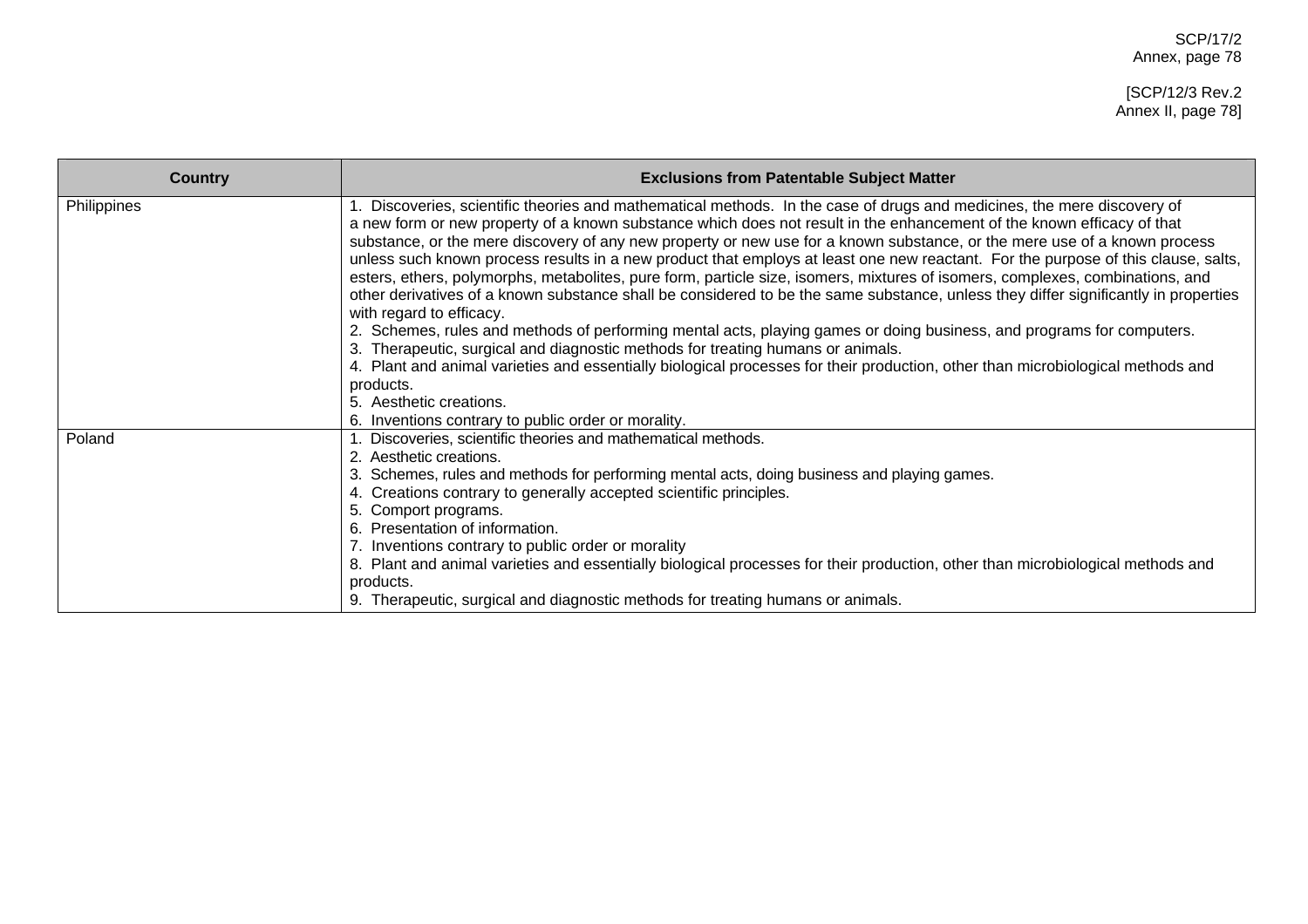#### [SCP/12/3 Rev.2 Annex II, page 79]

| <b>Country</b>    | <b>Exclusions from Patentable Subject Matter</b>                                                                                                                                                                                                                                                                                                                                                          |
|-------------------|-----------------------------------------------------------------------------------------------------------------------------------------------------------------------------------------------------------------------------------------------------------------------------------------------------------------------------------------------------------------------------------------------------------|
| Portugal          | Discoveries, scientific theories and mathematical methods.<br>2. Materials or substances which already exist in nature and nuclear substances.                                                                                                                                                                                                                                                            |
|                   | 3. Aesthetic creations.<br>4. Schemes, rules and methods of intellectual activities for games or commercial activities and computer programs as such, with<br>no contribution.                                                                                                                                                                                                                            |
|                   | 5. Presentations of information.<br>6. Patents shall not be granted in respect of inventions the commercial exploitation of which would be contrary to the Law, ordre                                                                                                                                                                                                                                     |
|                   | public, public health or morality, an exploitation not being deemed to be prohibited merely because it is prohibited by law or<br>administrative regulation.                                                                                                                                                                                                                                              |
|                   | 7. Processes for cloning human beings.<br>8. Processes for modifying the germinal line genetic identity of human beings.                                                                                                                                                                                                                                                                                  |
|                   | 9. Uses of human embryos for industrial or commercial purposes.<br>10. Processes for modifying the genetic identity of animals which are likely to cause them suffering without any substantial<br>medical benefit to man or animal, and also animals resulting from such processes.                                                                                                                      |
|                   | 11. The human body, at the various stages of its formation and development, and the simple discovery of one of its elements,<br>including a sequence or partial sequence of a gene, cannot constitute patentable inventions. However it can be patented provided<br>that the industrial application of a sequence or a partial sequence of a gene is expressly observed and specifically described in the |
|                   | patent application.<br>12. Plant varieties or species of animals and essentially biological processes for the production of plants or animals.                                                                                                                                                                                                                                                            |
|                   | 13. Methods for surgical or therapeutic treatment or for diagnosis, practiced on human beings or animals, shall not be regarded as<br>inventions, either. This provision shall not prevent the grant of patents for products, including substances and compounds, for use                                                                                                                                 |
|                   | in any of such methods.                                                                                                                                                                                                                                                                                                                                                                                   |
| Republic of Korea | 1. Discoveries, scientific theories and mathematical methods.                                                                                                                                                                                                                                                                                                                                             |
|                   | 2. Aesthetic creations.<br>3. Schemes, rules and methods for performing mental acts.                                                                                                                                                                                                                                                                                                                      |
|                   | 4. Computer programs.                                                                                                                                                                                                                                                                                                                                                                                     |
|                   | 5. Presentation of information.                                                                                                                                                                                                                                                                                                                                                                           |
|                   | 6. Creations contrary to generally accepted scientific principles.                                                                                                                                                                                                                                                                                                                                        |
|                   | 7. Inventions liable to contravene public order or morality or to injure public health.                                                                                                                                                                                                                                                                                                                   |
|                   | 8. Therapeutic, surgical, diagnostic methods for treating humans.                                                                                                                                                                                                                                                                                                                                         |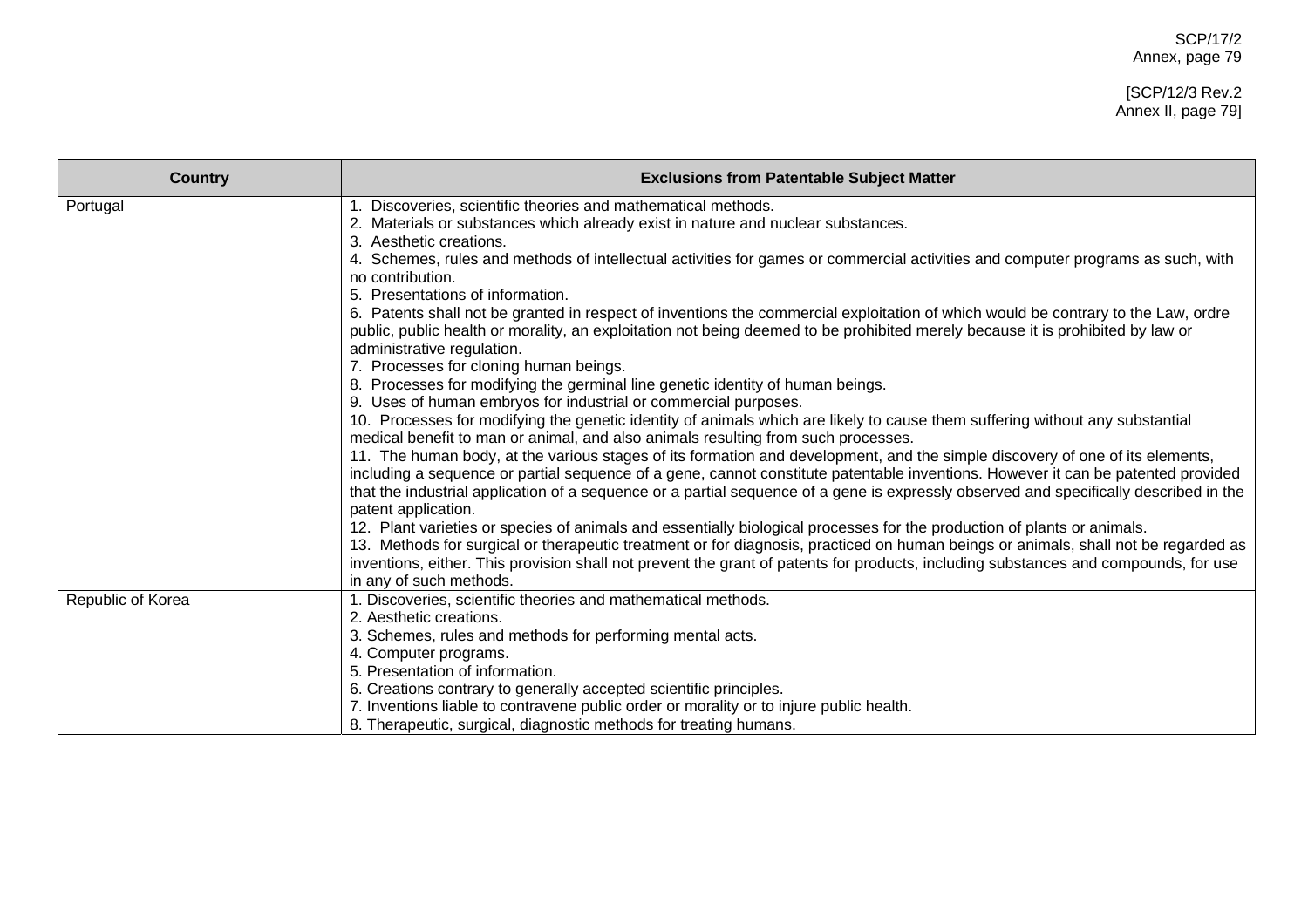# [SCP/12/3 Rev.2 Annex II, page 80]

| <b>Country</b>            | <b>Exclusions from Patentable Subject Matter</b>                                                                                                             |
|---------------------------|--------------------------------------------------------------------------------------------------------------------------------------------------------------|
| Romania                   | 1. Discoveries, scientific theories and mathematical methods.                                                                                                |
|                           | 2. Aesthetic creations.                                                                                                                                      |
|                           | 3. Schemes, rules and methods for performing mental acts, playing games or doing business.                                                                   |
|                           | 4. Computer programs.                                                                                                                                        |
|                           | 5. Presentation of information.                                                                                                                              |
|                           | 6. Inventions, the exploitation of which would be contrary to public order or morality, including those being detrimental to human,                          |
|                           | animal or plant life, or health or the environment, the exclusion not being deemed to be prohibited merely because the exploitation<br>is prohibited by law. |
|                           | 7. Plant and animal varieties and essentially biological processes for their production, other than microorganisms.                                          |
|                           | 8. Surgical, therapeutic and diagnostic methods for treating humans and animals.                                                                             |
|                           | 9. The human body, at any stage of its formation and the simple discovery of its elements, including the sequence or partial                                 |
|                           | sequence of a gene.                                                                                                                                          |
| <b>Russian Federation</b> | 1. Discoveries.                                                                                                                                              |
|                           | 2. Scientific theories and mathematical methods.                                                                                                             |
|                           | Proposals concerning solely the outward appearance of manufactured articles and intended to satisfy aesthetic requirements.                                  |
|                           | 4. Rules and methods of games, intellectual or business activities.                                                                                          |
|                           | 5. Computer programs                                                                                                                                         |
|                           | 6. Ideas on presentation of information.                                                                                                                     |
|                           | 7. Varieties of plants, breeds of animals and biological methods of obtaining thereof with the exception of microbiological methods                          |
|                           | and products obtained by the use of such methods.                                                                                                            |
|                           | 8. Layout-designs (topographies) of integrated circuits                                                                                                      |
|                           | 9. Methods of cloning of a human being.                                                                                                                      |
|                           | 10. Methods of modification of the genetic integrity of cells of the embryonic line of a human being.                                                        |
|                           | 11. Use of human embryos for industrial and commercial purposes.                                                                                             |
|                           | 12. Other proposals that are contrary to public interest, principles of humanity and morality.                                                               |
| Saint Lucia               | 1. Discoveries, scientific theories and mathematical methods.                                                                                                |
|                           | 2. Literary, dramatic, musical and artistic works.                                                                                                           |
|                           | 3. Aesthetic creations.                                                                                                                                      |
|                           | Schemes, rules and methods for performing mental acts, playing a game or doing business.                                                                     |
|                           | Computer programs.                                                                                                                                           |
|                           | Presentation of information.                                                                                                                                 |
|                           | Therapeutic, surgical and diagnostic methods for treating humans or animals.                                                                                 |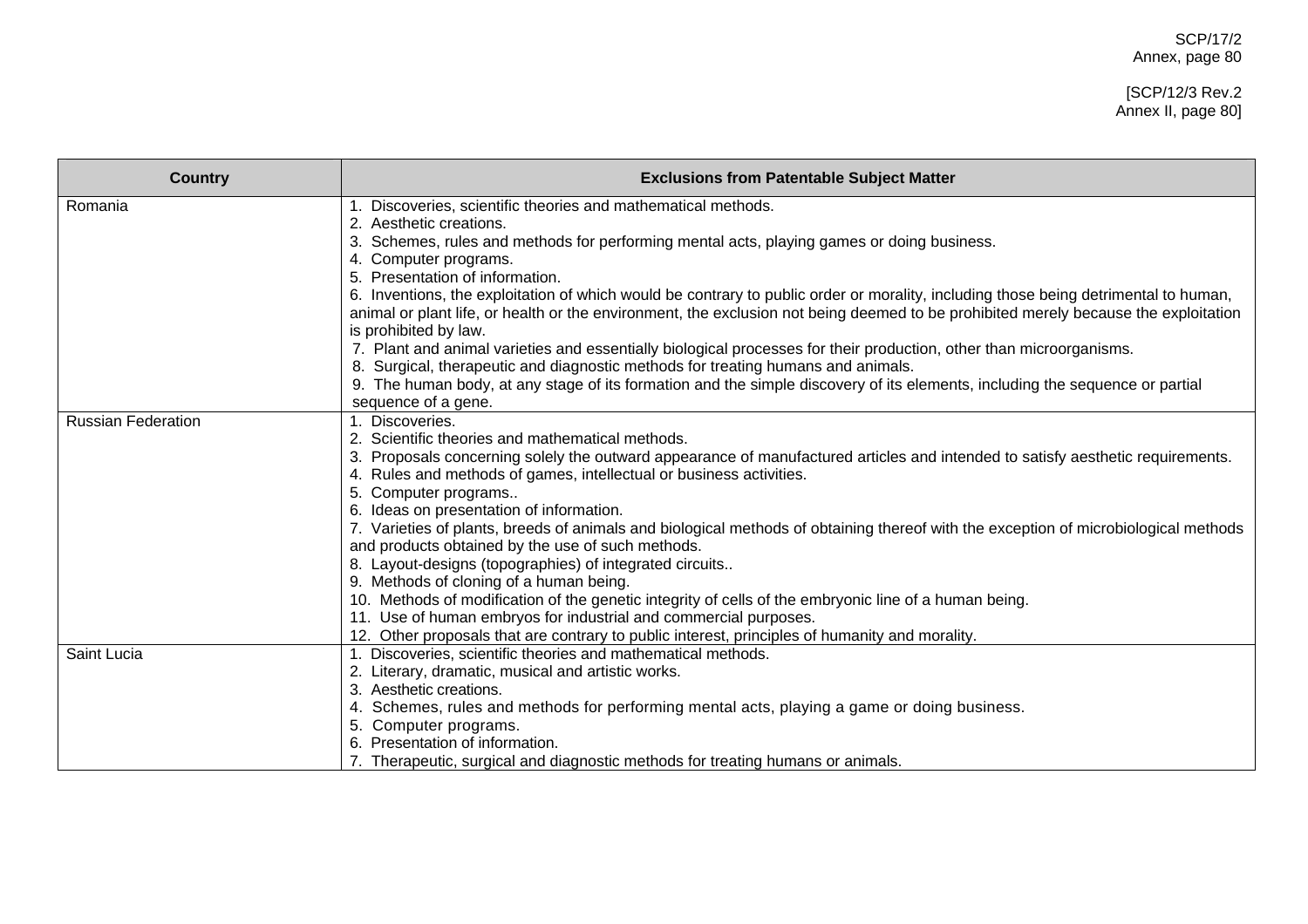# [SCP/12/3 Rev.2 Annex II, page 81]

| <b>Country</b>  | <b>Exclusions from Patentable Subject Matter</b>                                                                                  |
|-----------------|-----------------------------------------------------------------------------------------------------------------------------------|
| Serbia          | 1. Discoveries, scientific theories and mathematical methods.                                                                     |
|                 | 2. Aesthetic creations.                                                                                                           |
|                 | 3. Schemes, rules and methods for performing mental acts, playing games or doing business.                                        |
|                 | 4. Computer programs.<br>5. Presentation of information.                                                                          |
|                 | 6. The human body, at any stage of its formation and development, and the simple discovery of one of its elements, including      |
|                 | gene sequences of genes.                                                                                                          |
|                 | 7. Therapeutic, surgical and diagnostic methods for treating humans or animals                                                    |
|                 | 8. Inventions contrary to public order or morality, in particular: processes for cloning humans; modifying the germ line genetic  |
|                 | identity of humans; uses of human embryos for industrial or commercial purposes; and processes for modifying the genetic          |
|                 | identity of animals which are likely to cause them suffering without any substantial medical benefit, and animals resulting from  |
|                 | such processes.                                                                                                                   |
|                 | 9. Plant and animal varieties and essentially biological process for their production, other than.                                |
|                 | (a) biotechnological processes whose technical feasibility is not confined to a particular plant or animal variety;               |
|                 | (b) microbiological and other technical process and products.                                                                     |
| Singapore       | 1. Inventions encouraging offensive, immoral or anti-social behavior.                                                             |
|                 | 2. Therapeutic, surgical and diagnostic methods for treating humans or animals.                                                   |
| Slovak Republic | 1. Discoveries, scientific theories and mathematical methods.                                                                     |
|                 | 2. Aesthetic creations.                                                                                                           |
|                 | 3. Schemes, rules and methods for performing mental acts, playing games or doing business.                                        |
|                 | 4. Computer programs.                                                                                                             |
|                 | 5. Presentation of information.                                                                                                   |
|                 | 6. Inventions contrary to public order and good manners.                                                                          |
|                 | 7. Therapeutic, surgical and diagnostic methods for treating humans and animals.<br>8. Plant and animal varieties.                |
|                 | 9. Essentially biological processes for creation of plants or animals.                                                            |
|                 | 10. The human body at any stage of its formation and development or the simple discovery of its elements, including gene          |
|                 | sequences, other than elements isolated from the human body or produced by a technical process.                                   |
|                 | 11. Processes for cloning humans; modifying the germ line genetic identity of humans; uses of human embryos for industrial or     |
|                 | commercial purposes; and processes for modifying the genetic identity of animals which are likely to cause them suffering without |
|                 | any substantial medical benefit, and animals resulting from such processes.                                                       |
| Slovenia        | 1. Discoveries, scientific theories and mathematical methods.                                                                     |
|                 | 2. Rules, schemes, methods and processes for performing mental acts.                                                              |
|                 | 3. Inventions the exploitations of which would be contrary to public order or morality.                                           |
|                 | 4. Surgical and diagnostic methods or methods of treatment practiced directly on the living human or animal body.                 |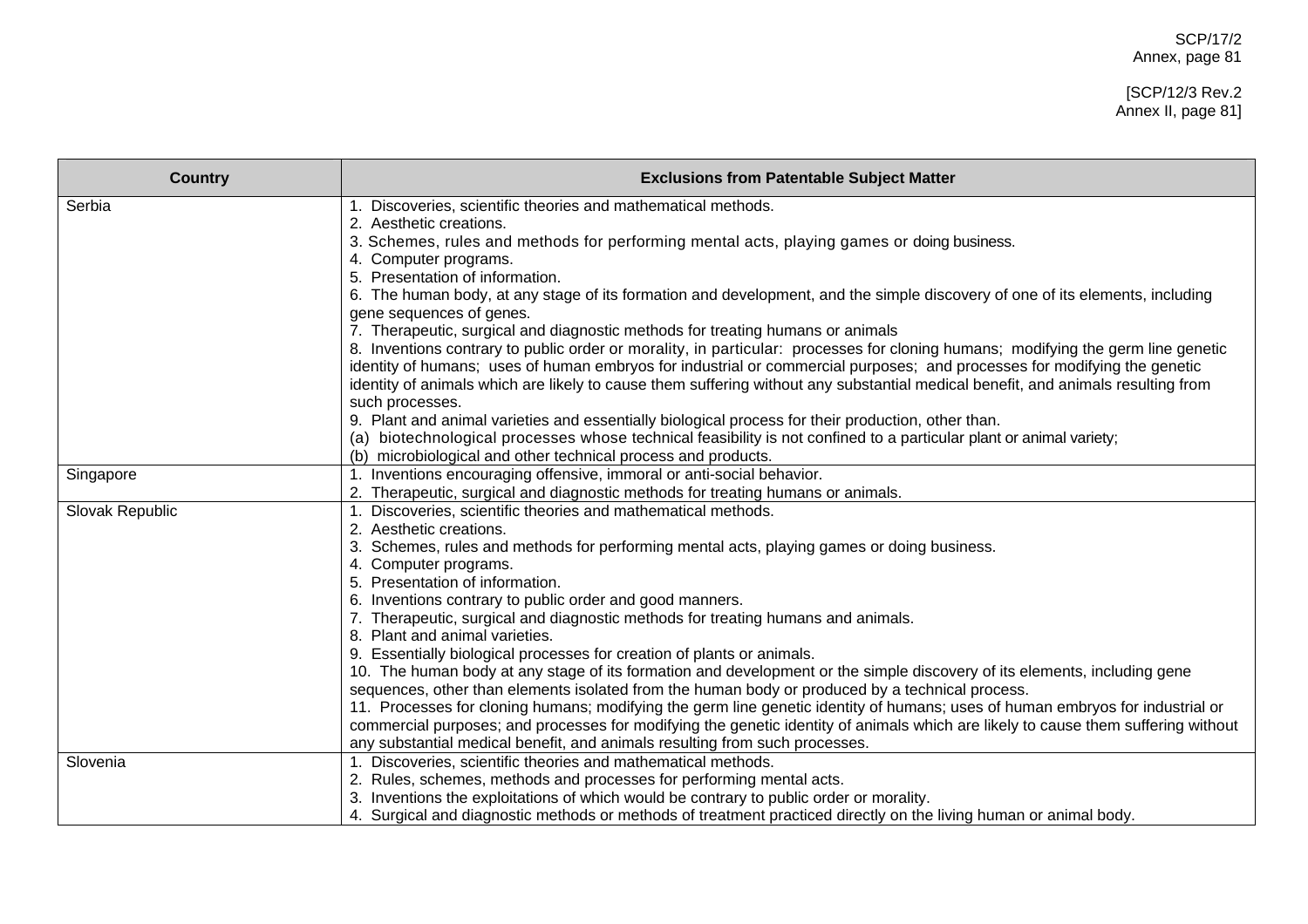## [SCP/12/3 Rev.2 Annex II, page 82]

| <b>Country</b> | <b>Exclusions from Patentable Subject Matter</b>                                                                                    |
|----------------|-------------------------------------------------------------------------------------------------------------------------------------|
| South Africa   | 1. Discoveries, scientific theories and mathematical methods.                                                                       |
|                | 2. Literary, dramatic, musical and artistic works.                                                                                  |
|                | Aesthetic creations.                                                                                                                |
|                | Schemes, rules and methods for performing mental acts, playing games or doing business.                                             |
|                | 5. Computer programs.                                                                                                               |
|                | Presentation of information.<br>6.                                                                                                  |
|                | Inventions which encourage offensive or immoral behavior.                                                                           |
|                | 8. Plant and animal varieties and essentially biological processes for their production, other than microbiological process and     |
|                | products.                                                                                                                           |
|                | 9. Therapeutic, surgical and diagnostic methods for treating humans or animals.                                                     |
| Spain          | Discoveries, scientific theories and mathematical methods.                                                                          |
|                | Literary or artistic works or any other aesthetic creation and scientific works.                                                    |
|                | 3. Schemes, rules or methods for intellectual activity, for games or for economic commercial activity.                              |
|                | 4. Computer programs.                                                                                                               |
|                | Presentation of information.                                                                                                        |
|                | 6. Surgical, therapeutic and diagnostic methods for treating humans or animals.                                                     |
|                | 7. Inventions contrary to public order or morality, in particular: processes for cloning humans; modifying the germ line genetic    |
|                | identity of humans; uses of human embryos for industrial or commercial purposes; and processes for modifying the genetic            |
|                | identity of animals which are likely to cause them suffering without any substantial medical benefit, and animals resulting from    |
|                | such processes.                                                                                                                     |
|                | 8. Plant and animal varieties and essentially biological processes for production of plants and animals, other than microbiological |
|                | and products thereof.                                                                                                               |
|                | 9. The human body, at any stage of its formation and development or the simple discovery of its elements, including gene            |
|                | sequences, other than elements isolated from the human body or produced by a technical process.                                     |
| Sri Lanka      | 1. Discoveries, scientific theories and mathematical methods.                                                                       |
|                | 2. Plant and animal varieties and essentially biological processes for their production, other than microbiological methods and     |
|                | products.                                                                                                                           |
|                | 3. Schemes, rules, and methods for doing business, performing mental acts and playing games.                                        |
|                | 4. Therapeutic, surgical and diagnostic methods for treating humans or animals.                                                     |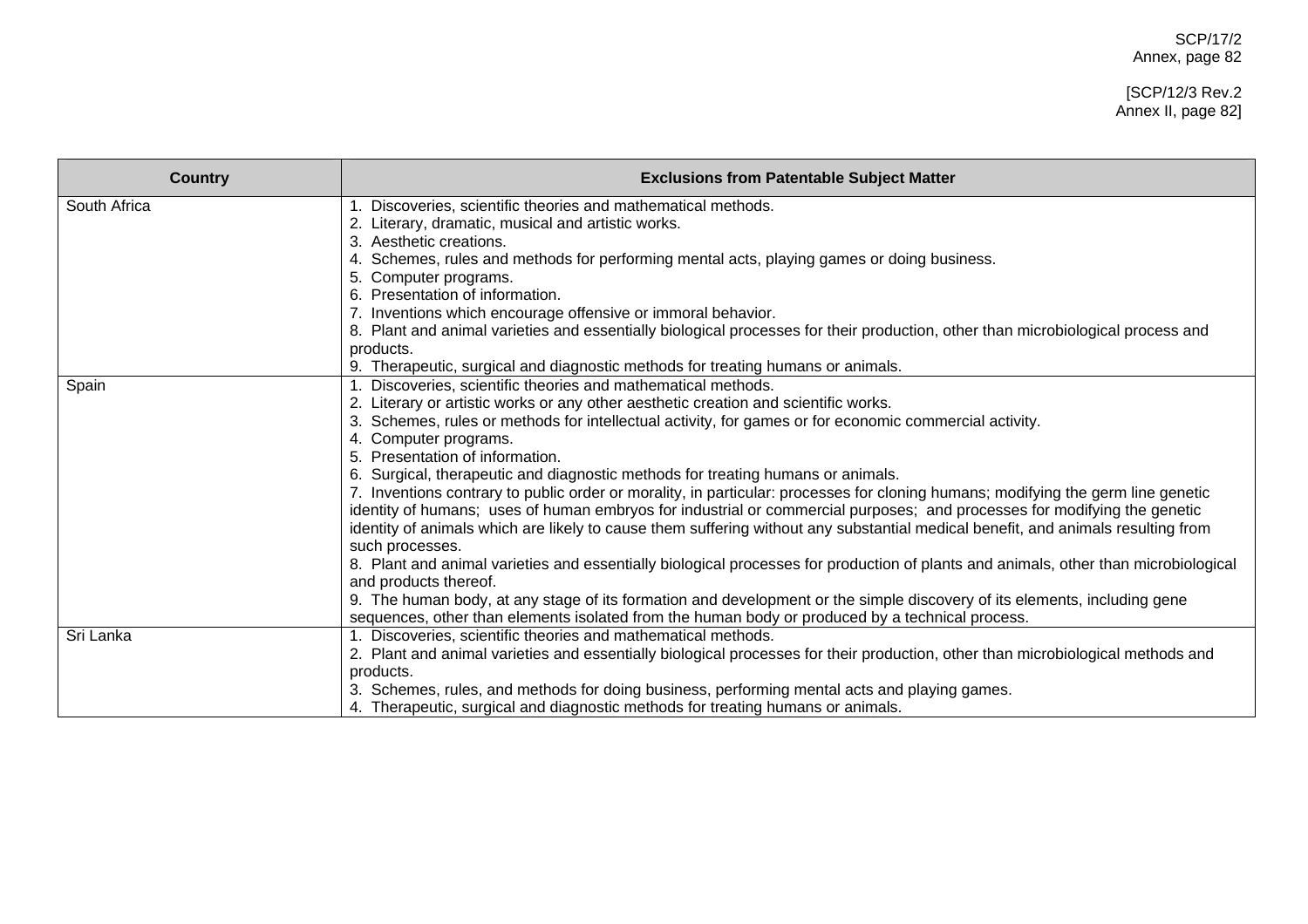## [SCP/12/3 Rev.2 Annex II, page 83]

| <b>Country</b>       | <b>Exclusions from Patentable Subject Matter</b>                                                                                                                                                                                                                       |
|----------------------|------------------------------------------------------------------------------------------------------------------------------------------------------------------------------------------------------------------------------------------------------------------------|
| Sweden               | Discoveries, scientific theories and mathematical methods.                                                                                                                                                                                                             |
|                      | 2. Aesthetic creations.                                                                                                                                                                                                                                                |
|                      | Schemes, rules and methods for performing mental acts, playing games or doing business.<br>4. Computer programs.                                                                                                                                                       |
|                      | Presentation of information.<br>5.                                                                                                                                                                                                                                     |
|                      | 6. Therapeutic, surgical and diagnostic methods for treating humans or animals.                                                                                                                                                                                        |
|                      | 7. Inventions contrary to morality or public order.                                                                                                                                                                                                                    |
|                      | 8. Plant and animal varieties and essentially biological processes for production of plants and animals, other than microbiological<br>processes and products.                                                                                                         |
|                      | 9. The human body, at any stage of its formation and development or the simple discovery of its elements, including gene                                                                                                                                               |
|                      | sequences, other than elements isolated from the human body or produced by a technical process.                                                                                                                                                                        |
|                      | 10. Processes for cloning humans; modifying the germ line genetic identity of humans; uses of human embryos for industrial or                                                                                                                                          |
|                      | commercial purposes; and processes for modifying the genetic identity of animals which are likely to cause them suffering without<br>any substantial medical benefit, and animals resulting from such processes.                                                       |
| Switzerland          | 1. Plant and animal varieties and essentially biological processes for their production, other than microbiological methods and                                                                                                                                        |
|                      | products.                                                                                                                                                                                                                                                              |
|                      | 2. Inventions contrary to public order or morality.                                                                                                                                                                                                                    |
|                      | Therapeutic, surgical and diagnostic methods for treating humans or animals.                                                                                                                                                                                           |
|                      | 4. Processes for forming chimeras and hybrids using human gametes or human totipotent cells; parthenogenic processes using                                                                                                                                             |
|                      | germ line human material; processes for modifying the germ line genetic identity of humans clones, hybrids, chimeras;                                                                                                                                                  |
|                      | parthenogenic offspring and germ line cells thus obtained; unmodified human stem cells and unmodified lines of stem cells.                                                                                                                                             |
| Syrian Arab Republic | 1. Inventions the exploitation of which would violate national security or prejudice public order or public morals, or that would                                                                                                                                      |
|                      | damage the life or health of humans, animals or plants.                                                                                                                                                                                                                |
|                      | 2. Discoveries, scientific theories, mathematical formulas, databases, drawings, pharmaceutical structures and laws.                                                                                                                                                   |
|                      | 3. Plants and animals, whatever their level of rarity or peculiarity, as well as methods that are essentially biological for the<br>production of plants and animals, but excluding micro-organisms, non-biological and micro-biological methods for the production of |
|                      | plants and animals.                                                                                                                                                                                                                                                    |
|                      | 4. Models, rules or methods relating to:                                                                                                                                                                                                                               |
|                      | (a) Purely intellectual activity;                                                                                                                                                                                                                                      |
|                      | (b) Economic activity;                                                                                                                                                                                                                                                 |
|                      | (c) Computer programs.                                                                                                                                                                                                                                                 |
|                      | 5. Therapeutic or surgical methods for the human body or animals, as well as diagnostic methods used in the examination of the                                                                                                                                         |
|                      | human body or animals. These provisions do not apply to preparations or to materials or compositions used for the purpose of                                                                                                                                           |
|                      | applying one of these methods.                                                                                                                                                                                                                                         |
|                      | 6. Natural biological organs, tissues, cells and substances, and nuclear acid and genomes.                                                                                                                                                                             |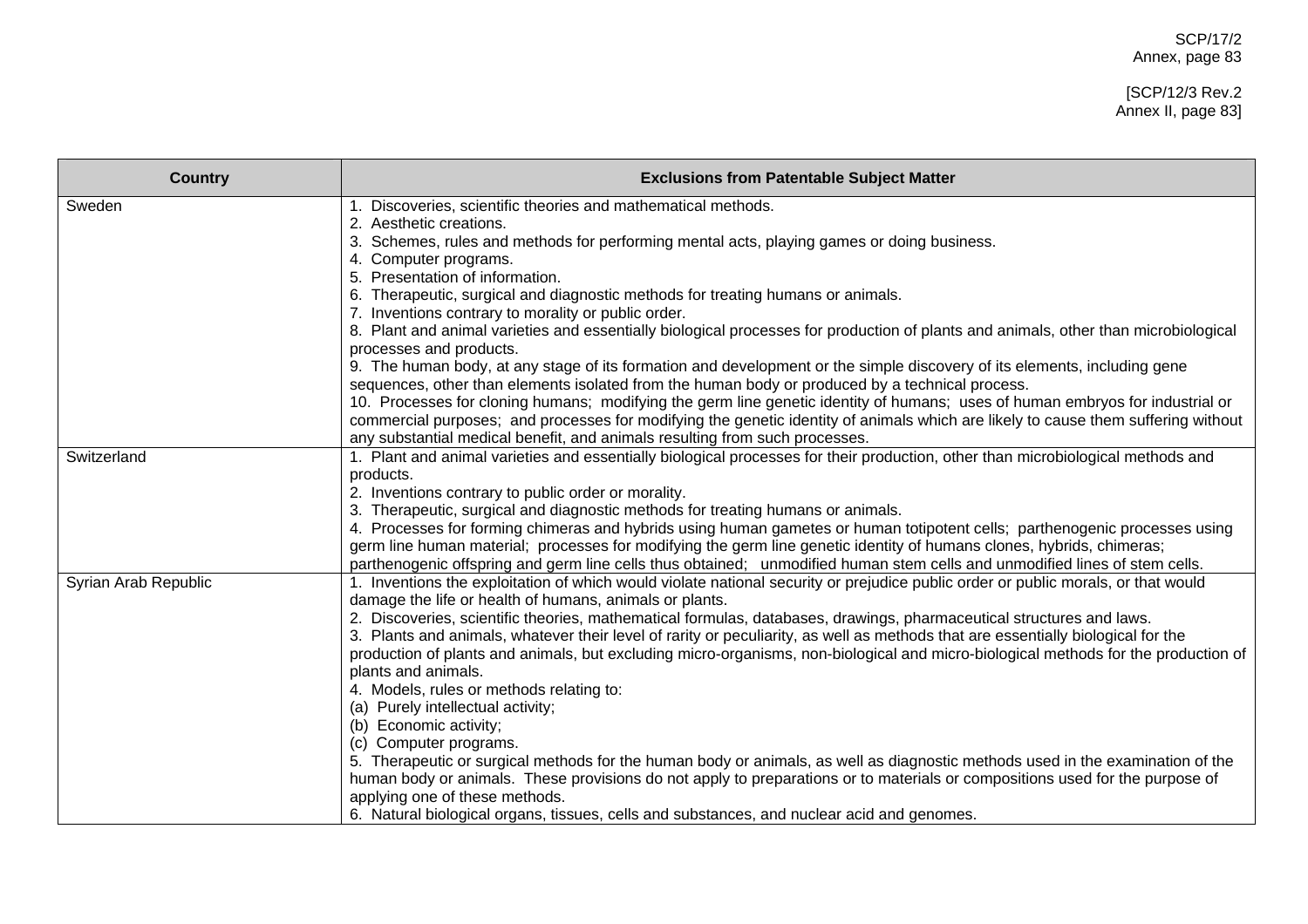#### [SCP/12/3 Rev.2 Annex II, page 84]

| <b>Country</b>                 | <b>Exclusions from Patentable Subject Matter</b>                                                                                |
|--------------------------------|---------------------------------------------------------------------------------------------------------------------------------|
| Syrian Arab Republic (cont'd.) |                                                                                                                                 |
| Thailand                       | 1. Naturally occurring microorganisms and their components.                                                                     |
|                                | Animals, plants and extracts therefrom.                                                                                         |
|                                | Scientific or mathematical rules or theories.                                                                                   |
|                                | 4. Computer programs.                                                                                                           |
|                                | Methods of diagnosis, treatment or cure of human and animal diseases.                                                           |
|                                | Inventions contrary to public order, morality, health or welfare.                                                               |
| The Former Yugoslav Republic   | Discoveries, scientific theories and mathematical methods.                                                                      |
| of Macedonia                   | 2. Aesthetic creations.                                                                                                         |
|                                | Plans, rules and procedures for performing intellectual activities, playing games and doing business.                           |
|                                | 4. Computer programs.                                                                                                           |
|                                | Presentation of information.                                                                                                    |
|                                | 6. Plant and animal varieties and essentially biological processes for their production, other than microbiological methods and |
|                                | products.                                                                                                                       |
|                                | 7. Therapeutic, surgical and diagnostic methods for treating humans or animals.                                                 |
|                                | 8. Inventions contrary to public order or morality.                                                                             |
| <b>Trinidad and Tobago</b>     | Discoveries, scientific theories and mathematical methods.                                                                      |
|                                | Literary, dramatic, musical and artistic works.                                                                                 |
|                                | Aesthetic creations.                                                                                                            |
|                                | 4. Schemes, rules and methods for performing mental acts, playing games or doing business.                                      |
|                                | Therapeutic, surgical and diagnostic methods for treating humans or animals.                                                    |
|                                | Presentation of information.                                                                                                    |
|                                | Inventions contrary to public order or morality.                                                                                |
|                                | Inventions detrimental to human, animal or plant life or health or the environment.                                             |
| Tunisia                        | Aesthetic creations.                                                                                                            |
|                                | Discoveries, scientific theories and mathematical methods.                                                                      |
|                                | Schemes, rules and methods for mental acts, games or economic activity.                                                         |
|                                | 4. Software.                                                                                                                    |
|                                | Therapeutic, surgical and diagnostic methods for treating humans or animals.                                                    |
|                                | 6. Presentation of information.                                                                                                 |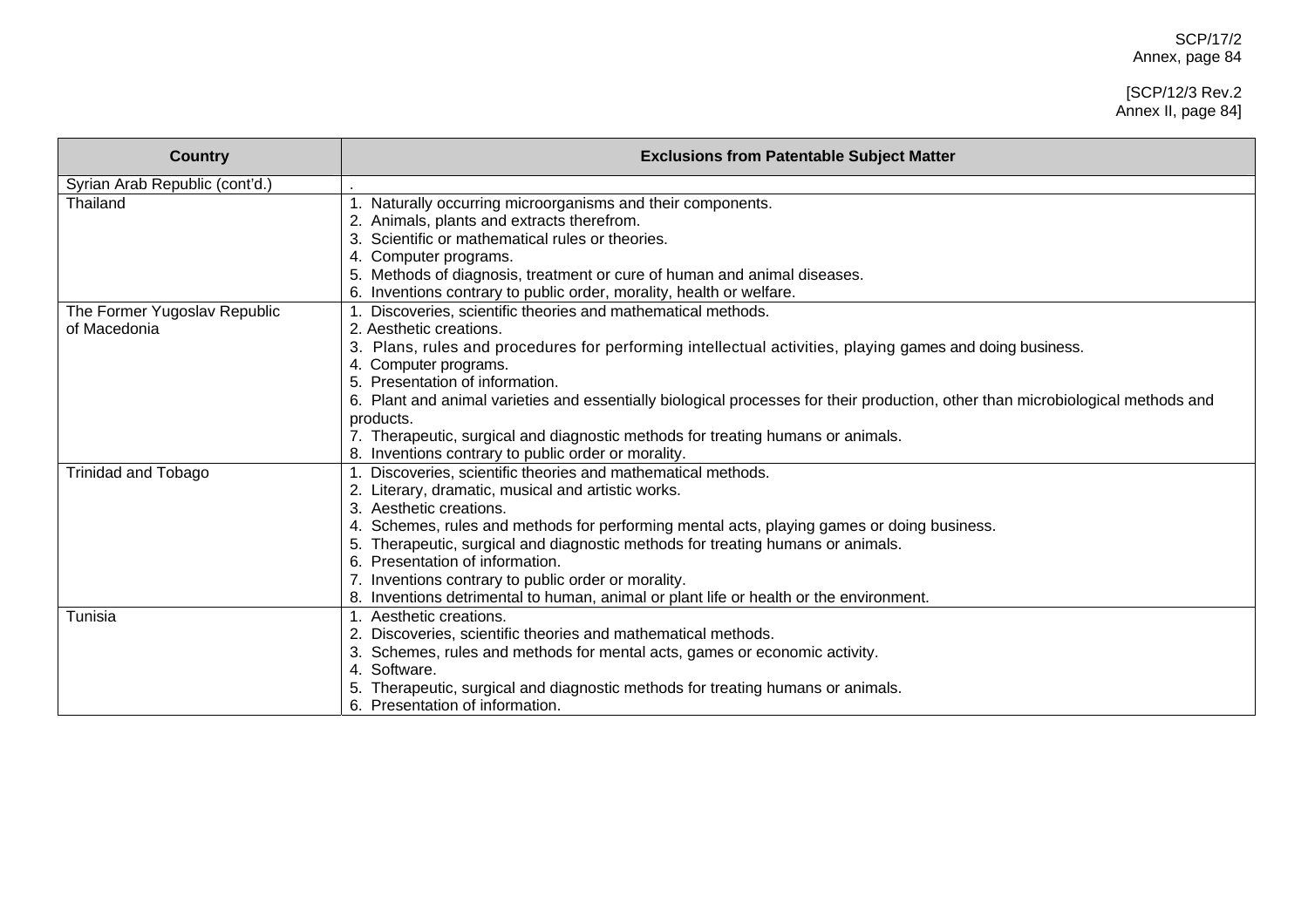| <b>Country</b>                  | <b>Exclusions from Patentable Subject Matter</b>                                                                                                                                                    |
|---------------------------------|-----------------------------------------------------------------------------------------------------------------------------------------------------------------------------------------------------|
| Tunisia (cont'd.)               | 7. Live substances occurring in nature.                                                                                                                                                             |
|                                 | 8. Plant and animal varieties and essentially biological processes for their production, other than biological methods used in                                                                      |
|                                 | medicine and their products.<br>9. Inventions contrary to morality, public policy or whose exploitation is prejudicial to public health or the protection of the                                    |
|                                 | environment.                                                                                                                                                                                        |
| Turkey                          | 1. Discoveries, scientific theories, mathematical methods.                                                                                                                                          |
|                                 | 2. Plans, methods and rules for performing mental acts, conducting business activities and playing games.                                                                                           |
|                                 | 3. Computer programs.                                                                                                                                                                               |
|                                 | 4. Literary and artistic works, scientific works,                                                                                                                                                   |
|                                 | 5. Aesthetic creations.                                                                                                                                                                             |
|                                 | 6. Methods of collecting, arranging, presenting and transmitting information with no technical features.                                                                                            |
|                                 | 7. Therapeutic, surgical and diagnostic methods for treating humans or animals.                                                                                                                     |
|                                 | 8. Inventions contrary to public policy or morality.                                                                                                                                                |
|                                 | 9. Plant and animal varieties and essentially biological processes for their production.                                                                                                            |
| Ukraine                         | 1. Integrated circuits topographies.<br>2. Aesthetic creations.                                                                                                                                     |
|                                 | 3. Plant and animal varieties.                                                                                                                                                                      |
|                                 | 4. Essentially biological processes for reproduction of plants and animals, other than microbiological processes.                                                                                   |
| United Kingdom                  | 1. Discoveries, scientific theories and mathematical methods.                                                                                                                                       |
|                                 | 2. Literary, dramatic, musical and artistic works.                                                                                                                                                  |
|                                 | 3. Aesthetic creations.                                                                                                                                                                             |
|                                 | 4. Schemes, rules and methods for performing mental acts, playing games or doing business.                                                                                                          |
|                                 | 5. Computer programs.                                                                                                                                                                               |
|                                 | 6. Presentation of information.                                                                                                                                                                     |
|                                 | 7. Therapeutic and surgical methods for treating humans or animals, and diagnostic methods practiced on the human or animal                                                                         |
|                                 | body.                                                                                                                                                                                               |
|                                 | 8. Inventions contrary to public policy or morality.                                                                                                                                                |
|                                 | 9. Plant and animal varieties and essentially biological processes for their production, other than:                                                                                                |
|                                 | microbiological or other technical methods and products of such methods;<br>(a)<br>inventions whose technical feasibility of the invention is not confined to a particular plant or animal variety. |
|                                 | (b)<br>10. The human body, at any stage of its formation and development or the simple discovery of its elements, including gene                                                                    |
|                                 | sequences, other than elements isolated from the human body or produced by a technical process.                                                                                                     |
|                                 | 11. Processes for cloning humans; modifying the germ line genetic identity of humans; uses of human embryos for industrial or                                                                       |
|                                 | commercial purposes; and processes for modifying the genetic identity of animals which are likely to cause them suffering without                                                                   |
|                                 | any substantial medical benefit, and animals resulting from such processes.                                                                                                                         |
| <b>United States of America</b> | No expressly prescribed exclusions, but abstract ideas, natural phenomena and laws of nature excluded by case law.                                                                                  |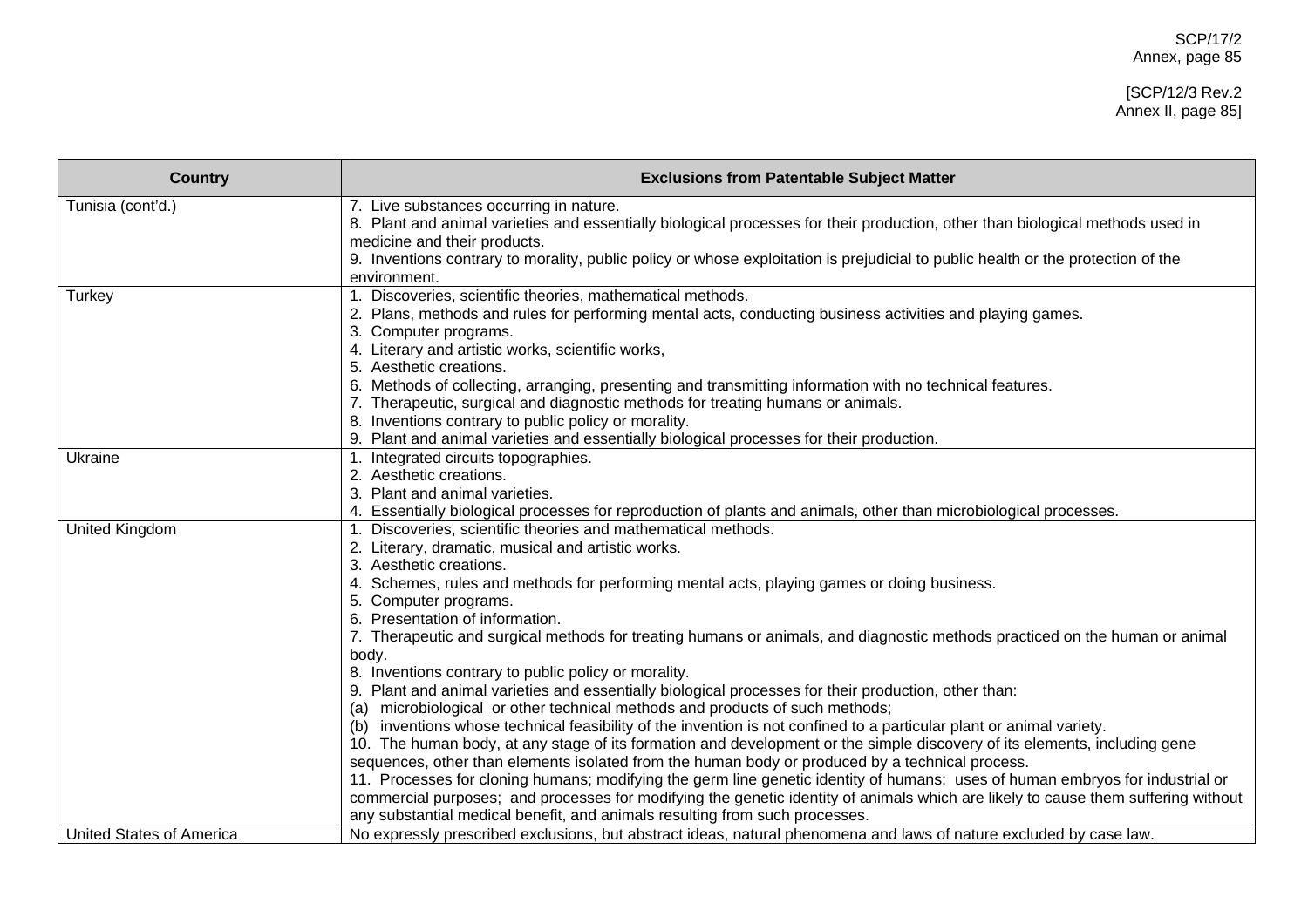#### [SCP/12/3 Rev.2 Annex II, page 86]

| <b>Country</b>                                       | <b>Exclusions from Patentable Subject Matter</b>                                                                                                                                                                                                                                                                                                                                                                                                                                                                                                                                                                                                                                                                                                                                                        |
|------------------------------------------------------|---------------------------------------------------------------------------------------------------------------------------------------------------------------------------------------------------------------------------------------------------------------------------------------------------------------------------------------------------------------------------------------------------------------------------------------------------------------------------------------------------------------------------------------------------------------------------------------------------------------------------------------------------------------------------------------------------------------------------------------------------------------------------------------------------------|
| Uruguay                                              | 1. Discoveries, scientific theories and mathematical methods.<br>2. Schemes, plans, rules for playing games, business, accounting, financial, educational, publicity, lottery or taxation principles or<br>methods.<br>3. Literary, artistic and scientific works.<br>4. Aesthetic creations.<br>5. Computer programs taken separately.<br>6. Methods of reproducing information.<br>7. Plants and animals and essentially biological processes for their production, other than microbiological processes.<br>8. Biological or genetic material occurring in nature.<br>9. Diagnostic, therapeutic or surgical methods for treating persons or animals.<br>10. Inventions contrary to public order or morality<br>11. Inventions detrimental to public health, food supply, safety or the environment. |
| Uzbekistan                                           | 1. Scientific theories and mathematical methods.<br>2. Organizational and management methods.<br>3. Designations, schedules and rules.<br>4. Rules and methods for carrying out intellectual operations.<br>5. Algorithms and computer programs.<br>6. Plans and diagrams for buildings, constructions and land.<br>7. Aesthetic creations.<br>Topographies of integrated circuits.<br>9. Plant and animal varieties.<br>10. Inventions contrary to public interests, principles of humanity and morality.                                                                                                                                                                                                                                                                                              |
| <b>Regional Offices</b>                              | <b>Exclusions from Patentable Subject Matter</b>                                                                                                                                                                                                                                                                                                                                                                                                                                                                                                                                                                                                                                                                                                                                                        |
| African Intellectual Property<br>Organization (OAPI) | 1. Inventions contrary to public policy or morality.<br>2. Discoveries, scientific theories and mathematical methods.<br>3. Plant varieties, animal species and essentially biological processes for breeding plants or animals, other than microbiological<br>processes and products.<br>4. Schemes, rules and methods for doing business, performing mental acts or playing games.<br>Therapeutic, surgical and diagnostic methods for treating humans or animals.<br>Presentation of information.<br>6.<br>7. Computer programs.<br>8. Ornamental works.<br>9. Literary, architectural and artistic works.<br>10. Aesthetic creations.                                                                                                                                                               |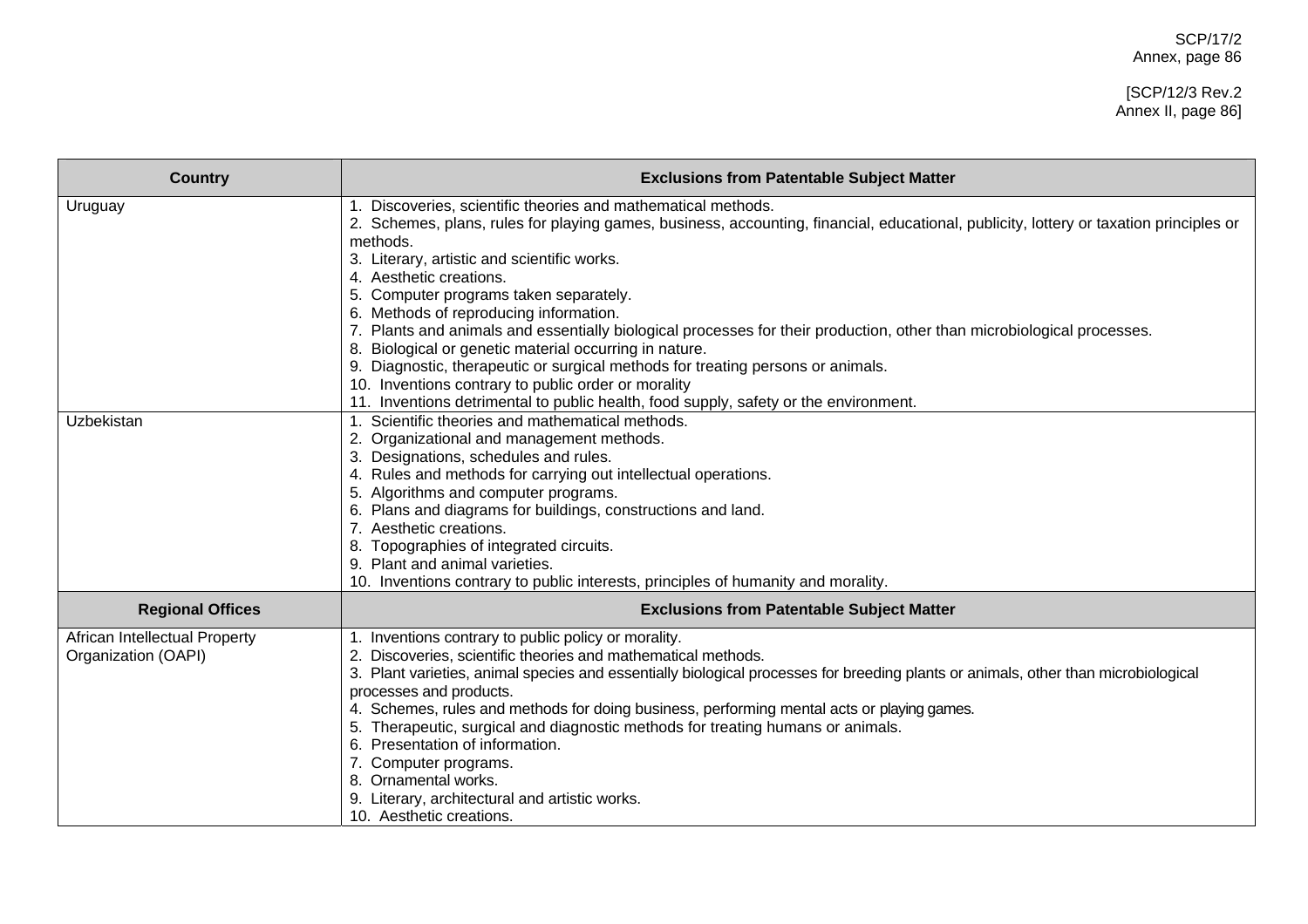#### [SCP/12/3 Rev.2 Annex II, page 87]

| <b>Regional Offices</b>                 | <b>Exclusions from Patentable Subject Matter</b>                                                                                      |
|-----------------------------------------|---------------------------------------------------------------------------------------------------------------------------------------|
| African Regional Intellectual Property  | No prescribed exclusions but a designated State may, within six months from notification of grant, declare that the ARIPO patent      |
| Organization (ARIPO)                    | has no effect in its territory because a patent for such inventions cannot be granted under its national law.                         |
| Eurasian Patent Organization (EAPO)     | 1. Discoveries, scientific theories and mathematical methods.                                                                         |
|                                         | 2. Presentation of information.                                                                                                       |
|                                         | Methods of economic organization and management.                                                                                      |
|                                         | 4. Symbols, schedules and rules.                                                                                                      |
|                                         | 5. Methods for performing mental acts.                                                                                                |
|                                         | Algorithms and computer programs.                                                                                                     |
|                                         | 7. Topographies of integrated circuits.                                                                                               |
|                                         | Projects and plans for structures, buildings and land development                                                                     |
|                                         | Aesthetic creations.                                                                                                                  |
|                                         | 10. Plant varieties and animal breeds.                                                                                                |
|                                         | 11. Inventions, the prevention of the commercial exploitation of which is necessary to protect public order or morality, including to |
|                                         | protect human, animal or plant life or health, or to avoid serious prejudice to the environment.                                      |
| European Patent Organisation (EPO)      | 1. Discoveries, scientific theories and mathematical methods.                                                                         |
|                                         | 2. Aesthetic creations.                                                                                                               |
|                                         | 3. Schemes, rules and methods for performing mental acts, playing games or doing business.                                            |
|                                         | Programs for computers.                                                                                                               |
|                                         | Presentation of information.<br>5.                                                                                                    |
|                                         | Inventions, the commercial exploitation of which would be contrary to public order or morality.                                       |
|                                         | 7. Plant or animal varieties and essentially biological processes for the production of plants or animals, other than microbiological |
|                                         | processes and products.                                                                                                               |
|                                         | 8. Methods for treatment of the human or animal body by surgery or therapy and diagnostic methods practised on the human or           |
|                                         | animal body.                                                                                                                          |
| Patent Office of the Cooperation        | 1. Discoveries, scientific theories, mathematical methods, and computer programs.                                                     |
| Council for the Arab States of the Gulf | 2. Schemes, rules, and methods for doing business, performing purely mental acts, or playing games.                                   |
| (GCC)                                   | 3. Plant varieties and species of animals, and biological processes for the production of plants or animals, other than               |
|                                         | microbiological processes and products.                                                                                               |
|                                         | 4. Methods of surgical or therapeutic treatment of the human or animal body and methods of diagnosis applied to the human or          |
|                                         | animal body with the exception of products used in any of these methods.                                                              |
|                                         | 5. Inventions necessary to safeguard public order or morality, including the protection of human or animal or plantation life and     |
|                                         | health, or to avoid serious damage to the environment.                                                                                |
|                                         | 6. Inventions contrary to the laws of Islamic Shariya.                                                                                |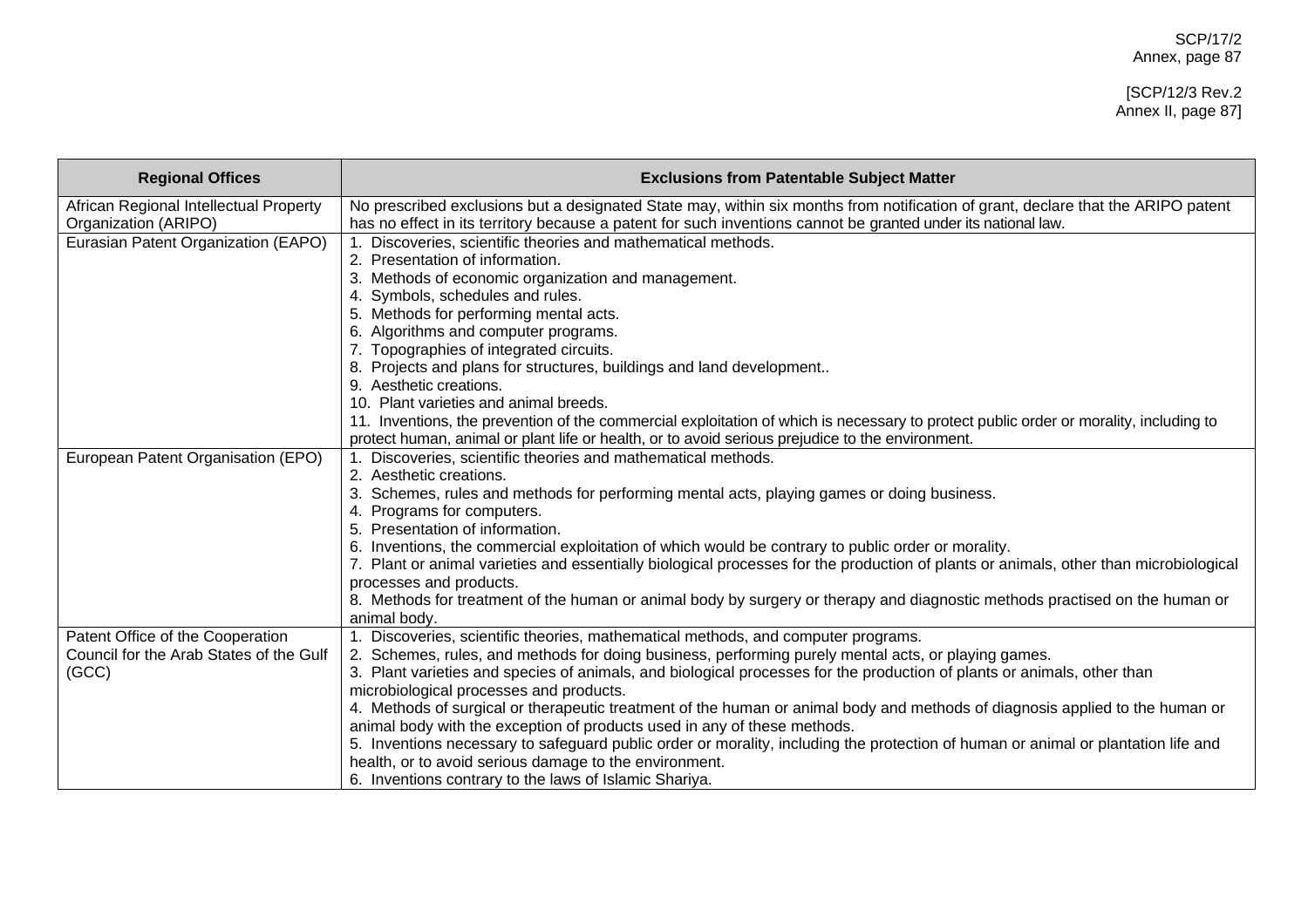# [SCP/12/3 Rev.2 Annex II, page 88]

# **(7) Exceptions and Limitations of the Rights**

| <b>Country</b> | <b>Exceptions and Limitations of the Rights</b>                                                                                                                                                                               |
|----------------|-------------------------------------------------------------------------------------------------------------------------------------------------------------------------------------------------------------------------------|
| Albania        | 1. Acts concerning biological material put on the market by, or with consent of, patent owner.<br>2. Private acts for non-commercial purposes.                                                                                |
|                | 3. Acts for experimental purposes.                                                                                                                                                                                            |
|                | 4. Extemporaneous individual preparation of prescribed medicines in pharmacies, and acts concerning those medicines.                                                                                                          |
|                | 5. Continued prior use by person who, in good faith before the filing date (priority date) was using the invention for commercial                                                                                             |
|                | purposes in Albania, or was making effective and serious preparations for such purposes.                                                                                                                                      |
|                | 6. Certain uses on foreign vessels, aircraft and land vehicles which temporarily or accidentally enter national territory.                                                                                                    |
|                | 7. Biological material obtained by propagation or multiplication of the material put on the market by the patent owner or with his                                                                                            |
|                | consent for that purpose, other than for multiplication or propagation purposes.                                                                                                                                              |
|                | 8. The use by a farmer of the product of his crop for propagation or multiplication on his own holding.                                                                                                                       |
|                | 9. The use by a farmer of protected livestock for farming purposes, but not sale for commercial reproduction.                                                                                                                 |
|                | 10. Compulsory licenses                                                                                                                                                                                                       |
|                | 11. Exploitation authorized by the Minister for the purposes of national security or public health, subject to remuneration.                                                                                                  |
| Algeria        | 1. Acts for non-commercial purposes.                                                                                                                                                                                          |
|                | 2. Acts for scientific research.                                                                                                                                                                                              |
|                | 3. Acts concerning products licitly put into commerce.<br>4. Use on foreign ships, spacecraft, aircraft and land vehicles which temporarily or accidentally enter national territory.                                         |
|                | 5. Continued prior use by person who, in good faith before the filing date (priority date) made or used the invention, or had made                                                                                            |
|                | serious preparations for that purpose.                                                                                                                                                                                        |
|                | 6. Compulsory licenses.                                                                                                                                                                                                       |
| Andorra        | 1. Acts concerning products put on the market in Andorra or other prescribed country by, or with the consent of, the patent owner.                                                                                            |
|                | 2. Private acts for non-commercial purposes.                                                                                                                                                                                  |
|                | 3. Acts for experimental purposes.                                                                                                                                                                                            |
|                | 4. Preparation of prescribed medicines in pharmacies or by doctors, and acts concerning those medicines.                                                                                                                      |
|                | 5. Use on foreign spacecraft, aircraft and land vehicles which temporarily or accidentally enter national territory.                                                                                                          |
|                | 6. Continued prior use by person who, in good faith before the filing date (priority date) was using the invention for business                                                                                               |
|                | purposes, or had made serious preparations for such purposes.                                                                                                                                                                 |
|                | 7. Compulsory licenses.                                                                                                                                                                                                       |
| Argentina      | Private or academic scientific or technological research for non-profit making experimental, testing or teaching purposes.                                                                                                    |
|                | Preparation of prescribed drugs by an authorized professional person, and acts concerning those drugs.<br>3. Acts concerning products lawfully put on the market in any country by, or with the consent of, the patent owner. |
|                | 4. Use on foreign vessels, aircraft and land vehicles temporarily or accidentally traveling on national territory.                                                                                                            |
|                | 5. Exploitation by an authorized third party to counter anti-competitive practices.                                                                                                                                           |
|                | 6. Exploitation ordered by the National Executive for purposes of health emergency or national security.                                                                                                                      |
|                | 7. Other limited exceptions introduced by the Office at the reasoned request of a competent authority.                                                                                                                        |
|                | 8. Exploitation by a third party allowed by the Office without the authority of patent owner, subject to remuneration.                                                                                                        |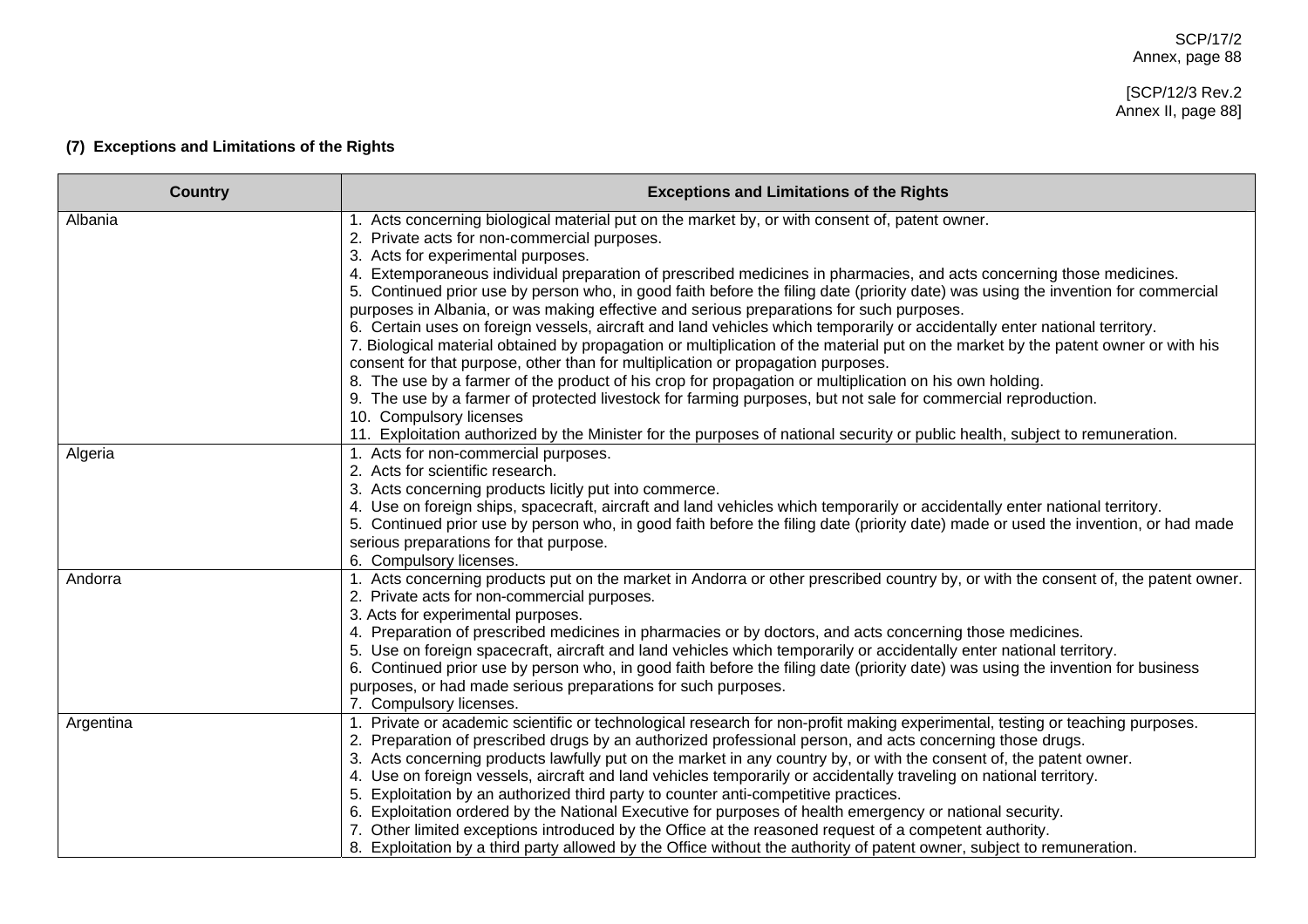#### [SCP/12/3 Rev.2 Annex II, page 89]

| <b>Country</b> | <b>Exceptions and Limitations of the Rights</b>                                                                                                                                            |
|----------------|--------------------------------------------------------------------------------------------------------------------------------------------------------------------------------------------|
| Armenia        | 1. Acts for scientific experiment or research.                                                                                                                                             |
|                | 2. Preparation of prescribed medicines in pharmacies.                                                                                                                                      |
|                | 3. Certain uses concerning foreign vehicles temporarily or inadvertently located on national territory.                                                                                    |
|                | 4. Personal use for non-profit making purposes.                                                                                                                                            |
|                | 5. Acts concerning products and processes introduced into Armenia or made available in another country by, or with the consent                                                             |
|                | of, the patent owner.                                                                                                                                                                      |
|                | 6. Continued prior use by person who, before the filing date (priority date), was using the invention in Armenia independently of                                                          |
|                | the inventor, or had made necessary preparations for that purpose.                                                                                                                         |
|                | 7. Compulsory licenses.                                                                                                                                                                    |
| Australia      | 1. Certain uses concerning foreign vessels, aircraft and land vehicles which temporarily or accidentally enter national territory.                                                         |
|                | 2. Continued prior use by person who, at the filing date (priority date), was using the invention in Australia independently of the                                                        |
|                | patent owner or his predecessor in title, or was taking definite steps for that purpose.                                                                                                   |
|                | 3. Acts for obtaining regulatory approval for pharmaceuticals.<br>4. Compulsory licenses where necessary to meet reasonable requirements of the public or to remedy other anti-competitive |
|                | practices, subject to remuneration.                                                                                                                                                        |
|                | 5. Exploitation or acquisition by the Commonwealth where necessary for the proper provision of services or in the interest of                                                              |
|                | national security, subject to remuneration.                                                                                                                                                |
| Austria        | 1. Continued prior use by a person who, in good faith before the filing date (priority date), used the invention in Austria, or had                                                        |
|                | made necessary arrangements for that purpose.                                                                                                                                              |
|                | 2. Use on vehicles which temporarily enter national territory.                                                                                                                             |
|                | 3. Expropriation by federal administrative authorities for the purposes of the armed forces, public welfare or other compelling                                                            |
|                | federal interest, subject to payment of remuneration.                                                                                                                                      |
|                | 4. Compulsory licenses.                                                                                                                                                                    |
| Azerbaijan     | 1. Certain uses concerning foreign means of transport which temporary or accidentally enter national territory.                                                                            |
|                | Non-profit use for non-commercial purposes.                                                                                                                                                |
|                | 3. Use for scientific research or experiments.                                                                                                                                             |
|                | Preparation of a medicine in a pharmacy in exceptional cases as prescribed by doctor.                                                                                                      |
|                | 5. Use in emergency conditions.                                                                                                                                                            |
|                | 6. Continued prior use by a person who in goof faith before the filing date (priority date) independently of the inventor had devised                                                      |
|                | and exploited the invention in Azerbaijan, or had made the necessary preparations for that purpose.                                                                                        |
|                | 7. Compulsory licenses.                                                                                                                                                                    |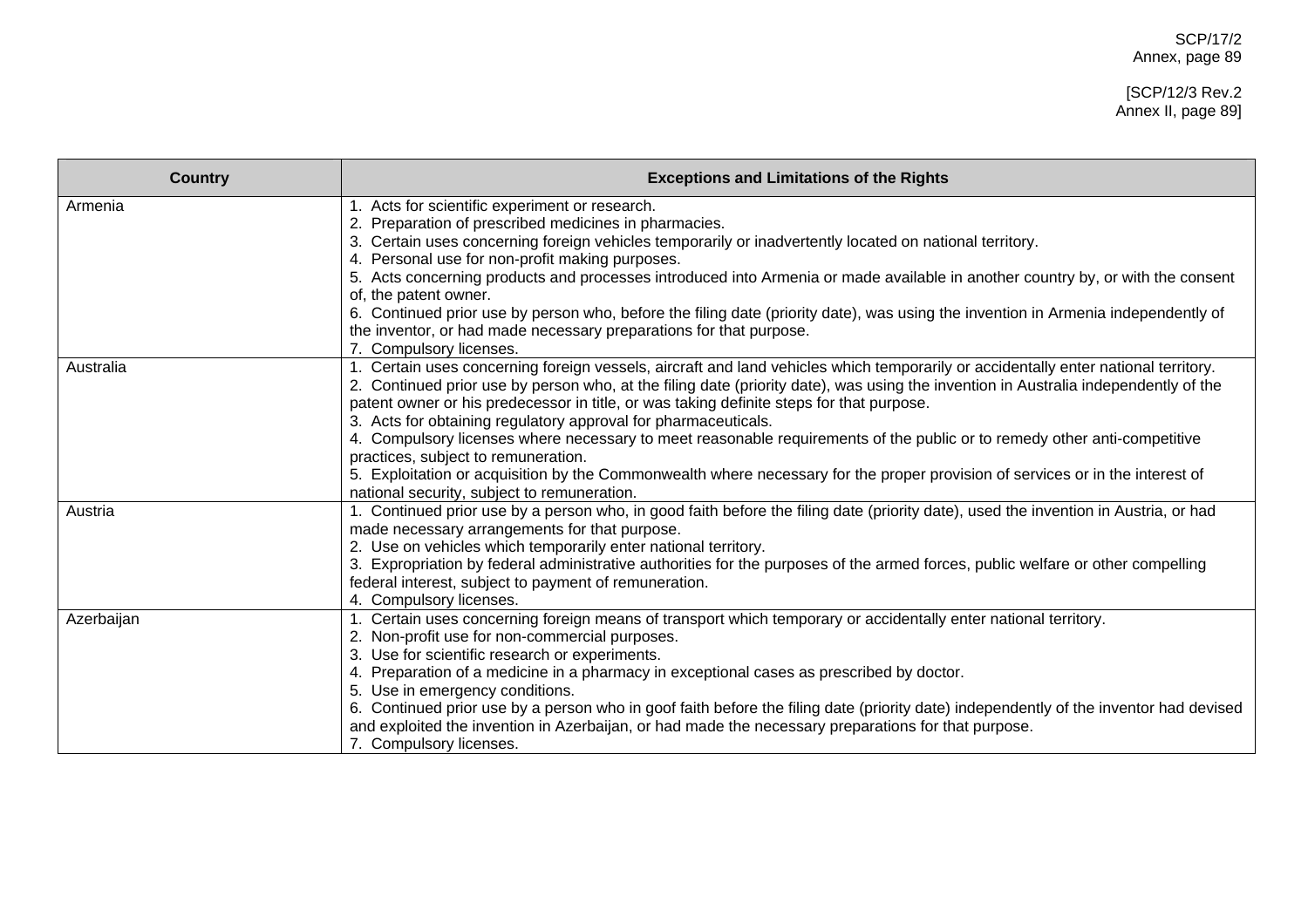| <b>Country</b>  | <b>Exceptions and Limitations of the Rights</b>                                                                                                                                                                                  |
|-----------------|----------------------------------------------------------------------------------------------------------------------------------------------------------------------------------------------------------------------------------|
| <b>Bahrain</b>  | 1. Use for non-industrial and non-commercial purposes.                                                                                                                                                                           |
|                 | 3. Continued prior use by a person who, in good faith before the filing date industrially exploited the invention or had made<br>serious preparations for that purpose.                                                          |
|                 | 4. Certain uses on foreign vessels, aircraft and land vehicles which temporarily or accidentally enter national territory.                                                                                                       |
|                 | 5. Acts for obtaining a license to market pharmaceutical products after patent expiration.                                                                                                                                       |
|                 | 6. Compulsory licenses.                                                                                                                                                                                                          |
| <b>Barbados</b> | 1. Acts for scientific research.                                                                                                                                                                                                 |
|                 | 2. Acts concerning products put on the market in Barbados by, or with consent, of, the patent owner.                                                                                                                             |
|                 | 3. Continued prior use by a person who in good faith, before the filing date (priority date), used the invention, or had made                                                                                                    |
|                 | effective and serious preparations for that purpose.                                                                                                                                                                             |
|                 | 4. Certain uses concerning foreign vessels, aircraft or vehicles which accidentally or temporarily enter national territory.                                                                                                     |
|                 | 5. Exploitation authorized by the Minister in the interests of national security, national health, national nutrition, development of an                                                                                         |
|                 | essential sector of the national economy, or other public interest, subject to remuneration.                                                                                                                                     |
|                 | 6. Exploitation authorized by the Minister to counter anti-competitive exploitation, subject to remuneration.                                                                                                                    |
| <b>Belarus</b>  | 7. Non-voluntary licenses.<br>1. Certain uses concerning foreign vessels, aircraft, spacecraft or land vehicles which temporarily or accidentally enter national                                                                 |
|                 | territory.                                                                                                                                                                                                                       |
|                 | 2. Acts for scientific research or experimentation.                                                                                                                                                                              |
|                 | 3. Use in exceptional circumstances or force-majeure (subject to payment of remuneration).                                                                                                                                       |
|                 | 4. Private use for non-commercial purposes.                                                                                                                                                                                      |
|                 | 5. Preparation of prescribed medicines in pharmacies.                                                                                                                                                                            |
|                 | 6. Acts concerning products lawfully put on the market in Belarus.                                                                                                                                                               |
|                 | 7. Continued prior use by a person who, in good faith before the filing date (priority date) devised or used the invention in Belarus,                                                                                           |
|                 | or had made necessary preparations to do so.                                                                                                                                                                                     |
|                 | 8. Compulsory licenses.                                                                                                                                                                                                          |
| Belgium         | 1. Use of an essential element of the invention by a person unaware that it was for that purpose.                                                                                                                                |
|                 | 2. Private acts for non-commercial purposes.                                                                                                                                                                                     |
|                 | 3. Acts for experimental purposes.                                                                                                                                                                                               |
|                 | 4. Preparation of prescribed medicines in pharmacies, and acts concerning those medicines.<br>5. Certain uses concerning foreign vessels, aircraft and land vehicles which temporarily or accidentally enter national territory. |
|                 | 6. Acts concerning products put on the market in Belgium by, or with consent, of patent owner.                                                                                                                                   |
|                 | 7. Continued prior use by person who, in good faith before the filing date (priority date) used or possessed the invention in                                                                                                    |
|                 | Belgium.                                                                                                                                                                                                                         |
|                 | 8. Compulsory licenses.                                                                                                                                                                                                          |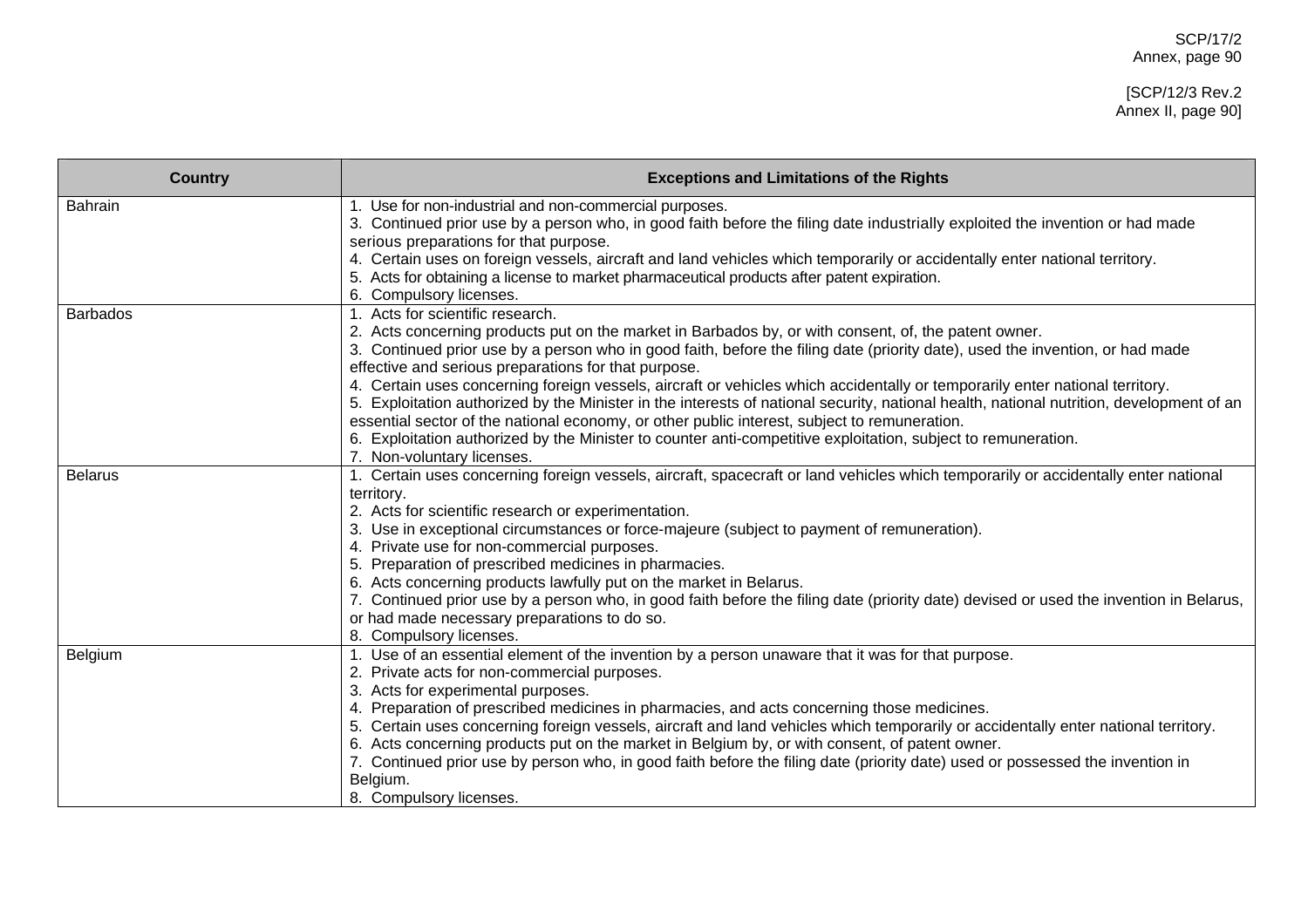| <b>Country</b>                   | <b>Exceptions and Limitations of the Rights</b>                                                                                                                                                                                                                                                                                                                                                                                                                                                                                                                                                                                                                                                                                                                                                                                                                                                                                                                 |
|----------------------------------|-----------------------------------------------------------------------------------------------------------------------------------------------------------------------------------------------------------------------------------------------------------------------------------------------------------------------------------------------------------------------------------------------------------------------------------------------------------------------------------------------------------------------------------------------------------------------------------------------------------------------------------------------------------------------------------------------------------------------------------------------------------------------------------------------------------------------------------------------------------------------------------------------------------------------------------------------------------------|
| <b>Belize</b>                    | 1. Acts concerning products put on the market in Belize by, or with consent, of the patent owner.<br>2. Use on foreign aircraft, land vehicles or vessels which temporarily or accidentally enter national territory.<br>3. Acts for experimental purposes.<br>4. Preparation of prescribed medicines in pharmacies, and acts concerning those medicines.<br>5. Continued prior use by a person who, in good faith before the filing date (priority date), used the invention in Belize, or had<br>made effective and serious preparations for that purpose.                                                                                                                                                                                                                                                                                                                                                                                                    |
|                                  | 6. Exploitation authorized by the Minister in the public interest, in particular national security, nutrition, health, national nutrition<br>and development of vital sectors of the national economy, subject to payment of remuneration.<br>7. Exploitation authorized by the Minister to counter anti-competitive exploitation, subject to payment of remuneration.<br>8. Non-voluntary licenses.                                                                                                                                                                                                                                                                                                                                                                                                                                                                                                                                                            |
| Bolivia (Plurinational State of) | 1. Private acts for non-profit making purposes.<br>2. Acts for experimentation, teaching or scientific or academic research.<br>3. Certain uses concerning foreign aircraft, land vehicles or vessels which temporarily or accidentally enter national territory.<br>4. Acts concerning products put on the market in the Plurinational State of Bolivia or other country by, or with consent of, the<br>patent owner.<br>5. Continued prior use by a person who, in good faith before the filing date (priority date), used the invention, or had made<br>effective and serious preparations for that purpose.<br>6. Non-repeated use of biological material, other than plants, to obtain viable new material.<br>7. Biological material obtained by reproduction, multiplication or propagation of the material put on the market by the patent owner<br>for that purpose, other than for multiplication or propagation purposes.<br>8. Compulsory licenses. |
| Bosnia and Herzegovina           | 1. Private acts for non-commercial purposes.<br>2. Acts for research and experimental purposes.<br>3. Preparation of prescribed medicines in pharmacies, and acts concerning those medicines.<br>4. Certain uses concerning foreign aircraft, land vehicles or vessels which temporarily or accidentally enter national territory.<br>5. Continued prior use by a person who, in good faith before the filing date (priority date), had exploited or manufactured the<br>invention in Bosnia and Herzegovina, or made real and serious preparations for that purpose.<br>6. Acts concerning products put on the market in Bosnia and Herzegovina by, or with consent, of patent owner.<br>7. Compulsory licenses.                                                                                                                                                                                                                                               |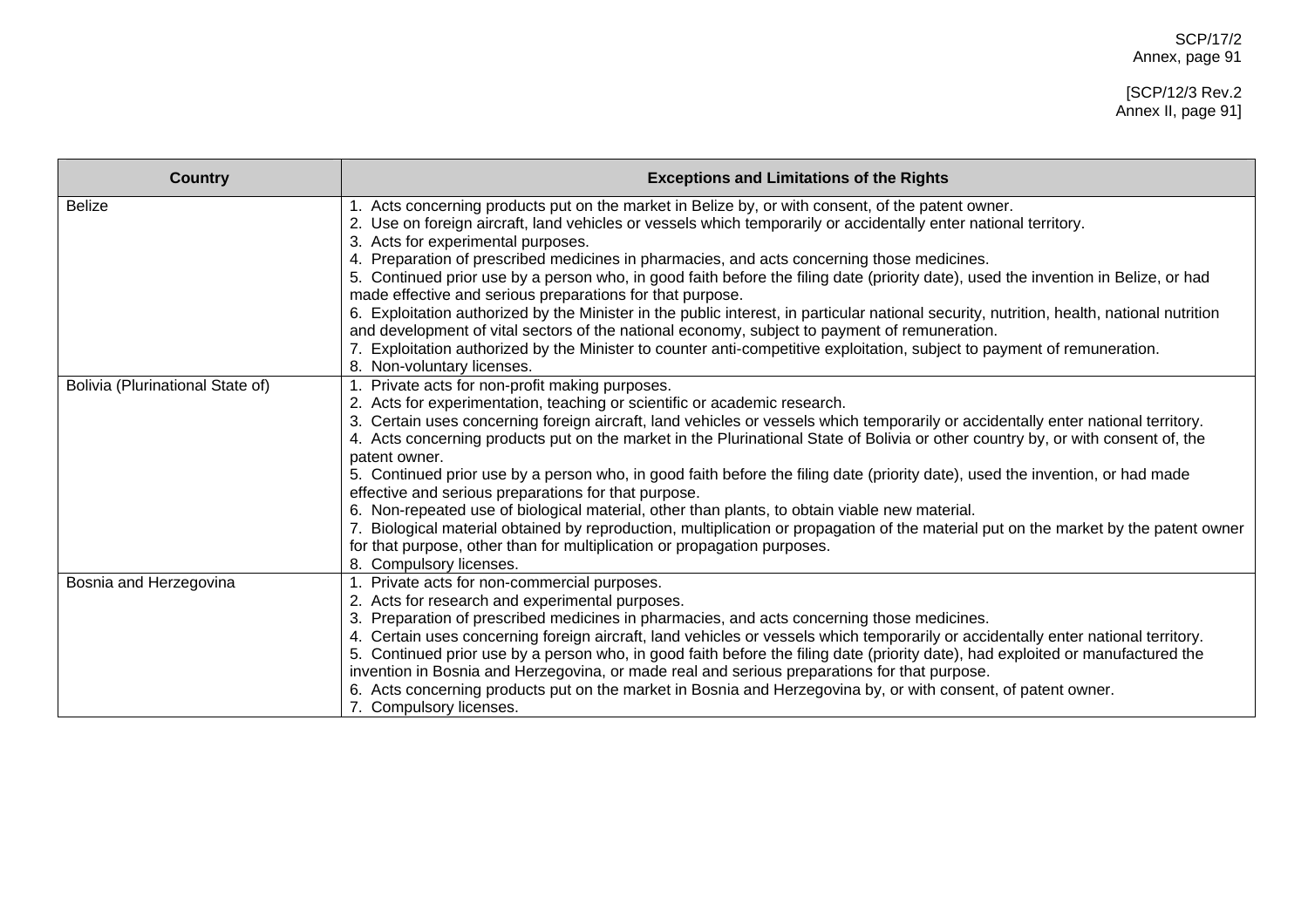#### [SCP/12/3 Rev.2 Annex II, page 92]

| <b>Country</b>  | <b>Exceptions and Limitations of the Rights</b>                                                                                                                                              |
|-----------------|----------------------------------------------------------------------------------------------------------------------------------------------------------------------------------------------|
| <b>Brazil</b>   | Private acts for non-commercial purposes not prejudicial to patent owner.                                                                                                                    |
|                 | Experimental acts for scientific or technological study or research.                                                                                                                         |
|                 | Preparation of prescribed medicines by a qualified person, and medicines so prepared.<br>3.                                                                                                  |
|                 | Acts concerning products put on the market in Brazil by, or with consent of, the patent owner.<br>5. Non-commercial use of living material as an initial source of variation or propagation. |
|                 | 6. Acts in respect of living material put on the market by the patent holder or licensee, other than for commercial multiplication or                                                        |
|                 | propagation of that living material.                                                                                                                                                         |
|                 | 7. Continued prior use by a person who, in good faith, used the invention in Brazil before the filing date (priority date).                                                                  |
|                 | 8. Compulsory licenses.                                                                                                                                                                      |
| <b>Bulgaria</b> | 1. Private acts for non-commercial purposes not prejudicial to patent owner.                                                                                                                 |
|                 | Experimental acts for research or development.                                                                                                                                               |
|                 | 3. Preparation of prescribed medicines in pharmacies.                                                                                                                                        |
|                 | 4. Certain uses concerning foreign aircraft, land vehicles or vessels which temporarily or accidentally enter national territory.                                                            |
|                 | 5. Acts concerning products put on the market in Bulgaria by the patent owner or with his consent.                                                                                           |
|                 | 6. Continued prior use by a person who, in good faith, used the invention before the filing date (priority date), or had made                                                                |
|                 | necessary preparations for that purpose.                                                                                                                                                     |
|                 | 7. A person who, after the lapse of a patent, has used the invention, or has made the necessary preparation for such use, mat                                                                |
|                 | continue to use the invention in the same volume after the renewal of the patent under Article 26(2) (reinstatement of right after the                                                       |
|                 | lapse of a patent).<br>8. Compulsory licenses.                                                                                                                                               |
| Canada          | 1. Certain uses concerning foreign aircraft, land vehicles or vessels which temporarily or accidentally enter national territory.                                                            |
|                 | 2. Acts of obtaining required regulatory approval for manufacture, construction, use or sale of a product under Canadian or foreign                                                          |
|                 | law.                                                                                                                                                                                         |
|                 | Private non-commercial acts.<br>3.                                                                                                                                                           |
|                 | Acts for experimental purposes.                                                                                                                                                              |
|                 | 5. Continued prior use or sale by a person who, before the filing date (priority date), purchased, constructed or acquired the                                                               |
|                 | invention.                                                                                                                                                                                   |
|                 | 6. Compulsory licenses.                                                                                                                                                                      |
| Chile           | 1. Commercial acts by third parties who adequately obtained a product which was legitimately introduced in the market in any                                                                 |
|                 | country by, or with consent of, the patent owner.                                                                                                                                            |
|                 | 2. Non-voluntary licenses.                                                                                                                                                                   |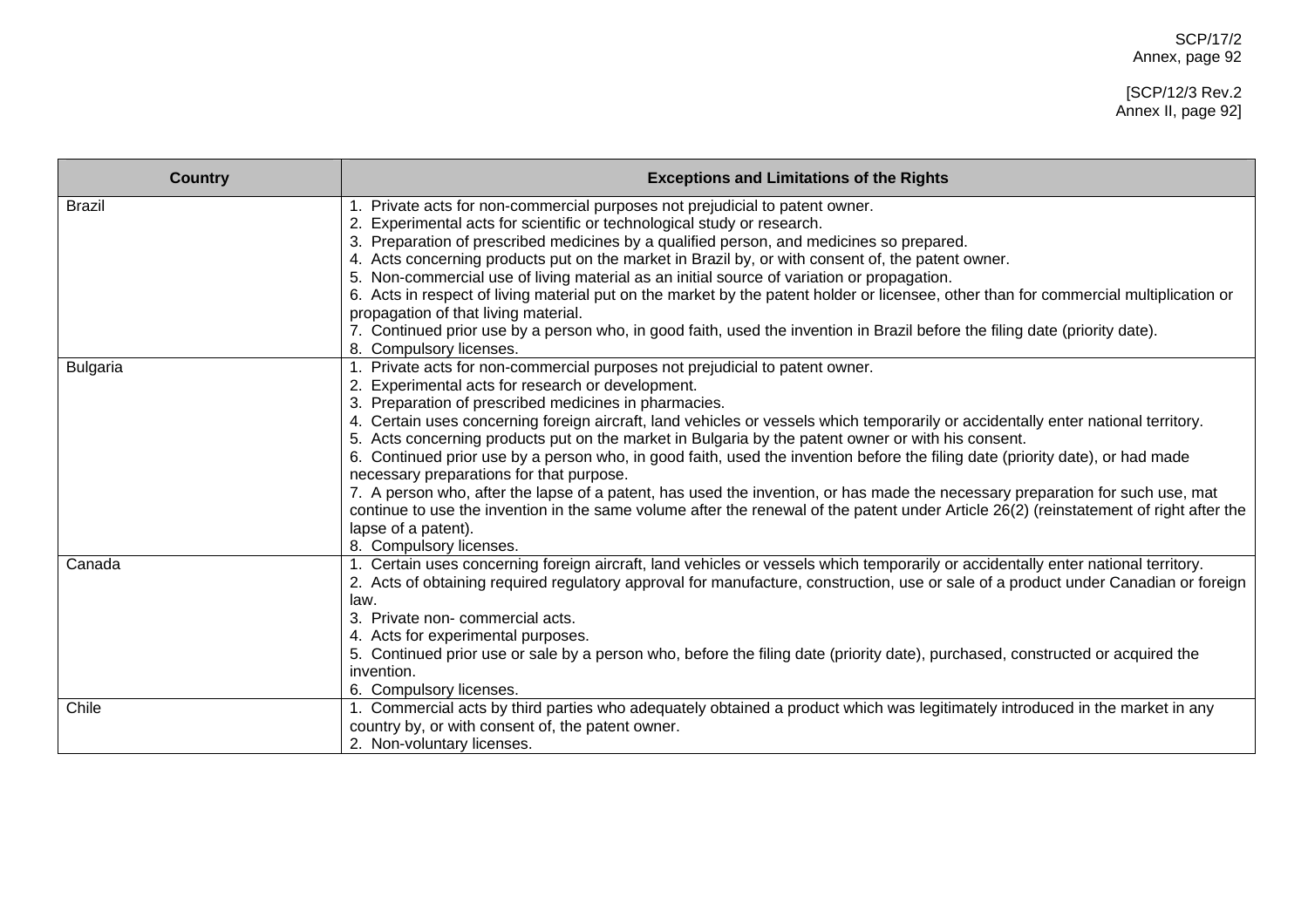| <b>Country</b> | <b>Exceptions and Limitations of the Rights</b>                                                                                                                                                                                                                                                                                                                                                                                                                                                                                                                                                                                                                                                                                                                                                                                                                                                                                                                                                                                                                                                                                                                                                                                                                                                             |
|----------------|-------------------------------------------------------------------------------------------------------------------------------------------------------------------------------------------------------------------------------------------------------------------------------------------------------------------------------------------------------------------------------------------------------------------------------------------------------------------------------------------------------------------------------------------------------------------------------------------------------------------------------------------------------------------------------------------------------------------------------------------------------------------------------------------------------------------------------------------------------------------------------------------------------------------------------------------------------------------------------------------------------------------------------------------------------------------------------------------------------------------------------------------------------------------------------------------------------------------------------------------------------------------------------------------------------------|
| China          | 1. Acts concerning products put on the market in China or any other country by, or with knowledge of, the patent owner.<br>2. Continued prior use by a person who, before the filing date (priority date), used the invention in China, or had made effective<br>and serious preparations for that purpose.<br>3. Certain uses in respect of foreign means of transport which temporarily enter national territory.<br>4. Use for scientific research and experimentation purposes.<br>5. Make, use or import of a patented medicine or a patented medical apparatus solely for providing information needed for the<br>regulatory examination and approval. Make or imports of a patented medicine or a patented medical apparatus exclusively for the<br>person providing information needed for the regulatory examination and approval.<br>6. Compulsory licenses.                                                                                                                                                                                                                                                                                                                                                                                                                                      |
| Colombia       | 1. Private acts for non-profit making purposes.<br>2. Acts for purposes of experimentation, teaching or scientific or academic research.<br>3. Certain uses concerning foreign aircraft, land vehicles or vessels which temporarily or accidentally enter national territory.<br>4. Acts concerning products put on the market in Colombia or other country by, or with consent of, the patent owner.<br>5. Continued prior use by a person who, in good faith before the filing date (priority date), used the invention, or had made<br>effective and serious preparations for that purpose.<br>6. Non-repeated use of biological material, other than plants, to obtain viable new material.<br>7. Biological material obtained by reproduction, multiplication or propagation of the material put on the market by the patent owner<br>for that purpose, other than for multiplication or propagation purposes.<br>8. Compulsory licenses.                                                                                                                                                                                                                                                                                                                                                              |
| Costa Rica     | In the case the following exceptions do not compromise in a unjustifiable manner the normal exploitation of the patent nor do they<br>cause unjustifiable damage to the legitimate interests of the patent holder or his licensee, the rights granted by the patent do not<br>extend to:<br>1. Legal acts of any nature done in a private environment and for non-commercial purposes<br>2. Acts done for experimental purposes relating to the subject-matter of the patented invention<br>3. Acts done exclusively for the purpose of teaching or scientific or academic investigation with respect to the subject-matter of<br>the patented invention<br>4. Acts of sale, offering for sale, use, usufruct, import or any way of commercialization of a patent-protected product or obtained<br>by a patented process once it has been put on the market of any country with the patent holder's or the license holder's consent<br>5. The necessary use for investigation, processing or any other requirements for obtaining sanitary approval with a view to<br>commercialize the product following patent expiration<br>6. Continued use prior to the filing date of the application, or prior to the date of granted priority exploited or manufactured in the<br>country<br>7. Compulsory licenses |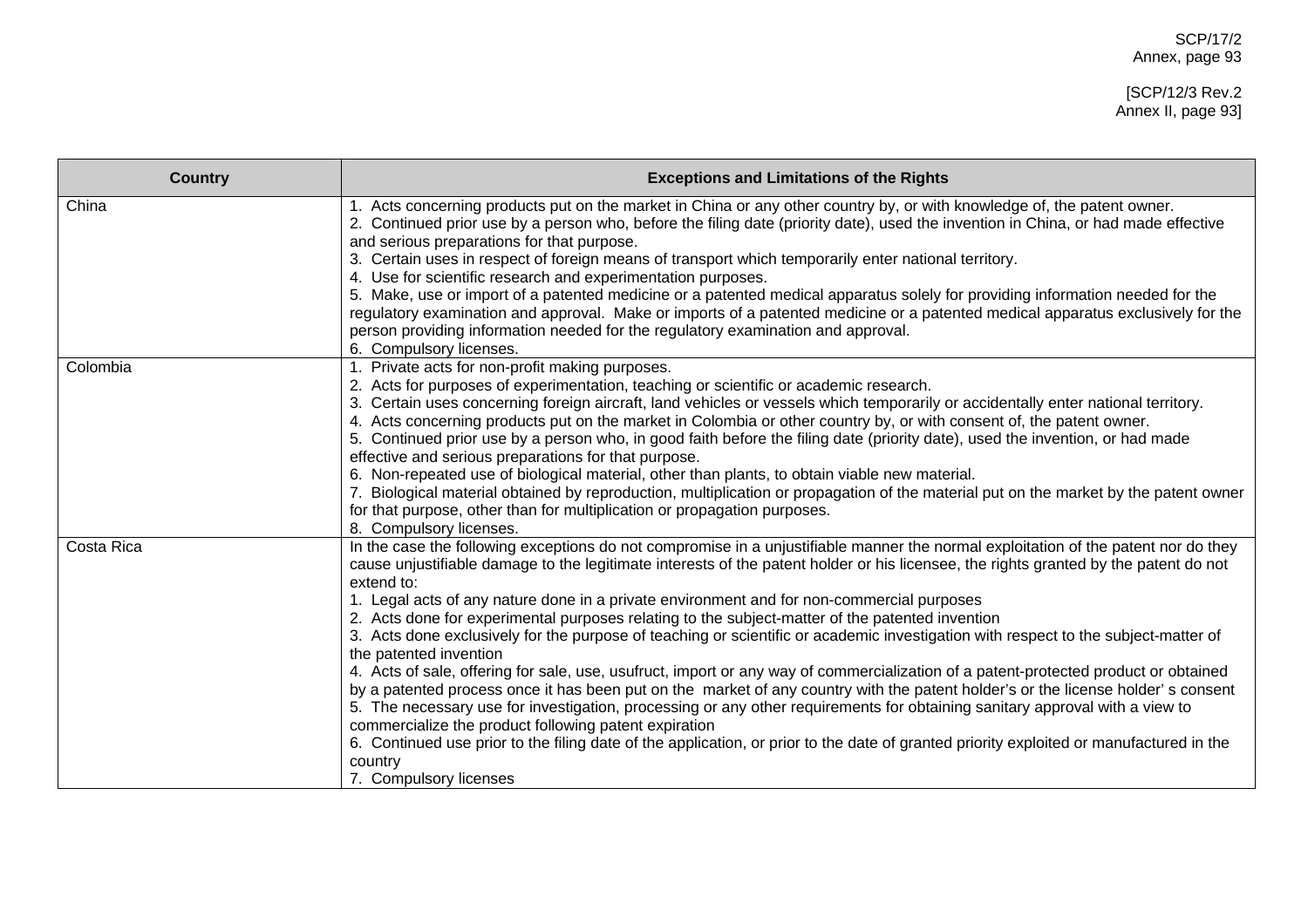| <b>Country</b>        | <b>Exceptions and Limitations of the Rights</b>                                                                                                                                                                                         |
|-----------------------|-----------------------------------------------------------------------------------------------------------------------------------------------------------------------------------------------------------------------------------------|
| Croatia               | 1. Private acts for non-commercial purposes.                                                                                                                                                                                            |
|                       | 2. Acts for research and development.                                                                                                                                                                                                   |
|                       | 3. Acts for obtaining registration of the medical, veterinary and plant protection products.                                                                                                                                            |
|                       | 4. Preparation of prescribed medicines in pharmacies, and acts concerning those medicines.                                                                                                                                              |
|                       | 5. Continued prior use by a person who, in good faith before the filing date (priority date), exploited or manufactured the invention                                                                                                   |
|                       | in Croatia for business purposes, or had made real and serious preparations for such purposes.                                                                                                                                          |
|                       | 6. Certain uses concerning foreign aircraft, land vehicles or vessels which temporarily or accidentally enter national territory.<br>7. Acts concerning products put on the market in Croatia by, or with consent of, the patent owner. |
|                       | 8. Compulsory licenses.                                                                                                                                                                                                                 |
|                       | 1. Acts concerning products put on the market in Cyprus by, or with consent of, the patent owner.                                                                                                                                       |
| Cyprus                | 2. Private acts for non-commercial purposes not prejudicial to patent owner.                                                                                                                                                            |
|                       | 3. Acts for experimental purposes or scientific research.                                                                                                                                                                               |
|                       | 4. Preparation of prescribed medicines in pharmacies, and acts concerning those medicines.                                                                                                                                              |
|                       | 5. Non-voluntary licenses.                                                                                                                                                                                                              |
| <b>Czech Republic</b> | 1. Acts concerning products put on the market in Czech Republic by, or with consent of, the patent owner, unless patent right is                                                                                                        |
|                       | extended to those acts.                                                                                                                                                                                                                 |
|                       | 2. Continued prior use by a person who, before the filing date (priority date), had worked the invention independently of the                                                                                                           |
|                       | inventor, or made preparation for that purpose.                                                                                                                                                                                         |
|                       | 3. Certain uses concerning foreign aircraft, land vehicles or vessels which temporarily or accidentally enter national territory.                                                                                                       |
|                       | 4. Preparation of prescribed medicines in pharmacies, and acts concerning those medicines.                                                                                                                                              |
|                       | 5. Acts for non-commercial purposes.                                                                                                                                                                                                    |
|                       | 6. Acts relating to the subject matter of the invention done for experimental purposes including experiments and tests necessary,                                                                                                       |
|                       | pursuant to the special legal regulation, before placing a medicine on the market.                                                                                                                                                      |
|                       | 7. Compulsory licenses.                                                                                                                                                                                                                 |
| Denmark               | 1. Acts for non-commercial purposes.                                                                                                                                                                                                    |
|                       | 2. Acts concerning products put on the market in the European Economic Area by, or with consent of, the patent owner.                                                                                                                   |
|                       | 3. Acts for experimental purposes.                                                                                                                                                                                                      |
|                       | 4. Preparation of prescribed medicines in pharmacies, and acts concerning those medicines.                                                                                                                                              |
|                       | 5. Biological material obtained by multiplication or propagation of material put on the market by the patent owner for that purpose,                                                                                                    |
|                       | other than for further multiplication or propagation.                                                                                                                                                                                   |
|                       | 6. Use by farmers of harvested plant propagating material for multiplication or propagation on own farm.                                                                                                                                |
|                       | 7. Use by farmers of breeding stock or other animal reproductive material for own agricultural activity, but not sale for commercial<br>reproduction.                                                                                   |
|                       | 8. Continued prior use by a person who, at the filing date (priority date), was exploiting the invention commercially in Denmark, or                                                                                                    |
|                       | had made substantial preparation for that purpose.                                                                                                                                                                                      |
|                       | 9. Certain uses concerning foreign aircraft, vehicles or vessels which temporarily or accidentally enter national territory.                                                                                                            |
|                       | 10. Compulsory licenses.                                                                                                                                                                                                                |
|                       |                                                                                                                                                                                                                                         |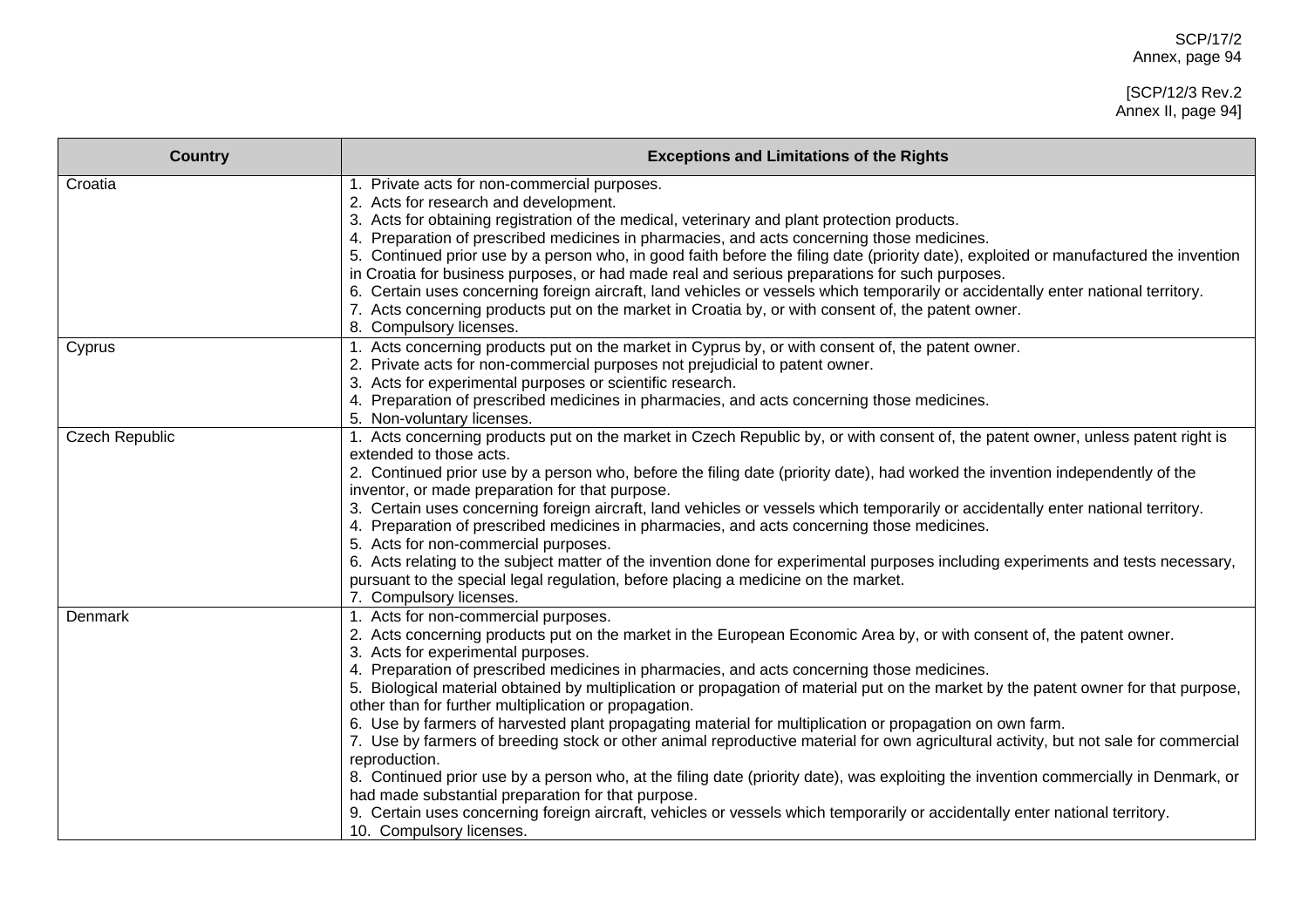| <b>Country</b>     | <b>Exceptions and Limitations of the Rights</b>                                                                                                                                                                                |
|--------------------|--------------------------------------------------------------------------------------------------------------------------------------------------------------------------------------------------------------------------------|
| Dominica           | Acts in respect of products put on the market in Dominica by, or with consent of, the patent owner.<br>2. Use of articles on foreign aircraft, vehicles or vessels which temporarily or accidentally enter national territory. |
|                    | 3. Acts for experimental purposes.                                                                                                                                                                                             |
|                    | 4. Preparation of prescribed medicines in pharmacies, and acts concerning those medicines.                                                                                                                                     |
|                    | 5. Continued prior use by a person who, in good faith before the filing date (priority date), was using the invention commercially in<br>Dominica, or had made effective and substantial preparations for that purpose.        |
|                    | 6. Exploitation authorized by the Minister in the public interest, in particular for national security, nutrition, health or development                                                                                       |
|                    | of vital sectors of the national economy.                                                                                                                                                                                      |
|                    | 7. Exploitation authorized by the Minister to counter anti-competitive exploitation.                                                                                                                                           |
|                    | 8. Use of an essential element of the invention by person who was unaware it was for that purpose.                                                                                                                             |
|                    | 9. Non-voluntary licenses.                                                                                                                                                                                                     |
| Dominican Republic | 1. Acts carried out in private sphere and for non-commercial purposes.                                                                                                                                                         |
|                    | 2. Sale, rental, use, usufruct, importation or any other mode of marketing a product once it has been put on the market in any<br>country with consent of the patent owner or of a licensee or any other licit form.           |
|                    | 3. Acts carried out exclusively for the purposes of teaching or scientific or academic research.                                                                                                                               |
|                    | 4. Acts carried out exclusively for the purposes of experimentation with the subject matter of the patented invention.                                                                                                         |
|                    | 5. Acts referred to in Article 5bis of the Paris Convention (compulsory licenses).                                                                                                                                             |
|                    | 6. The use of biological material that is capable of being reproduced, as an initial basis for obtaining a new viable biological                                                                                               |
|                    | material, except where the patented material must be used repeatedly to obtain the new material.                                                                                                                               |
| Ecuador            | 7. Uses required to obtain sanitary approval and to market a product after the expiry of the patent.<br>1. Private acts for non-profit making purposes.                                                                        |
|                    | 2. Acts for purposes of experimentation, teaching or scientific or academic research.                                                                                                                                          |
|                    | 3. Certain uses concerning foreign aircraft, land vehicles or vessels which temporarily or accidentally enter national territory.                                                                                              |
|                    | 4. Acts concerning products put on the market in Ecuador or other country by, or with consent of, the patent owner.                                                                                                            |
|                    | 5. Continued prior use by a person who, in good faith before the filing date (priority date), used the invention, or had made                                                                                                  |
|                    | effective and serious preparations for that purpose.                                                                                                                                                                           |
|                    | 6. Non-repeated use of biological material, other than plants, to obtain viable new material.                                                                                                                                  |
|                    | 7. Biological material obtained by reproduction, multiplication or propagation of material put on the market by the patent owner for                                                                                           |
|                    | that purpose, other than for multiplication or propagation purposes.                                                                                                                                                           |
|                    | 8. Compulsory licenses.                                                                                                                                                                                                        |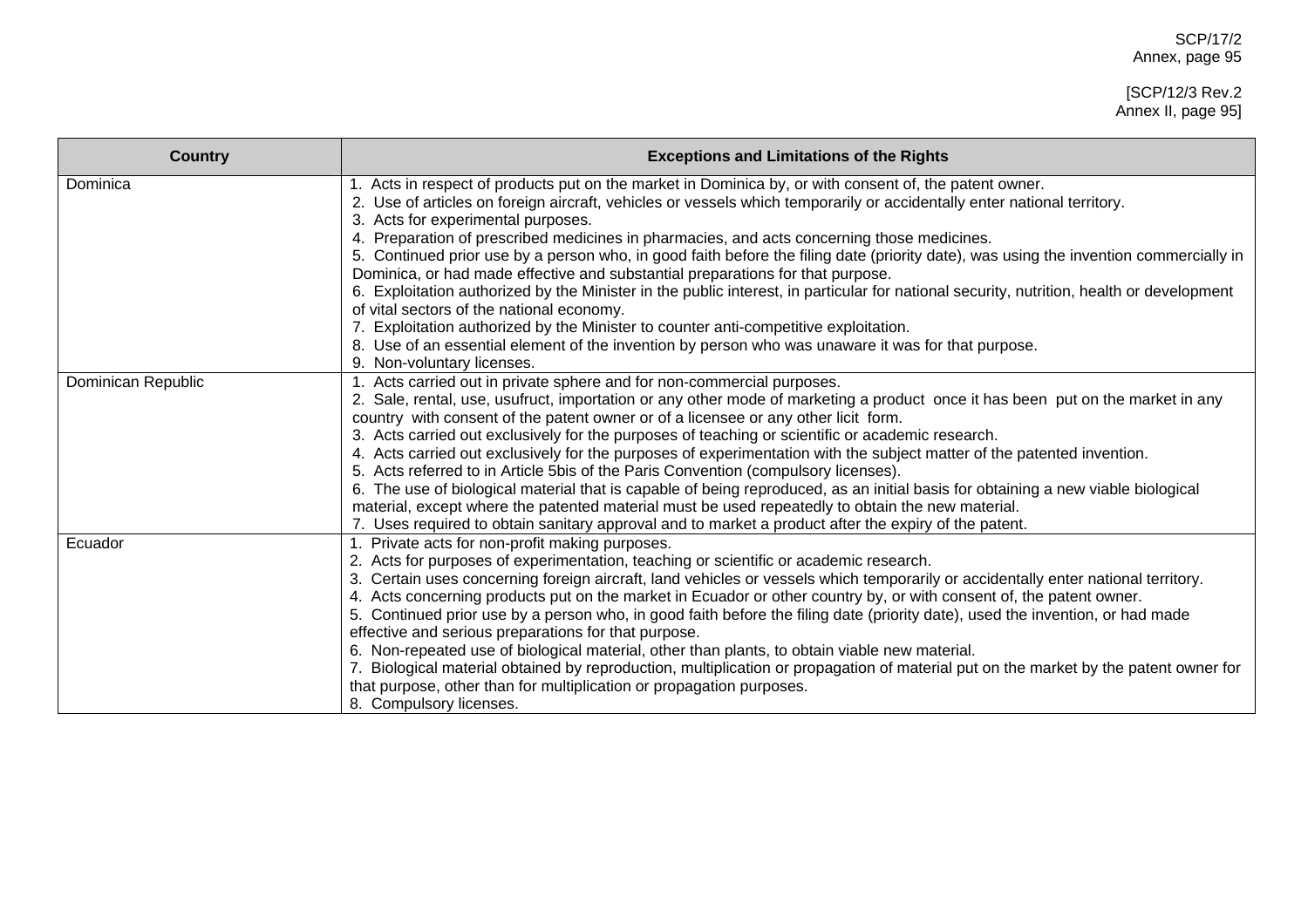#### [SCP/12/3 Rev.2 Annex II, page 96]

| <b>Country</b> | <b>Exceptions and Limitations of the Rights</b>                                                                                      |
|----------------|--------------------------------------------------------------------------------------------------------------------------------------|
| Egypt          | Acts in respect of products put on the market in any country by, or with the authorization of, the patent owner.                     |
|                | 2. Acts for scientific research purposes.                                                                                            |
|                | 3. Continued prior use by a person who, in good faith before the filing date, used the invention in Egypt, or had made effective     |
|                | and serious preparations for that purpose.<br>4. Indirect uses of production processes to obtain other products.                     |
|                | 5. Certain uses concerning foreign aircraft, land vehicles or vessels which temporarily or accidentally enter national territory.    |
|                | 6. Acts for obtaining a license to market a product after patent expiration.                                                         |
|                | 7. Acts not prejudicial to normal exploitation of the patent, or the interests of patent owner and third parties.                    |
|                | 8. Non-voluntary licenses.                                                                                                           |
|                | 9. Expropriation approved by ministerial committee for the purposes of national defense or in cases of emergency.                    |
| El Salvador    | 1. Objects and goods in transit through national territory, but not put on the market there.                                         |
|                | 2. Private acts for non-commercial purposes.                                                                                         |
|                | 3. Acts for experimental purposes or scientific, academic or educational research.                                                   |
|                | 4. Marketing or use of products legally placed on the market in El Salvador.                                                         |
|                | 5. Continued prior use by a person who, in good faith before the filing date (priority date), used the invention in El Salvador, or  |
|                | had made effective and serious preparations for that purpose.                                                                        |
|                | 6. Compulsory licenses.                                                                                                              |
| Estonia        | 1. Certain uses concerning foreign aircraft, vehicles or vessels which temporarily or accidentally enter national territory.         |
|                | 2. Experimental use.                                                                                                                 |
|                | 3. Preparation of prescribed medicines in pharmacies, and use of those medicines.                                                    |
|                | 4. Private non-commercial use not prejudicial to patent owner.                                                                       |
|                | 5. Use, distribution, sale or offering for sale in Estonia by, or with consent of patent owner.                                      |
|                | 6. Propagation or multiplication of biological material put on the market by, or with consent of, the patent owner for that purpose, |
|                | other than for other multiplication or propagation purposes, and biological material derived therefrom.                              |
|                | 7. Continued prior use by a person who, in good faith before the filing date (priority date), industrially used the invention in     |
|                | Estonia, or had made effective and serious preparations for that purpose.                                                            |
|                | 8 Use of products put on the market in the European Economic Area by, or with consent, of patent owner.                              |
|                | 9. Compulsory licenses.                                                                                                              |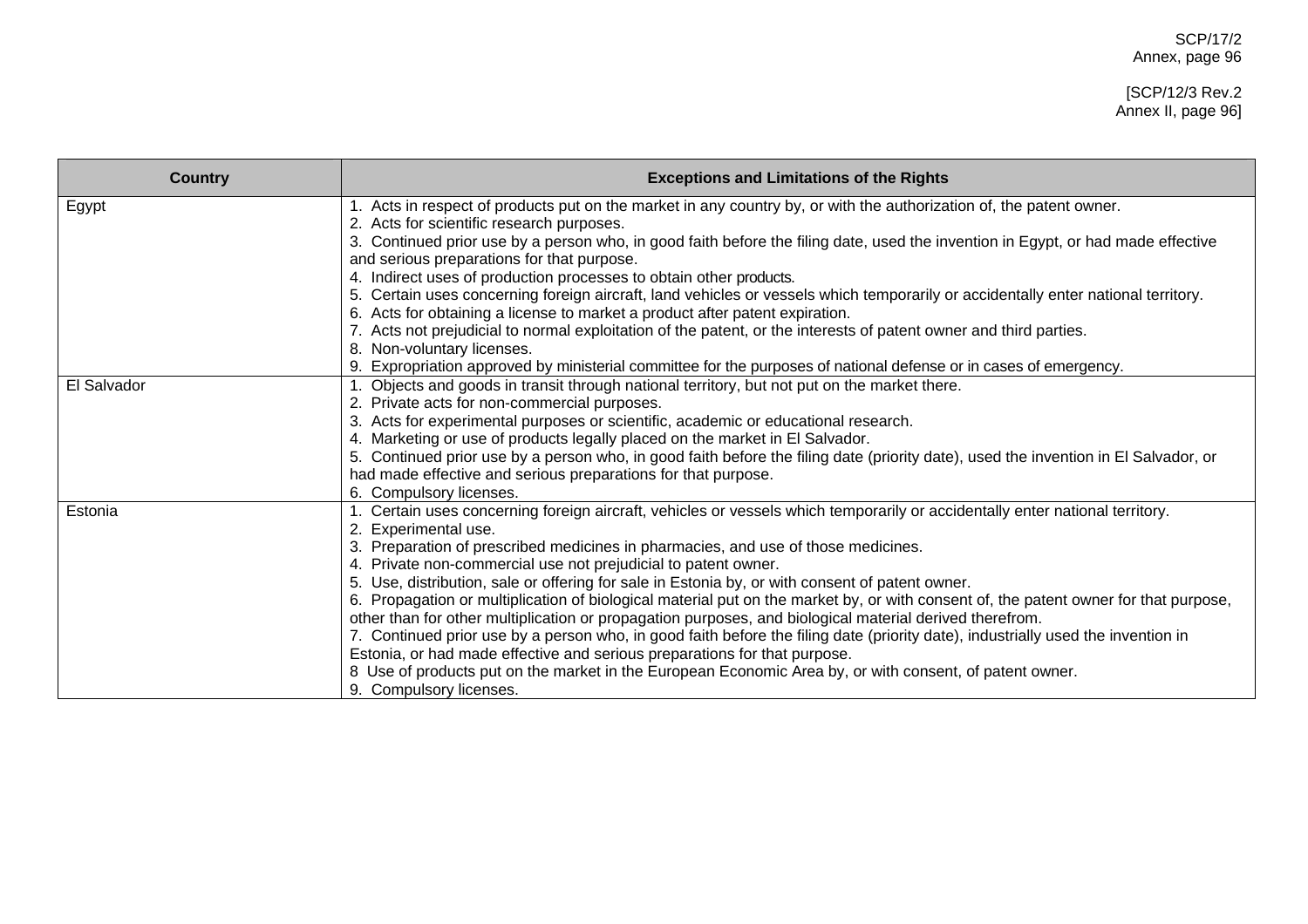| <b>Country</b> | <b>Exceptions and Limitations of the Rights</b>                                                                                       |
|----------------|---------------------------------------------------------------------------------------------------------------------------------------|
| Finland        | 1. Use of an essential element of the invention by person who was unaware it was for carrying out the invention.                      |
|                | 2. Non-commercial use.                                                                                                                |
|                | 3. Use of products put on the market in the European Economic Area by, or with consent, of patent owner.<br>4. Experimental use.      |
|                | 5. Preparation of prescribed medicines in pharmacies, and acts concerning those medicines.                                            |
|                | 6. Propagation or multiplication of biological material put on the market in the European Economic Area by, or with consent of, the   |
|                | patent owner for that purpose, other than for other multiplication or propagation purposes.                                           |
|                | 7. Use by farmers of harvested plant propagating material for multiplication or propagation on own farm.                              |
|                | 8. Use by farmers of breeding stock or other animal reproductive material for pursuing own agricultural activity, but not sale for    |
|                | commercial reproduction.                                                                                                              |
|                | 9. Continued prior use by a person who, at the filing date (priority date), was exploiting the invention commercially in Finland, or  |
|                | had made substantial preparation for that purpose.                                                                                    |
|                | 10. Certain uses concerning foreign vessels, aircraft or other means of transport which temporarily enter national territory.         |
|                | 11. Compulsory licenses.                                                                                                              |
| France         | 1. Private acts for non-commercial purposes.                                                                                          |
|                | 2. Acts for experimental purposes.<br>3. Preparation of prescribed medicines in pharmacies, and acts concerning those medicines.      |
|                | 4. Studies and papers required to obtain authorization for placing the medicinal product on the market, as well as the actions that   |
|                | are necessary to carry them out and to obtain authorization.                                                                          |
|                | 5. Acts concerning products put in circulation in the European Economic Area by, or with consent of, the patent owner.                |
|                | 6. Continued prior use by a person who was, in good faith, in possession of the invention before the filing date (priority date).     |
|                | 7. Compulsory licenses.                                                                                                               |
|                | 8. Use by farmers of harvested plant propagating material for propagation on their own farm.                                          |
|                | 9. Use by farmers of breeding stock or other animal reproductive material for their own agricultural activity, but not for commercial |
|                | reproduction.                                                                                                                         |
|                | 10. Objects to be launched into space from French national territory.                                                                 |
| Georgia        | 1. Products put into economic circulation by, or with consent, of the patent owner.                                                   |
|                | 2. Private use for non-commercial purposes.                                                                                           |
|                | 3. Certain uses concerning marine, air and land transport facilities which temporarily or casually enter national territory.          |
|                | 4. Use in natural calamity, catastrophe, epidemic or other emergency situation.                                                       |
|                | 5. Continued prior use by a person who, before the filing date (priority date), used the invention, or had made preparation for that  |
|                | purpose.                                                                                                                              |
|                | 6. Compulsory licenses.                                                                                                               |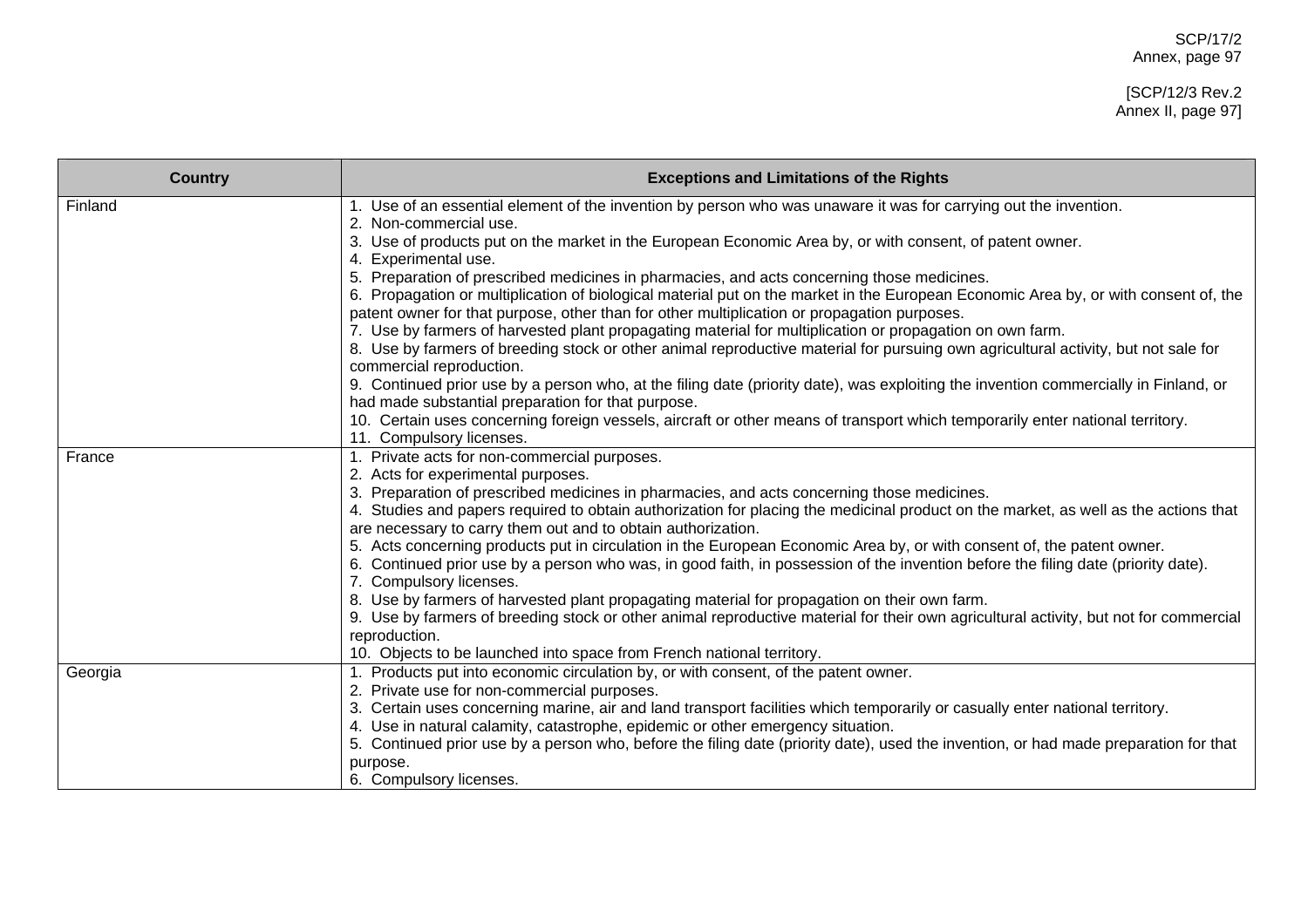| <b>Country</b> | <b>Exceptions and Limitations of the Rights</b>                                                                                                                                                                                                                                                                                                                                                                                                                                                                                                                                                                                                                                                                                                                                                                                                                                                                                                                                                                                                                                                                                                                                                                                                                                                                                                                                                                                                                                                 |
|----------------|-------------------------------------------------------------------------------------------------------------------------------------------------------------------------------------------------------------------------------------------------------------------------------------------------------------------------------------------------------------------------------------------------------------------------------------------------------------------------------------------------------------------------------------------------------------------------------------------------------------------------------------------------------------------------------------------------------------------------------------------------------------------------------------------------------------------------------------------------------------------------------------------------------------------------------------------------------------------------------------------------------------------------------------------------------------------------------------------------------------------------------------------------------------------------------------------------------------------------------------------------------------------------------------------------------------------------------------------------------------------------------------------------------------------------------------------------------------------------------------------------|
| Germany        | 1. Private acts for non-commercial purposes.<br>2. Acts done for experimental purposes relating to the subject matter of the patented invention.<br>3. Use of biological material for the purpose of breeding, discovery and development of new variety of plants.<br>4. Propagation or multiplication of biological material put on the market in the European Economic Area by the patent owner or<br>with his/her consent for that purpose, other than for other multiplication or propagation purposes.<br>5. Use of harvested plant propagating material for multiplication or propagation by farmers on their own farms.<br>6. Use of breeding stock or other animal reproductive material by farmers for pursuing their own agricultural activities, but not sale<br>for commercial reproduction.<br>7. Studies and trials necessary for obtaining pharmaceutical marketing authorization.<br>8. Preparation of prescribed medicines in pharmacies, and acts concerning those medicines.<br>9. Certain uses concerning foreign aircraft, land vehicles or vessels which temporarily or accidentally enter national territory.<br>10. Continued prior use by a person who, at the filing date (priority date), had used the invention in Germany, or made<br>arrangements for that purpose.<br>11. Exploitation in the interest of public welfare or security ordered by the Federal Government or by, or on the instruction of, a<br>supreme federal authority, subject to remuneration. |
| Ghana          | 12. Compulsory licenses.<br>1. Acts for non-industrial and non-commercial purposes.<br>2. Scientific research;.<br>3. Acts in respect of articles put on the market in Ghana by, or with the consent of, the patent owner.<br>4. Use on foreign aircraft, land vehicles or vessels which temporarily or accidentally enter national territory.<br>5. Exploitation by, or on behalf of a government agency, in the public interest, in particular, national security, health or<br>development of vital sectors of the national economy.<br>6. Compulsory licenses.                                                                                                                                                                                                                                                                                                                                                                                                                                                                                                                                                                                                                                                                                                                                                                                                                                                                                                                              |
| Greece         | 1. Use for non-professional or research purposes.<br>2. Certain uses concerning automobiles, trains, vessels or airplanes which temporarily enter national territory.<br>3. Preparation of prescribed medicines in pharmacies, and acts concerning those medicines.<br>4. Continued prior use by a person who, at the filing date (priority date), had used the invention in Greece, or made arrangements<br>for that purpose.<br>5. Non-contractual licenses.                                                                                                                                                                                                                                                                                                                                                                                                                                                                                                                                                                                                                                                                                                                                                                                                                                                                                                                                                                                                                                  |
| Guatemala      | 1. Acts carried out in a private environment.<br>2. Acts carried out for experimental purposes<br>3. Acts carried out for educational, scientific research or academic purposes.<br>4. Acts referred to in Article 5ter of the Paris Convention.<br>5. Acts carried out with the aim of generating the information needed to substantiate an application for the marketing of a<br>pharmaceutical product or agricultural chemical in Guatemala.<br>6. Compulsory licenses.                                                                                                                                                                                                                                                                                                                                                                                                                                                                                                                                                                                                                                                                                                                                                                                                                                                                                                                                                                                                                     |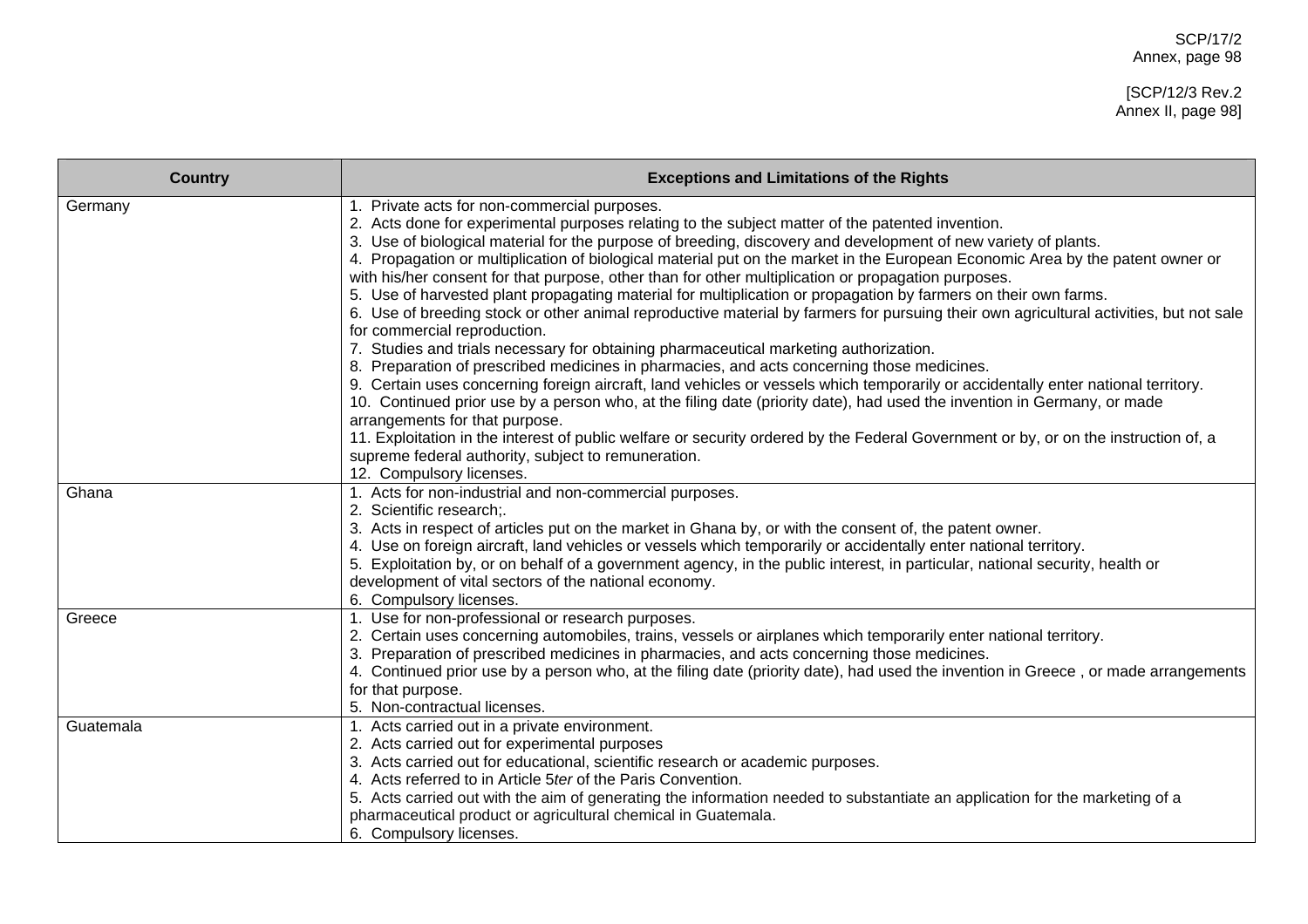| <b>Country</b> | <b>Exceptions and Limitations of the Rights</b>                                                                                                                                                                                                                                                                                                                                                                                                                                                                                                                                                                                                                                                                                                                                                         |
|----------------|---------------------------------------------------------------------------------------------------------------------------------------------------------------------------------------------------------------------------------------------------------------------------------------------------------------------------------------------------------------------------------------------------------------------------------------------------------------------------------------------------------------------------------------------------------------------------------------------------------------------------------------------------------------------------------------------------------------------------------------------------------------------------------------------------------|
| Honduras       | 1. Acts carried out exclusively in the private sphere and for non-commercial purposes.<br>2. Acts carried out for the purposes of experimentation, scientific research or education.<br>3. Marketing, acquisition or use of the patented product or product obtained through the patented process after the product has<br>been lawfully introduced in the national or international market by the patentee or his licensee.<br>4. Acts referred to in Article 5ter of the Paris Convention.<br>5. Prior use of the product or procedure by a person in good faith before the patent application filing date (priority date).<br>6. Compulsory licenses.<br>7. The Bolar exception.                                                                                                                     |
| Hungary        | 1. Private acts for non-economic activities.<br>2. Acts for experimental purposes, including experiments and tests necessary for the registration of medicines.<br>3. Preparation of prescribed medicines in pharmacies, and acts concerning those medicines.<br>4. Continued prior use by a person who, in good faith at the filing date (priority date), had made or used the invention for<br>commercial purposes in Hungary, or made serious preparations for such purposes.<br>5. Certain uses concerning means of communication and transport in transit in national territory, and foreign goods not intended<br>to be put on the market there.<br>6. Acts in respect of products put on the market in Hungary by, or with the consent of, the patent owner.<br>7. Compulsory licenses.          |
| Iceland        | 1. Non-commercial use.<br>2. Use of products put on the market within the European Economic Area by, or with consent, of the patent owner.<br>Experimental use.<br>4. Preparation of prescribed medicines in pharmacies, and acts concerning those medicines.<br>5. Continued prior use by a person who, at the filing date (priority date), was exploiting the invention commercially in Iceland, or<br>had made substantial preparation for that purpose.<br>6. Certain uses concerning foreign aircraft, vehicles or vessels which enter national territory temporarily or by chance.<br>7. Exploitation by the State or other party directed by the Minister, in event of an emergency due to natural disaster, war or<br>imminent risk of war, subject to remuneration.<br>8. Compulsory licenses. |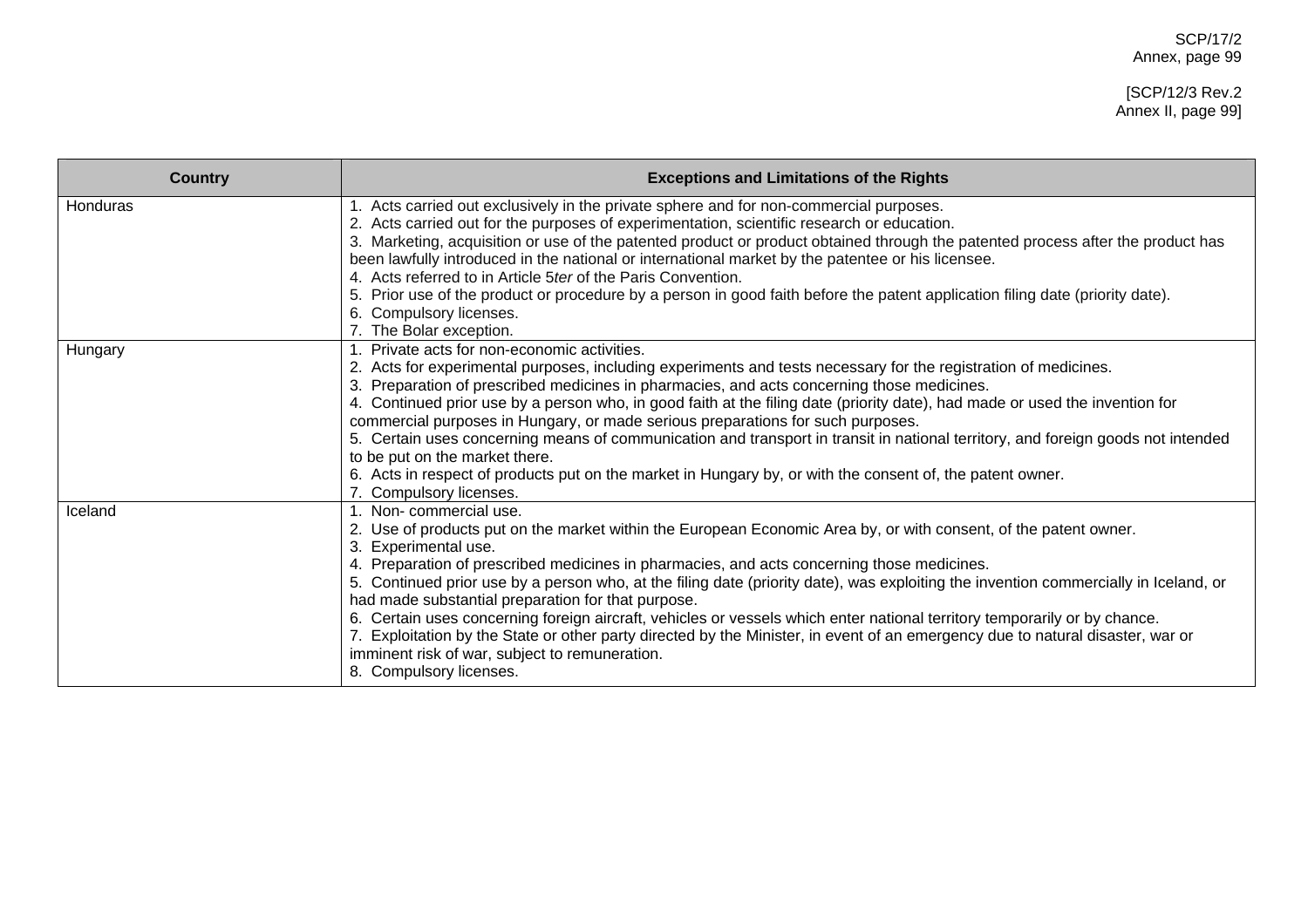| <b>Country</b> | <b>Exceptions and Limitations of the Rights</b>                                                                                                                                                                                                                                                                                                                                                                                                                                                                                                                                                                                                                                                                                                                                                                                                                                                                                                                                                                                                                                                                                                                                                                                                                                                                                                                                                                                                                                                                                                                                                                   |
|----------------|-------------------------------------------------------------------------------------------------------------------------------------------------------------------------------------------------------------------------------------------------------------------------------------------------------------------------------------------------------------------------------------------------------------------------------------------------------------------------------------------------------------------------------------------------------------------------------------------------------------------------------------------------------------------------------------------------------------------------------------------------------------------------------------------------------------------------------------------------------------------------------------------------------------------------------------------------------------------------------------------------------------------------------------------------------------------------------------------------------------------------------------------------------------------------------------------------------------------------------------------------------------------------------------------------------------------------------------------------------------------------------------------------------------------------------------------------------------------------------------------------------------------------------------------------------------------------------------------------------------------|
| India          | 1. The grant of a patent is subject to the following conditions:<br>(a) importation or manufacture of articles and uses of processes by, or on behalf of the Government for its own use;<br>(b) importation of medicines and drugs by the Government for its own use or for distribution in dispensaries, hospitals or other<br>medical institutions maintained by, on behalf of or specified by the Government;<br>(c) use for purposes merely of experiment or research, including the imparting of instructions to pupils.<br>2. Use of the invention:<br>(a) in the body of the vessel or in the machinery, tackle, apparatus or other accessories thereof on board the vessels and for its<br>actual needs only or<br>(b) in the construction on working of the aircraft or land vehicle or of the accessories thereof, where such vessel or aircraft<br>registered in the foreign country or land vehicle owned by a person ordinarily resident in such foreign country and temporarily or<br>accidently come to India provided such foreign country also confers such corresponding rights to Indian vessels, aircraft or land<br>vehicles owned by the person ordinarily resident in India.<br>3. Use of the inventions for the purposes of the Government and acquisition of the invention by the Government.<br>4. Act of making, constructing, using, selling or importing a patented invention solely for uses reasonably related to the<br>development or submission of information required under any law that regulates the manufacture, construction, use, sale or<br>importation of any product. |
|                | 5. Importation of patented products from a person who is duly authorized under the law to produce and sell or distribute the<br>product.<br>6. Compulsory licenses.                                                                                                                                                                                                                                                                                                                                                                                                                                                                                                                                                                                                                                                                                                                                                                                                                                                                                                                                                                                                                                                                                                                                                                                                                                                                                                                                                                                                                                               |
| Indonesia      | 1. Continued prior use by a person who was exploiting the invention at the filing date (priority date).<br>2. Use for purposes of education, research, experiment or analysis not prejudicial to the patent owner.<br>3. Exploitation by the Government by Presidential Decree for the purposes of the defense and security of the State or urgent<br>public interest.<br>4. Compulsory licenses.                                                                                                                                                                                                                                                                                                                                                                                                                                                                                                                                                                                                                                                                                                                                                                                                                                                                                                                                                                                                                                                                                                                                                                                                                 |
| Ireland        | 1. Private acts for non-commercial purposes.<br>2. Acts for experimental purposes.<br>3. Preparation of prescribed medicines in pharmacies, and acts concerning those medicines.<br>4. Certain uses concerning foreign aircraft, land vehicles or vessels which temporarily or accidentally enter national territory.<br>5. Acts which cannot be prevented by the patent owner under European Communities law.<br>6. Continued prior use by a person who, in good faith at the filing date (priority date), had used the invention for commercial<br>purposes in Ireland, or made serious preparations for such purposes.<br>7. Assignment by a Minister on behalf of the State, subject to remuneration.<br>8. Compulsory licenses.                                                                                                                                                                                                                                                                                                                                                                                                                                                                                                                                                                                                                                                                                                                                                                                                                                                                              |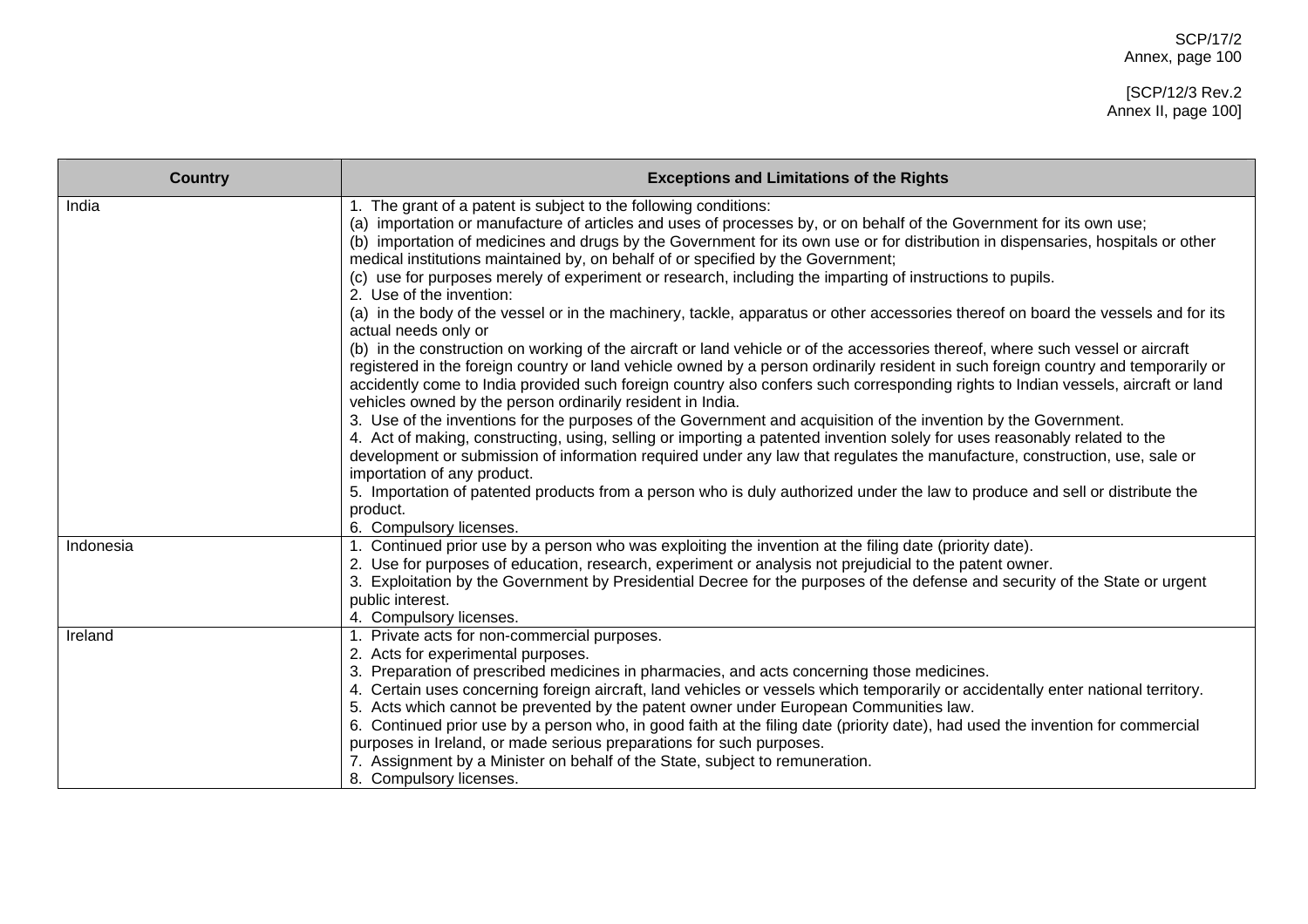# [SCP/12/3 Rev.2 Annex II, page 101]

| <b>Country</b> | <b>Exceptions and Limitations of the Rights</b>                                                                                                                                                                                                                                                                                                                                                                                                                                                                                                                                                                                                                                                                                                                                                                                        |
|----------------|----------------------------------------------------------------------------------------------------------------------------------------------------------------------------------------------------------------------------------------------------------------------------------------------------------------------------------------------------------------------------------------------------------------------------------------------------------------------------------------------------------------------------------------------------------------------------------------------------------------------------------------------------------------------------------------------------------------------------------------------------------------------------------------------------------------------------------------|
| Israel         | 1. Non-commercial acts.<br>2. Experimental acts for obtaining a marketing license after patent expiration.<br>3. Continued prior use by a person who, in good faith at the filing date (priority date), exploited the invention in Israel, or had made<br>actual preparations for that purpose.<br>4. Exploitation, authorized by the minister, by a Government departments or State contractor in the interests of national security or<br>maintenance of essential supplies and services, subject to remuneration.<br>5. Compulsory licenses.                                                                                                                                                                                                                                                                                        |
| Italy          | 1. Private acts for non-commercial purposes or experimental purposes.<br>2. Preparation of prescribed medicines in pharmacies, and medicines so prepared.<br>3. Continued prior use by a person who used the invention in his business in the 12 months preceding the filing date (priority<br>date).<br>4. Exploitation, by Presidential decree, by the State, for national military defense or other public interest reasons, subject to<br>remuneration.<br>5. Compulsory licenses.                                                                                                                                                                                                                                                                                                                                                 |
| Japan          | 1. Non-commercial use.<br>2. Use for experiment or research purposes.<br>3. Vessels and aircraft passing through Japan.<br>4. Products existing in Japan before the filing date (priority date).<br>5. Preparation of patented medicines by mixing two or more medicines in accordance with the prescription of physicians or<br>dentists, and medicines so prepared.<br>6. Non-exclusive license available as of right in the case of prior use or working of the invention prior to the filing date (priority<br>date).<br>7. Compulsory licenses.                                                                                                                                                                                                                                                                                   |
| Jordan         | 1. Use for scientific research, development and obtaining marketing permits.<br>2. Compulsory licenses.                                                                                                                                                                                                                                                                                                                                                                                                                                                                                                                                                                                                                                                                                                                                |
| Kenya          | 1. Acts necessary to obtain approval or registration for commercializing products after expiry of patent.<br>2. Continued prior use by a person who, in good faith at the filing date (priority date), was using the invention for business<br>purposes in Kenya, or making effective and serious preparations for that purpose.<br>3. Acts for non-industrial and non-commercial purposes.<br>4. Acts for scientific research.<br>5. Acts in respect of articles put on the market in Kenya or any other country or imported into Kenya.<br>6. Use on foreign aircraft, land vehicles or vessels which temporarily or accidentally enter the territory of Kenya.<br>7. Variants or mutants of living forms or replicable living matter which are distinctively different from the patented original and<br>deserve a separate patent. |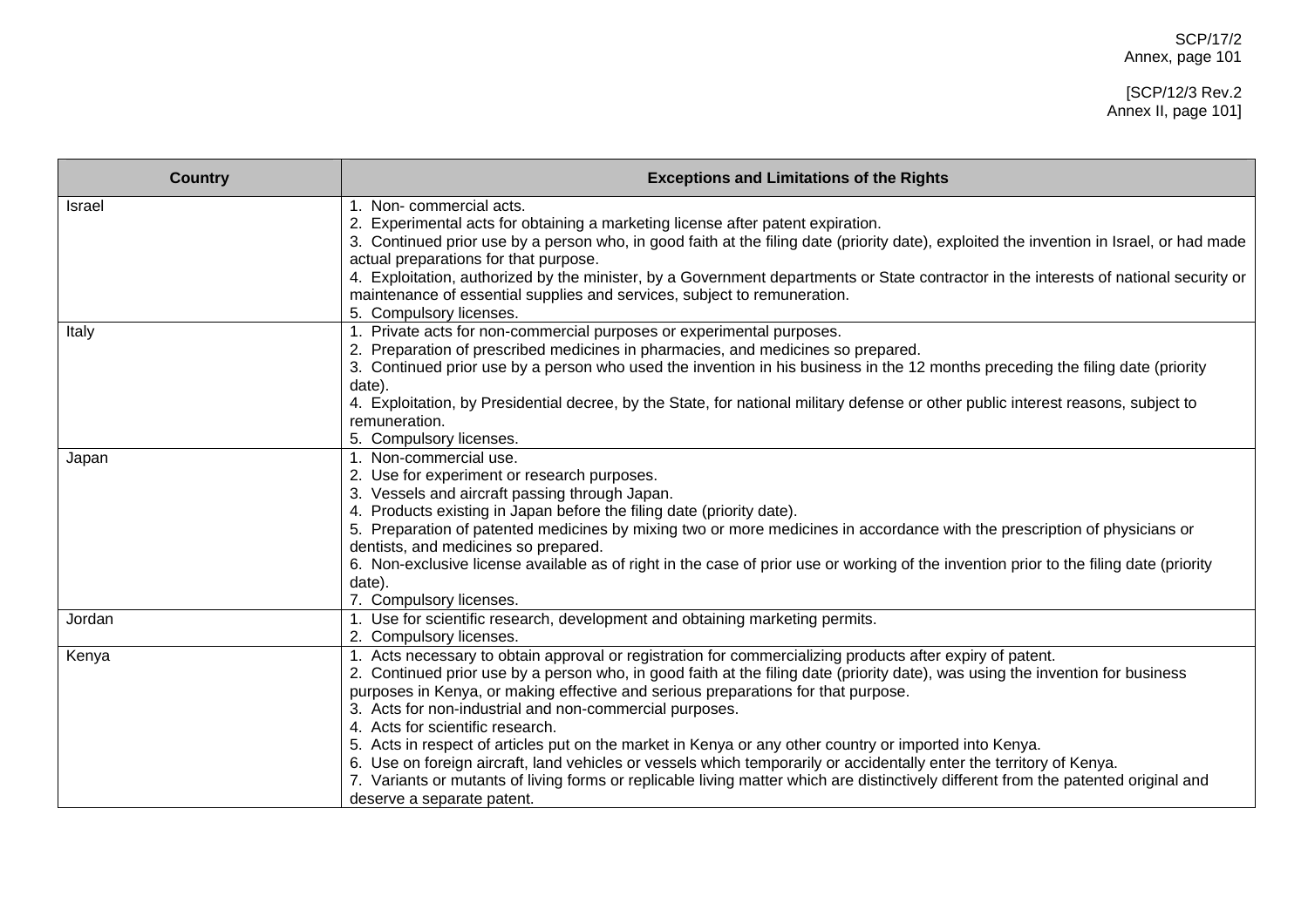| <b>Country</b>  | <b>Exceptions and Limitations of the Rights</b>                                                                                                                                                                                                                                                                                                                                                                                                                                                                                                                                                                                                                                                                                                                                                                                                                                                                   |
|-----------------|-------------------------------------------------------------------------------------------------------------------------------------------------------------------------------------------------------------------------------------------------------------------------------------------------------------------------------------------------------------------------------------------------------------------------------------------------------------------------------------------------------------------------------------------------------------------------------------------------------------------------------------------------------------------------------------------------------------------------------------------------------------------------------------------------------------------------------------------------------------------------------------------------------------------|
| Kenya (cont'd.) | 8. Exploitation, ordered or authorized by the Minister, by a Government Ministry, Department, agency or other person, in the<br>public interest (in particular, national security, nutrition, health, environmental conservation, or development of other vital sector of<br>the national economy), not subject to remuneration.<br>9. Compulsory licenses.                                                                                                                                                                                                                                                                                                                                                                                                                                                                                                                                                       |
| Kyrgyz Republic | 1. Use for research or scientific experimentation purposes and manufacture, experimentation and testing of prototypes.<br>2. Certain uses concerning foreign means of transport (by sea, river, air, land or in space) which temporarily or accidentally enter<br>national territory.<br>3. Use in exceptional circumstances (natural disasters, catastrophes, serious accidents), subject to payment of remuneration.<br>4. Use and disposal of devices lawfully put on the market with authorization of patent owner.<br>5. Continued prior use by a person who, before the filing date (priority date), had independently conceived and used the invention<br>in Kyrgyz Republic, or made preparations for that purpose.<br>6. Compulsory licenses.                                                                                                                                                            |
| Latvia          | 1. Use not for commercial purposes or profit.<br>2. Use for scientific experiments or research purposes, and testing the invention.<br>3. Preparation of prescribed medicines in a pharmacy.<br>4. Exploitation of products put into economic circulation in Latvia by patent owner or licensee.<br>5. Certain uses relating to foreign means of transport which temporarily or accidentally enter national territory.<br>6. Continued prior use by a person who, in good faith before the filing date (priority date), was using the invention for business<br>purposes in Latvia, or making and serious preparations for such purposes.<br>7. Compulsory licenses.                                                                                                                                                                                                                                              |
| Liechtenstein   | 1. Continued prior use by a person who, in good faith before the filing date (priority date), had used the invention in Liechtenstein,<br>or made special preparations for that purpose.<br>2. Certain uses relating to foreign vehicles temporarily located in Liechtenstein.<br>3. Exploitation by order of the Federal Council in the public interest.<br>4. Compulsory licenses.<br>(in accordance with the agreements with Switzerland and the European Economic Area (EEA))                                                                                                                                                                                                                                                                                                                                                                                                                                 |
| Lithuania       | 1. Private non-commercial acts not prejudicial to patent owner.<br>2. Acts for experimental purposes or scientific research.<br>3. Preparation of prescribed medicines in pharmacies, and use of those medicines.<br>4. Continued prior use by a person who, in good faith before the filing date (priority date), was using the invention, or making<br>effective and serious preparations for that purpose.<br>5. Certain uses concerning foreign vessels or air or land carriers which temporarily or accidentally enter national territory.<br>6. Exploitation, authorized by Government resolution, by a central or local government institution, natural or legal person or<br>enterprise without legal personality for the purposes of public need, national security, public health protection or development of an<br>economically important sector, subject to remuneration.<br>7. Compulsory licenses. |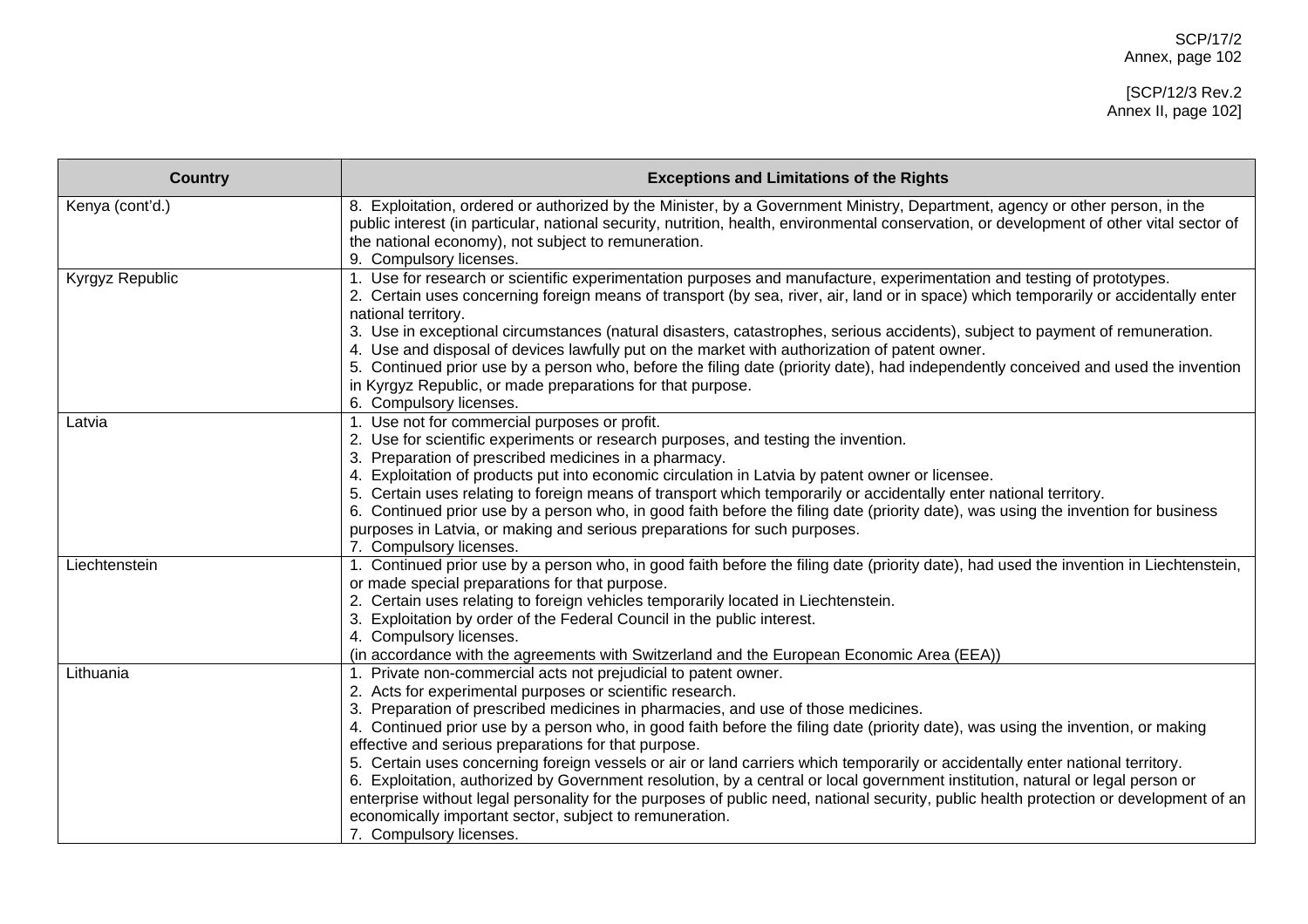| <b>Country</b>   | <b>Exceptions and Limitations of the Rights</b>                                                                                                                                                                                                                                                                                                                                                                                                                                                                                                                                                                                                                                                                                                                                                                     |
|------------------|---------------------------------------------------------------------------------------------------------------------------------------------------------------------------------------------------------------------------------------------------------------------------------------------------------------------------------------------------------------------------------------------------------------------------------------------------------------------------------------------------------------------------------------------------------------------------------------------------------------------------------------------------------------------------------------------------------------------------------------------------------------------------------------------------------------------|
| Luxembourg       | 1. Private acts for non-commercial purposes.<br>2. Acts for experimental purposes.<br>3. Preparation of prescribed medicines in pharmacies, and acts concerning those medicines.<br>4. Certain uses concerning foreign vessels, aircraft and land vehicles which temporarily or accidentally enter national territory.<br>5. Continued prior use by a person who, in good faith before the filing date (priority date), possessed in Luxembourg a justified<br>right in the prior use of the invention, and acts concerning the products thereof.<br>6. Acts concerning products put on the market in the European Economic Community by, or with the consent of, the patent owner.<br>7. Exploitation, licensed by Grand Ducal Order, in the public interest, subject to remuneration.<br>8. Compulsory licenses.  |
| Malaysia         | 1. Acts for non-industrial and non-commercial purposes.<br>2. Acts for scientific research.<br>3. Acts in respect of products put on the market by the patent owner or other authorized person.<br>4. Use on foreign vessels, aircraft, spacecraft or land vehicles temporarily in Malaysia.<br>5. Continued prior use by a person who, in good faith at the filing date (priority date), was using the invention in Malaysia, or had<br>made serious preparations for that purpose.<br>6. Acts related to development and submission of information to drug regulatory authority.<br>7. Exploitation by Federal or State Government, Ministry or Government department or any person authorized thereby, subject to<br>remuneration.<br>8. Compulsory licenses.                                                    |
| Malta            | 1. Acts concerning products put on the market in Malta or other specified territory by, or with consent of, the patent owner, or with<br>his express consent.<br>2. Private non-commercial acts not prejudicial to patent owner.<br>3. Acts for experimental purposes or scientific research.<br>4. Preparation of prescribed medicines in pharmacies, and acts concerning those medicines.<br>5. Continued prior use by a person who, in good faith at the filing date (priority date), was using the invention in Malta for business<br>purposes, or had made effective and serious preparations for such purposes.<br>6. Exploitation, authorized by the Minister, by a Government agency or designated person for national security or public safety,<br>subject to remuneration.<br>7. Non-voluntary licenses. |
| <b>Mauritius</b> | 1. Acts in respect of articles put on the market in Mauritius or in any other country by, or with consent, of patent owner or other<br>authorized party.<br>2. Acts in respect of articles put on the market in Mauritius or in any other country or imported into Mauritius.<br>3. Use on foreign ships, aircraft and land vehicles which temporarily or accidentally enter national territory.<br>4. Acts for research and experimental purposes.                                                                                                                                                                                                                                                                                                                                                                 |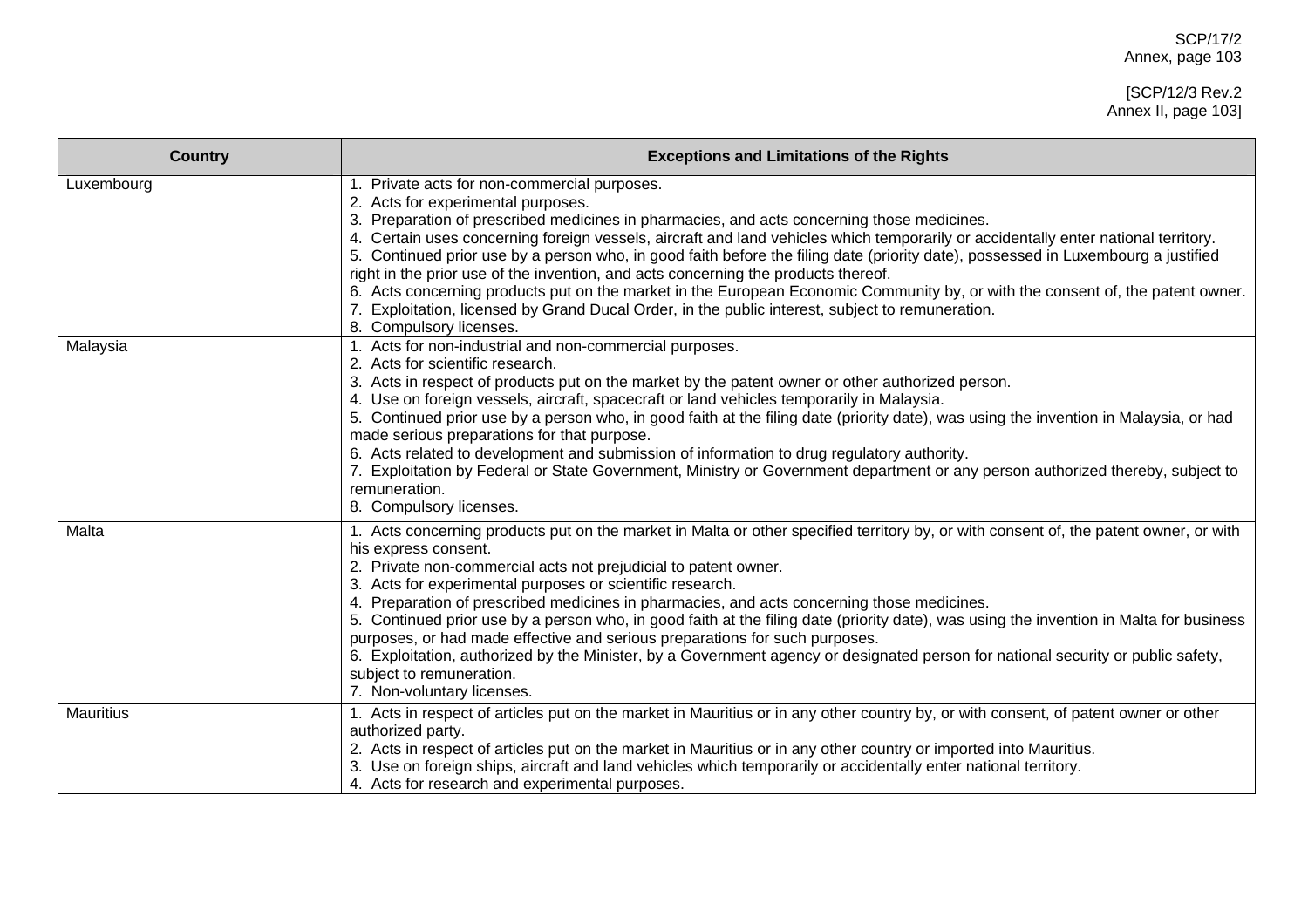| <b>Country</b>        | <b>Exceptions and Limitations of the Rights</b>                                                                                                                                                                                                                                                                                                                                                                                                                                                                                                                                                                                                                                                                                                                                                                                                                                                                                                                                                                                                                                                                                                                                                                                                                                                                                                                                                                                                                                                                                                                                         |
|-----------------------|-----------------------------------------------------------------------------------------------------------------------------------------------------------------------------------------------------------------------------------------------------------------------------------------------------------------------------------------------------------------------------------------------------------------------------------------------------------------------------------------------------------------------------------------------------------------------------------------------------------------------------------------------------------------------------------------------------------------------------------------------------------------------------------------------------------------------------------------------------------------------------------------------------------------------------------------------------------------------------------------------------------------------------------------------------------------------------------------------------------------------------------------------------------------------------------------------------------------------------------------------------------------------------------------------------------------------------------------------------------------------------------------------------------------------------------------------------------------------------------------------------------------------------------------------------------------------------------------|
| Mauritius (cont'd)    | 5. Continued prior use by a person who, in good faith at the filing date (priority date) was using the invention in Mauritius, or made<br>effective and serious preparations for that purpose.<br>6. Exploitation, authorized by the competent authority, by a Government agency or third person in the public interest (including,<br>national security, nutrition, health or the development of other vital sectors of the national economy), subject to remuneration.<br>7. Non-voluntary licenses.                                                                                                                                                                                                                                                                                                                                                                                                                                                                                                                                                                                                                                                                                                                                                                                                                                                                                                                                                                                                                                                                                  |
| Mexico                | The right conferred by a patent shall not have any effect against:<br>1. A third party who, in the private or academic sphere and for non-commercial purposes, engages in scientific or technological<br>research activities for purely experimental, testing or teaching purposes, and to that end manufactures or uses a product or a<br>process identical to the one patented<br>2. Any person who markets, acquires or uses the patented product or the product obtained by the patented process after the said<br>product has been lawfully placed on the market;<br>3. Any person who, prior to the filing date (priority date), uses the patented process, manufactures the patented product or has<br>made the necessary preparations for such use or manufacture;<br>4. The use of the patented invention in transportation vehicles of other countries when it forms part of such vehicles and when the<br>vehicles are in transit on the national territory;<br>5. A third party who, in the case of patents relating to live material, makes use of the patented product as an initial source of<br>variation or propagation to obtain other products, except where such use is made in repeated form;<br>6. A third party who, in the case of patents relating to products consisting of live material, uses, brings into circulation or markets<br>the patented products for purposes other than multiplication or propagation, after the said products have been properly placed on<br>the market by the owner of the patent or by a licensee<br>7. Compulsory licenses. |
| Moldova (Republic of) | 1. Acts carried out privately and for non-commercial purposes.<br>2. Acts carried out for experimental purposes relating to the subject-matter of the patented invention.<br>3. Extemporaneous preparation for individual cases, in a pharmacy, of a medicine in accordance with a medical prescription and acts<br>concerning the medicine so prepared.<br>4. Certain uses concerning foreign vessels, aircraft and land vehicles which temporarily or accidentally enter national territory.                                                                                                                                                                                                                                                                                                                                                                                                                                                                                                                                                                                                                                                                                                                                                                                                                                                                                                                                                                                                                                                                                          |
| Mongolia              | 1. Use of articles put on the market in Mongolia by, or with consent of, the patent owner.<br>2. Use for scientific research or experimental purposes.<br>3. Use on a foreign means of transport which temporarily or accidentally enters national territory.<br>4. Continued prior use by a person who, before the filing date (priority date), was using the invention, or making effective and<br>serious preparations for that purpose.<br>5. Compulsory licenses.                                                                                                                                                                                                                                                                                                                                                                                                                                                                                                                                                                                                                                                                                                                                                                                                                                                                                                                                                                                                                                                                                                                  |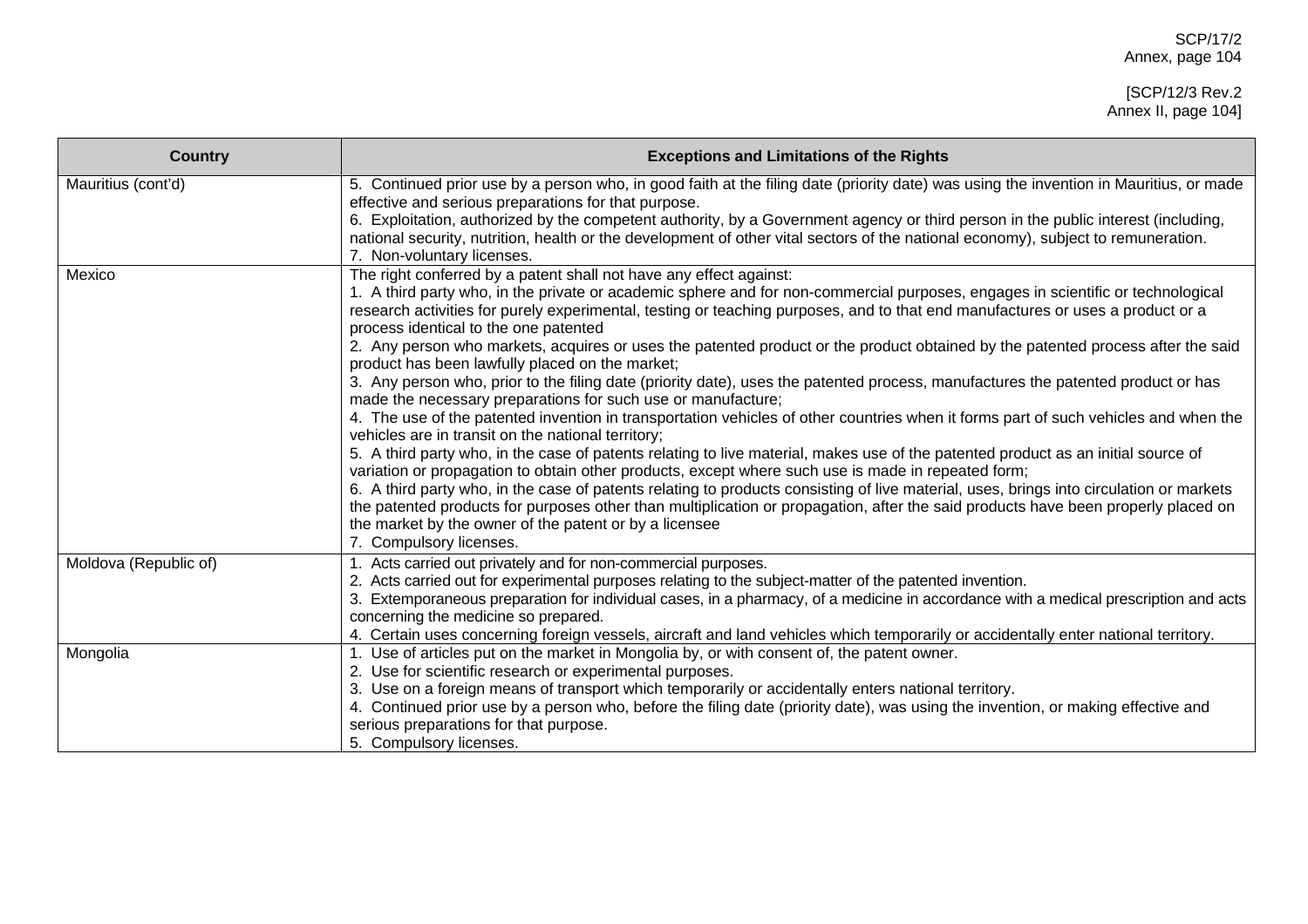| <b>Country</b> | <b>Exceptions and Limitations of the Rights</b>                                                                                                                                                     |
|----------------|-----------------------------------------------------------------------------------------------------------------------------------------------------------------------------------------------------|
| Morocco        | 1. Private non-commercial acts.                                                                                                                                                                     |
|                | Experimental acts.                                                                                                                                                                                  |
|                | 3. Preparation of prescribed medicines in pharmacies, and acts concerning those medicines.<br>4. Acts in respect of articles put on the market in Morocco by, or with consent of, the patent owner. |
|                | 5. Certain uses concerning foreign vessels, aircraft and land vehicles which temporarily or accidentally enter national territory.                                                                  |
|                | 6. Continued prior use by a person who, in good faith at the filing date (priority date), was using the invention in Morocco, or had                                                                |
|                | made effective and serious preparations for that purpose.                                                                                                                                           |
|                | 7. Exploitation, authorized by the competent authority, for the purposes of public health or the national economy.                                                                                  |
|                | 8. Compulsory licenses.                                                                                                                                                                             |
|                | 9. Expropriation by order of the President of the Statutory Tribunal.                                                                                                                               |
| Mozambique     | 1. Acts for purposes of scientific research.                                                                                                                                                        |
|                | Acts related to products placed on the market in Mozambique by, or with consent of, patent owner.                                                                                                   |
|                | 3. Use on foreign aircraft, vehicles or vessels temporarily or accidentally entering national territory.                                                                                            |
|                | 4. Continued prior use by a person who, in good faith, at the filing date (priority date) was using the invention, or making effective                                                              |
|                | and serious preparations for that purpose.                                                                                                                                                          |
|                | 5. Compulsory licenses.                                                                                                                                                                             |
| Netherlands    | 1. Acts for purposes of scientific research.                                                                                                                                                        |
|                | 2. Preparation of prescribed medicines in pharmacies, and acts concerning those medicines.                                                                                                          |
|                | 3. Certain acts concerning products put on the market in the European Union, the European Economic Area or the Netherlands                                                                          |
|                | Antilles by, or with consent, of patent owner.                                                                                                                                                      |
|                | 4. Certain uses concerning foreign vessels, aircraft and land vehicles which temporarily or accidentally enter national territory.                                                                  |
|                | 5. Continued use of products manufactured before grant of the patent.                                                                                                                               |
|                | 6. Continued prior use by a person who, at the filing date (priority date), was using the invention for business purposes                                                                           |
|                | independently of the applicant, or had made preparations for that purpose.<br>7. Exploitation, authorized by Royal Decree, for national defense.                                                    |
| New Zealand    |                                                                                                                                                                                                     |
|                | 1. Development and submission of information for regulatory approval.<br>2. Use for services of the Crown by, or authorized by, a Government Department, in particular for the purposes of national |
|                | defense, security or emergency, subject to remuneration.                                                                                                                                            |
|                |                                                                                                                                                                                                     |
|                | 3. Compulsory licenses.                                                                                                                                                                             |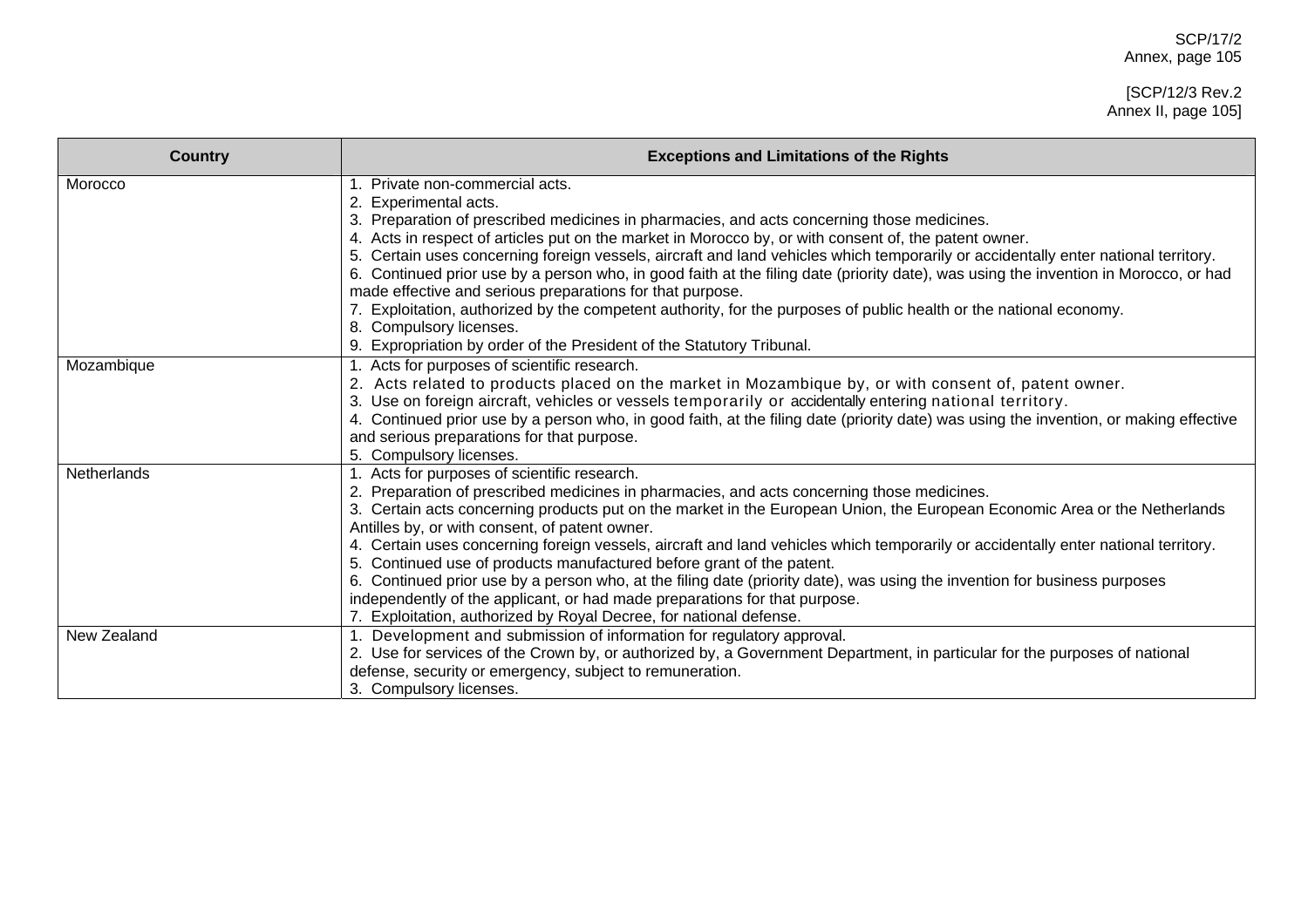| <b>Country</b> | <b>Exceptions and Limitations of the Rights</b>                                                                                                                                                                                                                                                                                                                                                                                                                                                                                                                                                                                                                                                                                                                                                                                                                                                                                                                                                                                                                                                                                                                                                                                                                                                                                                                                                                                                                                                                                                                                                                                                                                                                                                              |
|----------------|--------------------------------------------------------------------------------------------------------------------------------------------------------------------------------------------------------------------------------------------------------------------------------------------------------------------------------------------------------------------------------------------------------------------------------------------------------------------------------------------------------------------------------------------------------------------------------------------------------------------------------------------------------------------------------------------------------------------------------------------------------------------------------------------------------------------------------------------------------------------------------------------------------------------------------------------------------------------------------------------------------------------------------------------------------------------------------------------------------------------------------------------------------------------------------------------------------------------------------------------------------------------------------------------------------------------------------------------------------------------------------------------------------------------------------------------------------------------------------------------------------------------------------------------------------------------------------------------------------------------------------------------------------------------------------------------------------------------------------------------------------------|
| Nicaragua      | 1. Private acts for non-commercial purposes.<br>2. Acts for experimentation.<br>3. Acts for teaching or scientific or academic research purposes in relation to the subject matter of the patented invention.<br>4. Certain uses concerning foreign vessels, aircraft and land vehicles which temporarily or accidentally enter national territory.<br>5. Acts in relation to products put on the market by, or with consent of, the patent owner or person economically connected with<br>him.<br>6. Continued prior use by a person who, in good faith before the filing date (priority date), was using the invention for business<br>purposes, or had made genuine and effective preparations for that purpose, unless the knowledge was obtained unlawfully.<br>7. Non-repeated use of biological material for producing viable new biological material.<br>8. Reproduction or propagation by farmers on their farms of products obtained from reproductive or vegetative propagating<br>material, and marketing of those products for agricultural use or human consumption.<br>9. Biological material obtained by multiplication or propagation of the material put on the market by the patent owner for that<br>purpose, but not used for multiplication or propagation purposes.<br>10. Compulsory licenses.                                                                                                                                                                                                                                                                                                                                                                                                                                       |
| Nigeria        | 1. Acts for non-industrial and non-commercial purposes.<br>2. Acts in relation to products lawfully sold in Nigeria, other than acts specially provided for in the patent.<br>3. Continued prior use by a person who, in good faith before the filing date (priority date), was using the invention for business<br>purposes, or had made serious preparations for such purposes.<br>4. Exploitation, authorized by the Minister, for the service of a government agency, in particular in a period of emergency.<br>5. Compulsory licenses.                                                                                                                                                                                                                                                                                                                                                                                                                                                                                                                                                                                                                                                                                                                                                                                                                                                                                                                                                                                                                                                                                                                                                                                                                 |
| Norway         | 1. Acts for non-commercial purposes.<br>2. Exploitation of products put on the market in the European Economic Area by, or with the consent of, the patent owner.<br>3. Experimental use which concerns the invention.<br>4. Preparation of prescribed medicines in pharmacies, and acts concerning those medicines.<br>5. Biological material obtained by multiplication or propagation of the material put on the market in the European Economic Area<br>by the patent owner for that purpose, other than for multiplication or propagation purposes.<br>6. Use by farmers of harvested plant propagating material for multiplication or propagation on own farm.<br>7. Use by farmers of breeding stock or other animal reproductive material for agriculture purposes on own farm, but not sale for<br>commercial reproduction.<br>8. Use of biological material already existing in nature which is not necessary for the industrial application specified in the patent.<br>9. Continued prior use by a person who, at the filing date (priority date), was exploiting the invention commercially in Norway, or<br>had made substantial preparation for that purpose.<br>10. Certain uses concerning foreign aircraft, vehicles or vessels which temporarily or accidentally enter national territory.<br>11. Assignment of the patent by the King to the Government or other designated party because of war or danger of war and crisis<br>situations connected therewith, subject to remuneration.<br>12. Compulsory licenses.<br>13. Trials, experiments and similar of a patented medicine that are required to obtain a marketing authorization for a medicine in a<br>state that is a contracting party to the Agreement Establishing the WTO. |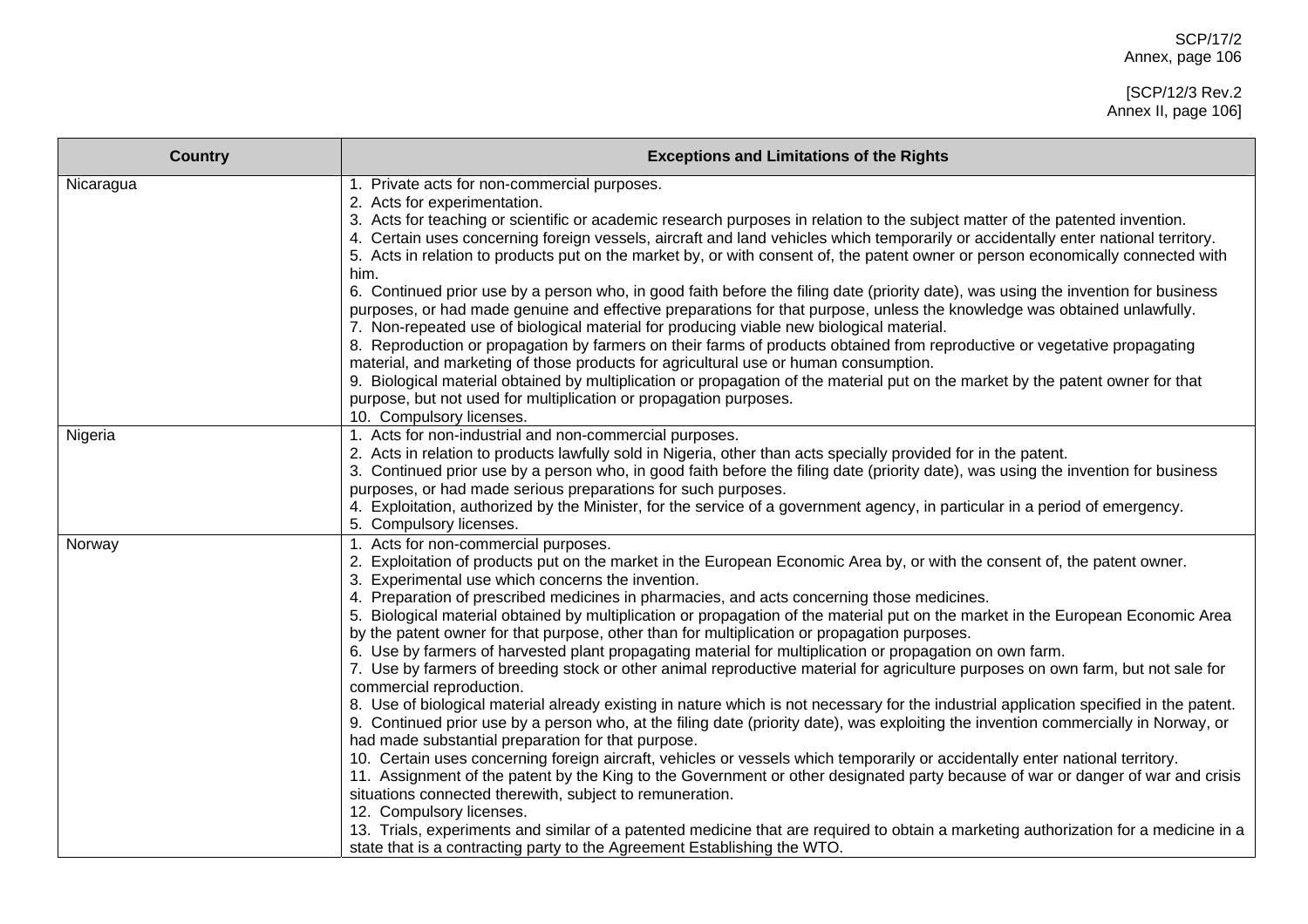| <b>Country</b> | <b>Exceptions and Limitations of the Rights</b>                                                                                                                                                                                                                                                                                                                                                                                                                                                                                                                                                                                                                                                                                                                                                                                                                                                                                                                                                                                                                                                                                                                                                                                                                                                                                                                                                                                                                                                                                                                                                                                                                                                                                                                                                                                                                                                                                                                                                                                                                                                                                                                                                                                                                                      |
|----------------|--------------------------------------------------------------------------------------------------------------------------------------------------------------------------------------------------------------------------------------------------------------------------------------------------------------------------------------------------------------------------------------------------------------------------------------------------------------------------------------------------------------------------------------------------------------------------------------------------------------------------------------------------------------------------------------------------------------------------------------------------------------------------------------------------------------------------------------------------------------------------------------------------------------------------------------------------------------------------------------------------------------------------------------------------------------------------------------------------------------------------------------------------------------------------------------------------------------------------------------------------------------------------------------------------------------------------------------------------------------------------------------------------------------------------------------------------------------------------------------------------------------------------------------------------------------------------------------------------------------------------------------------------------------------------------------------------------------------------------------------------------------------------------------------------------------------------------------------------------------------------------------------------------------------------------------------------------------------------------------------------------------------------------------------------------------------------------------------------------------------------------------------------------------------------------------------------------------------------------------------------------------------------------------|
| Oman           | 1. Acts in respect of articles which have been put on the market in Oman by the owner of the patent or with his consent,<br>consequently exhausting the patent owner's rights. However, the Minister shall have the authority, ex officio or at the request of<br>any interested party, of declaring the patent rights exhausted, and thus of authorizing others to import the patented product or a<br>product manufactured directly or indirectly by means of the patented invention from another territory under certain conditions.<br>2. Certain uses concerning foreign aircraft, land vehicles or vessels which temporarily or accidentally enter national airspace,<br>territory or water.<br>3. Acts done only for experimental purposes relating to a patented invention.<br>4. Continued prior use by a person who, in good faith before the filing date (priority date), used the invention in Oman, or had<br>made serious preparations for that purpose.<br>5. Acts of making, constructing, using, or selling the patented invention solely for uses reasonably related to the development and<br>submission of information required under any law of Oman or a cou7ntry other than Oman that regulates the manufacture,<br>construction, use or sale of any product, provided that any product produced under such authority shall not be made, used, or sold<br>in Oman other than for purposes related to generating such information, and that the product shall only be exported outside Oman<br>for purposes of meeting marketing approval requirements of Oman.<br>6. Compulsory licenses.<br>With respect to patents granted for plants and plant varieties, the rights shall not extend to:<br>(i) acts done privately and for non-commercial purposes;<br>(ii) acts done for experimental purposes;<br>(iii) acts done for the purpose of breeding other varieties, including essentially derived varieties;<br>(iv) within reasonable limits and safeguarding of the legitimate interests of the patent owner, any acts practiced by farmers to use<br>for propagating purposes, on their own holdings, the product of the harvest which they have obtained by planting, on their own<br>holdings, the patented variety or an essentially derived variety. |
| Pakistan       | 1. Private acts for non-commercial purposes.<br>2. Acts in respect of articles put on the market anywhere in the world by, or with the consent of, the patent owner or by an<br>authorized person or in any other legitimate manner such as compulsory licenses.<br>3. Use of articles on foreign aircraft, vehicles or vessels which temporarily or accidentally enter the airspace, territory or waters of<br>Pakistan.<br>4. Acts, including tests, necessary for the approval of a product for its commercialization after the expiration of the patent.<br>5. Acts done only for experimental purposes relating to a patented invention.<br>6. Continued prior use by a person who, in good faith before the filing date (priority date), was using the invention, or making<br>effective and serious preparations for that purpose.<br>7. Acts done for teaching purposes in educational or research institutions.<br>8. Compulsory licenses, subject to remuneration.                                                                                                                                                                                                                                                                                                                                                                                                                                                                                                                                                                                                                                                                                                                                                                                                                                                                                                                                                                                                                                                                                                                                                                                                                                                                                                         |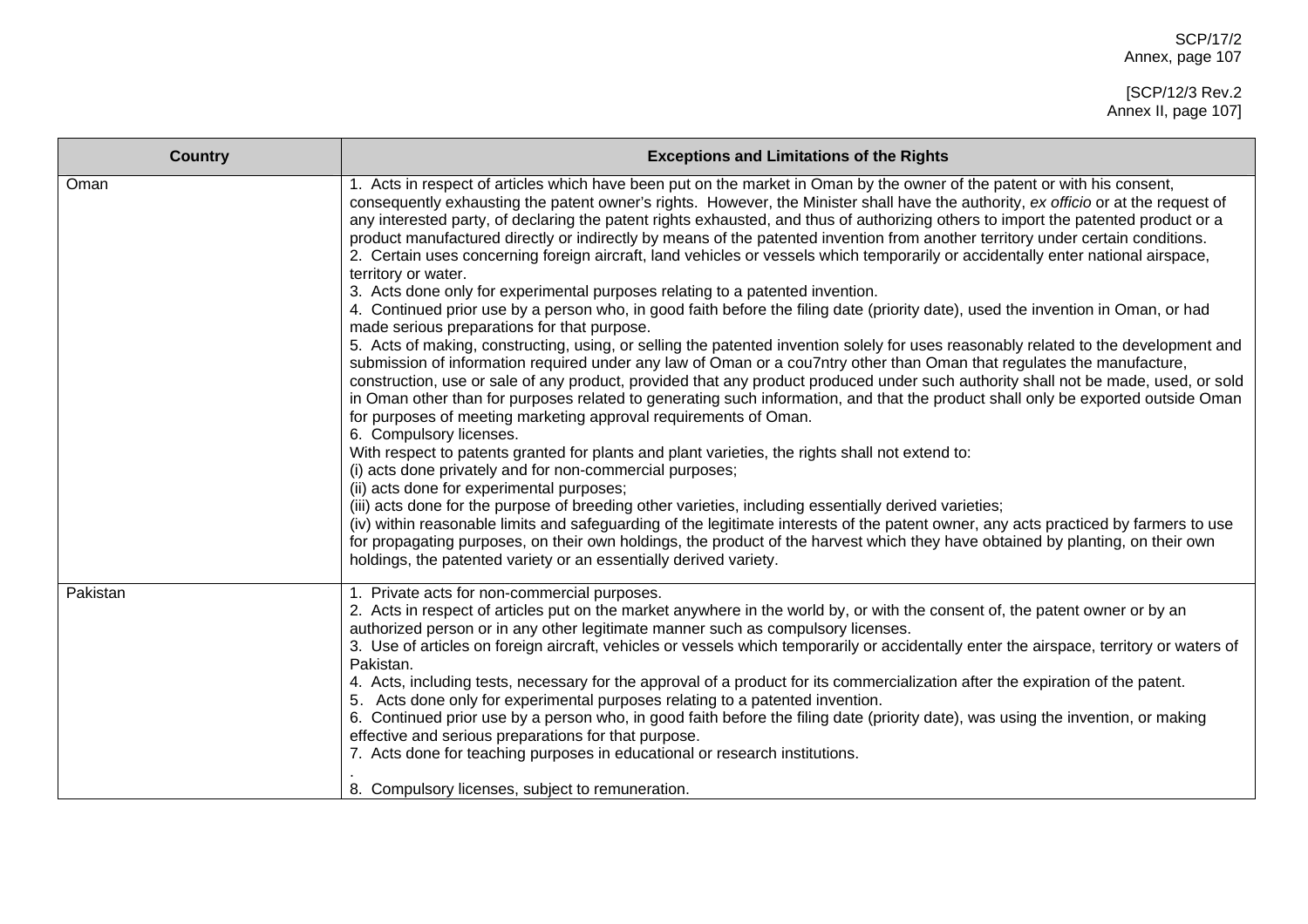# [SCP/12/3 Rev.2 Annex II, page 108]

| <b>Country</b>   | <b>Exceptions and Limitations of the Rights</b>                                                                                                                           |
|------------------|---------------------------------------------------------------------------------------------------------------------------------------------------------------------------|
| Panama           | 1. Private acts for non-commercial purposes.                                                                                                                              |
|                  | 2. Use for experimental purposes or scientific or educational research.<br>3. Acts concerning products lawfully put on the market.                                        |
|                  |                                                                                                                                                                           |
|                  | 4. Continued prior use by a person who, in good faith before the filing date (priority date), had used the invention, or made<br>necessary preparations for that purpose. |
| Papua New Guinea | 1. Acts in respect of articles been put on the market in Papua New Guinea by, or with the consent of, the patent owner.                                                   |
|                  | 2. Certain uses relating to foreign aircraft, land vehicles or vessels which temporarily or accidentally enter national                                                   |
|                  | territory.                                                                                                                                                                |
|                  | 3. Acts for experimental purposes.                                                                                                                                        |
|                  | 4. Continued prior use by a person who, in good faith before the filing date (priority date), was exploiting the invention in Papua                                       |
|                  | New Guinea, or making effective and serious preparations for that purpose.                                                                                                |
|                  | 5. Acts performed by any person who proves that he was unaware, that the patent existed.                                                                                  |
|                  | 6. Exploitation, authorized by the Minister, by a Government agency or other person in the public interest (in particular national                                        |
|                  | security, nutrition, health, or development of other sectors of the national economy), subject to remuneration.                                                           |
|                  | 7. Exploitation authorized by the Minister to counter anti-competitive practices, subject to remuneration.                                                                |
| Peru             | 1. Private acts for non-profit making purposes.                                                                                                                           |
|                  | 2. Acts for purposes of experimentation, teaching or scientific or academic research.                                                                                     |
|                  | 3. Certain uses concerning foreign aircraft, land vehicles or vessels which temporarily or accidentally enter national territory.                                         |
|                  | 4. Acts concerning products put on the market in Peru or other country by, or with consent of, the patent owner.                                                          |
|                  | 5. Continued prior use by a person who, in good faith before the filing date (priority date), used the invention, or had made                                             |
|                  | effective and serious preparations for that purpose.                                                                                                                      |
|                  | 6. Non-repeated use of biological material, other than plants, to obtain viable new material.                                                                             |
|                  | Biological material obtained by reproduction, multiplication or propagation of the material put on the market by the patent owner                                         |
|                  | for that purpose, other than for multiplication or propagation purposes.                                                                                                  |
|                  | 8. Compulsory licenses.                                                                                                                                                   |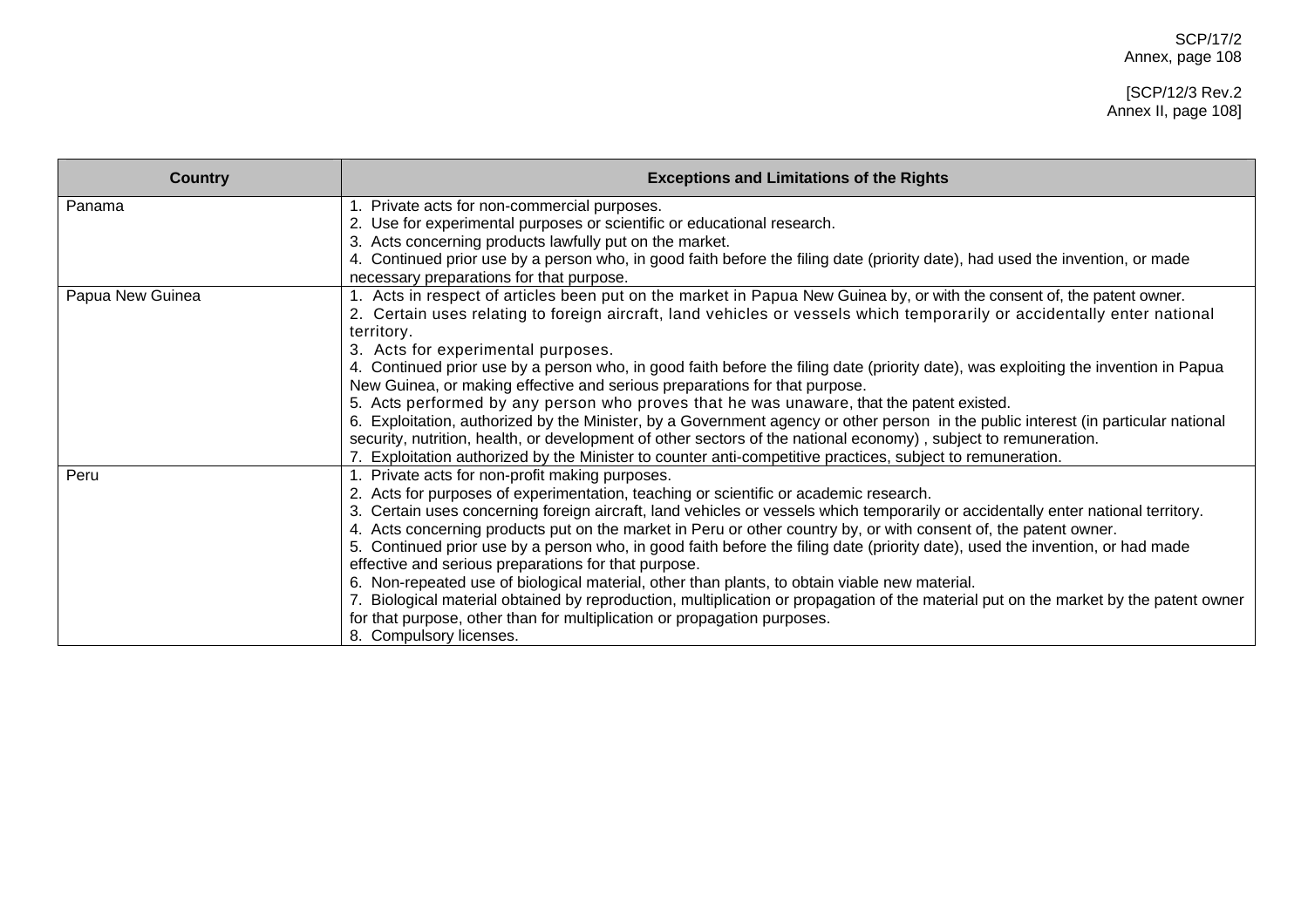| <b>Country</b> | <b>Exceptions and Limitations of the Rights</b>                                                                                                                                                                                                                                                                                                                                                                                                                                                                                                                                                                     |
|----------------|---------------------------------------------------------------------------------------------------------------------------------------------------------------------------------------------------------------------------------------------------------------------------------------------------------------------------------------------------------------------------------------------------------------------------------------------------------------------------------------------------------------------------------------------------------------------------------------------------------------------|
| Philippines    | 1. Use of products put on the market in the Philippines by, or with consent of, the product owner. With regard to drugs and<br>medicines, the limitation on patent rights shall apply after a drug or medicine has been introduced in the Philippines or anywhere<br>else in the world by the patent owner, or by any party authorized to use the invention, provided that the right to import the drugs<br>and medicines shall be available to any government agency or any private third party.<br>2. Private non-commercial acts not prejudicial to the patent owner.<br>3. Acts for the purpose of experiments. |
|                | 4. In the case of drugs and medicines, where the act includes testing, using, making or selling the invention including any data<br>related thereto, solely for purposes reasonably related to the development and submission of information and issuance of<br>approvals by government regulatory agencies required under any law of the Philippines or of another country that regulates the<br>manufacture, construction, use or sale of any product.                                                                                                                                                            |
|                | 5. Preparation of prescribed medicines in pharmacies or by medical professionals, and acts concerning those medicines.<br>6. Certain uses concerning foreign aircraft, land vehicles or vessels which temporarily or accidentally enter national territory.<br>7. Continued prior use by a person who, in good faith before the filing date (priority date), was using the invention for business<br>purposes, or had made serious preparations for such purposes.                                                                                                                                                  |
|                | 8. Exploitation, authorized by the Government, by a Government agency or other person in the public interest (in particular<br>national security, nutrition, health, or development of other sectors of the national economy), subject to remuneration.<br>9. Exploitation authorized by the Government to counter anti-competitive practices subject to remuneration.<br>10. Compulsory licenses.                                                                                                                                                                                                                  |
| Poland         | 11. Special compulsory license.<br>1. Exploitation by any person in the public interest, after three years from patent grant, where the supply to home market is of                                                                                                                                                                                                                                                                                                                                                                                                                                                 |
|                | inadequate quality or quantity or excessively expensive.<br>2. Certain uses concerning means of transport temporarily located on national territory.                                                                                                                                                                                                                                                                                                                                                                                                                                                                |
|                | 3. Articles in transit through national territory.<br>4. Exploitation for national purposes to prevent or eliminate a state of emergency relating to vital State interests (in particular<br>security or public order), subject to remuneration.                                                                                                                                                                                                                                                                                                                                                                    |
|                | 5. Use for purposes of research, experiment, evaluation, analysis or teaching.<br>6. Use for registration or marketing authorization, in particular for pharmaceutical products.                                                                                                                                                                                                                                                                                                                                                                                                                                    |
|                | 7. Preparation of prescribed medicines in pharmacies or by medical professionals.                                                                                                                                                                                                                                                                                                                                                                                                                                                                                                                                   |
|                | 8. Acts in relation to products lawfully put on the market in Poland or other prescribed State by, or with consent of, the patent                                                                                                                                                                                                                                                                                                                                                                                                                                                                                   |
|                | owner or person economically connected with him.<br>9. Continued prior use by a person who, in good faith before the filing date (priority date), had exploited the invention in Poland, or<br>made substantial preparations for that purpose.<br>10. Compulsory licenses.                                                                                                                                                                                                                                                                                                                                          |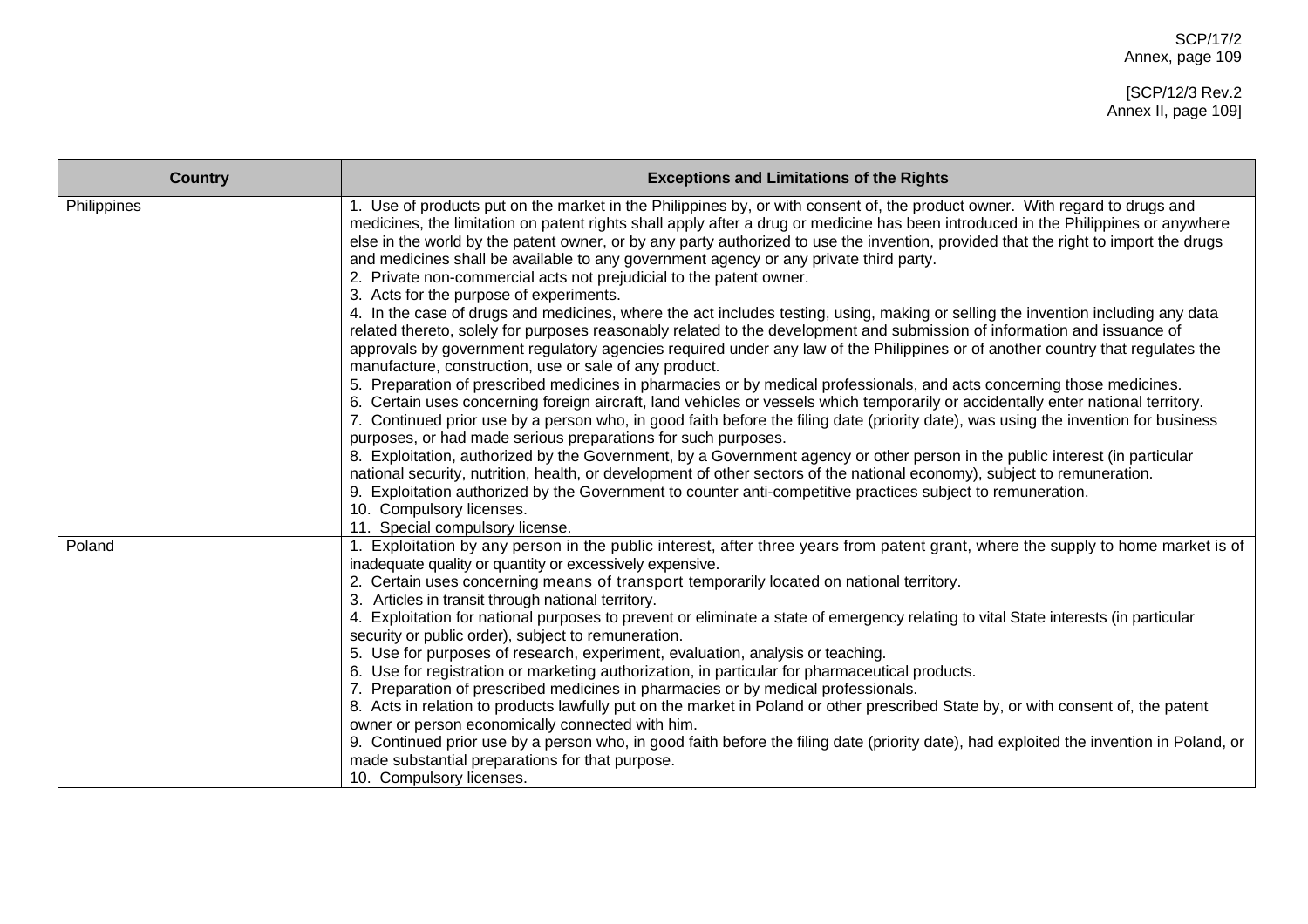| <b>Country</b>    | <b>Exceptions and Limitations of the Rights</b>                                                                                                                                                                                                                                                                                                        |
|-------------------|--------------------------------------------------------------------------------------------------------------------------------------------------------------------------------------------------------------------------------------------------------------------------------------------------------------------------------------------------------|
| Portugal          | 1. Private acts done for non-commercial purposes.<br>2. Preparation in a pharmacy of a medicinal product according to a prescription in individual cases or acts concerning the<br>medicinal product so prepared.                                                                                                                                      |
|                   | 3. Acts done for experimental purposes relating to the subject-matter of the patented invention including those for the preparation<br>of the necessary administrative procedures for approval by the competent authorities, without, however, the ability to start<br>industrial or commercial exploitation before verification of patent expiration. |
|                   | 4. Use on board of vessels of other Union or WTO members of the patented invention in the vessel's body, machinery, tackle and<br>other accessories when it temporarily or accidentally enters this country provided that such invention is used exclusively for the<br>needs of the vessel.                                                           |
|                   | 5. Use of the subject of the patent in the construction or operation of aircraft or land vehicles of other Union or WTO members, or<br>of accessories of such aircraft or land vehicles, when those aircraft or land vehicles temporarily or accidentally enter national<br>territory.                                                                 |
|                   | 6. Acts provided for in art 27 of the Convention of International Civil Aviation of 7 December 1944 if they concern aircrafts of<br>another state to whom, however, the provision of the referred article are applied.                                                                                                                                 |
| Republic of Korea | 1. Use for non-industrial and non-commercial purposes.<br>2. Use for purposes of research or experiment.                                                                                                                                                                                                                                               |
|                   | 3. Certain uses concerning vessels, aircraft or vehicles passing through national territory.                                                                                                                                                                                                                                                           |
|                   | 4. Articles existing in the Republic of Korea at the filing date (priority date).                                                                                                                                                                                                                                                                      |
|                   | 5. Preparation of medicines by mixing two or more medicines in accordance with national law, and medicines so prepared.                                                                                                                                                                                                                                |
|                   | 6. Non-exclusive license for continued prior use by a person who, in good faith at the filing date(priority date), was commercially<br>working the invention in the Republic of Korea, or had made preparations for that purpose.                                                                                                                      |
|                   | 7. Exploitation by, or authorized by, the Government for national defense or other emergency, subject to remuneration.                                                                                                                                                                                                                                 |
|                   | 8. Non-exclusive licenses in the public interest.                                                                                                                                                                                                                                                                                                      |
| Romania           | 1. Certain uses concerning foreign aircraft, land vehicles or vessels which temporarily or accidentally enter national territory.                                                                                                                                                                                                                      |
|                   | 2. Continued prior use by a person who, in good faith before the filing date (priority date), used the invention in Romania,                                                                                                                                                                                                                           |
|                   | independently of the patent owner, or had taken real and effective steps for that purpose.                                                                                                                                                                                                                                                             |
|                   | 3. Private use for non-commercial purposes.                                                                                                                                                                                                                                                                                                            |
|                   | 4. Commercialization or offering for sale within the European Union territory of specimens of the product subject matter of the                                                                                                                                                                                                                        |
|                   | invention, previously sold by, or with the consent of the patent owner.<br>5. Experimental purposes.                                                                                                                                                                                                                                                   |
|                   | 6. Exploitation in good faith or taking real and effective steps towards exploiting the invention by third parties in the interval                                                                                                                                                                                                                     |
|                   | between the patent owner's loss of rights and the reinstatement of the patent.                                                                                                                                                                                                                                                                         |
|                   | 7. Exploitation by third parties of the invention or part of the invention in respect of which protection has been renounced.                                                                                                                                                                                                                          |
|                   | 8. Compulsory licences.                                                                                                                                                                                                                                                                                                                                |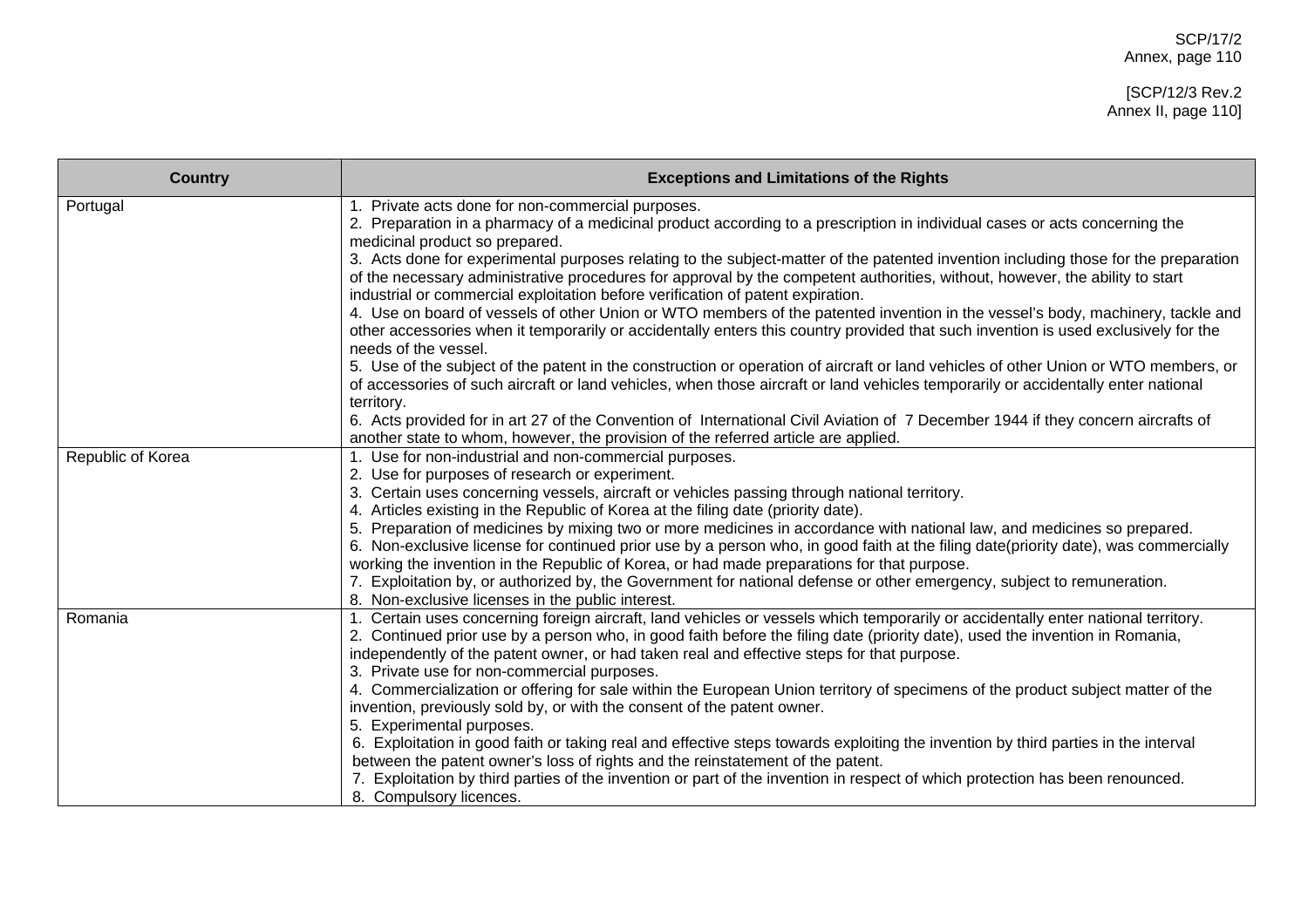| <b>Country</b>            | <b>Exceptions and Limitations of the Rights</b>                                                                                                                                                                                     |
|---------------------------|-------------------------------------------------------------------------------------------------------------------------------------------------------------------------------------------------------------------------------------|
| <b>Russian Federation</b> | 1. Certain uses concerning foreign vehicles (river and marine, air, automobile and railway transport, spacecraft) which are<br>temporarily or accidentally located on national territory.<br>2. Scientific research or experiments. |
|                           | 3. Use in emergency situations (natural calamities, catastrophes, accidents), subject to notification and payment of a reasonable<br>remuneration.                                                                                  |
|                           | 4. Use for private, family, domestic or other non-business purposes not for profit.                                                                                                                                                 |
|                           | 5. Occasional preparation of medicaments using the invention in pharmacies based on physicians' prescriptions.<br>6. Certain uses of products put on the market in the Russian Federation by, or with authorization of, the owner.  |
|                           | 7. Continued prior use by a person, who before the priority date had conceived and was using in good faith within the territory of                                                                                                  |
|                           | the Russian Federation the identical solution or made the necessary preparations for such use.                                                                                                                                      |
|                           | 8. Compulsory licenses.                                                                                                                                                                                                             |
| Saint Lucia               | 1. Private acts for non-commercial purposes.                                                                                                                                                                                        |
|                           | 2. Acts for experimental purposes.<br>3. Preparation of prescribed medicines in pharmacies or by medical professionals, and acts concerning those medicines.                                                                        |
|                           | 4. Certain uses concerning foreign ships, aircraft, hovercraft or vehicles which temporarily or accidentally enter national territory.                                                                                              |
|                           | 5. Certain acts in relation to products produced by or with the consent, of the patent owner or licensee in any country.                                                                                                            |
|                           | 6. Continued prior use by a person who, in good faith before the filing date (priority date), was exploiting the invention in Saint                                                                                                 |
|                           | Lucia, or had made effective and serious preparations for that purpose.<br>7. Exploitation by, or authorized, by a Government department, in particular for the purposes of public health, defense or atomic                        |
|                           | energy.                                                                                                                                                                                                                             |
|                           | 8. Compulsory licenses.                                                                                                                                                                                                             |
| Serbia                    | 1. Biological material obtained by multiplication or propagation of the material put on the market by the patent owner for that                                                                                                     |
|                           | purpose, but not used for multiplication or propagation purposes without authorization.<br>2. Use for personal, non-commercial purposes.                                                                                            |
|                           | 3. Acts related to research and development, including acts obtaining an authorization to market drugs and medicinal products.                                                                                                      |
|                           | 4. Preparation of prescribed drugs in pharmacies and placement of such drug on the market.                                                                                                                                          |
|                           | 5. Use and disposal of product is placed on the market in Serbia and Montenegro by, or with the consent of, the patent                                                                                                              |
|                           | owner.                                                                                                                                                                                                                              |
|                           | 6. Continued prior use by a person who, in good faith before the filing date (priority date), exploited the invention in Serbia and<br>Montenegro, or made all necessary preparations for that purpose.                             |
|                           | 7. Certain uses concerning foreign ships, aircraft, hovercraft or vehicles which temporarily or accidentally enter national territory.                                                                                              |
|                           | 8. Compulsory licenses.                                                                                                                                                                                                             |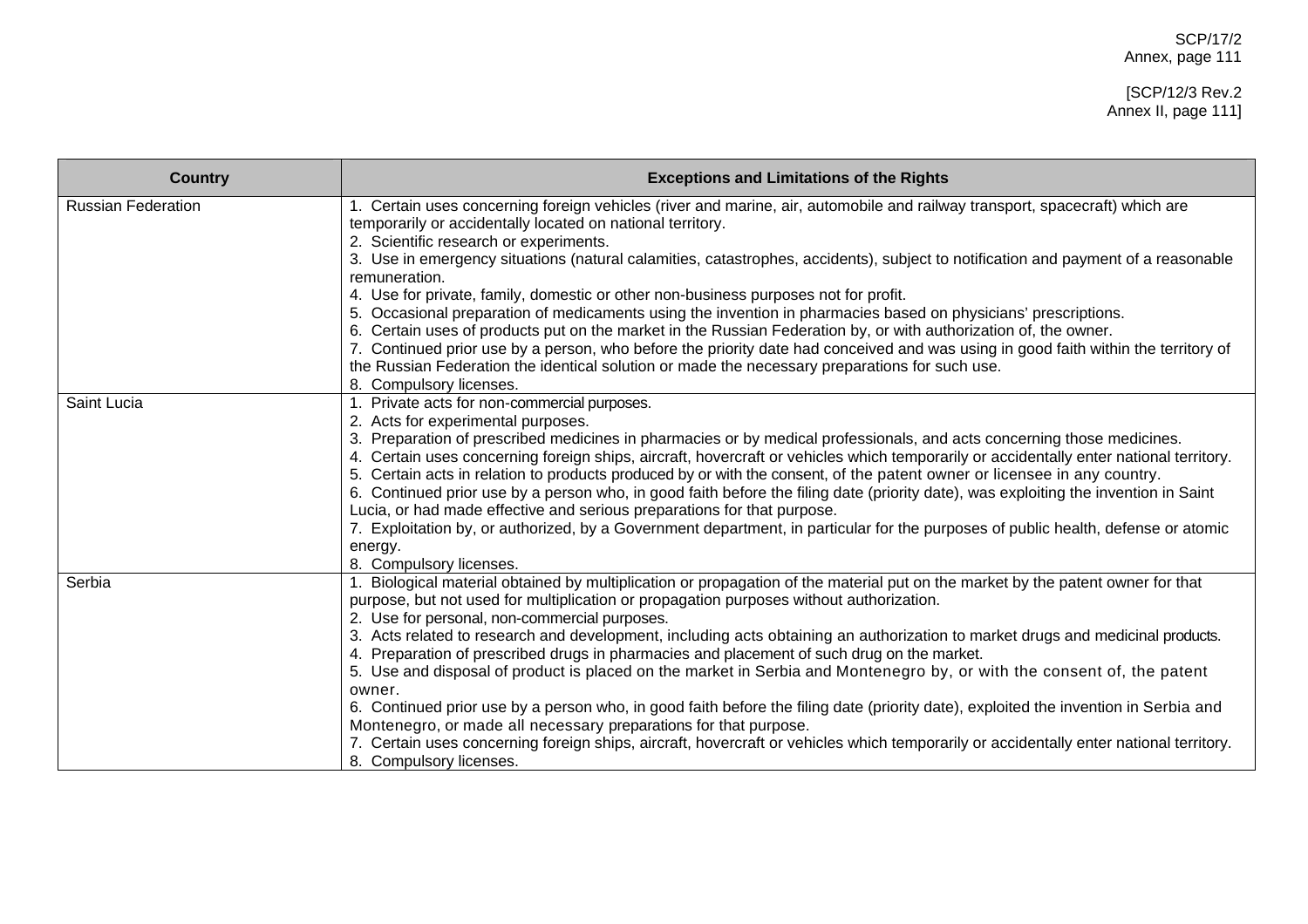## [SCP/12/3 Rev.2 Annex II, page 112]

| <b>Country</b>  | <b>Exceptions and Limitations of the Rights</b>                                                                                                                                                                                                                                                                                                                                                                                                                                                                                                                                                                                                                                                                                                                                                                                                                                                                                                                                                                                                                                                                                                            |
|-----------------|------------------------------------------------------------------------------------------------------------------------------------------------------------------------------------------------------------------------------------------------------------------------------------------------------------------------------------------------------------------------------------------------------------------------------------------------------------------------------------------------------------------------------------------------------------------------------------------------------------------------------------------------------------------------------------------------------------------------------------------------------------------------------------------------------------------------------------------------------------------------------------------------------------------------------------------------------------------------------------------------------------------------------------------------------------------------------------------------------------------------------------------------------------|
| Singapore       | 1. Private acts for non-commercial purposes.<br>2. Acts for experimental purposes.<br>3. Preparation of prescribed medicines in pharmacies, and dealings with those medicines.<br>4. Certain uses concerning foreign ships, aircraft, hovercraft or vehicles which temporarily or accidentally enter national territory.<br>5. Certain acts in relation to products produced by or with the consent, of the patent owner or licensee in any country.<br>6. Exploitation authorized by a Government department, in particular in respect of national security, defense or civil defense<br>emergency, subject to remuneration.<br>7. Continued prior use by a person who, in good faith before the filing date (priority date), exploited the invention in Singapore, or<br>made effective and serious preparations for that purpose.<br>8. Compulsory licenses.                                                                                                                                                                                                                                                                                            |
| Slovak Republic | 1. Continued prior use by a person who, before the filing date (priority date), had already used the invention independently from<br>an inventor or a patent owner, or made preparations for that purpose.<br>2. Certain uses concerning foreign vessels, aircraft or land vehicles which temporarily or accidentally enter national territory.<br>Preparation of prescribed medicines in pharmacies or by medical professionals.<br>4. Private acts for non-commercial purposes.<br>5. Acts done for experimental purposes.<br>6. Studies and trials necessary for obtaining pharmaceutical marketing authorization.<br>7. Use by farmers of harvested plant propagating material for multiplication or propagation on own holding.<br>8. Use by farmers of breeding stock or other animal reproductive material for own agricultural activity, but not sale for commercial<br>reproduction.<br>9. Acts concerning products put on the market in the member states of the European Union or in the state which is a contracting<br>party to the Agreement on the European Economic Area by, or with consent of, the patent owner.10. Compulsory licenses. |
| Slovenia        | 1. Private acts for non-commercial purposes.<br>2. Acts for research and experimental purposes.<br>3. Extemporaneous preparation for individual cases in a pharmacy of prescribed medicines and acts concerning those<br>medicines.<br>4. Certain uses concerning foreign vessels, aircraft or land vehicles which temporarily or accidentally enter national territory.<br>5. Compulsory licenses.                                                                                                                                                                                                                                                                                                                                                                                                                                                                                                                                                                                                                                                                                                                                                        |
| South Africa    | 1. Certain uses concerning foreign vessels, aircraft or land vehicles which temporarily or accidentally enter national territory.<br>2. Acts solely for the purposes reasonably related to the obtention, development and submission of information required under<br>any law that regulates the manufacture, production, distribution, use or sale of any product.<br>3. Exhaustion<br>4. Compulsory assignment to the Minister of Defense of inventions relating to armaments.<br>5. Compulsory licenses.                                                                                                                                                                                                                                                                                                                                                                                                                                                                                                                                                                                                                                                |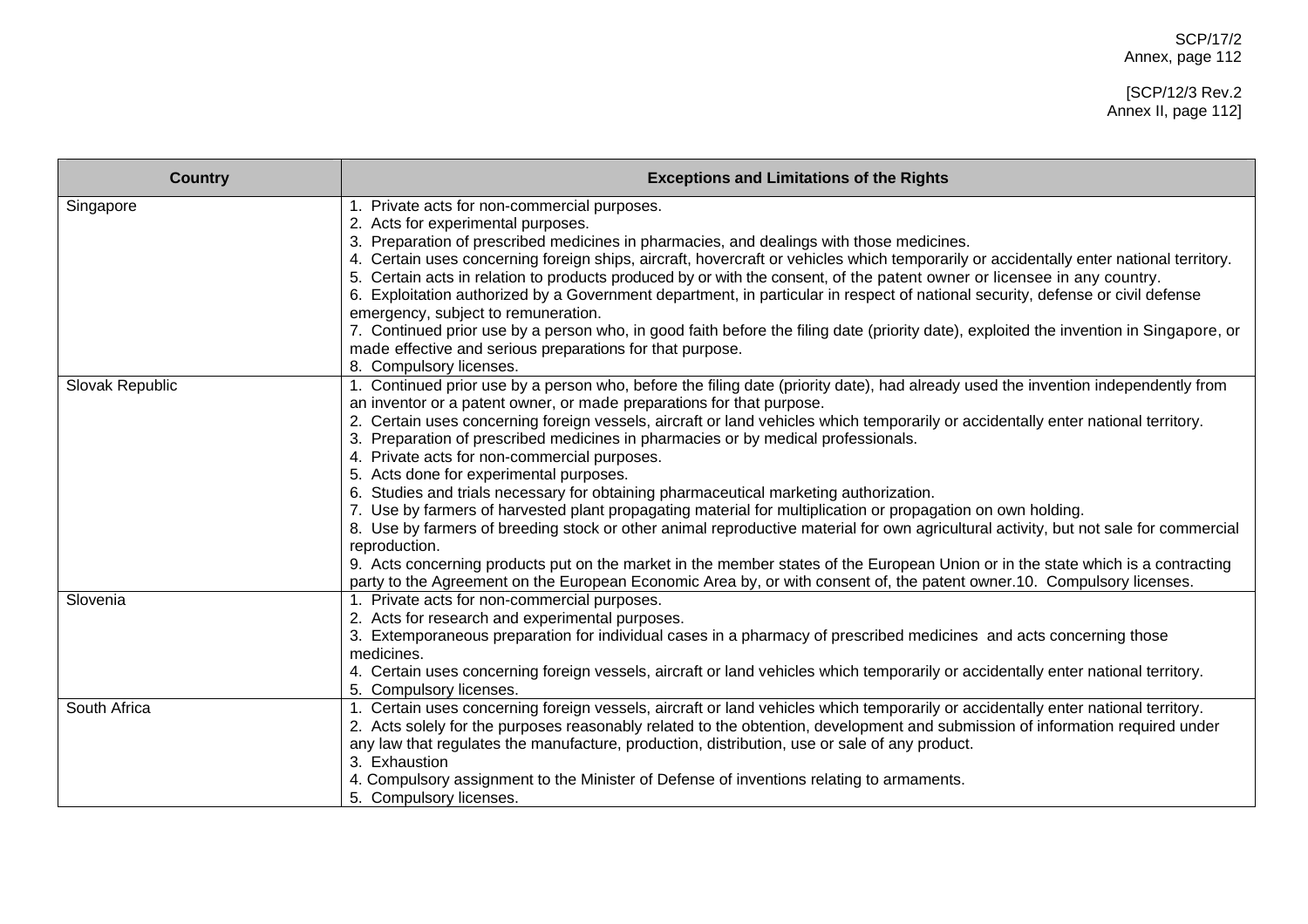| <b>Country</b> | <b>Exceptions and Limitations of the Rights</b>                                                                                                                                                                                                                                                                                                                                                                                                                                                                                                                                                                                                |
|----------------|------------------------------------------------------------------------------------------------------------------------------------------------------------------------------------------------------------------------------------------------------------------------------------------------------------------------------------------------------------------------------------------------------------------------------------------------------------------------------------------------------------------------------------------------------------------------------------------------------------------------------------------------|
| Spain          | 1. Acts carried out in private and not for any commercial purpose.<br>2. Acts carried out for experimental purposes, in particular, the studies and the tests carried out to obtain regulatory approval of<br>generic medicines, either in Spain or abroad, and the subsequent practical requirements, including preparation, obtention and use<br>of the active element for these purposes.                                                                                                                                                                                                                                                   |
|                | 3. The extemporaneous preparation of medicines in pharmacies carried out singly in making up a prescription and acts related to<br>the medicines thus prepared.                                                                                                                                                                                                                                                                                                                                                                                                                                                                                |
|                | 4. Certain acts concerning foreign vessels, aircraft, spacecraft, or land vehicles which temporarily or accidentally enter national<br>territory.                                                                                                                                                                                                                                                                                                                                                                                                                                                                                              |
|                | 5. Exploitation of products put on the market in the territory of a Member State of the European Union by, or with his consent of,<br>the patent owner.                                                                                                                                                                                                                                                                                                                                                                                                                                                                                        |
|                | 6. Continued prior use by a person who, at the filing date (priority date) was using the invention commercially in Spain, or had<br>made substantial preparations for that purpose.                                                                                                                                                                                                                                                                                                                                                                                                                                                            |
|                | 7. The use by a farmer of the product of his harvest for further reproduction or propagation on his own farm (where there has<br>been a sale or any other form of commercialization of plant propagating material to the farmer by the owner of the patent or with<br>his consent for agricultural use).                                                                                                                                                                                                                                                                                                                                       |
|                | 8. The use by a farmer or livestock breeder of protected livestock for agricultural or livestock breeding purposes (where there has<br>been the sale or any other form of commercialization of breeding stock or other animal reproductive material by the holder of the<br>patent or with his consent). This shall include making the livestock or other animal reproductive material available to the farmer or<br>livestock breeder for the purposes of pursuing his agricultural or livestock breeding activity but not sale within the framework of a<br>commercial reproduction activity or for that purpose.<br>9. Compulsory licenses. |
| Sri Lanka      | 1. Acts for non-industrial and non-commercial purposes.<br>2. Acts for purposes of scientific research.                                                                                                                                                                                                                                                                                                                                                                                                                                                                                                                                        |
|                | 3. Certain acts concerning foreign vessels, aircraft, spacecraft, or land vehicles which temporarily or accidentally enter national<br>territory.                                                                                                                                                                                                                                                                                                                                                                                                                                                                                              |
|                | 4. Continued prior use by a person who, in good faith before the filing date (priority date), exploited the invention in Sri Lanka, or<br>had made serious preparations for that purpose.                                                                                                                                                                                                                                                                                                                                                                                                                                                      |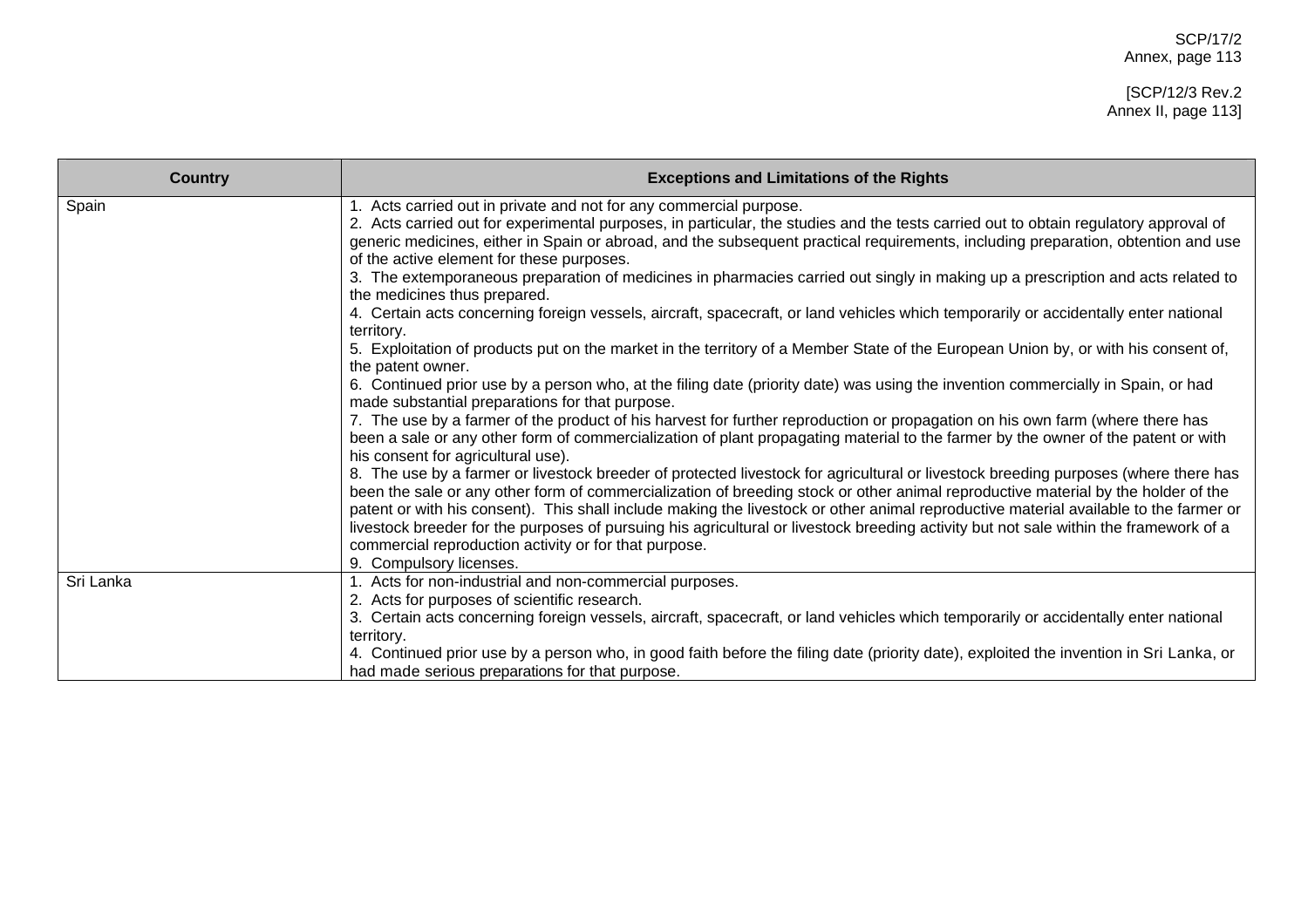| <b>Country</b> | <b>Exceptions and Limitations of the Rights</b>                                                                                                                                                                                                                                                                                                                                                                                                                                                                                                                                                                                                                                                                                                                                                                                                                                                                                                                                                                                                                                                                                                                                                                                                                                                                                                                                                                                                                                                         |
|----------------|---------------------------------------------------------------------------------------------------------------------------------------------------------------------------------------------------------------------------------------------------------------------------------------------------------------------------------------------------------------------------------------------------------------------------------------------------------------------------------------------------------------------------------------------------------------------------------------------------------------------------------------------------------------------------------------------------------------------------------------------------------------------------------------------------------------------------------------------------------------------------------------------------------------------------------------------------------------------------------------------------------------------------------------------------------------------------------------------------------------------------------------------------------------------------------------------------------------------------------------------------------------------------------------------------------------------------------------------------------------------------------------------------------------------------------------------------------------------------------------------------------|
| Sweden         | 1. Non-commercial acts.<br>2. Acts for experimental purposes.<br>3. Preparation of prescribed medicines in pharmacies, and acts concerning those medicines.<br>4. Exploitation of products put on the market in the European Economic Area by, or with consent of, the patent owner.<br>5. Multiplication or propagation of biological material put on the market by the patent owner for that purpose, other than for further<br>multiplication or propagation.<br>6. Biological material obtained by multiplication or propagation of the material put on the market in the European Economic Area<br>by the patent owner for that purpose, other than for multiplication or propagation purposes.<br>7. Use by farmers of harvested plant propagating material for multiplication or propagation on own farm.<br>8. Use by farmers of breeding stock or other animal reproductive material for agriculture purposes on own farm, but not sale for<br>commercial reproduction.<br>9. Continued prior use by a person who, at the filing date (priority date) was using the invention commercially in Sweden, or had<br>made substantial preparations for that purpose.<br>10. Certain uses concerning foreign vessels, aircraft or other means of communication which temporarily enter national territory.<br>11. Surrender of patent right, by Government decree, to the State or other designated party, in case of war or danger of war,<br>subject to remuneration.<br>12. Compulsory licenses.  |
| Switzerland    | 1. Acts in the private sphere for non-commercial purposes.<br>2. Acts for experimental and research purposes to obtain knowledge about the subject of the invention including its possible uses;<br>in particular all scientific research concerning the object of the invention is permitted.<br>3. Acts for obtaining a marketing authorization for pharmaceutical products.<br>4. Use of the invention for the purpose of teaching in educational establishments.<br>5. Use of biological material for the purposes of production, discovery or development of a plant variety.<br>6. Biological material obtained in the field of agriculture by chance or through an unavoidable technical process.<br>7. Continued prior use by a person who, before the filing date (priority date), was using the invention professionally in Switzerland,<br>or had made special preparations for that purpose.<br>8. Farmers who acquired plant propagated material placed on the market by the patentee or with his consent may propagate on<br>own farm the harvested product obtained from such material.<br>9. Farmers who acquired animals or animal reproductive material placed on the market by the patentee or with his consent may<br>reproduce on own farm the animal raised from such acquired animals or material.<br>10. Vehicles temporarily in Switzerland and their equipment.<br>11. Expropriation of the patent by the Federal Council in the public interest.<br>12. Compulsory licenses. |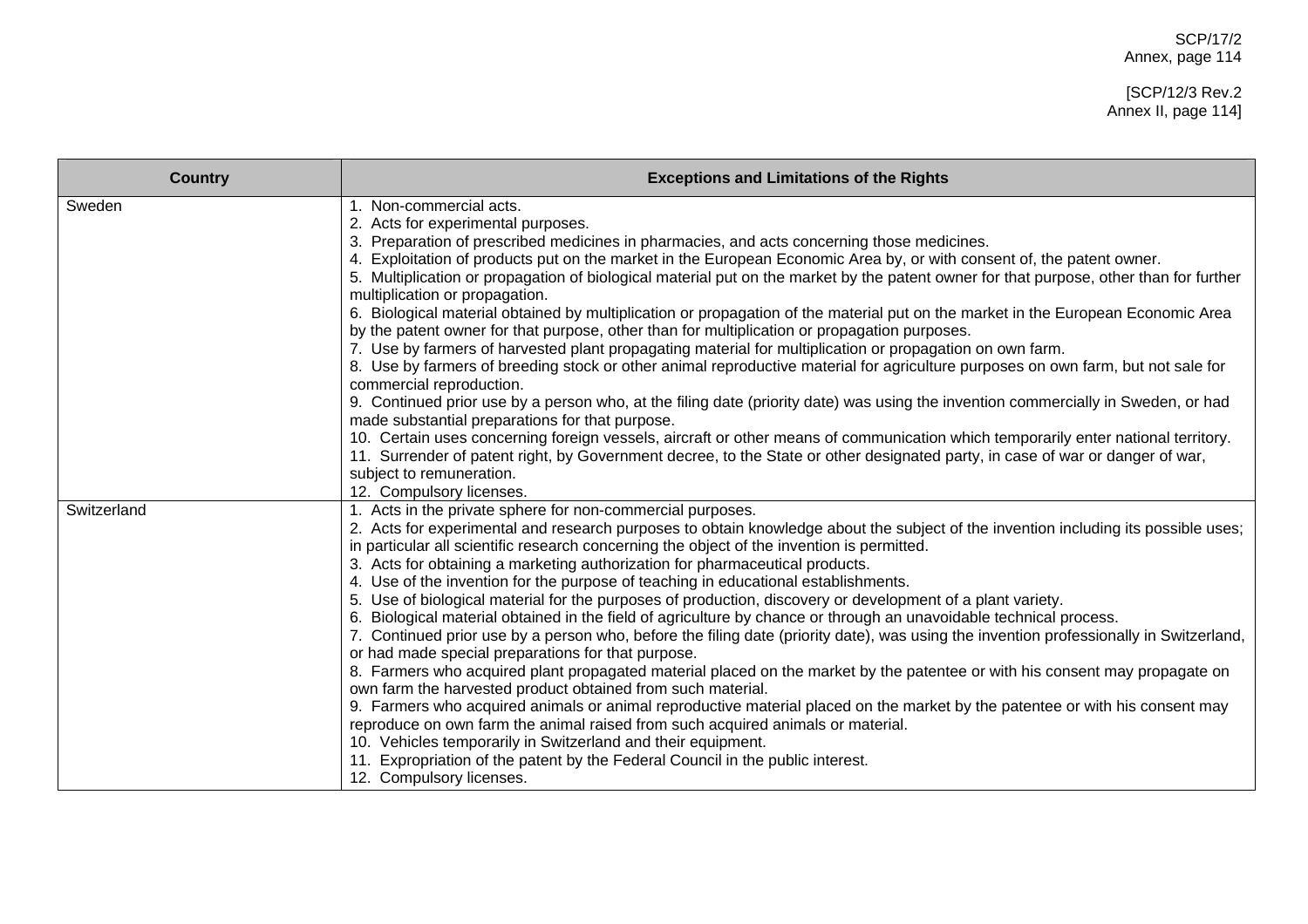| <b>Country</b>                               | <b>Exceptions and Limitations of the Rights</b>                                                                                                                                                                                                                                                                                                                                                                                                                                                                                                                                                                                                                                                                                                                                                                                                                                                                                                                                                                                                                                                                                                                                                                                                                                                                                                                                                                                                                                                                                                                                                                                                                                     |
|----------------------------------------------|-------------------------------------------------------------------------------------------------------------------------------------------------------------------------------------------------------------------------------------------------------------------------------------------------------------------------------------------------------------------------------------------------------------------------------------------------------------------------------------------------------------------------------------------------------------------------------------------------------------------------------------------------------------------------------------------------------------------------------------------------------------------------------------------------------------------------------------------------------------------------------------------------------------------------------------------------------------------------------------------------------------------------------------------------------------------------------------------------------------------------------------------------------------------------------------------------------------------------------------------------------------------------------------------------------------------------------------------------------------------------------------------------------------------------------------------------------------------------------------------------------------------------------------------------------------------------------------------------------------------------------------------------------------------------------------|
| Syrian Arab Republic                         | 1. Acts that take place under special and non-commercial purposes and business-related purposes of scientific research.<br>2. Preparation of medicine in pharmacy immediately and individually on the basis of medical prescription and work on formulas in<br>this way.<br>3. A person who has been manufacturing a product, using a method of making a particular product or arranging serious<br>preparations for that purpose in Syria, in good faith, prior to the date of submission of a patent application from another person on<br>the same product or method of manufacture may, despite the issuance of the patent right, continue to do so. The above benefit<br>applies continued use in its business, only in doing the same work without expansion, and the prior user may not waive the right to<br>carry out these acts or may transfer this right only with other elements of the business.4. Indirect uses of patented methods of<br>production to obtain other products.<br>4. Indirect uses of patented methods of production to obtain other products.<br>5. Use of the invention in the means of road, sea or air transport of a State or entity members of the convention of industrial<br>property in force in Syria or of a State under reciprocity, if any of these means temporarily or accidentally entered in Syria.<br>6. To manufacture, install, use or sell a product during the term of protection in order to obtain a license to market the product in<br>Syria after the expiry of patent protection.<br>7. Actions by third parties other than the above, provided they do not unreasonably conflict with the normal use of the patent, and |
|                                              | not unreasonably harm the legitimate interests of the patent holder, taking into account the legitimate interests of others.                                                                                                                                                                                                                                                                                                                                                                                                                                                                                                                                                                                                                                                                                                                                                                                                                                                                                                                                                                                                                                                                                                                                                                                                                                                                                                                                                                                                                                                                                                                                                        |
| Thailand                                     | 1. Acts committed before patent grant unless the application was already published, or the person concerned knew, or had been<br>informed in writing, that the application had been filed.<br>2. Acts for purposes of study, research, experimentation or analysis.<br>3. Continued prior use by a person who, in good faith before the filing date (priority date), had used the invention, or acquired<br>equipment for that purpose.<br>4. Preparation of prescribed medicines by pharmacist or medical practitioner, and acts concerning those medicines.<br>5. Acts for registering pharmaceutical products for production, distribution or importation after patent expiration.<br>6. Certain uses concerning foreign vessels, aircraft or land vehicles which temporarily or accidentally enter national territory.<br>7. Certain acts concerning products produced or sold with consent of patent owner.<br>8. Expropriation by the Prime Minister with the approval of the Cabinet, for the purposes of national defense or security, subject to<br>remuneration.<br>9. Compulsory licenses.                                                                                                                                                                                                                                                                                                                                                                                                                                                                                                                                                                               |
| The Former Yugoslav Republic<br>of Macedonia | 1. Private acts for non-commercial purposes.<br>2. Acts for purposes of research and development.<br>3. Acts for registration of medical, veterinary and plant protection products.<br>4. Preparation of prescribed medicines in pharmacies, and acts concerning those medicines.<br>5. Continued prior use by a person who, in good faith before the filing date (priority date), had used the invention non-publicly in<br>the Former Yugoslav Republic of Macedonia, or made necessary preparations for that purpose.<br>6. Certain uses concerning foreign ships, airplanes or road vehicles which temporarily or accidentally enter national territory.<br>7. Compulsory licenses.                                                                                                                                                                                                                                                                                                                                                                                                                                                                                                                                                                                                                                                                                                                                                                                                                                                                                                                                                                                             |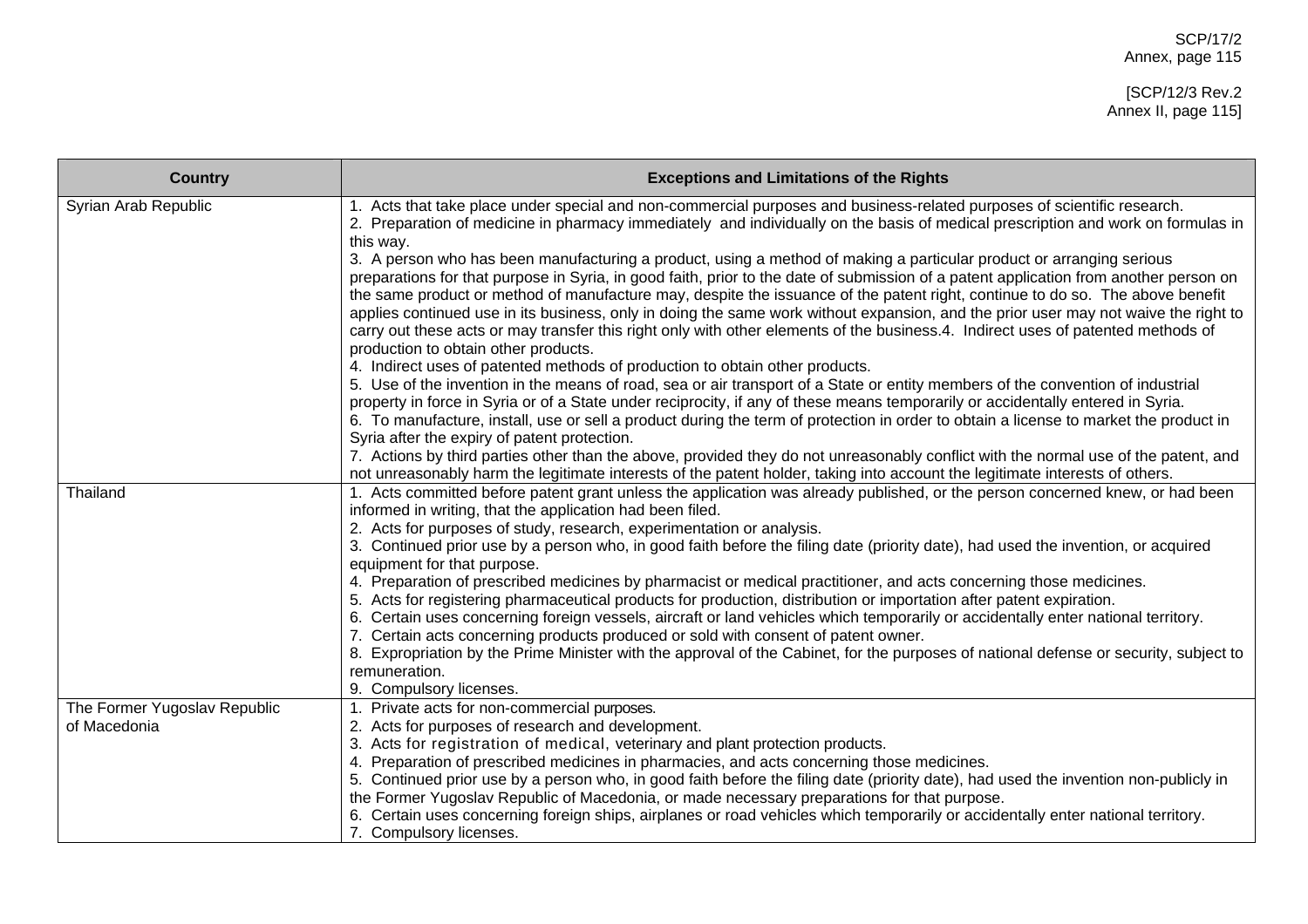| <b>Country</b>             | <b>Exceptions and Limitations of the Rights</b>                                                                                                                                                                                                                                                                                                                                                                                                                                                                                                                                                                                                                                                                                                                                                                                                                                                                                                   |
|----------------------------|---------------------------------------------------------------------------------------------------------------------------------------------------------------------------------------------------------------------------------------------------------------------------------------------------------------------------------------------------------------------------------------------------------------------------------------------------------------------------------------------------------------------------------------------------------------------------------------------------------------------------------------------------------------------------------------------------------------------------------------------------------------------------------------------------------------------------------------------------------------------------------------------------------------------------------------------------|
| <b>Trinidad and Tobago</b> | 1. Private acts done privately and for non-commercial purposes.<br>2. Acts for experimental purposes.<br>3. Preparation of prescribed medicines in pharmacies, and acts concerning those medicines.<br>4. Use on foreign aircraft, land vehicles or vessels which temporarily or accidentally enter national territory.<br>5. Acts in respect of articles put on the market in Trinidad and Tobago by, or with consent of, the patent owner.<br>6. Exploitation, by a State agency or other person authorized by the Minister, for the services of the State in an national<br>emergency or other circumstance of extreme urgency, subject to remuneration.<br>7. Exploitation authorized by the Minister to counter anti-competitive practices, subject to remuneration.<br>8. Non-voluntary licenses.                                                                                                                                           |
| Tunisia                    | 1. Private acts for non-commercial purposes.<br>2. Acts for experimental purposes.<br>Preparation of prescribed medicines in pharmacies, and acts concerning those medicines.<br>4. Certain acts concerning products lawfully put on the market by, or with consent of, the patent owner.<br>5. Acts relating to manufacture generic drugs for commercial exploitation after patent expiration.<br>6. Use of objects on foreign aircraft, land vehicles and vessels which temporarily or accidentally enter national territory.<br>7. Continued prior use by a person who, in good faith before the filing date (priority date), was using the invention in Tunisia, or<br>had made serious preparations for that purpose.<br>8. Exploitation, by third parties authorized or ordered by the Minister, in the public interest (in particular, the national economy,<br>safeguarding the environment or public health).<br>9. Compulsory licenses. |
| Turkey                     | 1. Acts for non-industrial and non-commercial purposes.<br>2. Acts for experimental purposes.<br>3. Extemporaneous preparation of prescribed medicines in pharmacies, and acts concerning those medicines.<br>4. Certain acts concerning foreign vessels, spacecraft, aircraft or land vehicles which temporarily or accidentally enter national<br>territory.<br>5. Acts concerning products placed on sale in Turkey by, or with consent of, the patent owner.<br>6. Continued prior use by a person who in good faith, between the filing date and the priority date, worked the invention in Turkey,<br>or had made serious and effective preparations for that purpose.<br>7. Acts for obtaining a license to market medicines after patent expiration to.<br>8. Compulsory licenses.                                                                                                                                                        |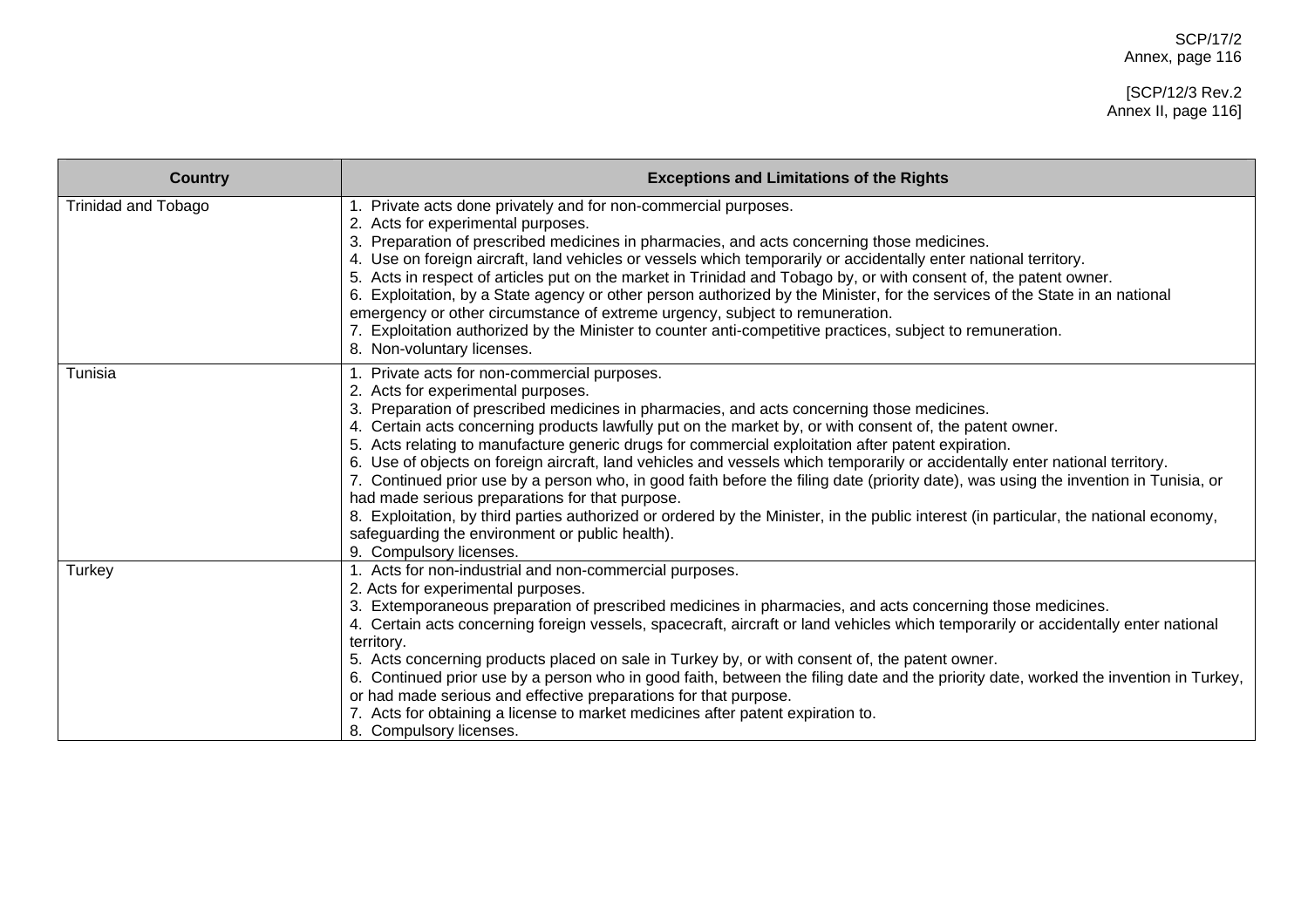## [SCP/12/3 Rev.2 Annex II, page 117]

| <b>Country</b>                  | <b>Exceptions and Limitations of the Rights</b>                                                                                                       |
|---------------------------------|-------------------------------------------------------------------------------------------------------------------------------------------------------|
| Ukraine                         | 1. Continued prior use by a person who, in good faith before the filing date (priority date), had commercially used the invention, or                 |
|                                 | made serious preparations for that purpose.                                                                                                           |
|                                 | 2. Certain acts concerning foreign vehicles temporarily or occasionally situated in national territory.                                               |
|                                 | 3. Use for non-commercial purposes.                                                                                                                   |
|                                 | 4. Use for scientific or experimental purposes.                                                                                                       |
|                                 | 5. Use in emergency conditions (natural disaster, accident, epidemic etc.)                                                                            |
|                                 | 6. Acts relating to products manufactured or put on the market by, or with permission of, the patent owner.                                           |
|                                 | 7. Use, by a person authorized by the Cabinet of Ministers, to protect the health of population, ecological safety or other public                    |
|                                 | interests.                                                                                                                                            |
|                                 | 8. Compulsory licenses.                                                                                                                               |
| United Kingdom                  | Private acts for non-commercial purposes.                                                                                                             |
|                                 | 2. Acts for experimental purposes.                                                                                                                    |
|                                 | 3. Preparation of prescribed medicines in pharmacies, and acts concerning those medicines.                                                            |
|                                 | 4. Certain uses concerning foreign ships, aircraft, hovercraft or vehicles which temporarily or accidentally enter national territory.                |
|                                 | 5. Use by farmers of harvested plant propagating material for multiplication or propagation on own holding.                                           |
|                                 | 6. Use by farmers of breeding stock or other animal reproductive material for own agricultural activity, but not sale for commercial<br>reproduction. |
|                                 | 7. Continued prior use by a person who, in good faith at the filing date (priority date), had used the invention in the United                        |
|                                 | Kingdom, or made effective or serious preparations for that purpose.                                                                                  |
|                                 | 8. Exploitation, by a government department or other person authorized by the Secretary of State, in particular for the purposes of                   |
|                                 | defense, medicines, atomic energy, war or other emergency.                                                                                            |
|                                 | 9. Compulsory licenses.                                                                                                                               |
|                                 | 10. Tests and trials for veterinary and medicinal products, intended to demonstrate that a generic product is equivalent to an                        |
|                                 | approved patented product, to obtain market authorization.                                                                                            |
| <b>United States of America</b> | Solely for uses reasonably related to the development and submission of information under the Federal law which regulates                             |
|                                 | the manufacture, use or sale of drugs and veterinary biological products, other than those products primarily manufactured using                      |
|                                 | certain genetic manipulation techniques.                                                                                                              |
|                                 | 2. Certain uses concerning foreign vessels, aircraft or vehicles which temporarily or accidentally enter national territory.                          |
|                                 | 3. As regards business method patents, continued use by a person who in good faith, had put the invention into practice at least                      |
|                                 | one year before the filing date (priority date) and commercially used it before that date.                                                            |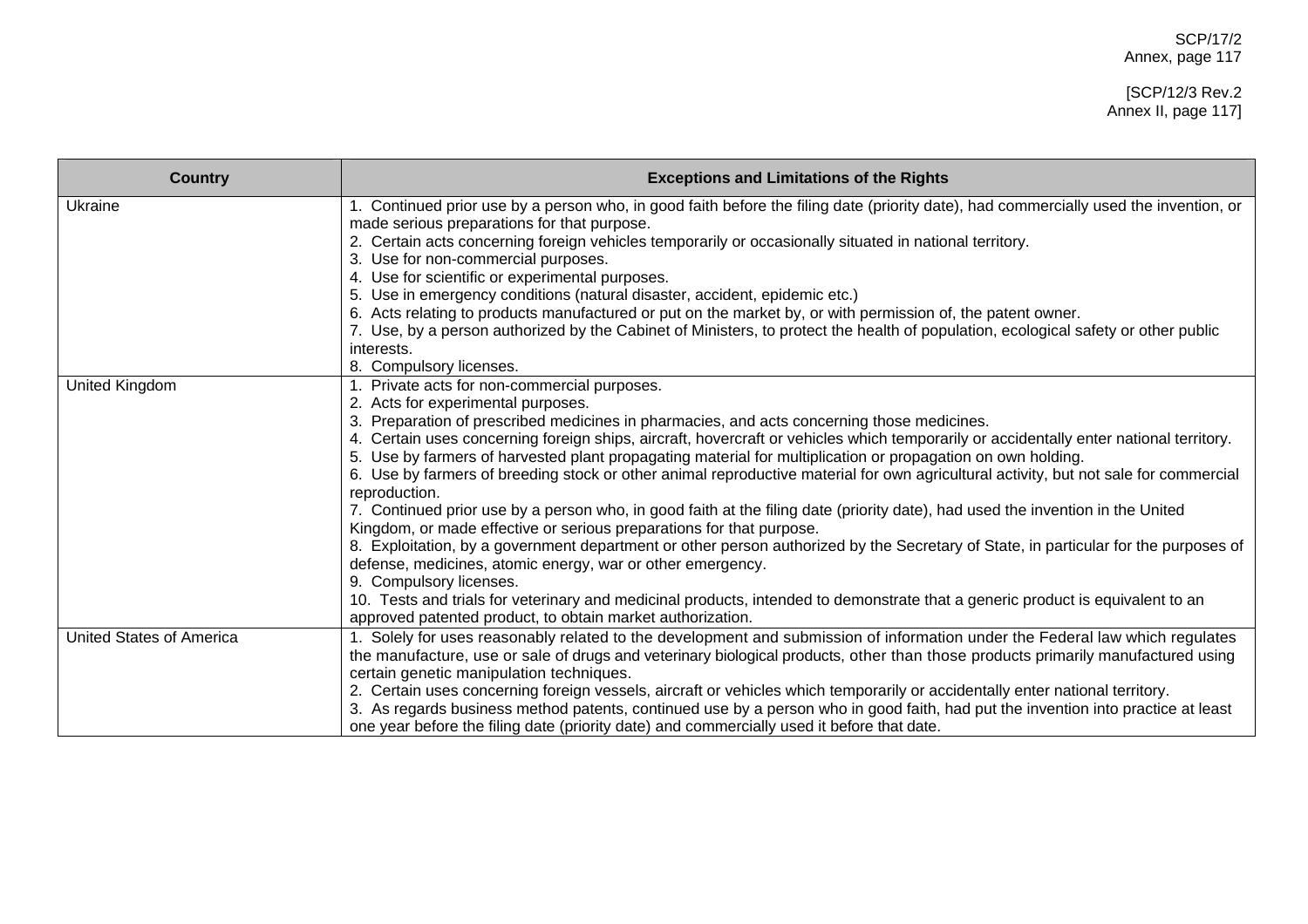## [SCP/12/3 Rev.2 Annex II, page 118]

| <b>Country</b>                                                 | <b>Exceptions and Limitations of the Rights</b>                                                                                                                                                                                                                                                                                                                                                                                                                                                                                                                                                                                                                                                                                                                                                                                                                                                                                                                                                                                                                |
|----------------------------------------------------------------|----------------------------------------------------------------------------------------------------------------------------------------------------------------------------------------------------------------------------------------------------------------------------------------------------------------------------------------------------------------------------------------------------------------------------------------------------------------------------------------------------------------------------------------------------------------------------------------------------------------------------------------------------------------------------------------------------------------------------------------------------------------------------------------------------------------------------------------------------------------------------------------------------------------------------------------------------------------------------------------------------------------------------------------------------------------|
| Uruguay                                                        | 1. Private acts for non-industrial and non-commercial purposes not prejudicial to patent owner.<br>2. Preparation of prescribed medicines under the supervision of authorized professionals.<br>3. Acts for experimental purposes (including acts anticipating future commercial exploitation) carried out within year before patent<br>expiry.<br>4. Acts for teaching, scientific or academic research purposes.<br>5. Importation or entry of small quantities of non-commercial goods in personal effects of passengers or sent in small packages.<br>6. Acts relating to products manufactured or put on the market in Uruguay and/or abroad by the patent owner or with his consent<br>by a duly authorized third party.<br>7. Prior use by a person who in good faith, before the filing date (priority date), had exploited the invention in Uruguay, or had<br>made serious preparations for that purpose.<br>8. Expropriation by the State in accordance with prescribed rules, in particular for the needs of the State.<br>9. Compulsory licenses. |
| Uzbekistan                                                     | 1. Certain uses concerning foreign means of transport temporarily or accidentally located on national territory.<br>2. Use for purposes of scientific research or an experiment.<br>3. Use in cases of natural calamities, disasters, epidemics and other exceptional circumstances.<br>4. Use of products lawfully introduced into civilian circulation.<br>5. Non-profit use for personal reasons.<br>6. Preparation of prescribed medicines in pharmacies.<br>7. Continued prior use by a person who in good faith before the filing date (priority date), had used the invention independently of<br>the inventor, or made necessary preparations for that purpose.<br>8. Compulsory licenses.                                                                                                                                                                                                                                                                                                                                                             |
| <b>Regional Offices</b>                                        | <b>Exceptions and Limitations of the Rights</b>                                                                                                                                                                                                                                                                                                                                                                                                                                                                                                                                                                                                                                                                                                                                                                                                                                                                                                                                                                                                                |
| African Intellectual Property<br>Organization (OAPI)           | 1. Acts in relation to products put on to the market in an OAPI Member State by, or with consent, of the patent owner.<br>2. Use of objects on board foreign aircraft, land vehicles or ships that temporarily or accidentally enter the territory of an OAPI<br>Member State.<br>3. Acts for experimental purposes in scientific and technical research.<br>4. Continued prior use by a person who in good faith, before the filing date (priority date), had exploited the invention in an OAPI<br>Member State, or made effective and genuine preparations for that purpose.<br>5. Exploitation, by an administration or organization authorized by the Minister of the Member State concerned, for the purposes of<br>vital economic interest, public health, defense or the country's needs, subject to remuneration.<br>6. Non-voluntary licenses.                                                                                                                                                                                                       |
| African Regional Intellectual Property<br>Organization (ARIPO) | National law issue                                                                                                                                                                                                                                                                                                                                                                                                                                                                                                                                                                                                                                                                                                                                                                                                                                                                                                                                                                                                                                             |